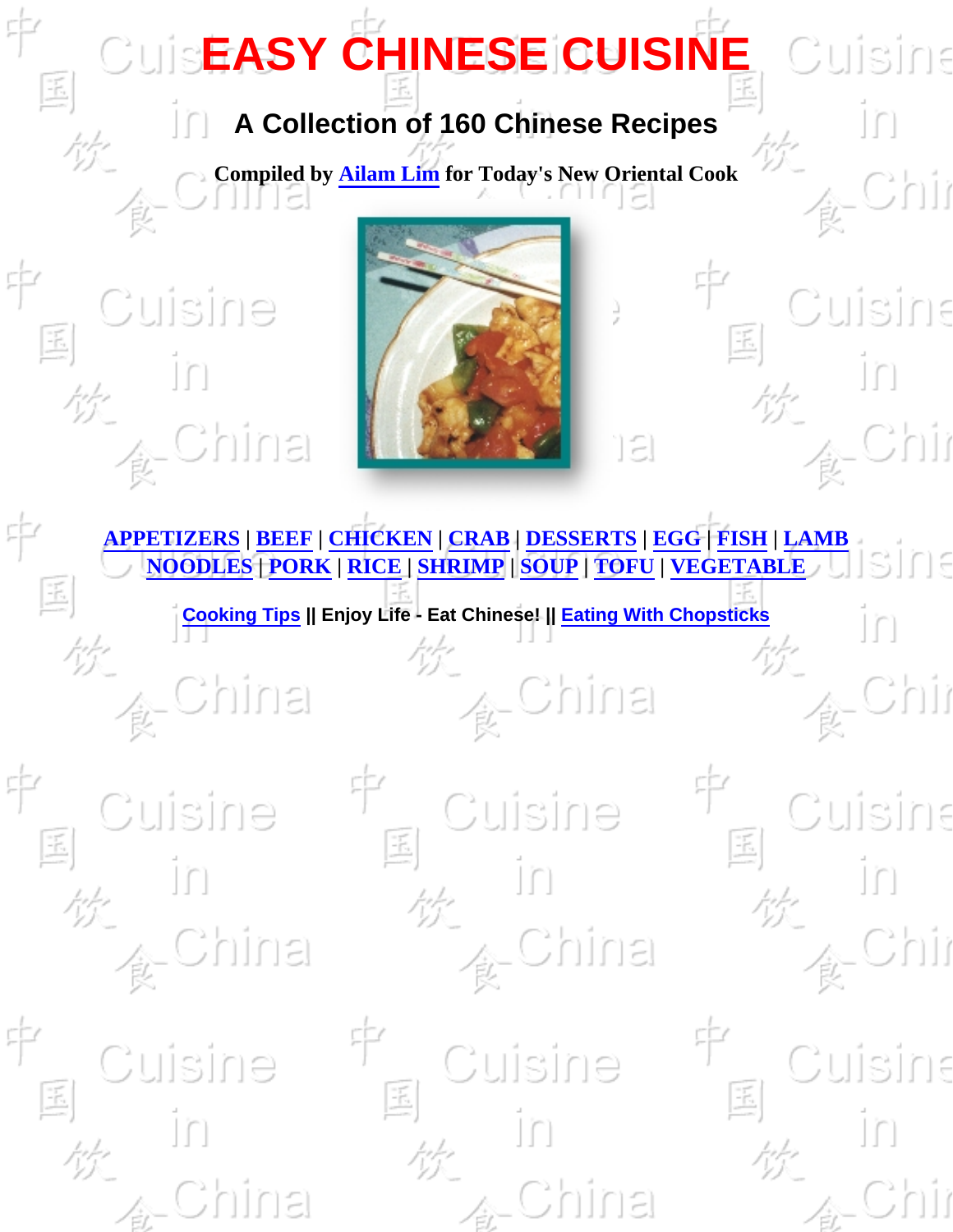# <span id="page-1-0"></span>**E** CuisiABOUT THE AUTHOR <sub>a</sub> Cuisine

发向

Cuisine

Cuisine

<sup>。"</sup><br>发,Ch

 $\frac{f}{f}$  cuisine

<sup>er</sup><br>Colu

。Chir

<sub>食</sub>-Chir

Cuisine

**全Chin** 

 $\frac{1}{2}$  in

F.

国

<sub>食</sub>Chir



**I hope you will find this collection of recipes interesting and appetizing. I've enjoyed putting together an assortment of dishes that I personally enjoy cooking (and eating!). My interest in cooking originated when I was young, growing up in a Chinese family with 9 children, where knowing how to cook well was not so much of an art but a necessity.**

**Cooking Chinese is easy and fun. Please try these recipes and forward your comments to me. Let me know what you like or would like to try. Enjoy Life - Eat Chinese!** 国 **Have fun in the kitchen, Ailam**

「<sub>企</sub>China

**(e-mail: lim\_ailam@yahoo.com)**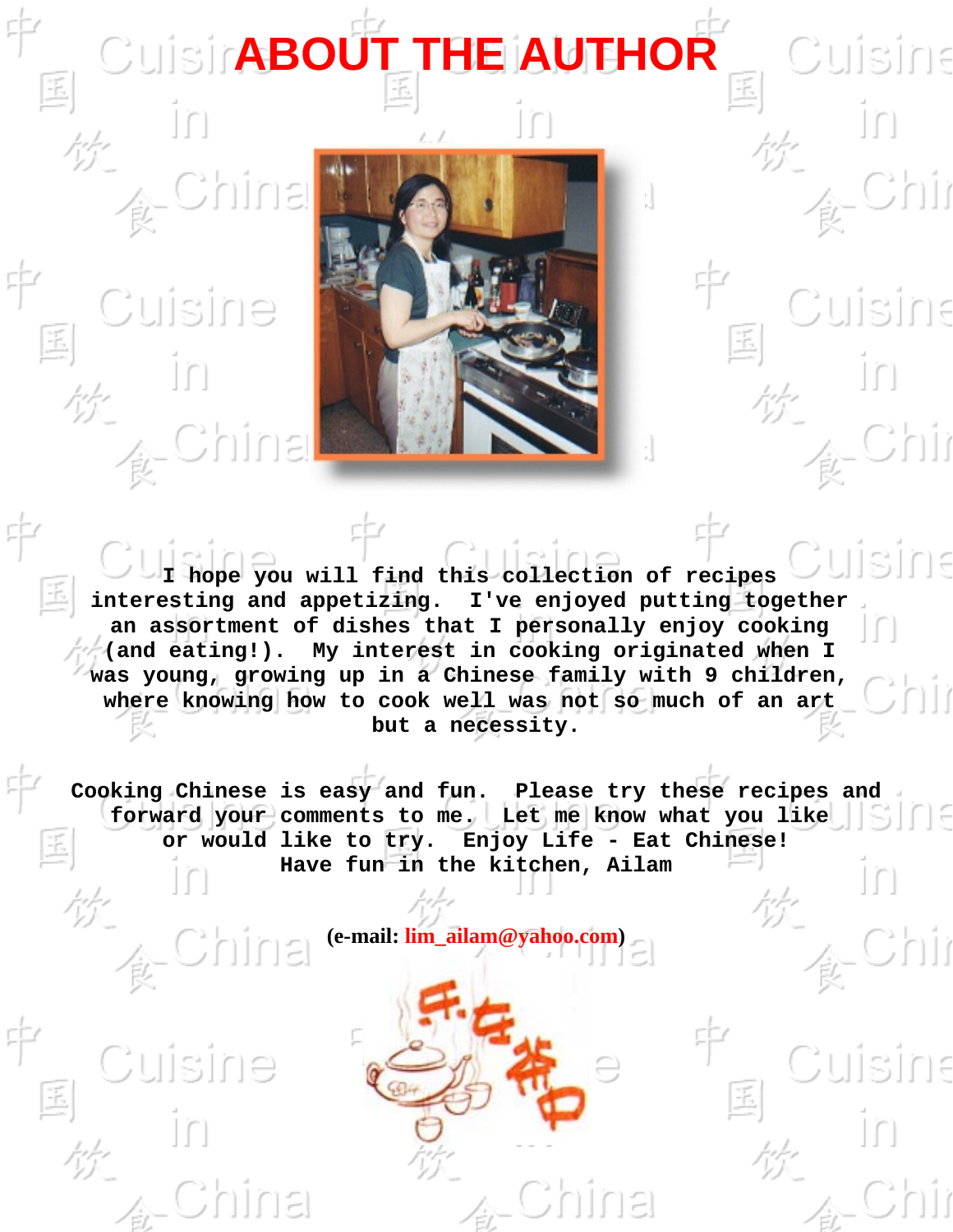<span id="page-2-2"></span><span id="page-2-1"></span><span id="page-2-0"></span>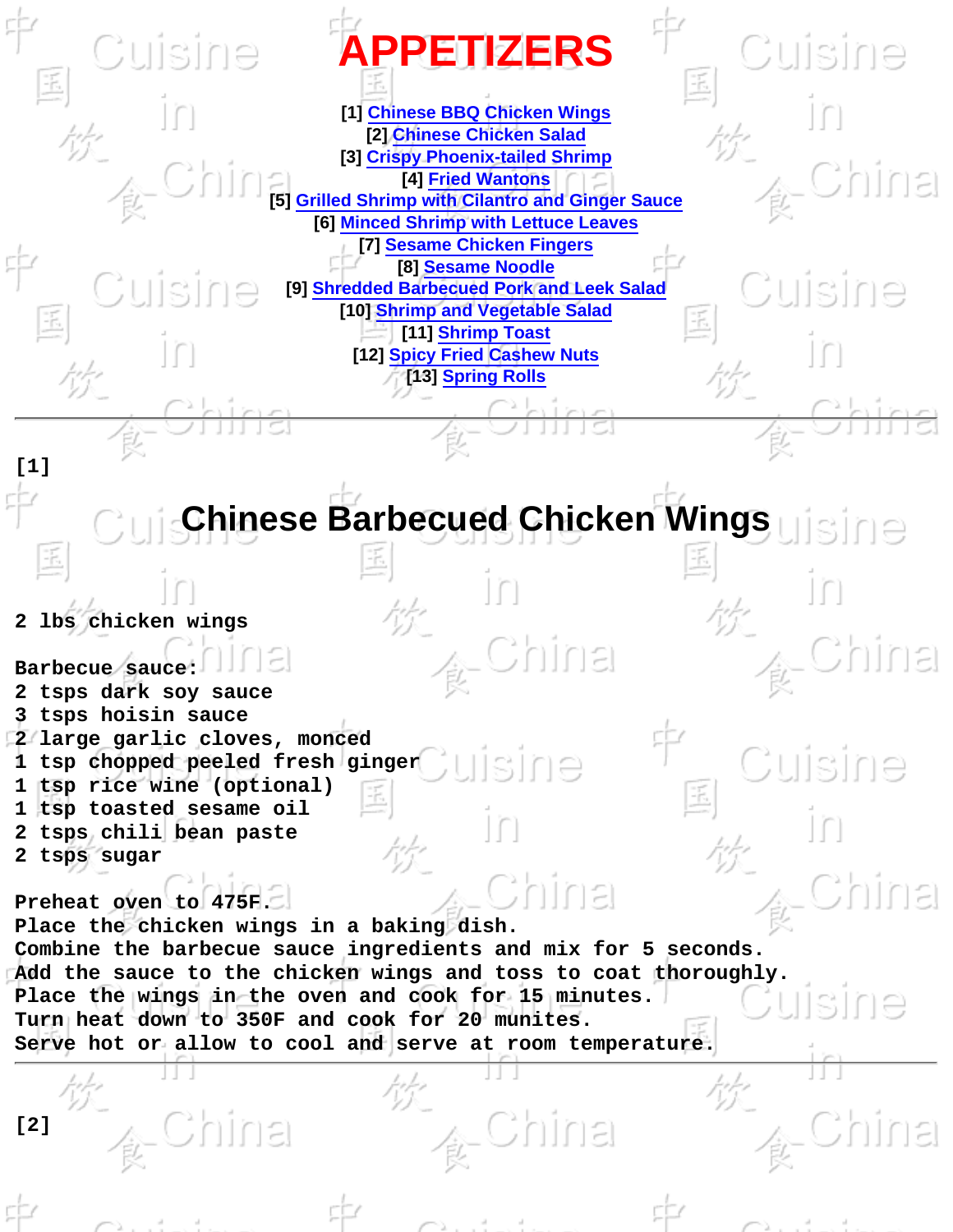## **Chinese Chicken Salad**

t<br>E

lanin'

Cuisine

 $\frac{4}{\sqrt{3}}$  Cuisine

Cuisine

Cuisine

China

- 於 **Example 3/4 lb chicken breasts 2 tsps salt 2 tsps roasted sesame seeds 1/2 lb iceberg lettuce, finely shredded 2 tsps rice vinegar Sauce: 1 garlic clove, minced** frfr **1 slice fresh peeled ginger 2 green onions, green top removed 2 tsps chili bean paste 2 tsps dark soy sauce**
	- **1 tsp sugar**
	- **2 tsps rice vinegar**
	- **2 tsps peanut butter**
	- **1/2 tsp salt**
	- $\frac{f^2}{\sigma^2}$  Cuisine **1/2 tsp ground black pepper**

കୁ China

Cuisine

**2 tsps toasted sesame oil**

**Remove skin from the chicken breasts and place the chicken in a pot. Pour in enough cold water to cover the chicken and add the salt. Bring the mixture to a simmer and cook for 5 minutes. Turn off the heat and cover tightly, let it stand for 10 minutes. Meanwhile, mix all the sauce ingredients and blend well. Toss the lettuce with rice vinegar and place on a serving platter. Remove the chicken from the pot and allow to cool. Pull the meat off the bone, shred it, and toss it with the sauce. Place the chicken and sauce on top of the lettuce and serve at once.**

<span id="page-3-0"></span>**[3]**

#### **Crispy Phoenix-tailed Shrimp**

Cuisine

Cuisine

China

**一食China** 

**1 lb fresh raw shrimp 2 tsps ligth soy sauce 1 tsp rice wine 1 tsp five-spice powder 1/4 tsp freshly ground black pepper 2 cups cooking oil 1/2 cup cornstarch**

ouisine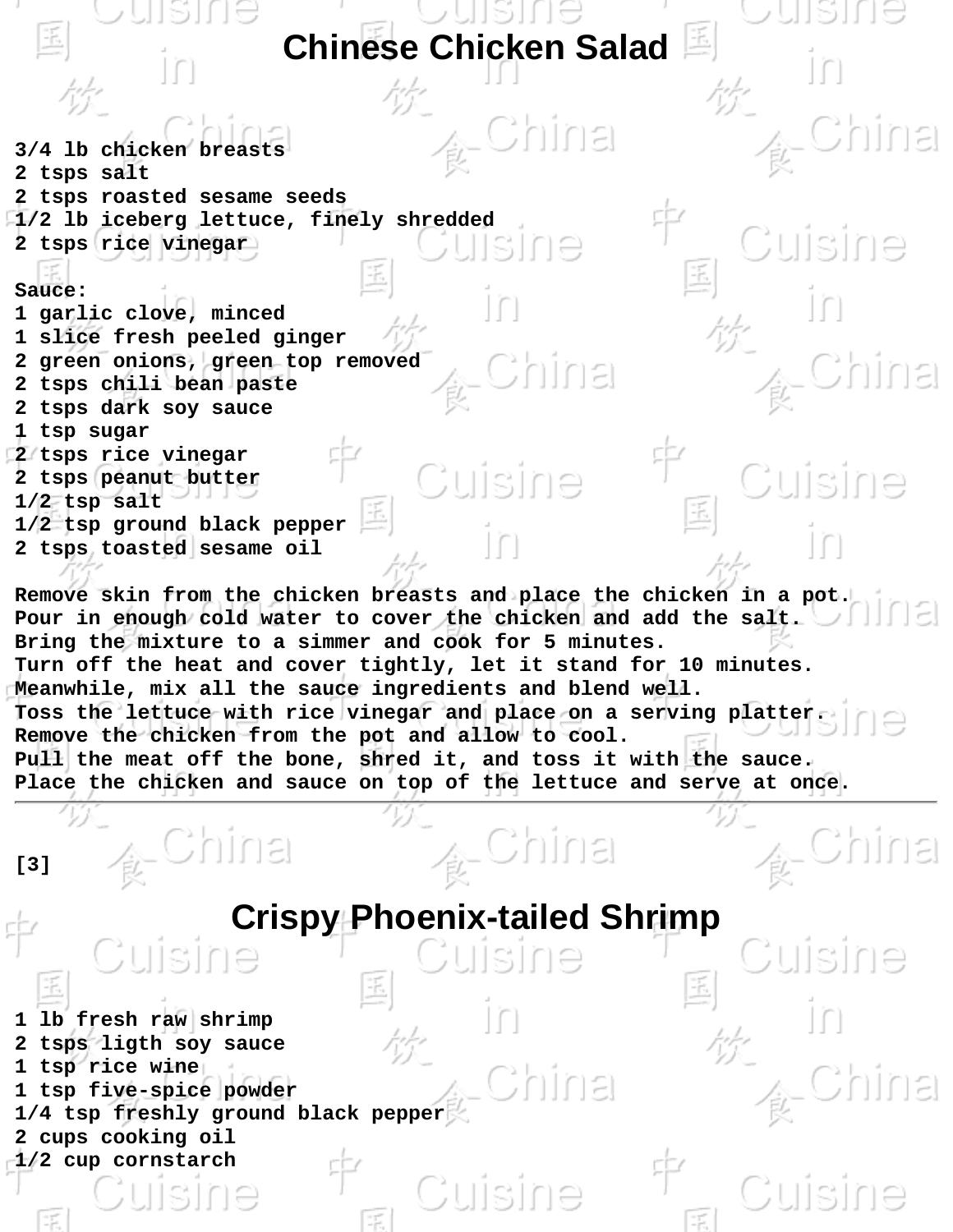<span id="page-4-0"></span>**2 eggs, beaten 2/3 cup bread crumbs Peel shrimp and discard the shells. Partially split the shrimp lengthways and remove the digestive cord. pat the shrimp dry with paper towels. Place the shrimp in a bowl and mix with the soy sauce, rice wine, five-spice powder and pepper. Heat a wok and add the oil. Dip the shrimp in the cornstarch, shaking them gently to remove any excess, then dip them into the beaten eggs, and finally coat the with the bread crumbs. When the oil begins to smoke slightly, deep-fry the coated shrimp for 3 to 4 minutes, until golden brown. Drain them well on paper towels and serve at once.**  $\mathbb{E}\in\mathbb{E}^{n}$  Cuisine  $\frac{1}{\sqrt{4}}$  Cuisine Cuisine **Fried Wantons** <sub>s</sub>\_China ∣ China -**30 wanton skins cooking oil for frying** Cuisine **Filling: 6 oz ground pork 4 oz or 1/2 can water chestnuts, finely chopped 1 tsp water 1 tsp cornstarch 1/2 tsp salt 1/2 tsp cooking wine 1/2 tsp sesame oil 1/4 tsp ground pepper Mix together all the ingredients for filling, mix until meat and waterchestnuts are well blended. Divide into 30 portions. Put 1 tsp of filling in the middle of a wanton skin. Fold the skin diagonally in half to form a triangle. Fold the edge containing the filling over about 1/2-inch. Bring the two points together, moist one inner edge and pinch the edges together to hold. Repeat with remaining wanton. Heat a wok with 1 1/2-inch cooking oil. Deep-fry the wantons over medium heat until golden brown. Drain on paper towels and serve. Makes 30 wantons.**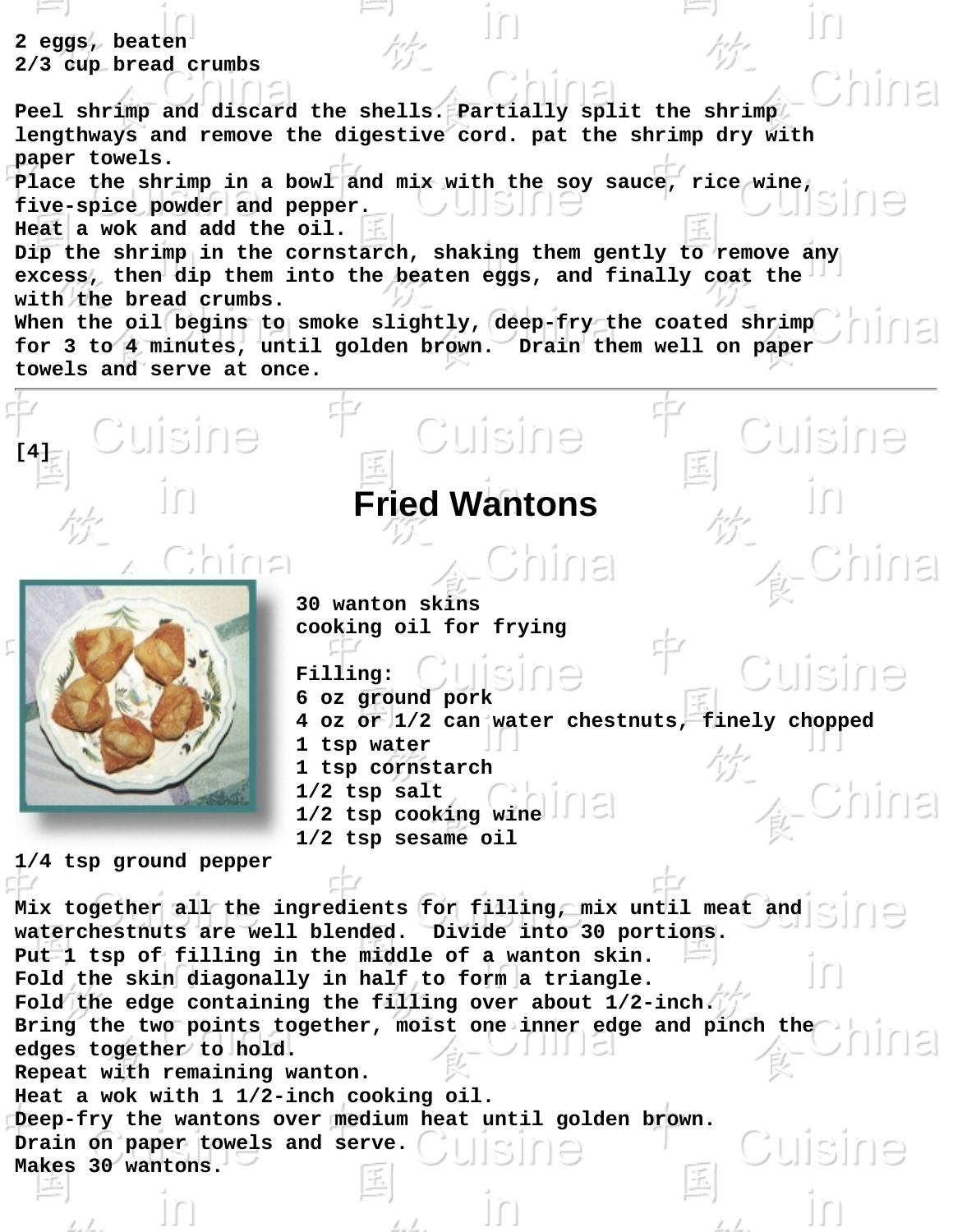**Grilled Shrimp with Cilantro and Ginger Sauce**

lsnint

isine

 $rac{1}{\sqrt{15}}$ 

徐

**1 lb fresh raw shrimp**

#### **Marinade:**

**1 tsp light soy sauce**

- **1 tsp rice wine**
- **1 tsp sesame oil**

#### **Sauce:**

<span id="page-5-1"></span>**[6]**

<span id="page-5-0"></span>**[5]**

**2 tsps minced fresh cilantro**

치 마당미 1년

- **2 tsps white rice vinegar**
- **1 tsp chopped peeled fresh ginger**

.China -**Preheat the broiler. Peel shrimp and discard the shells. Partially split the shrimp lengthways and remove the digestive cord. pat the shrimp dry with paper towels. Combine the marinade ingredients, add shrimp and set aside for 10 minutes. Prepare the sauce ingredients, mix them together and set aside.** Lay the shrimp on a baking tray, put on the lower tray in the oven.

**Cook the shrimp for 3 minutes on one side, turn over, and cook for** 

**2 minutes. Place on a serving platter and serve with sauce.**

## Cuisine **Minced Shrimp with Lettuce Leaves**

Cuisine

<sub>ക</sub>\_China − **1 small iceberg lettuce 1/2 lb fresh raw shrimp 1/2 lb red bell peppers, cored and seeded 1/4 lb asparagus, trimmed 1 1/2 tsps cooking oil 2 tsps chopped garlic 2 tsps chopped peeled fresh ginger**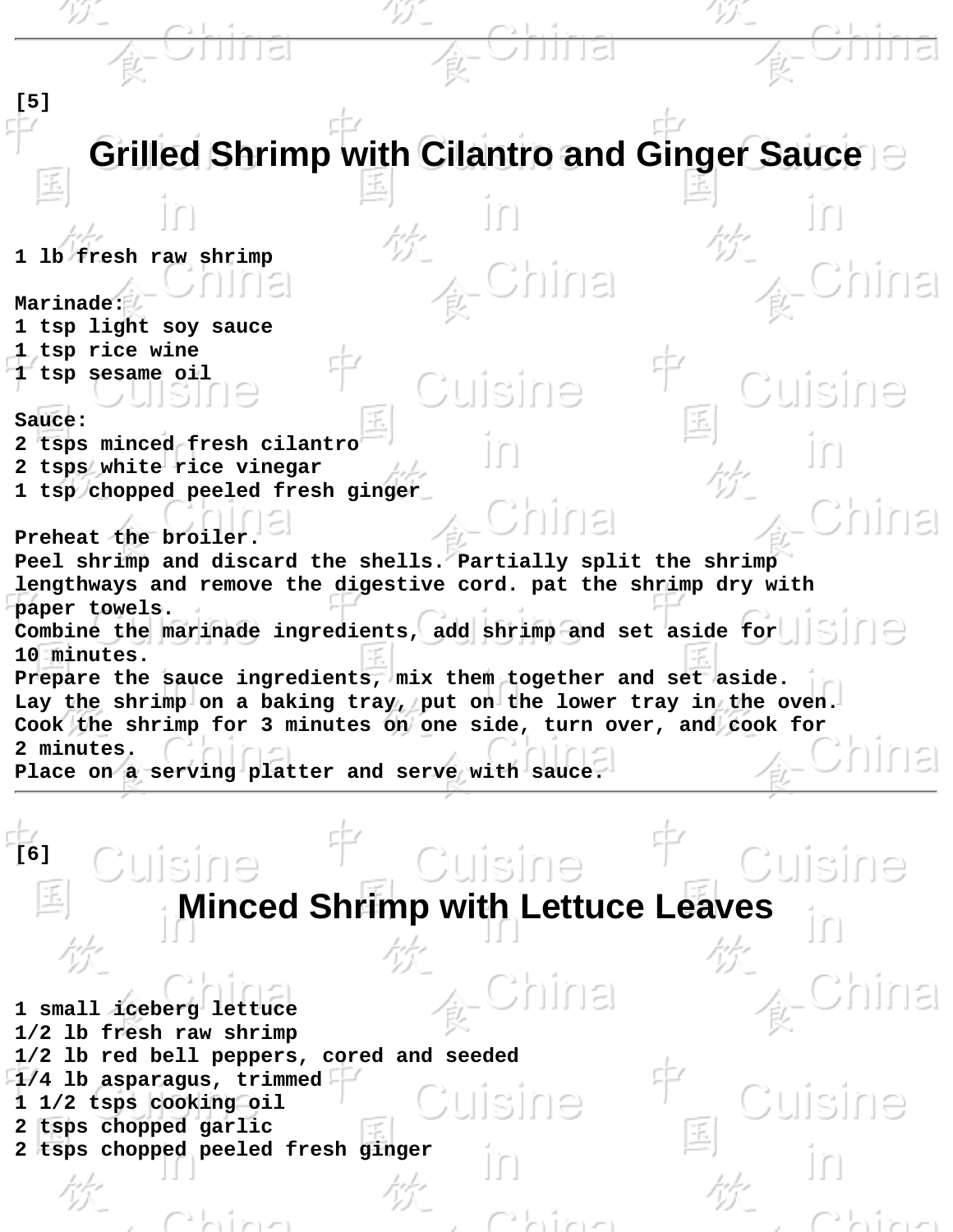<span id="page-6-0"></span>**1/4 cup chopped green onions 1 tsp salt 2 tsps light soy sauce 2 tsps sesame oil 1/4 cup hoisin sauce Wash and dry the lettuce leaves. Peel shrimp and discard the shells. Partially split the shrimp lengthways and remove the digestive cord. Pat the shrimp dry with paper towels and coarsely chop them. Finely dice the peppers and asparagus. Heat a wok with the oil. Add the garlic, ginger and green onions and**  난 **stir-fry for 10 seconds. Add the shrimp, salt, soy sauce and sesame oil, continue to cook for 2 minutes. Turn the mixture onto a serving plate. Arrange the lettuce leaves on a seperate plate, put the hoisin sauce in a small bowl and serve.** ムム **Each guest puts a heap of each ingredient on a lettuce leaf, wrap it up and eats it with fingers. [7] SINE** Sesame Chicken Fingers **1 1/2 lbs boneless skinless chicken breasts Marinade: 2 tsps soy sauce 1 1/2 tsps rice wine 1 tsp sesame oil 1 tsp minced garlic 1 1/2 tsps minced fresh ginger 1 tsp five-spice powder 1/2 cup cornstarch 1 cup raw sesame seeds 1 egg yolk, beaten Cooking oil or shortening Cut chicken into 1 1/2-inch chunks. Place in a bowl, add the marinade ingredients, toss lightly to coat. Cover and chilled for at least 3 hours or overnight.**  $\sim$ **Combine cornstarch and sesame seed on a plate. Add egg yolk to the chicken and toss. Roll the chicken in the sesame seed mixture, press lightly to coat well. Place the chicken on a cookie sheet dusted with cornstarch.**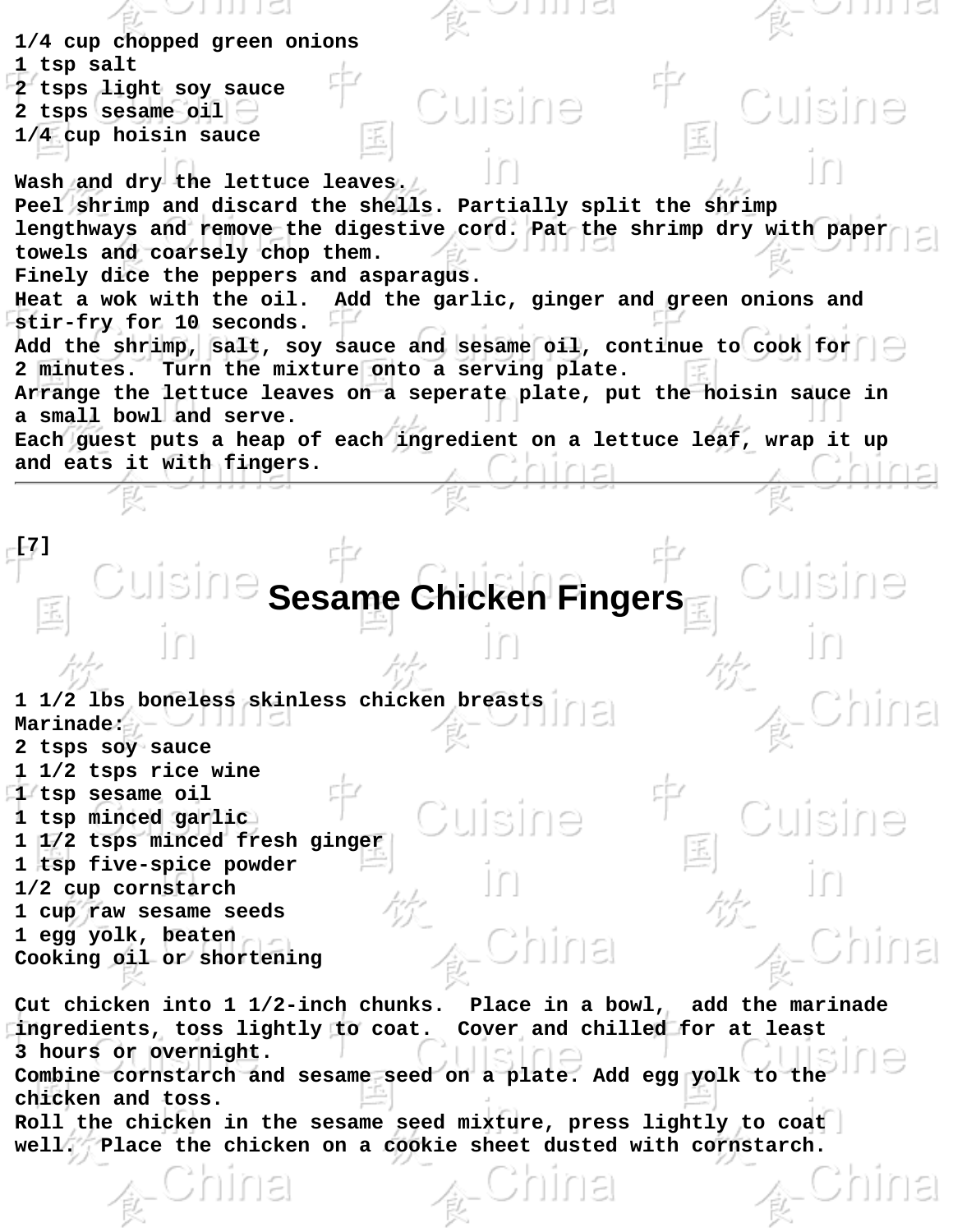<span id="page-7-0"></span>**Let air-dry for 1 hour, turning once. Heat a wok with 1 1/2-inch deep of cooking oil or shortening. When oil is hot, fry the chicken a few at a time, until golden brown. Remove and drain on paper towels. Repeat with all the remaining. Serve immediately.** ∕<sub>ଈ</sub>−China <sub>ĝ⊱</sub>China **[8] Sesame Noodle Salad** Cuisine **8 oz dried vermicelli 8 fresh shiitake mushrooms 3 tsps cooking oil 2 tsps minced ginger 1/4 lb green beans, cut into 1/4-inch slanting slices 2 medium carrots, peeled and cut into julienne strips 2 medium cucumber, cut into julienne strips 1 tsp soy sauce Sesame dressing: 1/4 cup cooking oil 3 tsps sesame seeds 1/3 cup sugar** <sub>≱-</sub>China **1/2 cup vinegar 2 tsps dry sherry Heat a wok over medium heat and add the 1/4 cup of oil, stir the sesame seeds until golden.**  illaine **Let it cool. Stir together the sugar, vinegar and dry sherry, until sugar melts. Mix in the cooled sesame seeds. Set aside. Trim stem off the mushrooms, cut the stem into julienne strips. Follow the package directions, cook the vermicelli in boiling water until al-dente. Drain and rinse with cold water, drain and set aside. Heat a wok with 2 tsps oil, stir-fry the ginger, carrots, beans, cucumber, and mushroom stems, about 1 1/2 minutes. Remove from wok. To wok, add 1 tsp oil, soy sauce, and mushroom caps. Reduce heat, cook, turning occasionally, until the mushrooms have absorbed all the liquid. Pour into a bowl and refrigerate. Mix the dressing with noodles and vegetables. Season to taste with salt. Cover and refrigerate for 2 hours or overnight.** enina **To serve, garnish salad with mushroom caps.**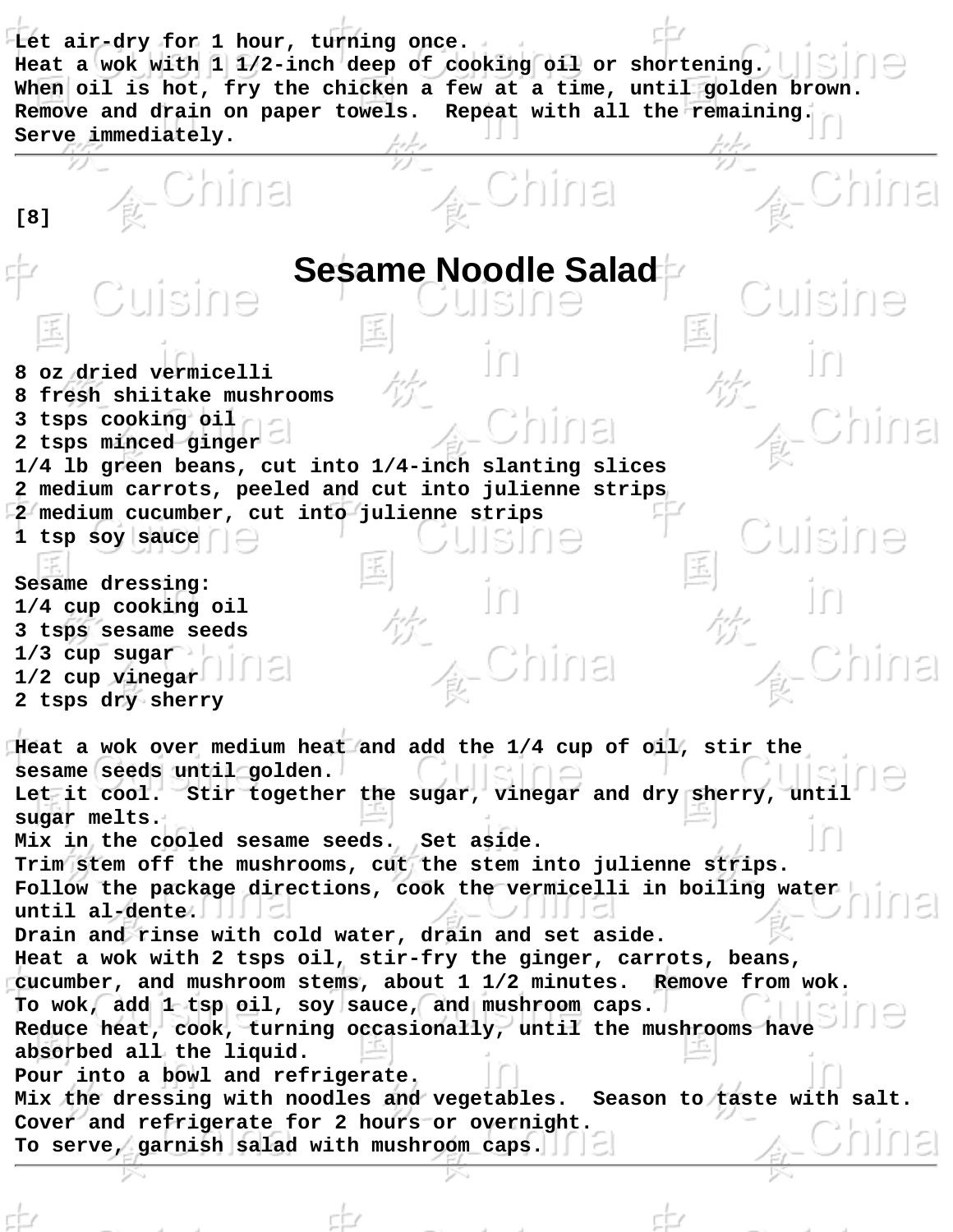<span id="page-8-0"></span>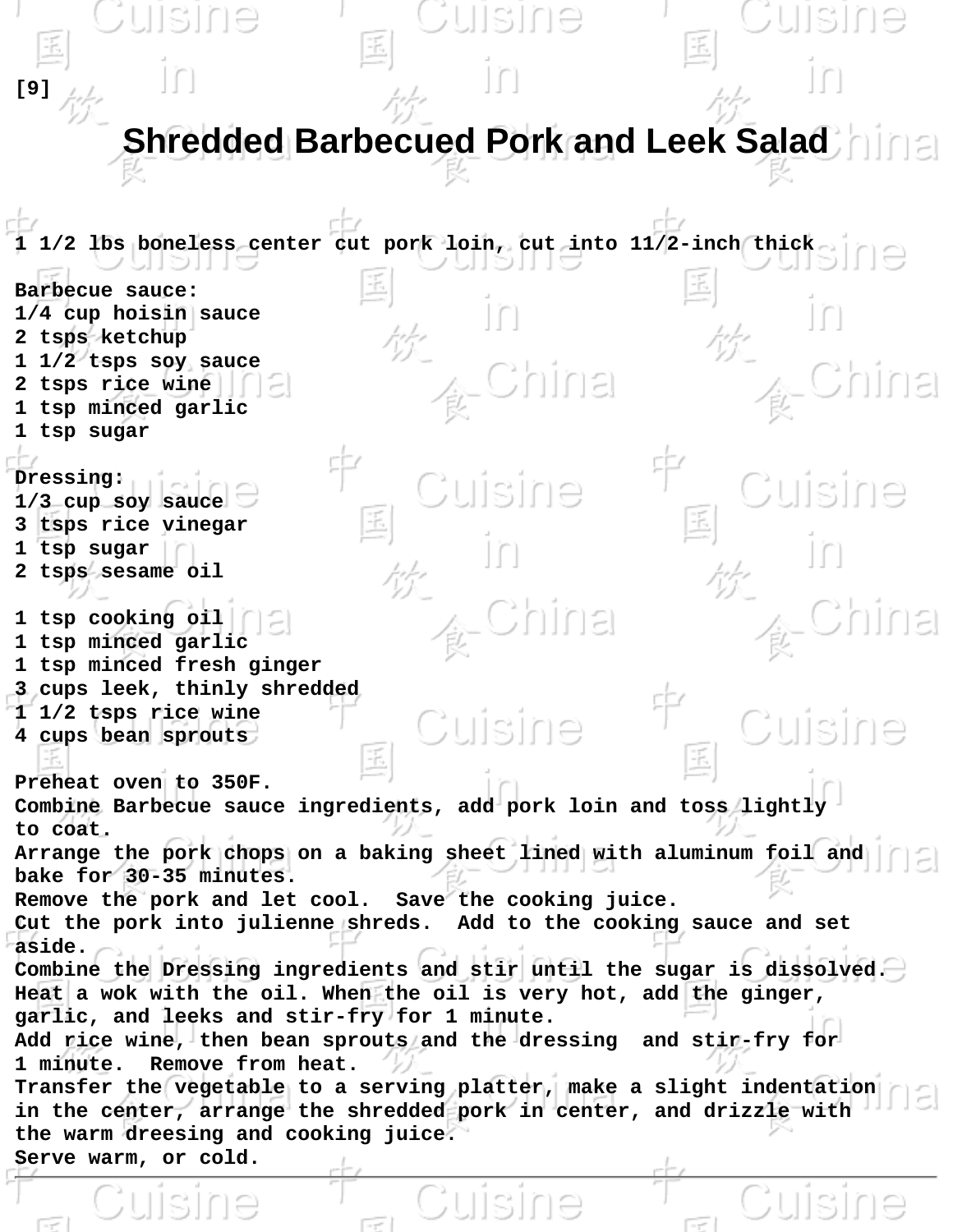<span id="page-9-0"></span>**Exacchina** <sub>≱-</sub>China **[10] Shrimp and Vegetable Salad** Cuisine <sup>竹</sup>園 Cuisine Cuisine **1/2 lb broccoli** 一<br> 徐 <sup>in</sup> **2 tsps cooking oil 2 garlic, minced** <sub>企</sub>China **1/2 tsp minced ginger 1/2 lb fresh mushroom, thinly sliced 1/2 lb snow peas 1/3 cup water**  $\frac{4}{10}$  Cuisine  $\frac{f}{\mathbb{E}}$  Cuisine **1 tsp soy sauce 1/2 tsp sugar 1 tsp oyster sauce 1 cup small shrimp 1/2 cup mayonnaise 1/4 cup roasted cashews Salad greens** <sub>∕ଈ</sub>china **Cut broccoli flowerets into 1/4-inch-thick slices. Cut the peeled stems into 1/8-inch-thick slices. Heat a wok over medium heat and add oil, stir-fry the garlic and ginger for 1 minute. Add broccoli, mushrooms, snow peas, stir-fry 3-4 minutes, until vegetables are crisp-tender. Pour in a bowl.** In a cup, stir together water, soy sauce, sugar and oyster sauce. Pour over vegetables. Then stir in shrimp. **Let refrigerate for at least 4 hour.**  Before serving, drain vegetable mixture. Place the salad green on the **serving platter, spoon the vegetable mixture on top, sprinkle with cashews and serve. [11]** 国 Cuisine  $^{\mathrm{\mathcal{T}}}$   $\equiv$  , Cuisine

**Shrimp Toast**

**TA** China

**E** Cuisine

**1/2 lb raw shrimp, shelled and de-veined 1 tsp beaten egg** Cuisine  $1/2$  tsp salt  $\Box$ 

<span id="page-9-1"></span>**A**China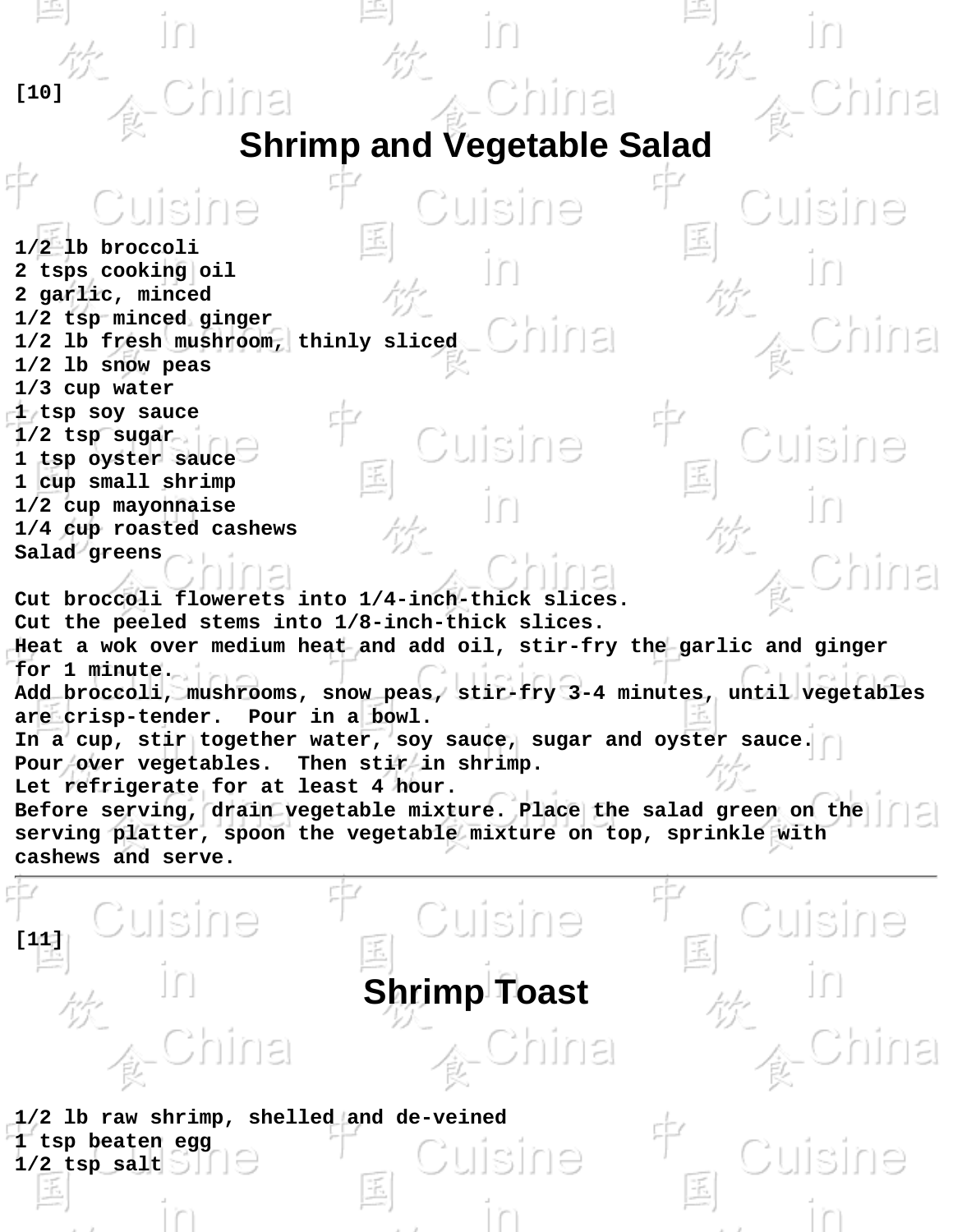<span id="page-10-1"></span><span id="page-10-0"></span>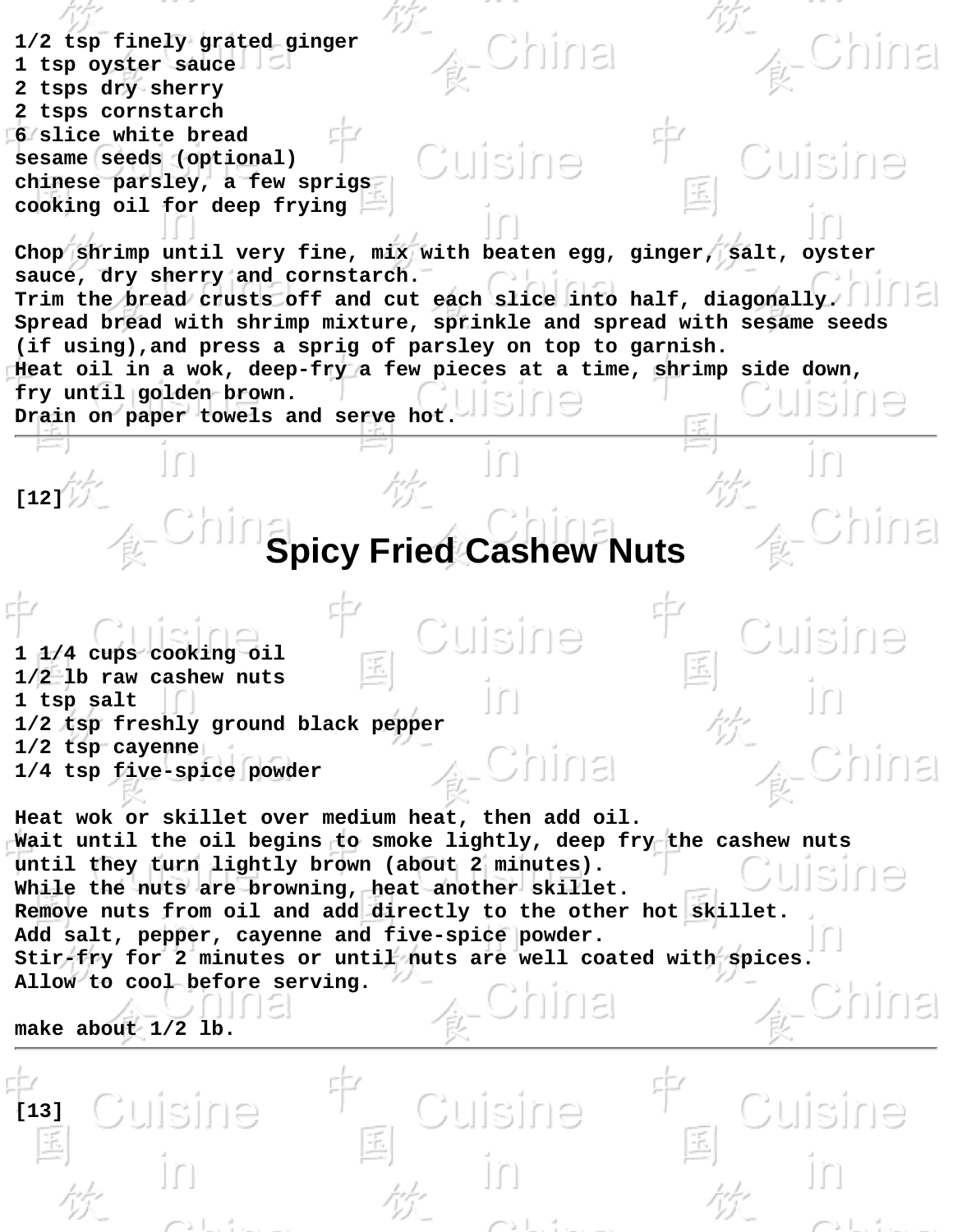**Spring Rolls** isine isine **Spring Roll Skins 3/4 cup all-purpose flour 1/2 cup cornstarch** China **3 tsps cooking oil 1 3/4 cups water Stir all ingredients together to make a thin batter. Heat a lightly oiled 6-inch skillet. Spoon 2 tsps batter to skillet**  and swirl quickly to spread the batter to cover bottom of skillet.  $\text{min}$ **Cook until the crepe is dry but not colored, it is done when the edges shrink from the sides of pan. Transfer to a plate and cover with warm cloth.** Repeat for all batter. **Make about 20 spring roll skins.** <sub>ka</sub>China **Spring Roll Filling 3 tsps cooking oil 1 cup bean sprouts 6 green onions, thinly shredded** CUISING **1 cup carrots, shredded 2 cups button mushrooms, thinly sliced 1 tofu cake, finely chopped or 1 cup chopped cooked shrimp 1 garlic clove, minced** <sub>食</sub>China **1/4 tsp five-spice powder 1 tsp soy sauce 1 tsp salt Heat oil in a wok, stir-fry garlic until fragrant, then add all the vegetables and tofu, stir-fry for 1 minute. Add five-spice powder, soy sauce and salt, stir-fry 2 more minutes. Let cool.** 饮<br>《《China》 **Spring Rolls 1 egg, beaten cooking oil for deep-frying Lay a spring roll skin on work surface, place 2 tsps of filling slightly**   $\mathsf{off\text{-}}\mathsf{center.} || \textcolor{red}{\mathbb{C}} || \textcolor{red}{\cap} \textcolor{red}{\mathbb{C}}$  $\sim$   $\sim$   $\sim$  $\mathcal{L}$ LIRINA. **Fold the sides of skin neatly over the filling, roll-up to enclose the filling completely. Brush the edges with beaten egg to seal. Repeat for all. Heat 2-inch of oil in a wok over medium heat until hot, fry 3-4 spring**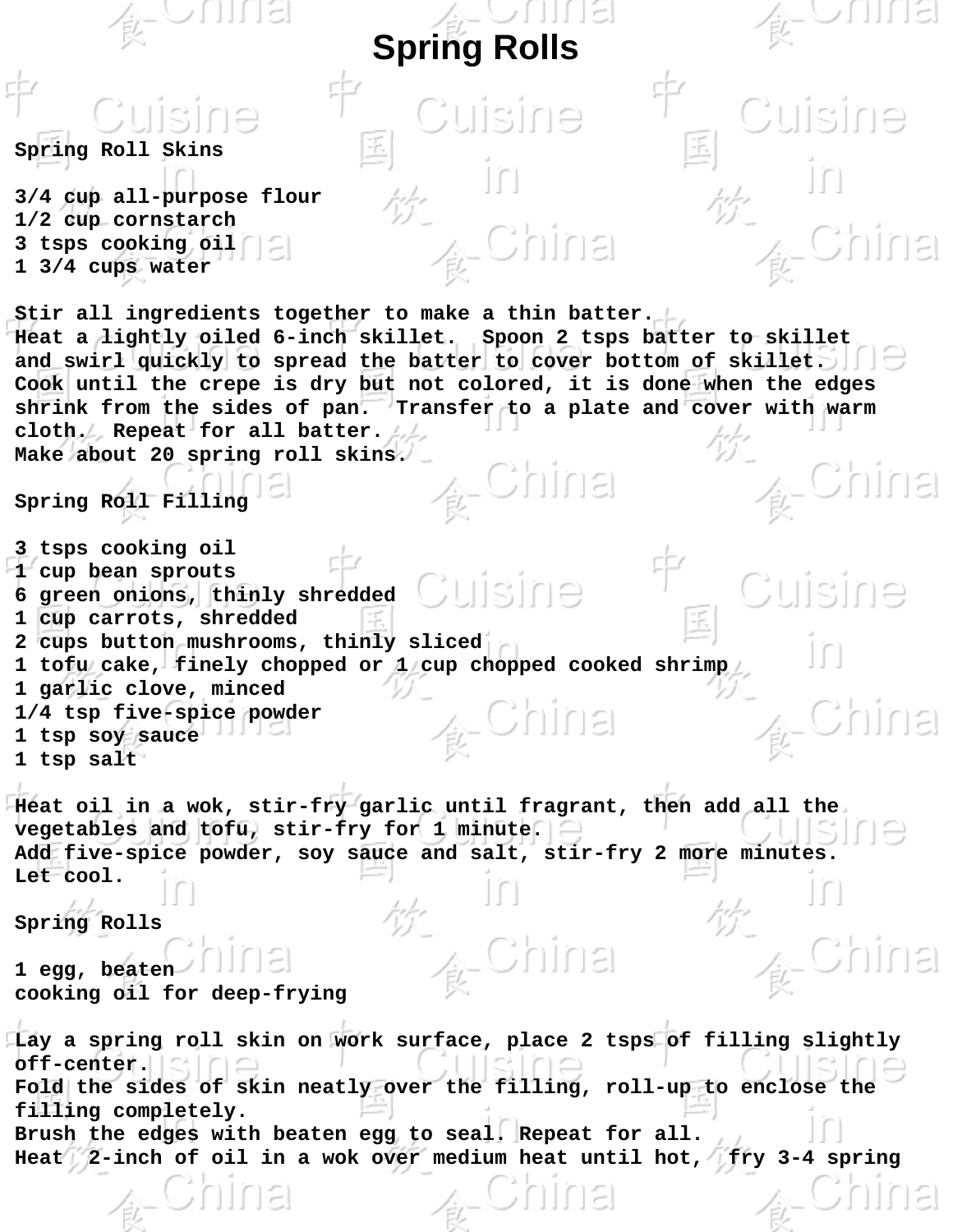| rolls at a time, for about 4 minutes, until crisp and golden.<br>Drain on paper towels, arrange on a platter and serve.<br>lisine    |                                                                                                                                                                                                                                                                                                                                                                                                                                                                        |                                                                                                                                                           |
|--------------------------------------------------------------------------------------------------------------------------------------|------------------------------------------------------------------------------------------------------------------------------------------------------------------------------------------------------------------------------------------------------------------------------------------------------------------------------------------------------------------------------------------------------------------------------------------------------------------------|-----------------------------------------------------------------------------------------------------------------------------------------------------------|
| 国<br>一饮<br>食 <sup>China</sup>                                                                                                        | $\epsilon$ China                                                                                                                                                                                                                                                                                                                                                                                                                                                       | <b>TAChina</b>                                                                                                                                            |
| $\begin{array}{c} \mathbb{F}_{\mathbb{R}} \ \mathbb{E}_{\mathbb{R}} \ \mathbb{E}_{\mathbb{R}} \ \mathbb{E}_{\mathbb{R}} \end{array}$ |                                                                                                                                                                                                                                                                                                                                                                                                                                                                        | -<br>- China                                                                                                                                              |
| 中国Cuisine<br>A.China                                                                                                                 | $\begin{array}{c}\n\mathbf{r} \\ \hline\n\mathbf{r} \\ \mathbf{r} \\ \mathbf{r} \\ \mathbf{r} \\ \mathbf{r} \\ \mathbf{r} \\ \mathbf{r} \\ \mathbf{r} \\ \mathbf{r} \\ \mathbf{r} \\ \mathbf{r} \\ \mathbf{r} \\ \mathbf{r} \\ \mathbf{r} \\ \mathbf{r} \\ \mathbf{r} \\ \mathbf{r} \\ \mathbf{r} \\ \mathbf{r} \\ \mathbf{r} \\ \mathbf{r} \\ \mathbf{r} \\ \mathbf{r} \\ \mathbf{r} \\ \mathbf{r} \\ \mathbf{r} \\ \mathbf{r} \\ \mathbf{r} \\ \mathbf{r$<br>全 China | $\begin{array}{c}\n\mathbf{\hat{F}}_{\mathbf{\underline{F}}} & \text{Cuisine} \\ \mathbf{\hat{F}}_{\mathbf{\hat{W}}_{\text{in}}}\n\end{array}$<br>金 China |
|                                                                                                                                      | 中国<br>一致 in<br>Cuisine<br>ะ<br>ผู้ China                                                                                                                                                                                                                                                                                                                                                                                                                               | 中国Cun<br>Cuisine<br>in.<br>·<br>食China                                                                                                                    |
|                                                                                                                                      | $\begin{array}{c}\n\mathbf{\hat{F}}_{\mathbf{\hat{E}}_{j}} & \text{Cuisine} \\ \mathbf{\hat{E}}_{\mathbf{\hat{W}}_{\mathbf{\hat{E}}}} & \text{in} \\ \mathbf{\hat{E}} & \text{china}\n\end{array}$                                                                                                                                                                                                                                                                     |                                                                                                                                                           |
|                                                                                                                                      |                                                                                                                                                                                                                                                                                                                                                                                                                                                                        |                                                                                                                                                           |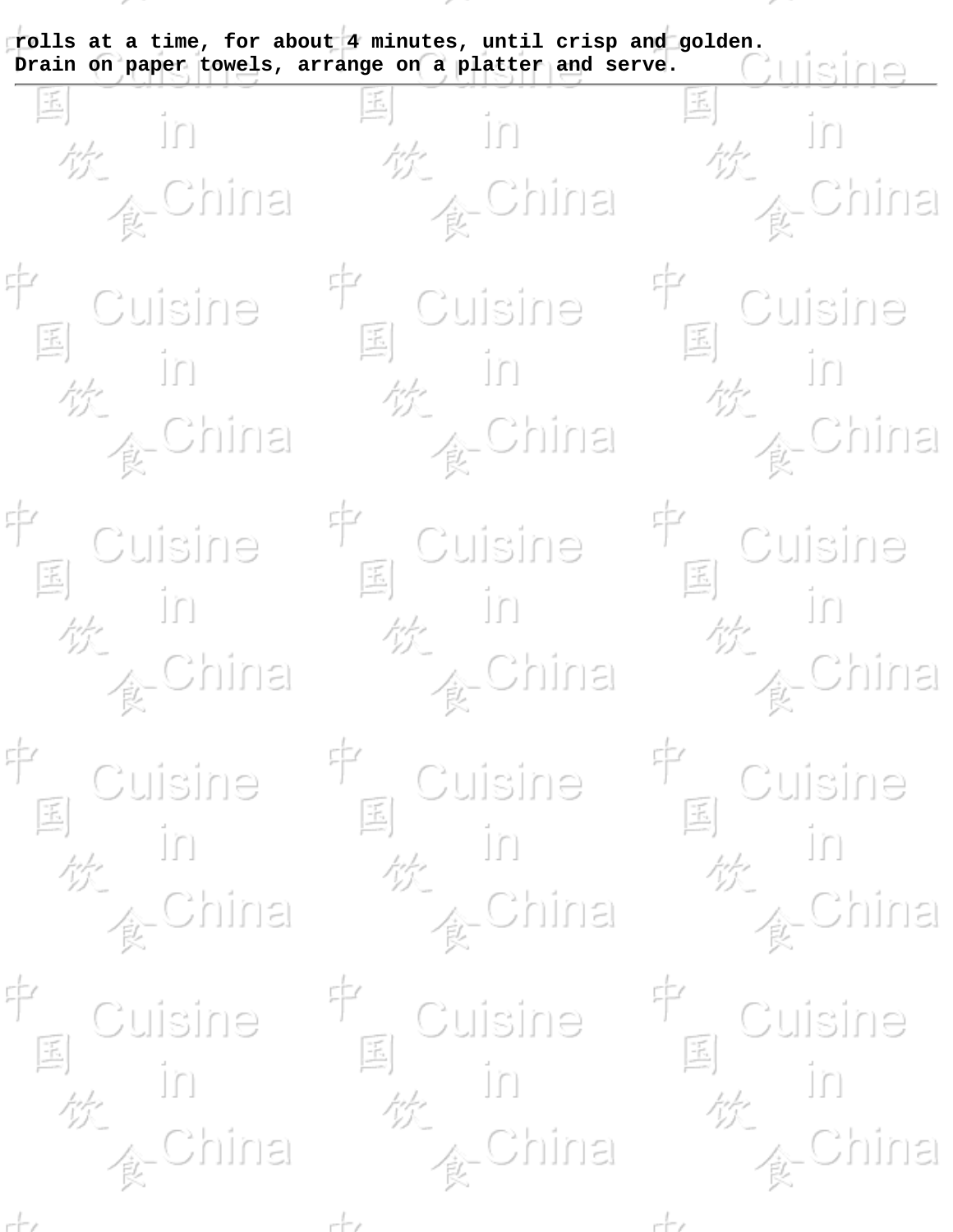<span id="page-13-1"></span><span id="page-13-0"></span>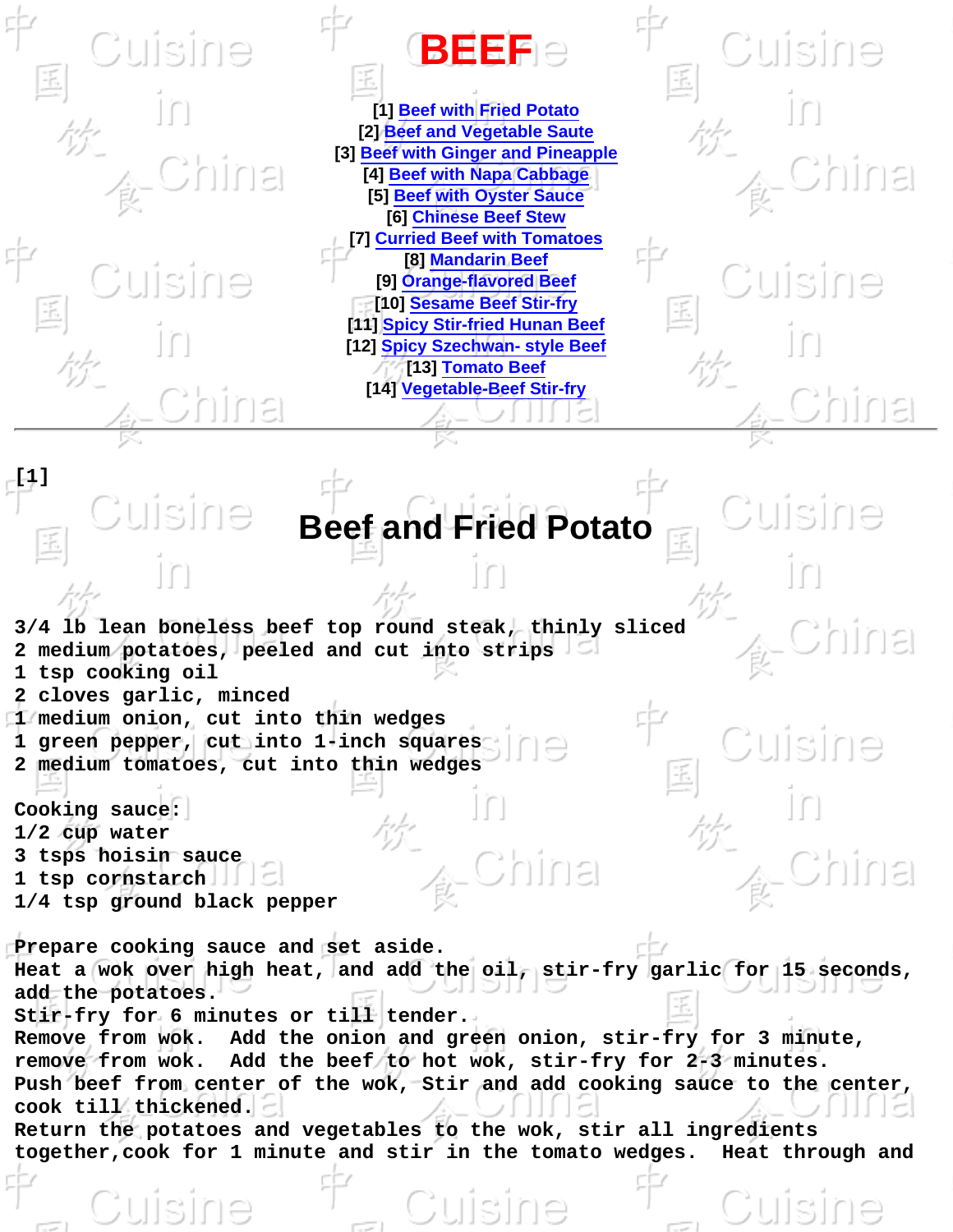<span id="page-14-1"></span><span id="page-14-0"></span>**serve.** China China **[2] Beef and Vegetable Saute** Cuisine **1 lb lean boneless beef steak such as top round or flank 1/3 cup firmly packed brown sugar 2 tsps cornstarch** <sub>a⊱</sub>China **1/4 cup vinegar 3 tsps light soy sauce 2 tsps butter or magarine 1 large onions, thinly sliced 1 1/2 cups carrots, thinly sliced 1 cup green beans, cut into 1-inch lengths 1 cup zucchini, thinly sliced 1 cup water Cut beef into 3/4-inch thick. Slice into 1/8-inch slices. Mix the sugar, cornstarch, vinegar and soy sauce together and set aside. Heat a wok over medium-high heat, and add 1 tsp of butter. Add half of the beef andstir-fry until browned. Add 1 more tsp of butter and stir-fry another half of beef. Remove and set aside. Add onion, carrots, beans and 1/2 cup of water to wok, stir well. Cover and cook for 8 minutes, stir ofeten. Stir in zucchini and 1/2 cup water, cook uncover about 2 minutes, until vegetable are tender. Add the meat and stir in cornstarch mixture, stir until sauce boil and thicken. Make 4 servings. [3] CuisirBeef with Ginger and Pineapple** Lisine **1 lb lean boneless beef steak such as top round, flank, sirloin or New York steak 1 tsp salt 4 tsps rice wine or dry sherry 4 tsps sesame oil 1 1/2 tsps cornstarch 1/2 lb fresh pineapple, peeled and cut into thick slices 2 red peppers, seeded and cut into wedges**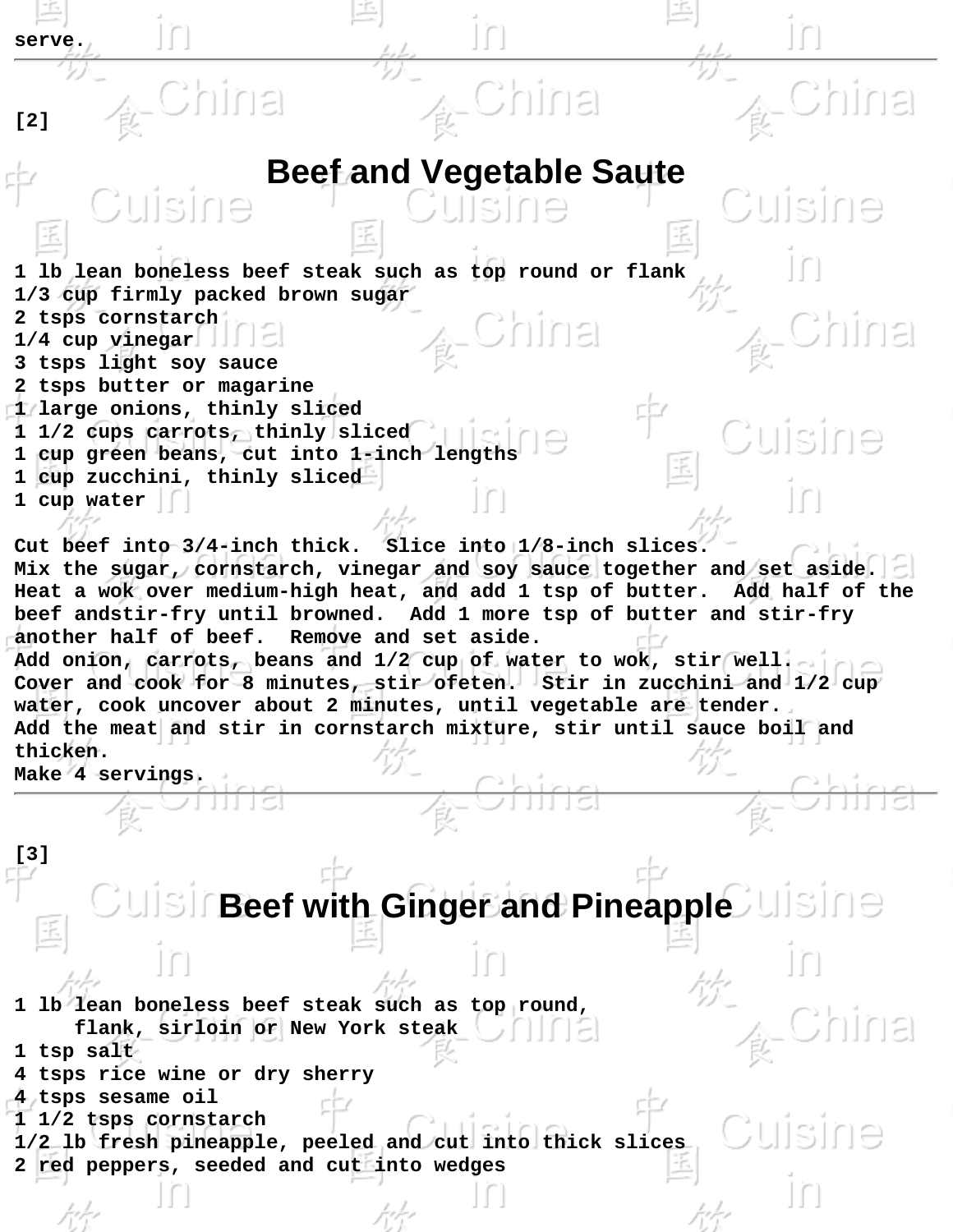<span id="page-15-0"></span>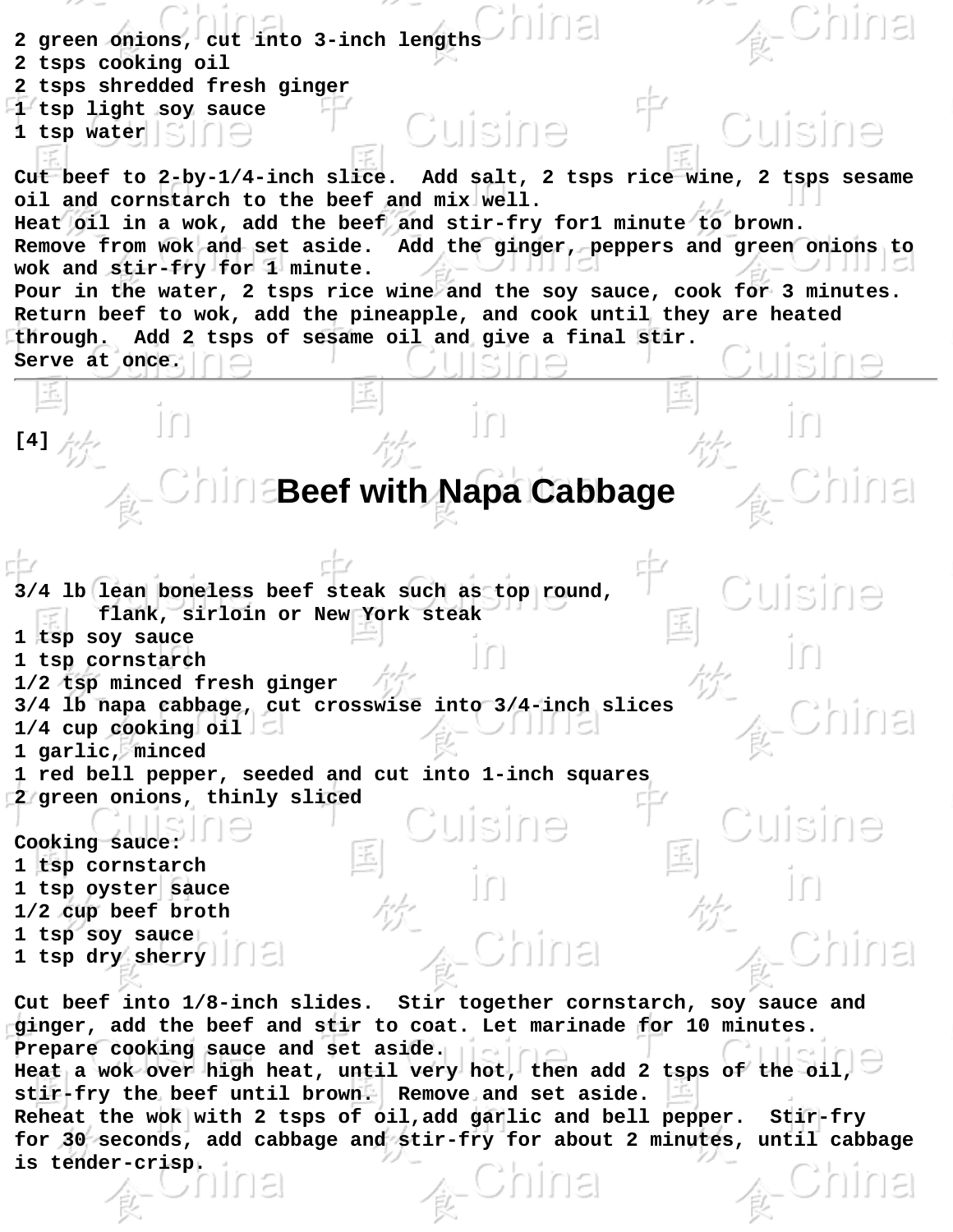**Return beef to wok. Stir in cooking sauce, bring to a boil and thickened. Mix in green onions, stir once and serve.**

# **Beef with Oyster Sauce**

Cuisine

ISIL

**3/4 lb lean boneless beef steak such as top round, flank, sirloin or New York steak 1 tsp dry sherry or cooking wine 1 tsp soy sauce 1 tsp water** <sub>≱-</sub>China -**1/4 tsp sugar 2 tsps cornstarch 3 1/2 tsps cooking oil 1 garlic, minced**  $\frac{f}{\mathbb{E}}$  Cuisine **1/2 tsp minced ginger 1/2 cup sliced bamboo shoots 6 medium dried Chinese mushrooms,thinly slided salt to taste Cooking sauce:** <sub>ക</sub>China **2 tsps oyster sauce 1 tsp cornstarch 1/2 cup chicken broth Cut beef into 1/8-inch slides. Stir together cornstarch, soy sauce, dry sherry, sugar, and water. Add the beef and stir to coat. Then stir in 1 1/2 tsps of the oil and let marinade for 15 minutes.**

ina

<span id="page-16-0"></span> $[5]$   $\sqrt[4]{\frac{1}{4}}$ 

<span id="page-16-1"></span>**[6]**

**Prepare cooking sauce and set aside.** Heat a wok over high heat, add 2 tsps of the oil. Add ginger and garlic, **stir once.** 

**Add beef and stir-fry until beef is brown, remove from wok and set aside. Reheat wok with remaining 1 tsp of cooking oil, stir-fry bamboo shoots and mushrooms for 1 minute. Add 1 tsp water and stir-fry for 2 minutes. Return beef to wok and stir in sauce mixture. Bring to a boil and thicken. Season to taste with salt and serve.**

**note: bamboo shoots and mushroom can be substituted with 1 lb of asparagus.**

ina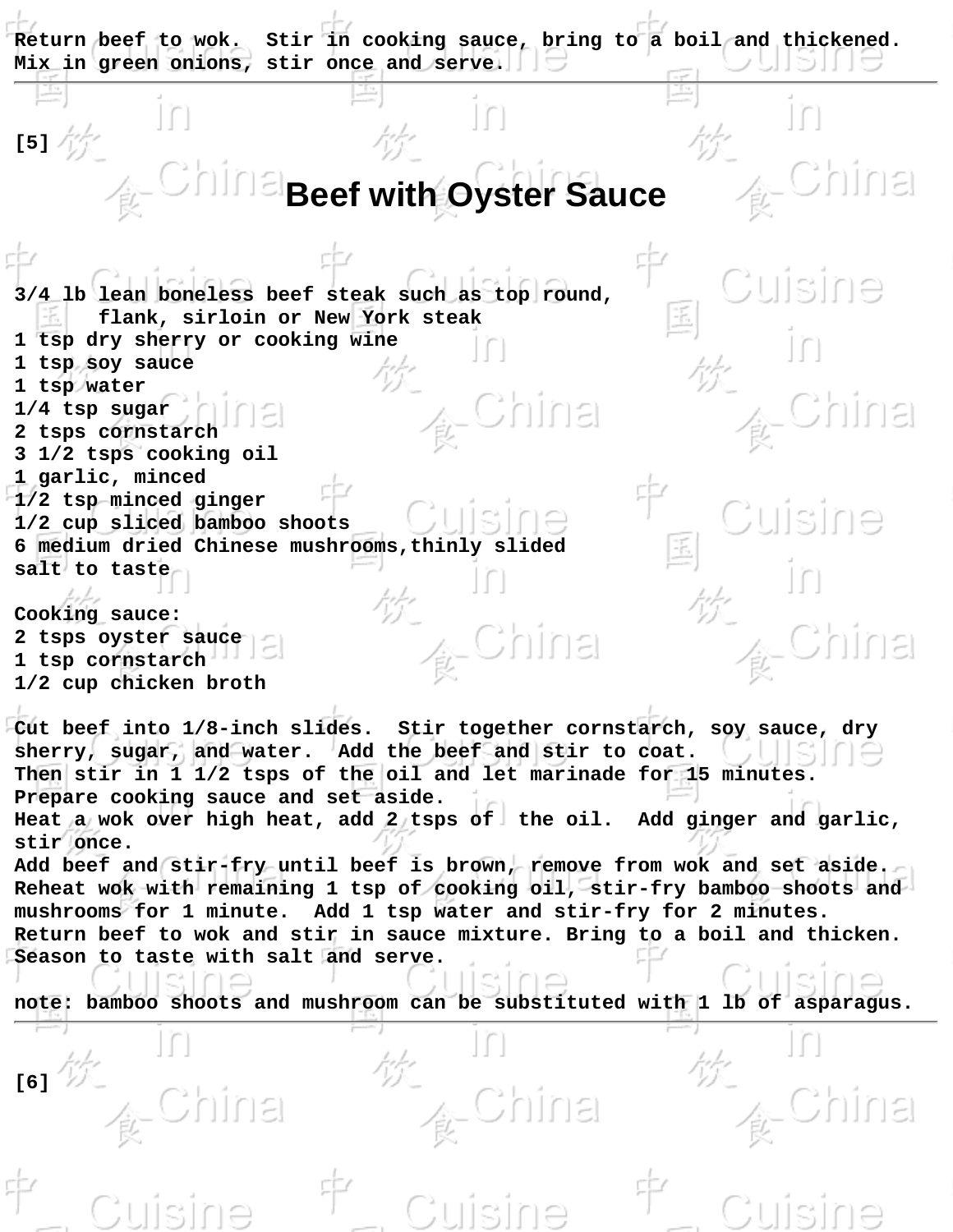**Chinese Beef Stew**

## k China

<span id="page-17-0"></span>China **1 1/2 lbs stewing beef, cut into 1-inch cubes 2 tsps light soy sauce 1/2 cup all-purpose flour** isine **1/4 cup cooking oil 10 cloves garlic, lightly smashed 4 slices fresh ginger 2 cups beef stock 1 cup water** China **2 star anise, 12 small carrots, trimmed and scraped 12 small white onions, trimmed and peeled Cut beef into 1-inch cubes. Toss with the flour to coat. Shake off excess flour.** sıne sıne **Heat oil in a wok until hot, add as many beef as will fit and pan-fry to golden brown.**  Repeat for all the beef. Remove and set aside. **Reheat the oil, stir-fry the garlic and ginger for 10 seconds, until fragrant. Add the broth, water, soy sauce and star anise and heat until boiling. Return the meat and bring back to boil. Reduce heat, cover and simmer for 45 minutes. Add the carrots and onions, cook for another 45 minutes. Skim any fat off the surface, and serve. [7] Curried Beef with Tomatoes 1/2 lb lean boneless beef steak such as top round, flank, sirloin or New York steak 1 tsp soy sauce 1 tsp cornstarch** 饮血 **1/2 tsp sugar 1 tsp curry powder 2 tsps cooking oil** isnir **1 onion, cut into wedges 1 tsp minced fresh ginger 2 cloves garlic, minced 2 tomatoes, cut into wedges Cooking sauce:**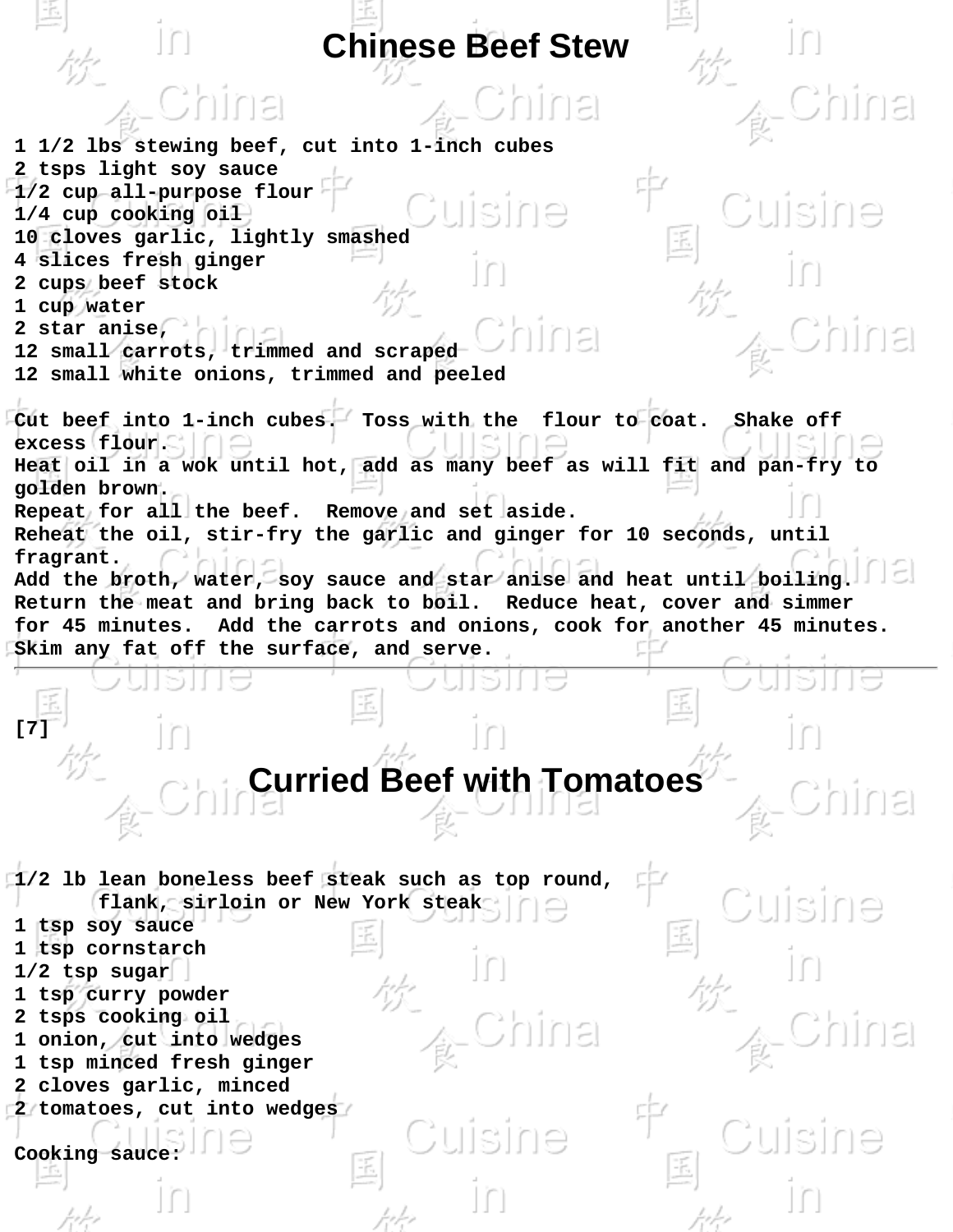<span id="page-18-0"></span>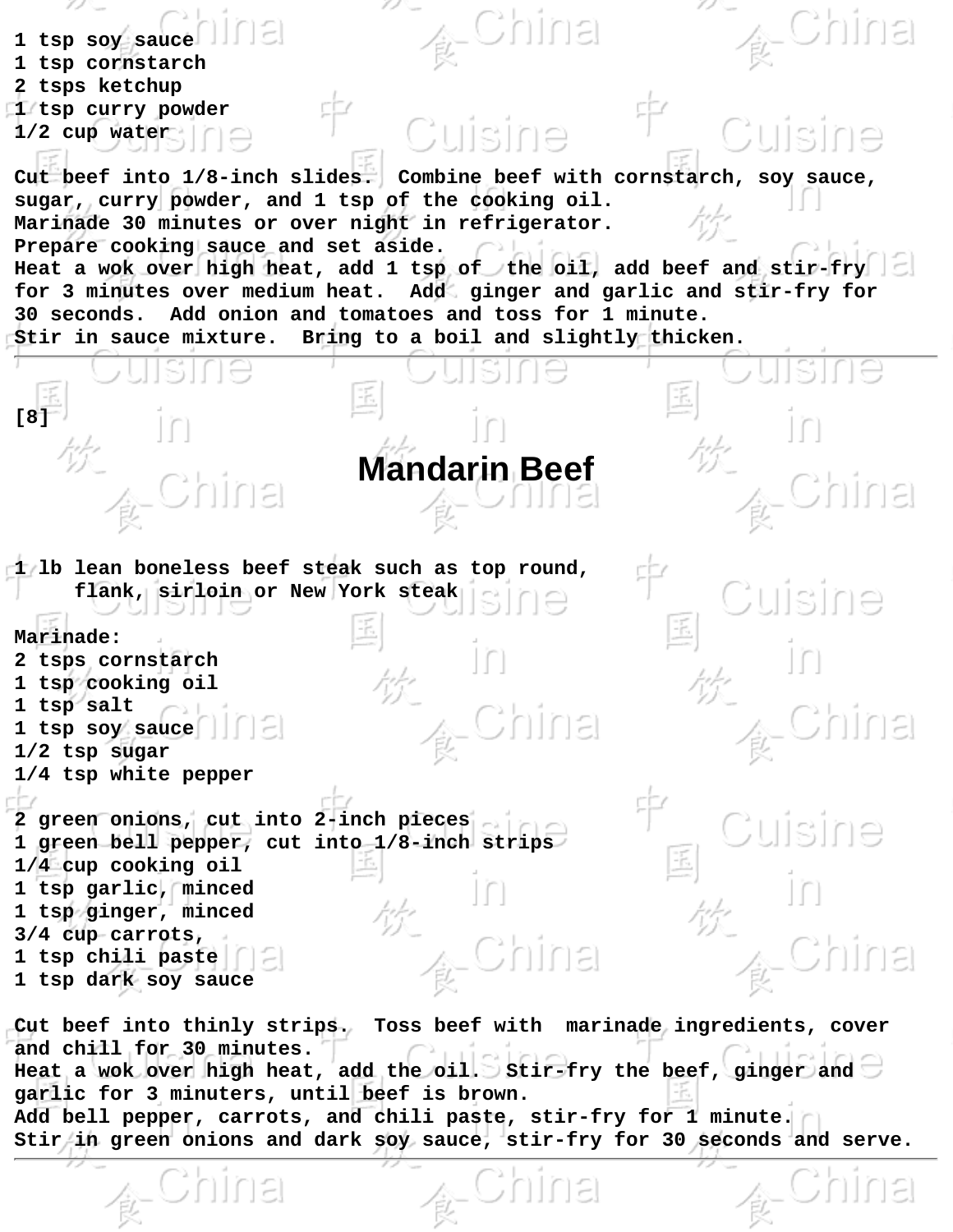<span id="page-19-1"></span><span id="page-19-0"></span>

| T <sub>ri</sub> Cuisine                                                                    | T <sub>国</sub> Cuisine 「 <sub>国</sub> Cuisine                           |                      |  |
|--------------------------------------------------------------------------------------------|-------------------------------------------------------------------------|----------------------|--|
|                                                                                            | <b>Orange-flavored Beef</b>                                             | 一条 10                |  |
| ⁄ <sub>≹-</sub> China                                                                      | ∦ China                                                                 | 金China               |  |
| 1 lb lean boneless beef steak such as top round,                                           |                                                                         |                      |  |
| flank, sirloin or New York steak<br>Marinade: IIISING                                      |                                                                         |                      |  |
| 2 tsps light soy sauce                                                                     | T <sub>ran</sub> Cuisine                                                | E Cuisine            |  |
| 2 tsps dark soy sauce<br>1 tsp cooking wine                                                |                                                                         |                      |  |
| 2 tsps finely chopped ginger $\sqrt{2}$                                                    |                                                                         |                      |  |
| 2 tsps sesame oil                                                                          | <sub>企</sub> China                                                      | 、<br>《 China         |  |
| 2 tsps cornstarch $\boxed{\Box}$<br>1 tsp sugar                                            |                                                                         |                      |  |
| 3 tsps cooking oil                                                                         |                                                                         |                      |  |
| 2 tsps minced fresh ginger                                                                 | Cuisine                                                                 | 国 Cuisine            |  |
| 2 clove garlic, minced                                                                     |                                                                         |                      |  |
| 1 small onion, coarsely chopped                                                            | 2 large fresh red chilies, seeded and finely shredded                   |                      |  |
| 2 tsps chopped fresh orange zest                                                           |                                                                         |                      |  |
| Cooking sauce: [                                                                           | China                                                                   |                      |  |
| 2 tsps water                                                                               |                                                                         |                      |  |
| 1 1/2 tsps cooking wine or dry sherry<br>1 tsp chile bean paste                            |                                                                         |                      |  |
| 1 tsp dark soy sauce                                                                       |                                                                         |                      |  |
| 2 tsps sugar $\bigcirc$ $\bigcup$                                                          | $\frac{f}{\mathbb{E}}$ Cuisine $\frac{f}{\mathbb{E}}$ Cuisine           |                      |  |
| 2 tsps sesame oil                                                                          |                                                                         |                      |  |
| Cut beef into 1/4-inch slides, then stack them and finely shred.                           |                                                                         |                      |  |
| Prepare cooking sauce and set aside.                                                       | Combine beef with the marinade mixture and mix well.                    |                      |  |
|                                                                                            | Heat a wok over high heat, add the oil. Add beef and brown for 1 minute |                      |  |
|                                                                                            | over medium heat and then stir-fry for another minute.                  |                      |  |
| garlic, stir-fry for 20 seconds.                                                           | Drain the beef - leaving 1 tsp of oil. Reheat the wok, add ginger and   |                      |  |
|                                                                                            | Add the cooking sauce, cook over high heat for 30 seconds. $\bigcup$    |                      |  |
| Return the beef to wok, add salt to taste.<br>Give the mixture several stirs and mix well. |                                                                         |                      |  |
| Turn onto serving platter and garnish with spring onions.                                  |                                                                         |                      |  |
|                                                                                            |                                                                         |                      |  |
| China<br>$[10]$                                                                            | ั <sub>∕≵</sub> China                                                   | <b>Enina</b>         |  |
| Cuisine                                                                                    | Cuisine <sup>- 9</sup>                                                  | <sup>1</sup> Cuisine |  |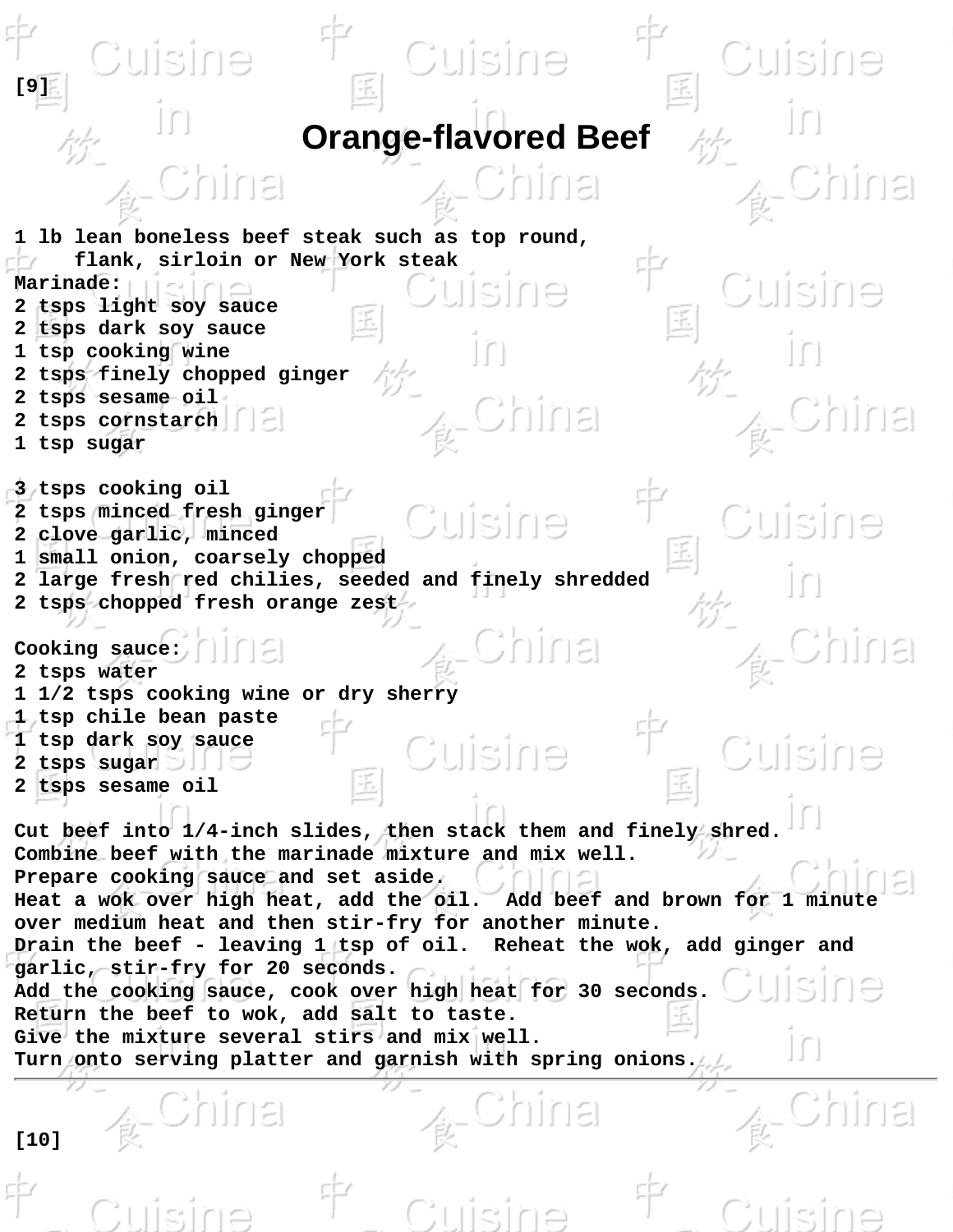#### **Sesame Beef Stir-fry**

## ∡\_China

 $\tilde{\Pi}$ 

s China – **1/2 lb lean boneless beef steak such as top round, flank, sirloin or New York steak** 宇 **1 tsp soy sauce** Cuisine **1 tsp cornstarch 2 tsps sugar 3 tsps lightly toasted sesame seeds 1 tsp sesame oil 1/2 lb green beans, trimmed 2 tsps cooking oil 1/2 red bell pepper, seeded and cut into thick strips 1 tsp minced fresh ginger 1 clove garlic, minced**  $\frac{f}{\mathbb{E}}$  Cuisine **E** Cuisine **Cooking sauce: 1 tsp soy sauce 2 tsps cornstarch 2 tsps oyster sauce 1 tsp dry sherry 1/2 tsp sugar** China **Cut beef into 1/8-inch slides. Combine beef with cornstarch, soy sauce, sugar, sesame seeds and sesame oil. Blanch beans in boiling water for 4 minutes, then plunge into cold water and drain. Cut into half lengthwise.**  sine **Prepare cooking sauce and set aside.**

**Heat a wok over high heat, add 1 tsp of the oil, stir-fry green bean and red pepper for 1 minute, remove from wok. Reheat wok with remaining 1 tsp of cooking oil. Add beef and toss for** 

**1 minute over medium heat. Add ginger and garlic and stir-fry for 1 minute. Return vegetables to wok and stir in sauce mixture. Bring to a boil and thicken.** 

<span id="page-20-0"></span>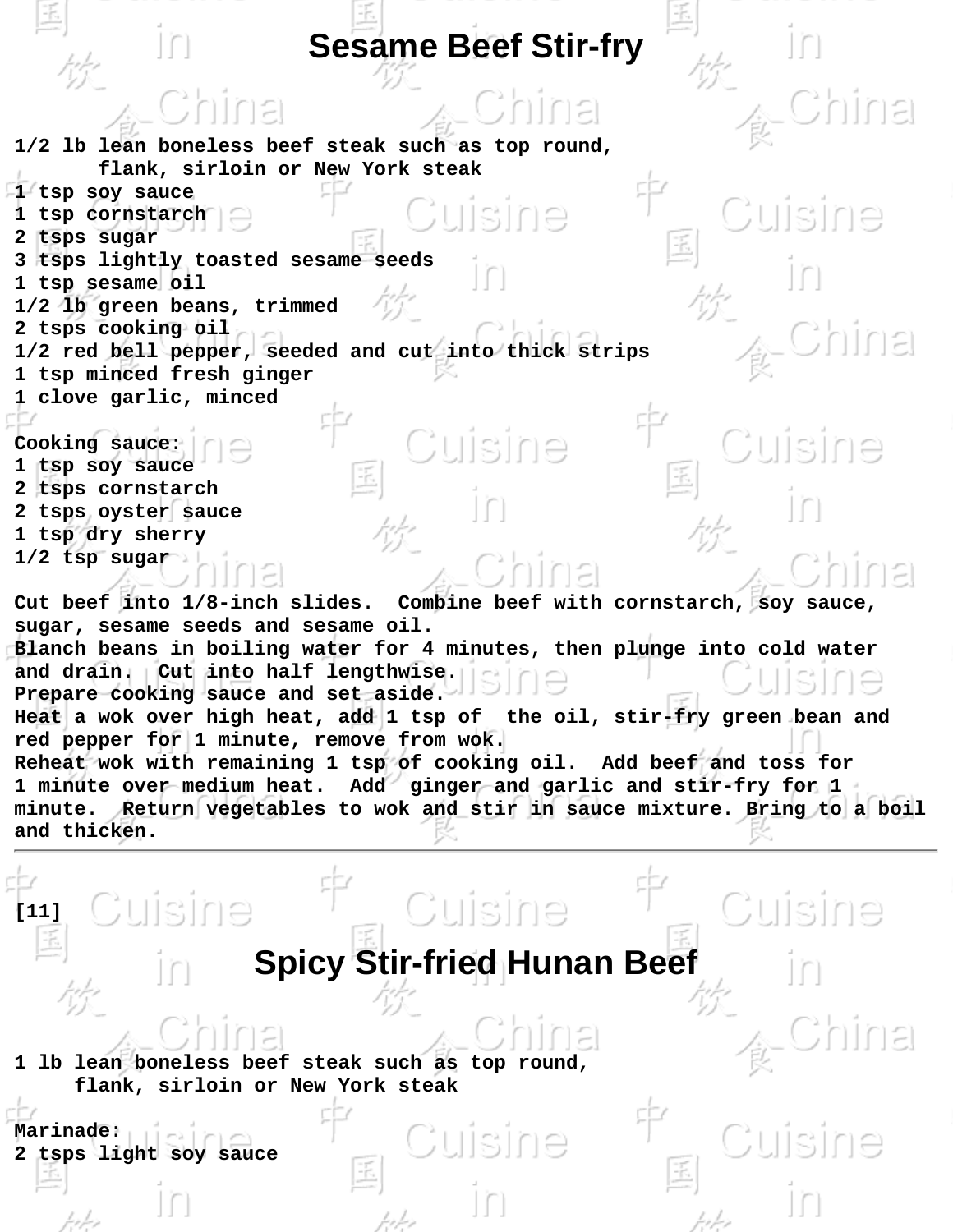<span id="page-21-0"></span>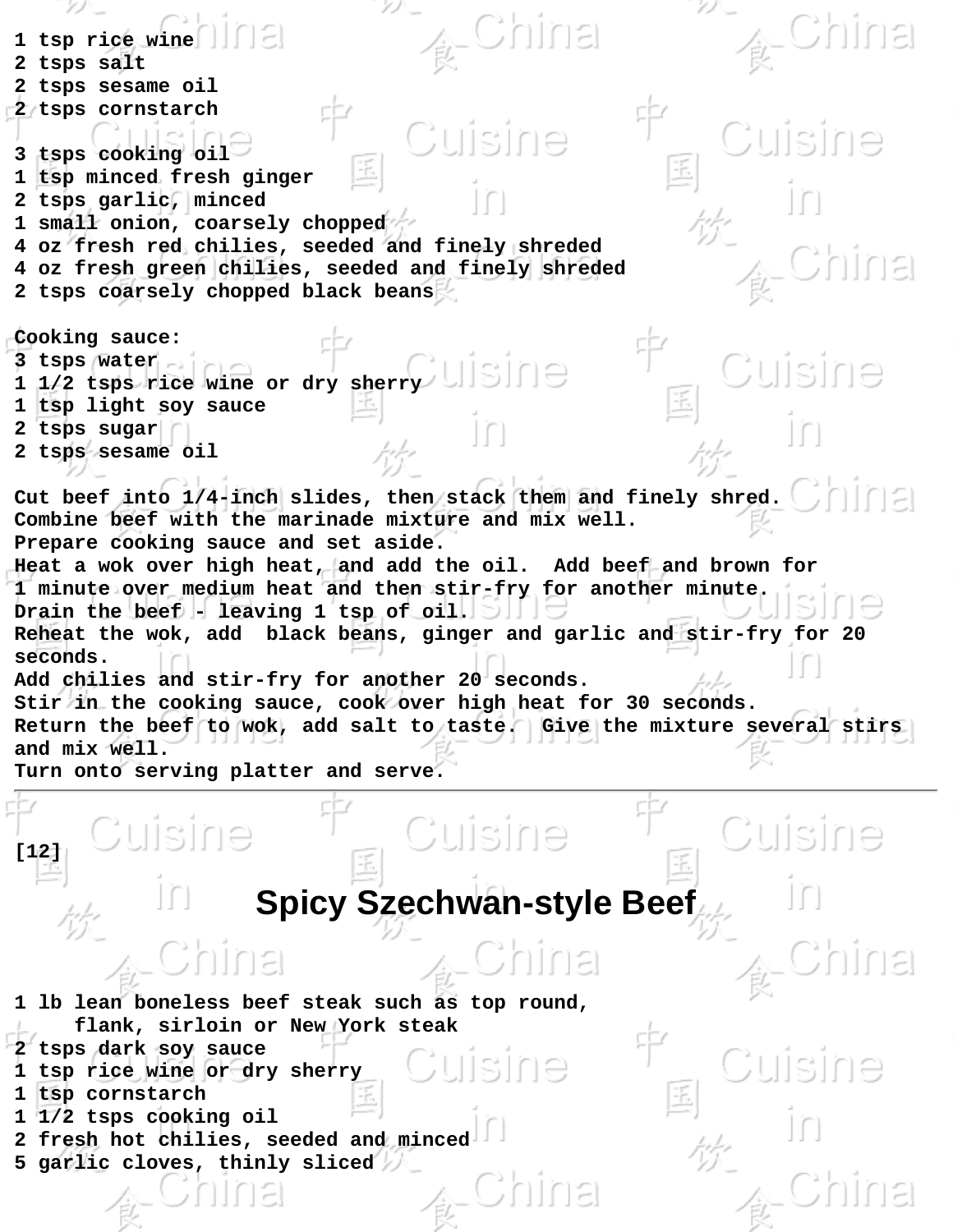<span id="page-22-0"></span>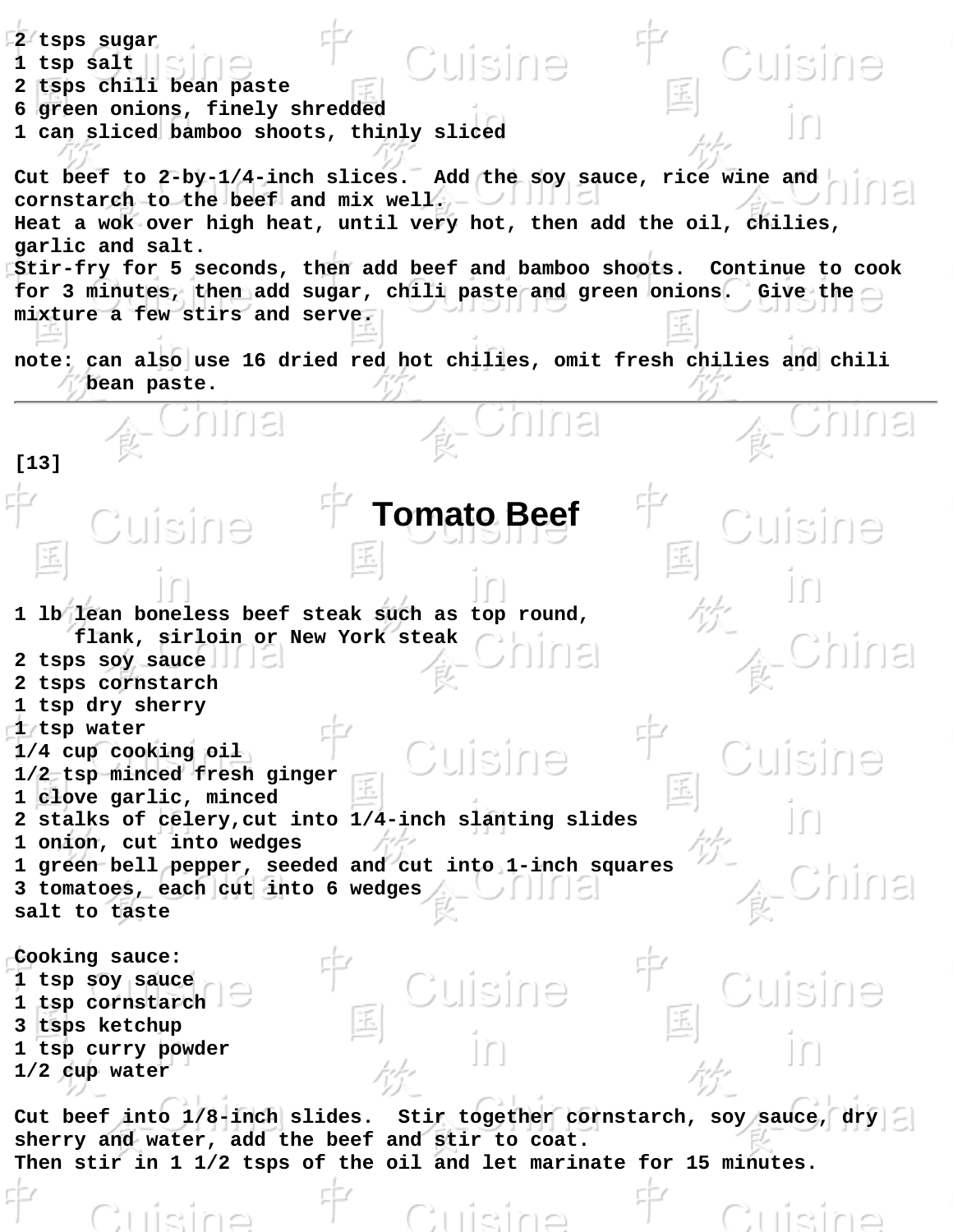<span id="page-23-0"></span>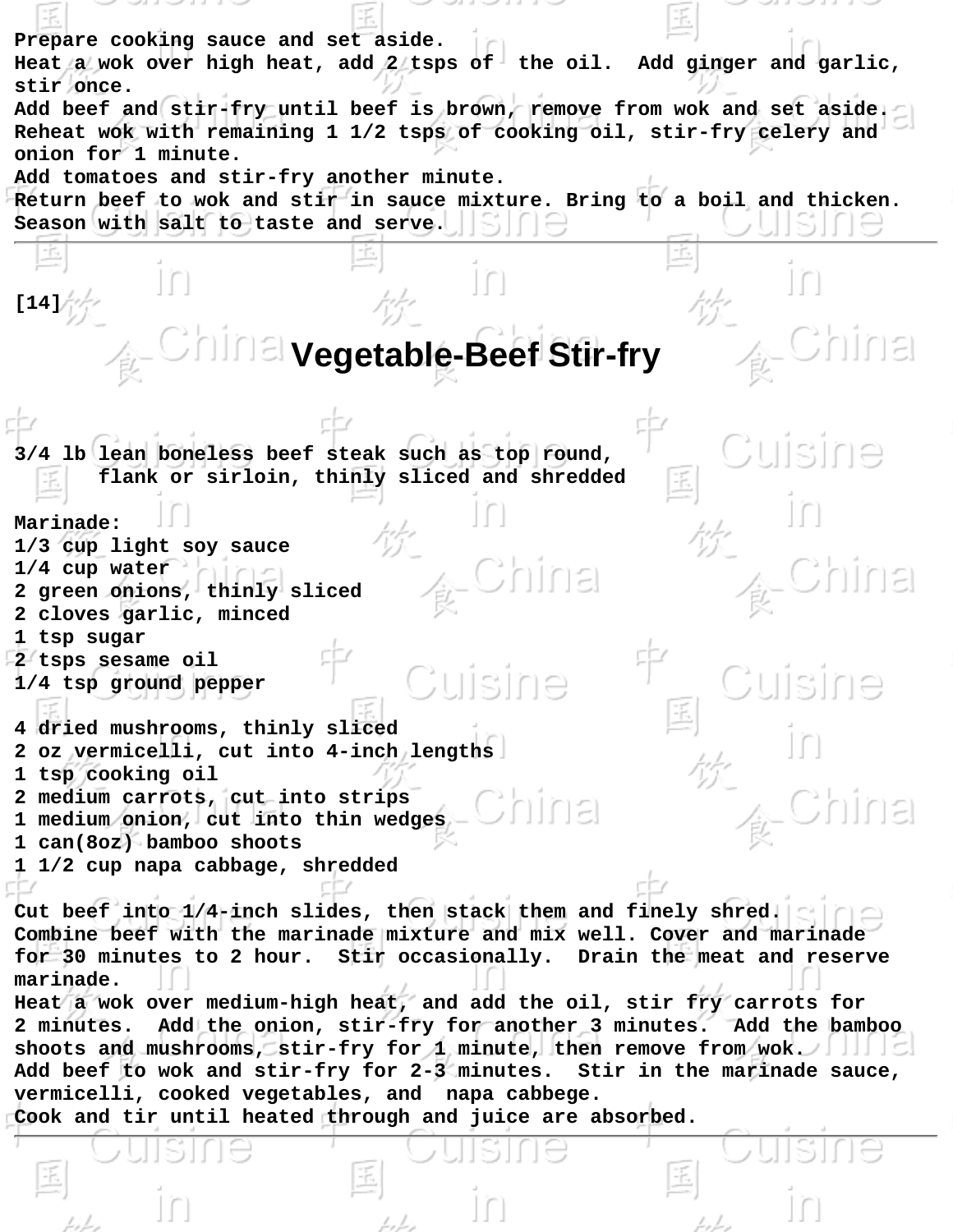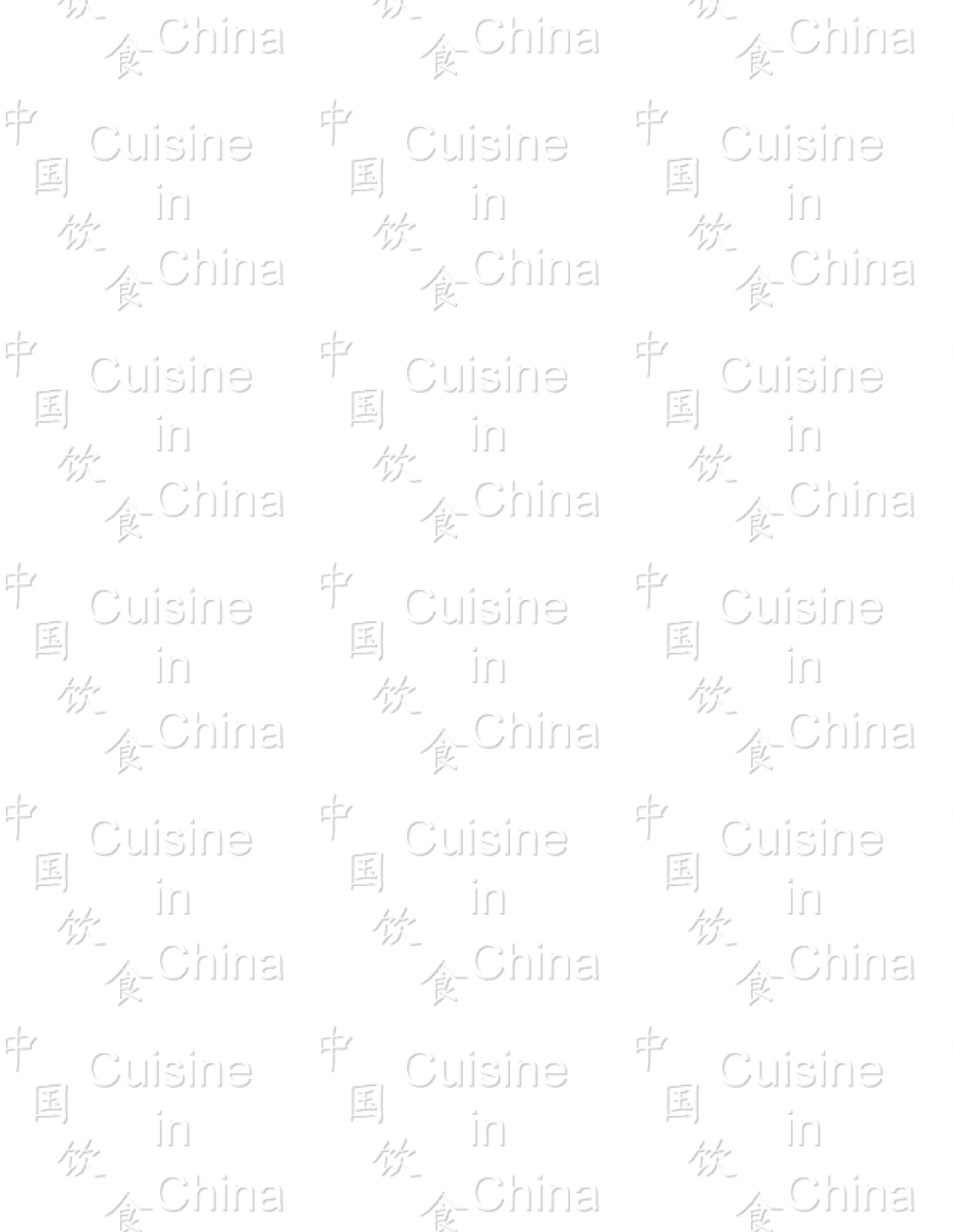<span id="page-25-0"></span>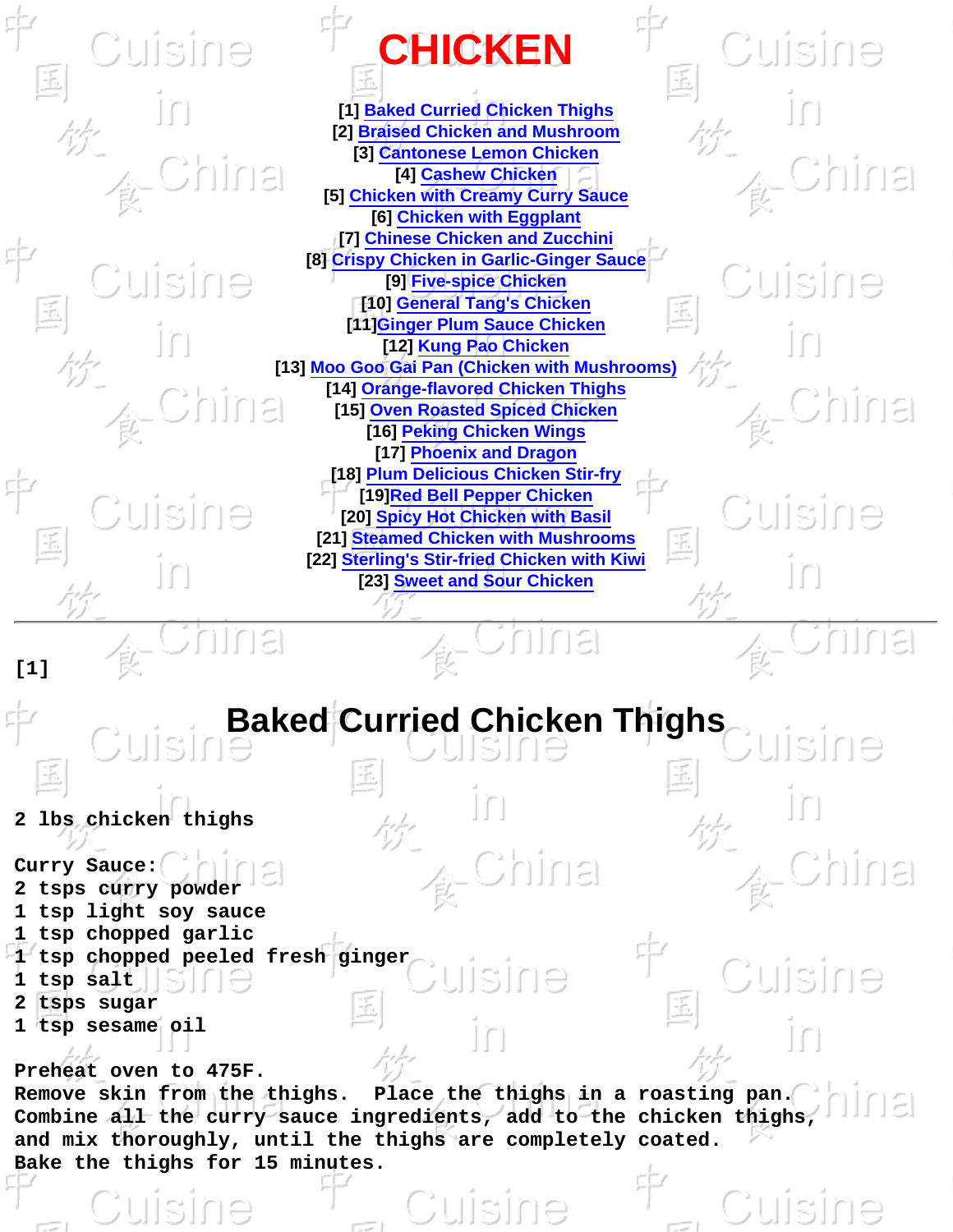**Turn them over and continue to bake for another 15-20 minutes. Serve at once.**

**[2] Braised Chicken and Mushroom 1 1/2 lbs chicken thighs 1 oz Chinese mushrooms** ina **3 3/4 cups warm water 1 tsp cooking oil 1/2 lb yellow onions, sliced 2 tsps chopped peeled fresh ginger** Cuisine **1/4 cup oyster sauce 1 tsp sesame oil Remove the bones from the chicken thighs by running a knife through to**  the bone on each side, then cut out out the bone. Remove the skin and **cut the chicken into 1-inch cubes. Soak the mushrooms in the warm water for 20 minutes, or until soft. Squeeze the excess liquid from the mushrooms and remove the stalks. Cut the caps into quaters. Save the soaking liquid.** Heat a wok, add the cooking oil, and then the chicken. Stir-fry for 4 **minutes, until the chicken begins to brown. Pour off excess fat. Add the onions, ginger, garlic and mushrooms and stir-fry for 2 minutes. Then add oyster sauce and 2/3 cup of the soaking liquid. Continue cooking over high heat for 5 minutes, toss with sesame oil. Serve at once.** China inina **[3] Cantonese Lemon Chicken** Cuisine Cuisine Cuisine **1 lb boneless, skinless chicken breast halves, cut into 1-inch cubes 3 green onions, cut into thin slivers** <sub>ĝ</sub>\_China

**Batter: 1/3 cup all purpose flour 1/4 cup cornstarch 1/4 tsp salt 1/3 cup water**

**2 tsps cooking oil**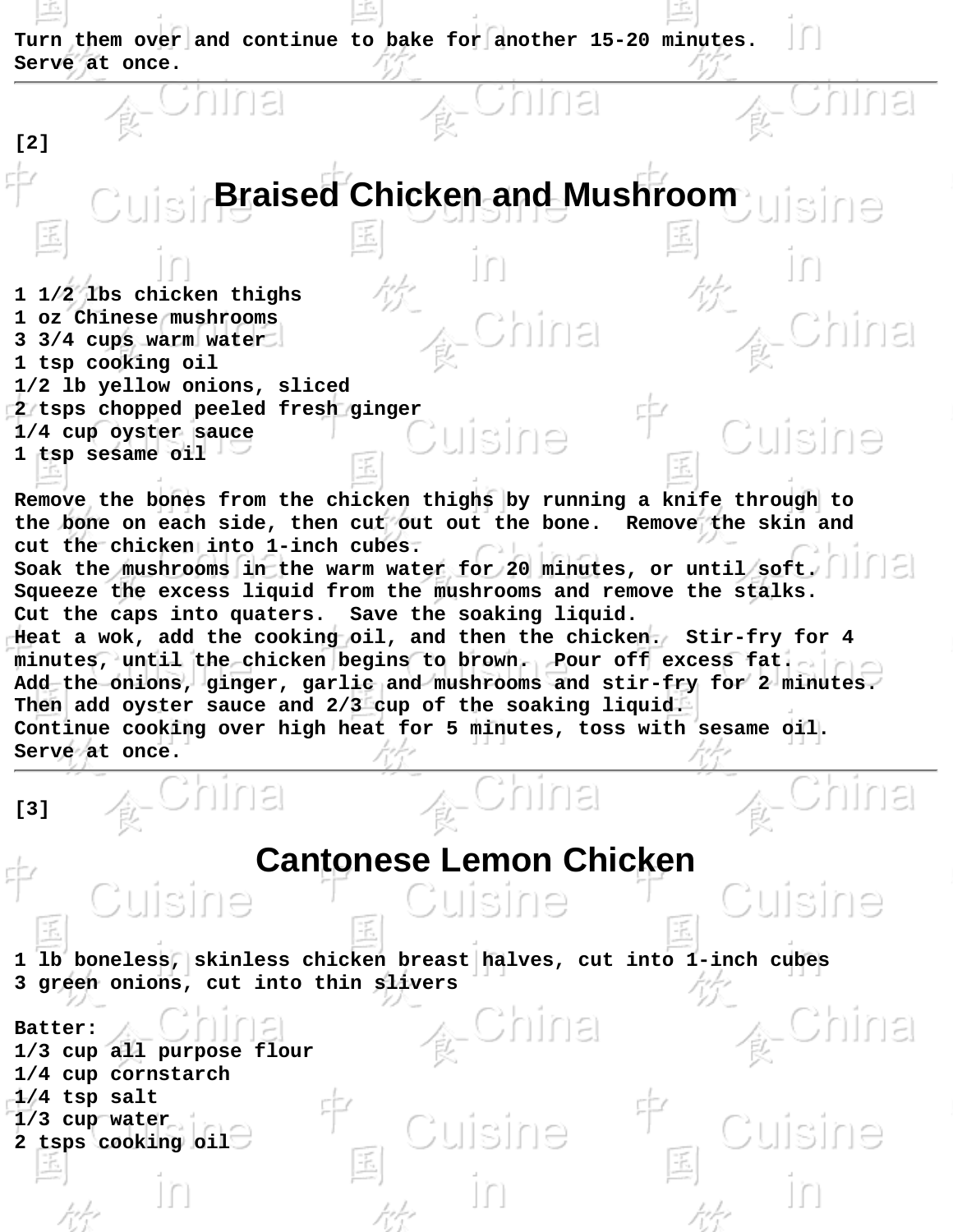isnin **Sauce: 1 cup water 2 tsps sugar 2 tsps lemon juice 4 tsps cornstarch Pat the chicken dry with paper towels. For batter, combine flour, cornstarch and salt. Add the water and 2 tsps of oil, beat until smooth. Heat a wok with 2-inch of cooking oil to 365F.**  Dip the chicken into the batter, swirling to coat. Allow the excess **batter to drip off. Fry the chicken, a few pieces at a time, for 4-5 minutes or till golden brown, turning once. Remove from wok and drain on paper towels. Arrange on a serving platter and keep warm in a 300F oven. For sauce, combine all the ingredients, cook and stir in a saucepan until thicken and bubbly. Cook for 2 minutes, add the slivered onions and stir to coat. Drizzle the sauce over chicken and serve. Garnish with lemon slices. [4] Cashew Chicken 1 lb chicken breasts, skinned and bonned, cut into bite-size pieces 1 tsp soy sauce 1 tsp cornstarch Cooking sauce: 1/8 tsp white pepper 1 tsp soy sauce 3/4 tsp white vinegar 1 tsp dry sherry or cooking wine 3/4 tsp sugar 1/2 tsp cornstarch 3 tsps cooking oil 1/2 cup salted roasted cashews 1/2 tsp minced ginger 1 green bell pepper, seeded and cut into 1-inch squares 1 medium onion, cut into 8 wedges Combine soy sauce and cornstarch, add chicken and stir to coat, set aside. Prepare cooking sauce and set aside. Heat a wok with 2 tsps of the oil. Stir-fry cashews for 1 minute until**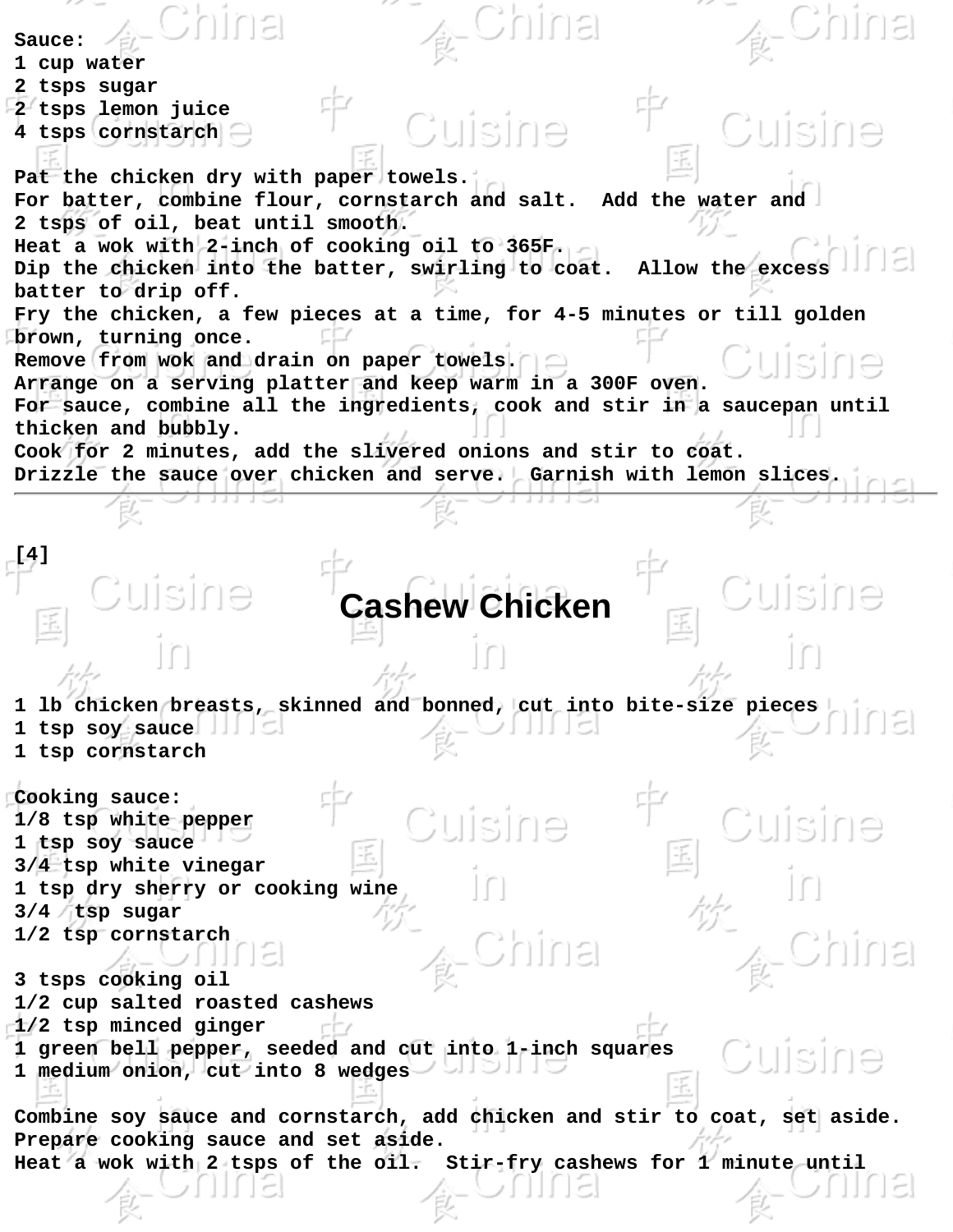**browned. Remove from wok. Add chicken mixture and stir-fry for 3 minutes, or until chicken is no longer pink. Remove and set aside. Reheat wok with 1 tsp more of oil, stir-fry ginger, bell pepper and onion for about 4 minutes. Return chicken to wok, stir-in cooking sauce and bring to a boil and thicken. Stir in cashews. [5] Chicken with Creamy Curry Sauce** ר בר **1 lb boneless skinless chicken thighs, cut into 1-inch pieces Marinade: 1 1/2 tsps light soy sauce 2 tsps dark soy sauce** Cuisine **1 /2 tsp rice wine (optional) 2 tsps salt 2 tsps cornstarch 2 tsps sesame oil** ina **1 1/2 tsps cooking oil 2 tsps chopped garlic 1 tsp chopped ginger 1 tsp light soy sauce 1 tsp dark soy sauce 1 tsp rice wine (optional) 3 tsps curry powder 1 tsp sugar 1 tsp salt 1 3/4 cups coconut milk 1 cup water** nina **1/2 lb carrots, cut into 2-inch pieces 1/2 lb potatoes, cut into 2-inch pieces Combine chicken with the marinade ingredients, mix well. Let marinade for 1 hour. Drain chicken and save the marinade mixture.** Heat a wok with the oil. Stir-fry the garlic and ginger until fragrant, **add the chicken and stir-fry for 3 minutes, or until lightly brown. Transfer to a pot. Add the rest of ingredients, vegetables, and the reserved marinade, bring to boil. Simmer for 20 minutes.**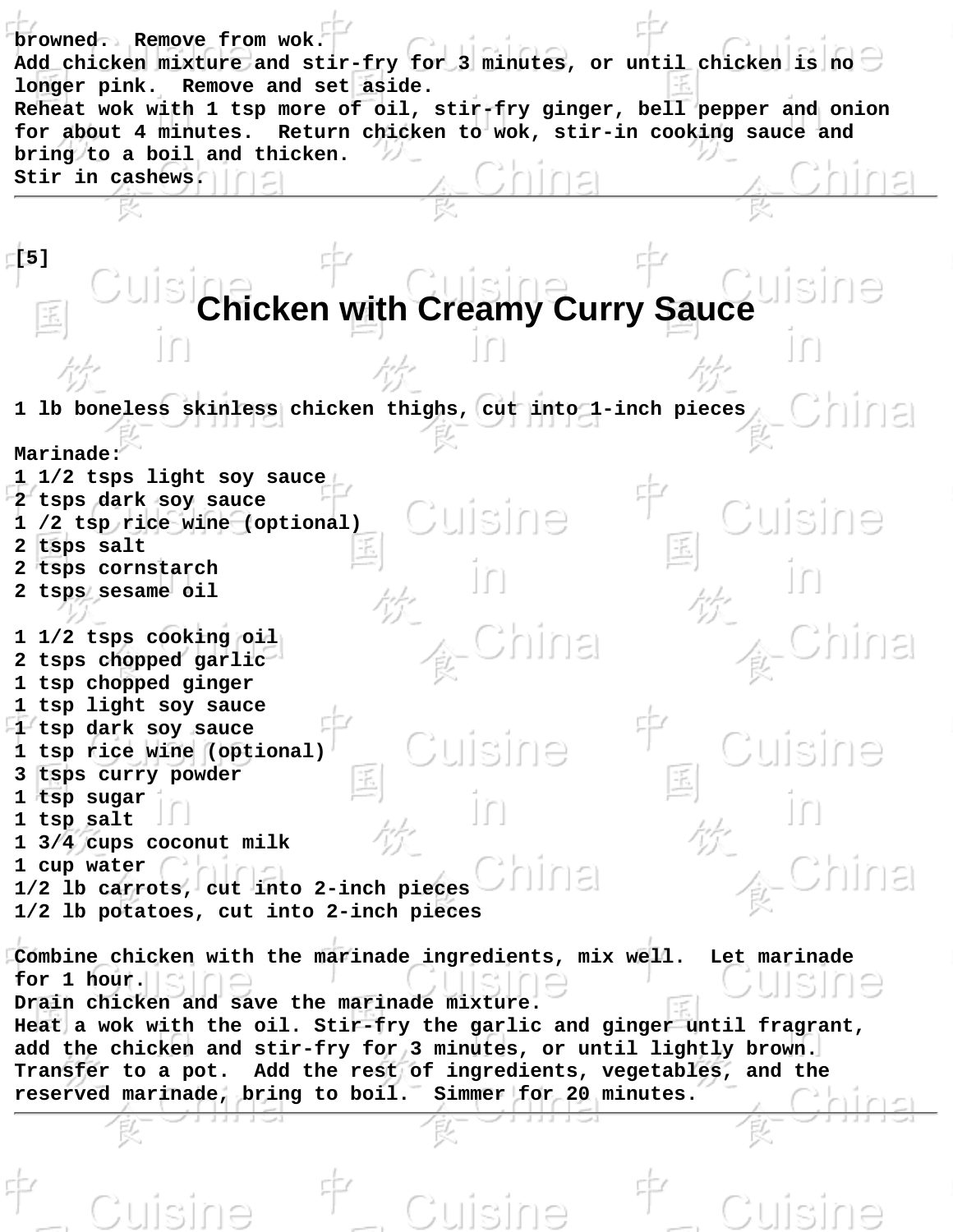# **China Chicken with Eggplant**

**[6]**

<span id="page-29-0"></span>**1 lb chicken breasts or thighs, skinned and bonned, cut into 3/4-by-3-inch strips 2 tsps soy sauce 1 tsp cornstarch 6 tsps cooking oil 2 dried hot chilies, seeded**  China **1 garlic, minced 1 tsp shredded fresh ginger 1/4 cup water 1 can (8oz) water chestnuts, sliced 3 tsps broth or water** Cuisine **1 medium-size eggplant, cut into 3/4-by-3-inch strips Cut chicken into 3/4-by-3-inch strips, add soy sauce and cornstarch, coat well and set aside. Place eggplant in a bowl of boiling water, cover and blanch for 7 minutes. Then drain.** Heat a wok with 4 tsps of the oil. Stir chilies until they begin to **brown, discard the chilies. Add garlic, ginger, egg plant and 2 tsps of water, stir-fry for 2 minutes. Add remaining of water, cover and cook for about 10 minutes, until eggplant is tender. Remove from wok. Reheat wok with 2 tsps of oil, stir-fry chicken and water chestnuts for about 3-5 minutes, until the meat is cooked. Add broth, and eggplant mixture, cook for 1 minute, until heated through. Transfer to serving platter, garnish with chopped green onion or parsley.** <sub>ê-</sub>China <sub>ዿ</sub>\_China **[7] Chinese Chicken and Zucchini** Cuisine uisine **1 1/2 lbs chicken breasts, skinned and bonned 5 dried Chinese mushrooms, thinly sliced Marinade: 2 tsps soy sauce 2 tsps cornstarch 2 tsps water dash of white pepper 1 garlic, minced**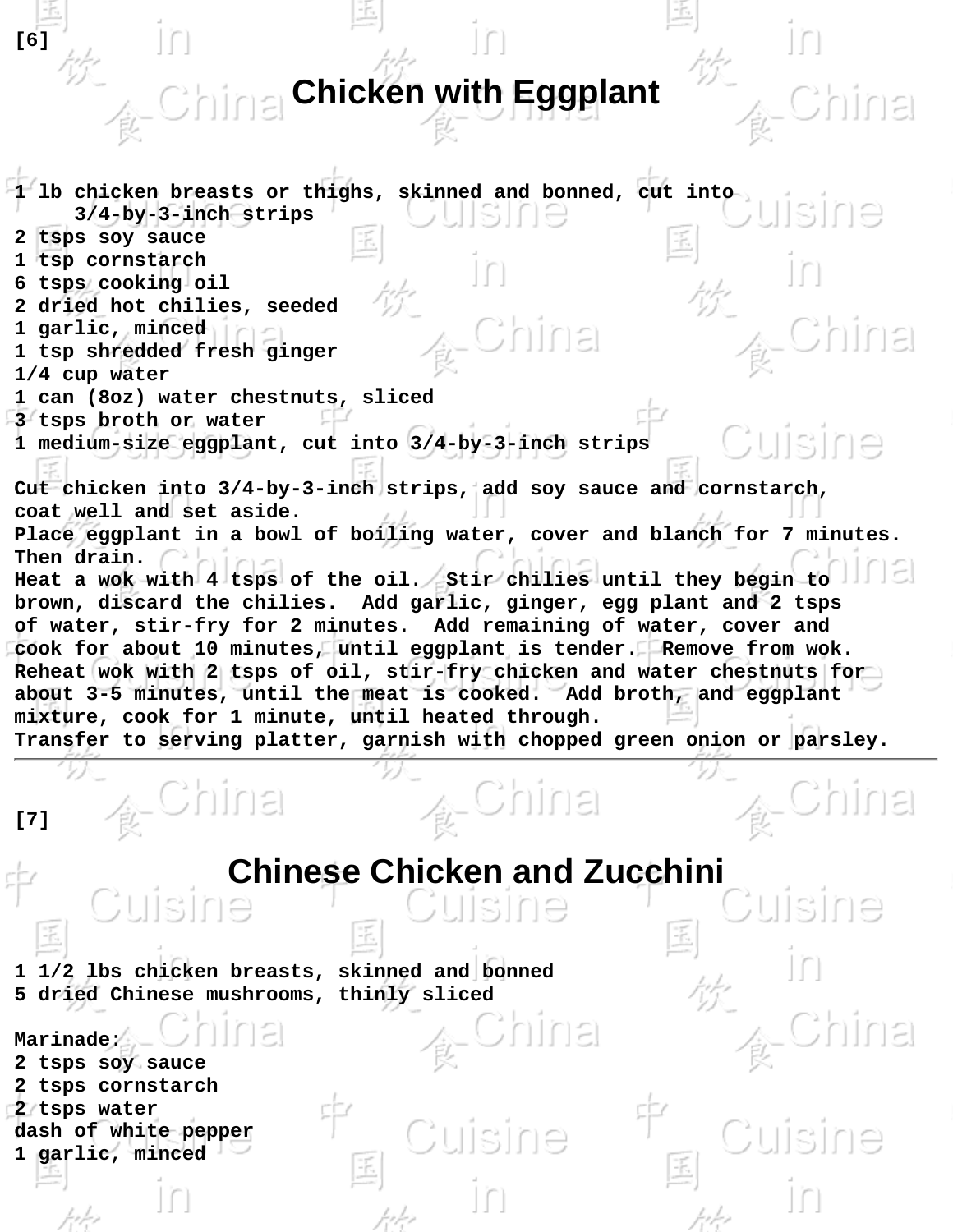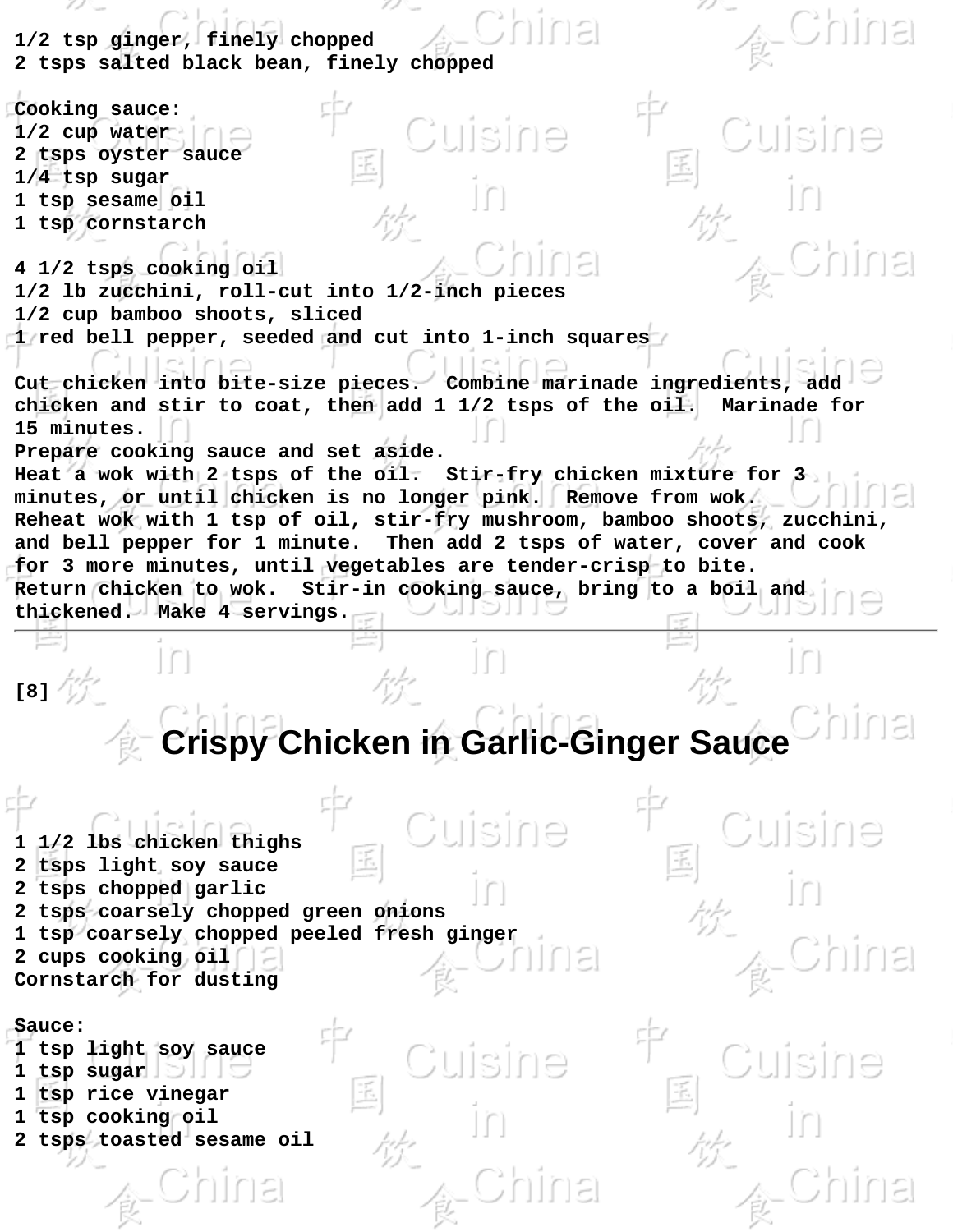**Remove the bones from the chicken thighs by running a knife through to the bone on each side, then cut out out the bone. Remove the skin and cut the chicken into 1-inch chunks. Combine the chicken with soy sauce.** Combine the green onions, garlic and ginger in a bowl and combine the **sauce in another one. Heat a wok, then add the cooking oil. Dust the chicken pieces with the cornstarch and deep-fry for 5 minutes, or until golden brawn. Remove from the wok and drain on paper towels, then place on a serving platter and keep warm. Drain all the oil from the wok and reheat the wok. Add the green onions, garlic, and ginger, stir-fry for 20 seconds. Pour in the sauce mix and cook for a further 20 seconds. Serve the chicken, with the sauce on the side.** isnina s China -**[9] Five-spice Chicken** Cuisine I Cuisine Isine **1 lb boneless, skinless chicken breasts, cut into 1/2-inch chunks 1 tsp dark soy sauce 1 tsp cooking wine 1/2 tsp five-spice powder** mus **1/2 tsp brown sugar 2 tsps ginger, grated 2 green onions, chopped 2 garlic cloves, minced 1 egg, beaten 1/2 cup cornstach Cooking oil for deep-frying Combine 2 tsps oil, soy sauce, cooking wine, five-spice powder, sugar, ginger, onions and garlic in a bowl. Stir in chicken cubes and coat evenly. Let marinade for 1 hour. Stir in beaten egg. Pour cornstarch in a plate, roll and coat each chicken cube with cornstarch. Heat enough oil in a wok over medium heat. Deep-fry chicken for 4 minutes. Increased heat and fry 2 more minutes, until golden and cooked through. Transfer and drain on paper towels. Makes 4 servings.**

<span id="page-31-0"></span>**[10]**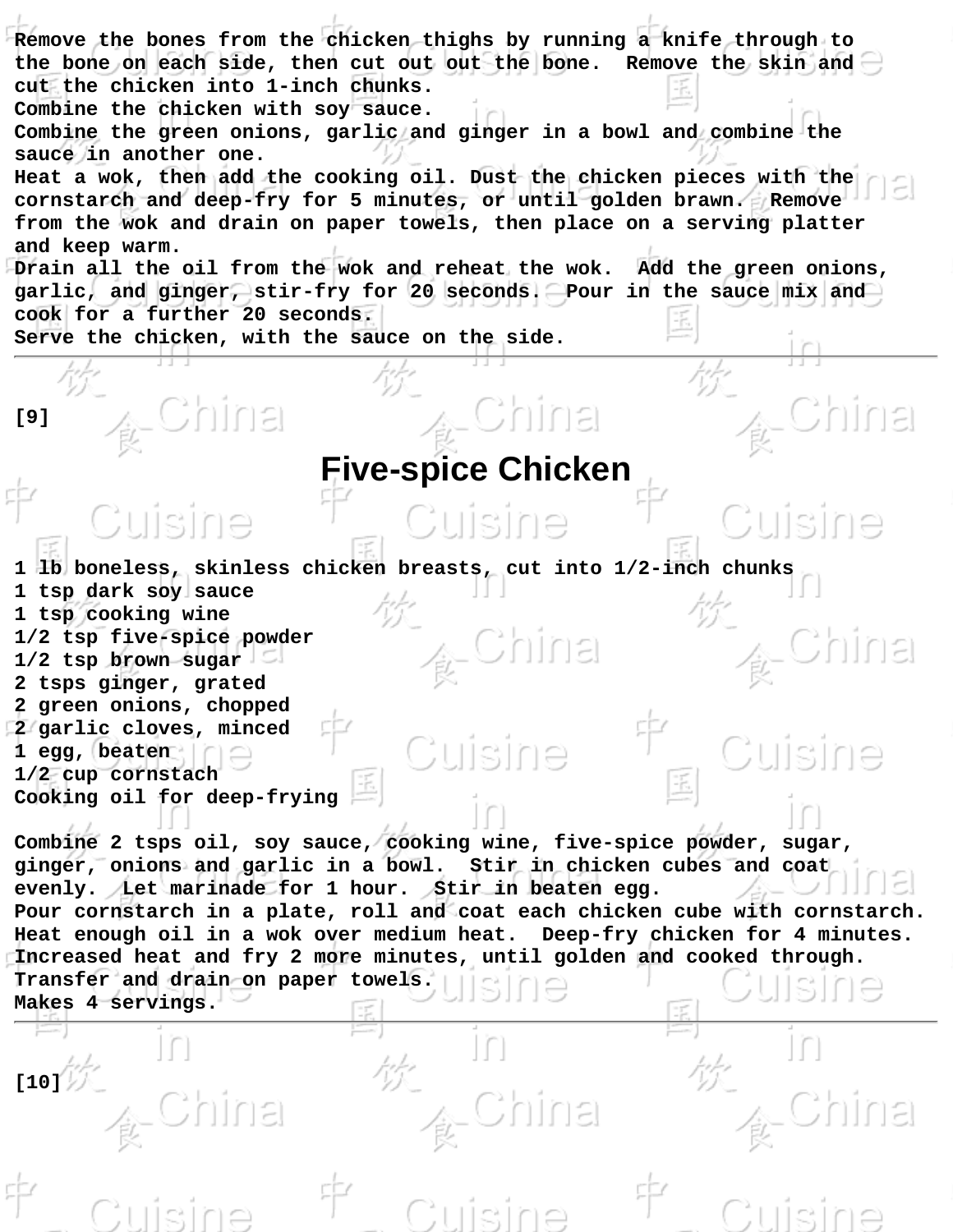### **General Tang's Chicken**

**Example 1** 

Cuisine

Cuisine I

<sub>a</sub>\_China

.China -

Cuisine

千<br>国

China

Cuisine

Cuisine

## ∡\_China

in

**1 lb boneless skinless chicken thighs, cut into 1-inch pieces**

**Marinade: 1 tsp salt**  $|\mathbb{C}||\cap\mathbb{C}|$ **1/2 tsp black pepper 1 tsp light soy sauce 2 tsps rice wine 2 tsps cornstarch 1 tsp sesame oil**

#### **Batter:**

**2 tsps cornstarch 1/2 cup all-purpose flour 1 tsp baking powder 5 fl oz water**

- **1/2 tsp salt**
- **1 tsp cooking oil**
- 
- **1 tsp sesame oil**

#### **Sauce:** <u>AU</u>IIII

**[11]**

**1 1/2 tsps cooking oil**

**5 dried red chilies, seeded, halved**

- **5 garlic cloves, sliced**
- **2 tsps vinegar**
- **3 tsps sugar**
- **1 tsp salt**
- **1 cup water**
- **1 tsp cornstarch in 1 tsp water**

**Cooking oil for deep-frying**

Cuisine

**Combine the chicken with the marinade ingredients, mix well. Let marinade for 20 minutes.**  Mix the batter ingredients until smooth. Combine the batter with the  $\bigcap_{i=1}^{\infty}$ **chicken.** JUIDIIT AMDIHA . **Heat a wok with the oil. Stir-fry the garlic and chilies until fragrant, add the rest of sauce ingredients, simmer uncovered for 10 minutes. Heat a wok over high heat until hot, then add oil for deep-frying. When oil is hot, deep-fry the chicken, a few at a time until golden and** 

**crispy. Drain well on paper towels and set on a warm platter, pour the sauce over chicken and serve.**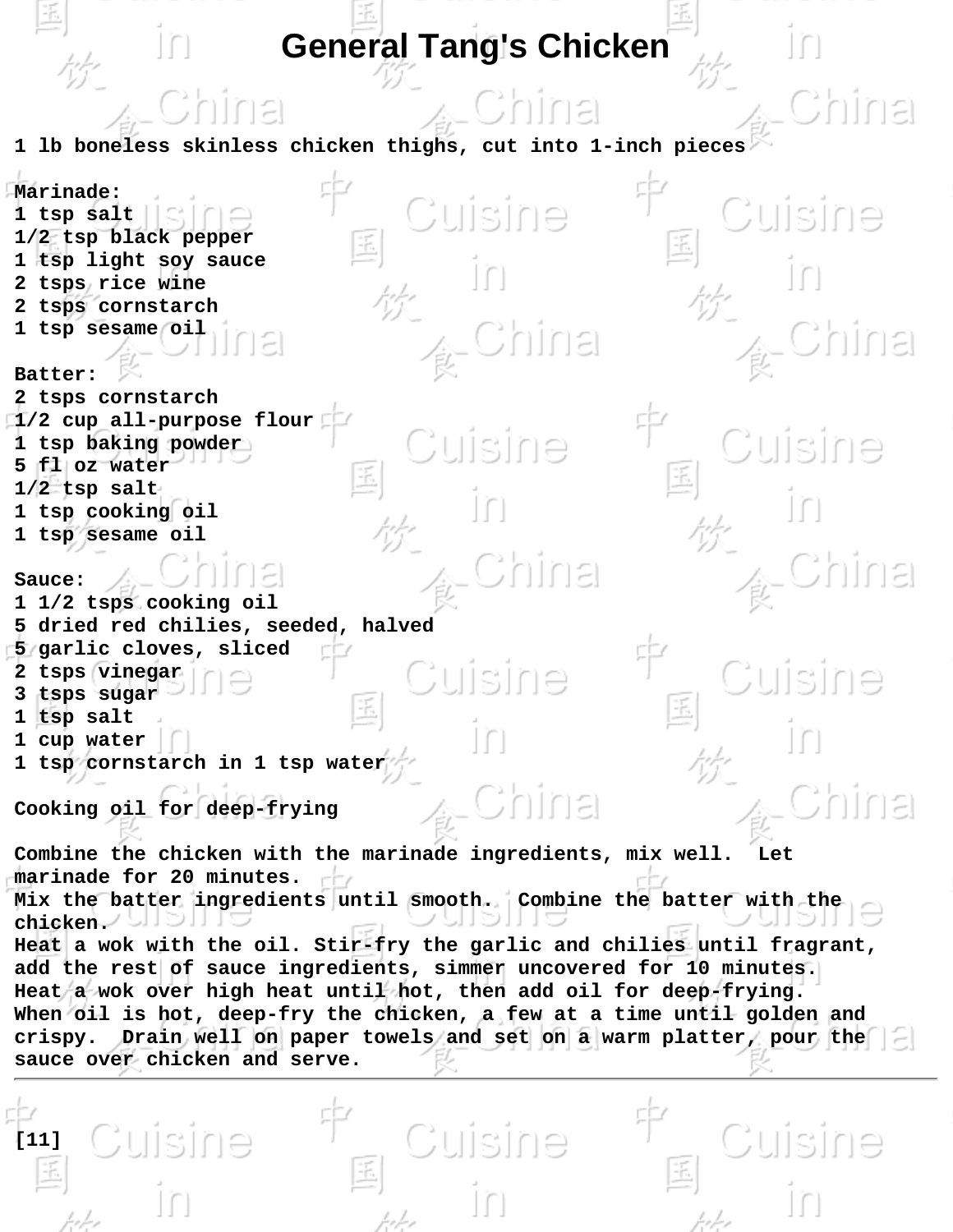**Ginger Plum Sauce Chicken** 

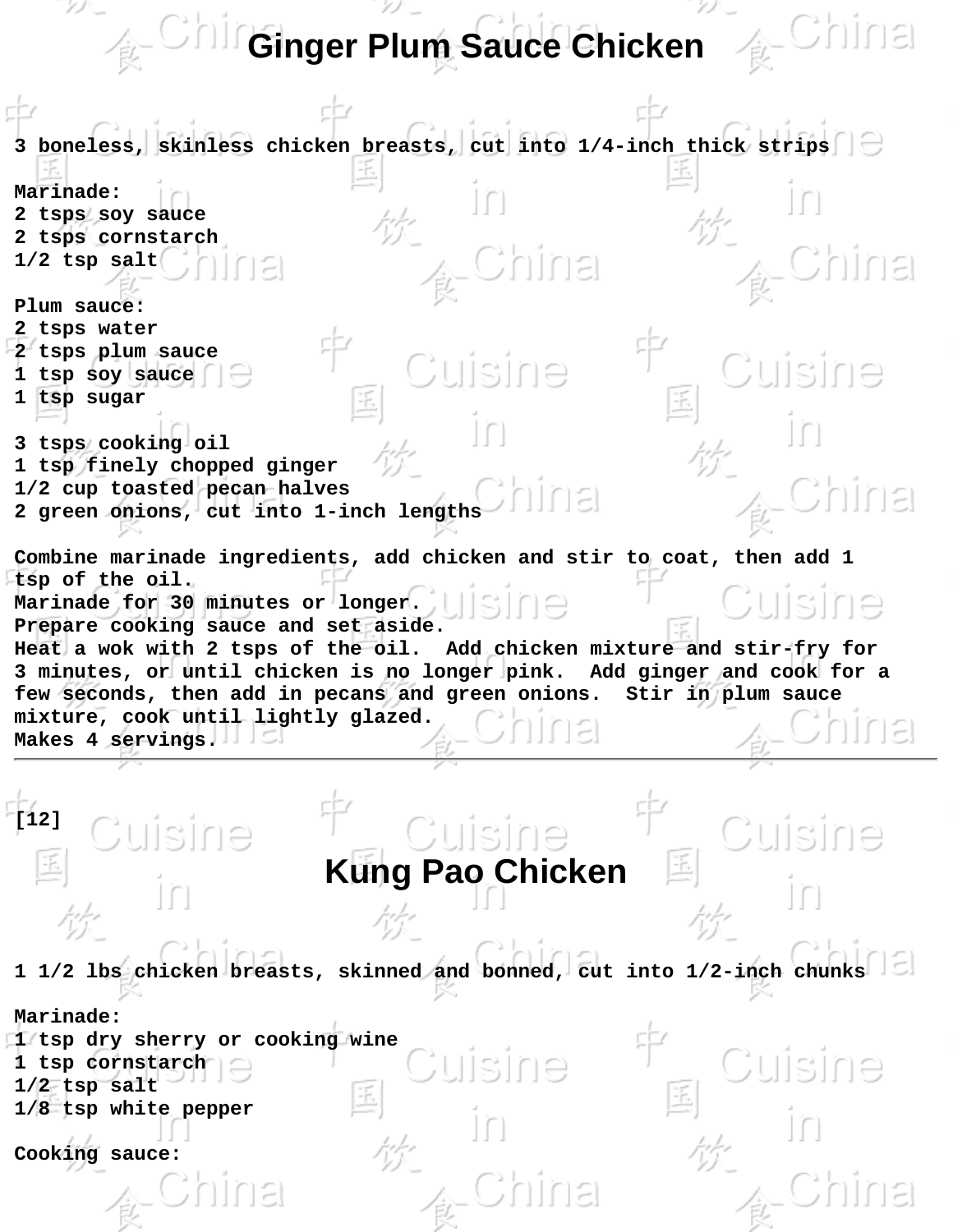**1/2 cup water** 2 tsps soy sauce  $\Box$ **1 tsp white vinegar 1 tsp dry sherry or cooking wine** 2 tsps, sugar **2 tsps cornstarch 4 tsps cooking oil 4-6 dried hot chilies 1/2 cup salted peanuts 1 tsp garlic, minced 1 tsp minced ginger 2 tsps salted black bean, finely chopped 1 red bell pepper, seeded and cut into 1-inch squares 2 green onion, cut into 1 1/2-inch lengths Combine marinade ingredients, add chicken and stir to coat, then add 1 tsp of the oil. Marinade for 15 minutes. Prepare cooking sauce and set aside. Heat a wok with 1 tsp of the oil. Stir-fry chilies and peanuts until chilies just begin to brown. Remove from wok. Stir-fry bell pepper for 2 minute, and remove.**  $11c<sub>2</sub> + c$ **Reheat wok over high heat with 1 tsp more of oil, stir once garlic and**  ginger, add chicken mixture and stir-fry for 3 minutes, or until chicken **is no longer pink. Add peanuts, chilies, bell pepper, and onions, stir-in cooking sauce and bring to a boil and thicken. Makes 4 servings. [13] Moo Goo Gai Pan (Chicken with Mushrooms) 1 lb boneless, skinless chicken breasts, cut into bite-size strips 3 cups small fresh mushrooms, halved 2 cups fresh snow peas 4 oz water chestnuts 1 cup carrots, cut into carrot flowers 1 tsp cooking oil 3 garlic cloves, minced Sauce: 1/2 cup water 2 tsps soy sauce 2 tsps rice wine (optional) 4 tsps cornstarch 1/2 tsp sugar**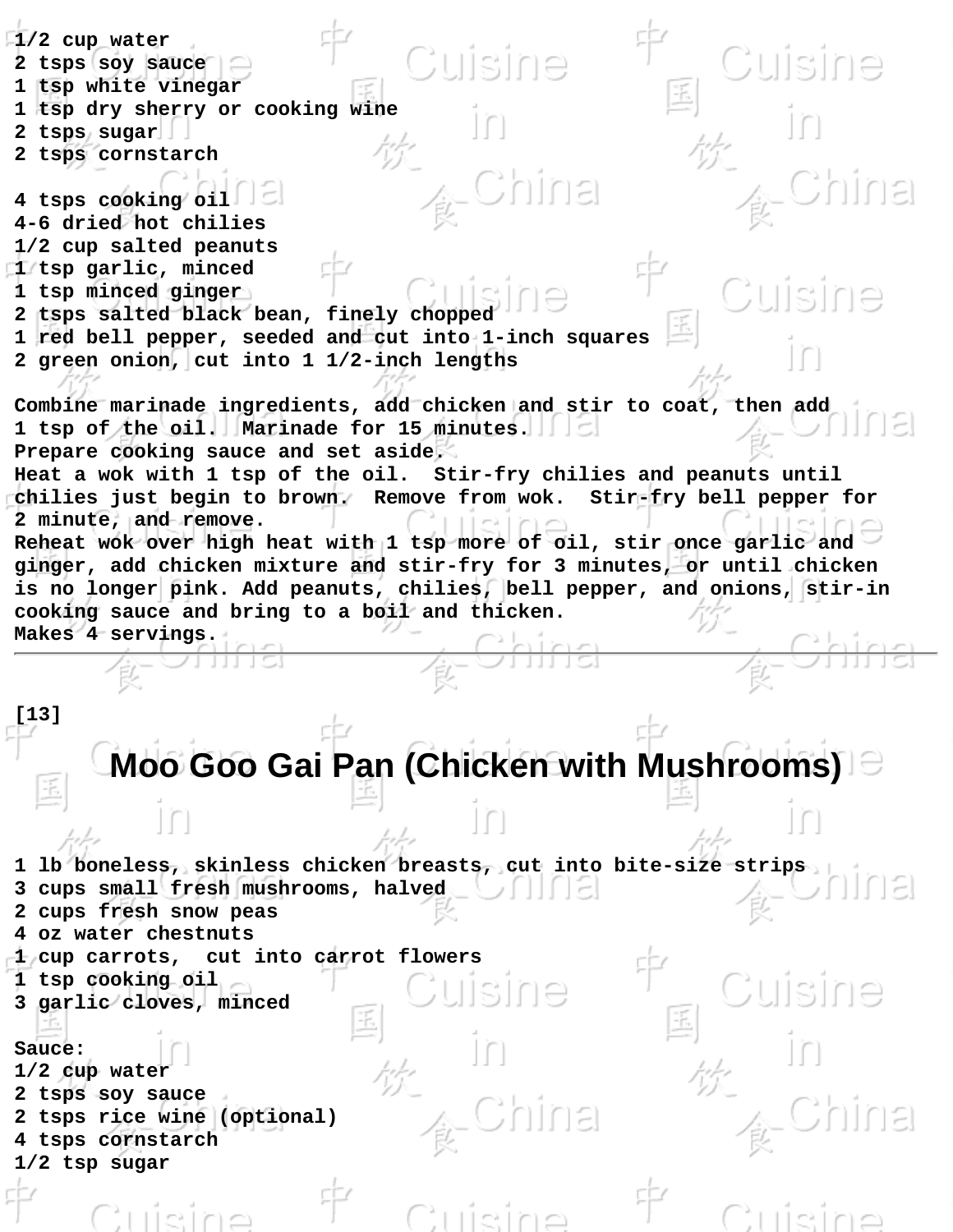<span id="page-35-0"></span>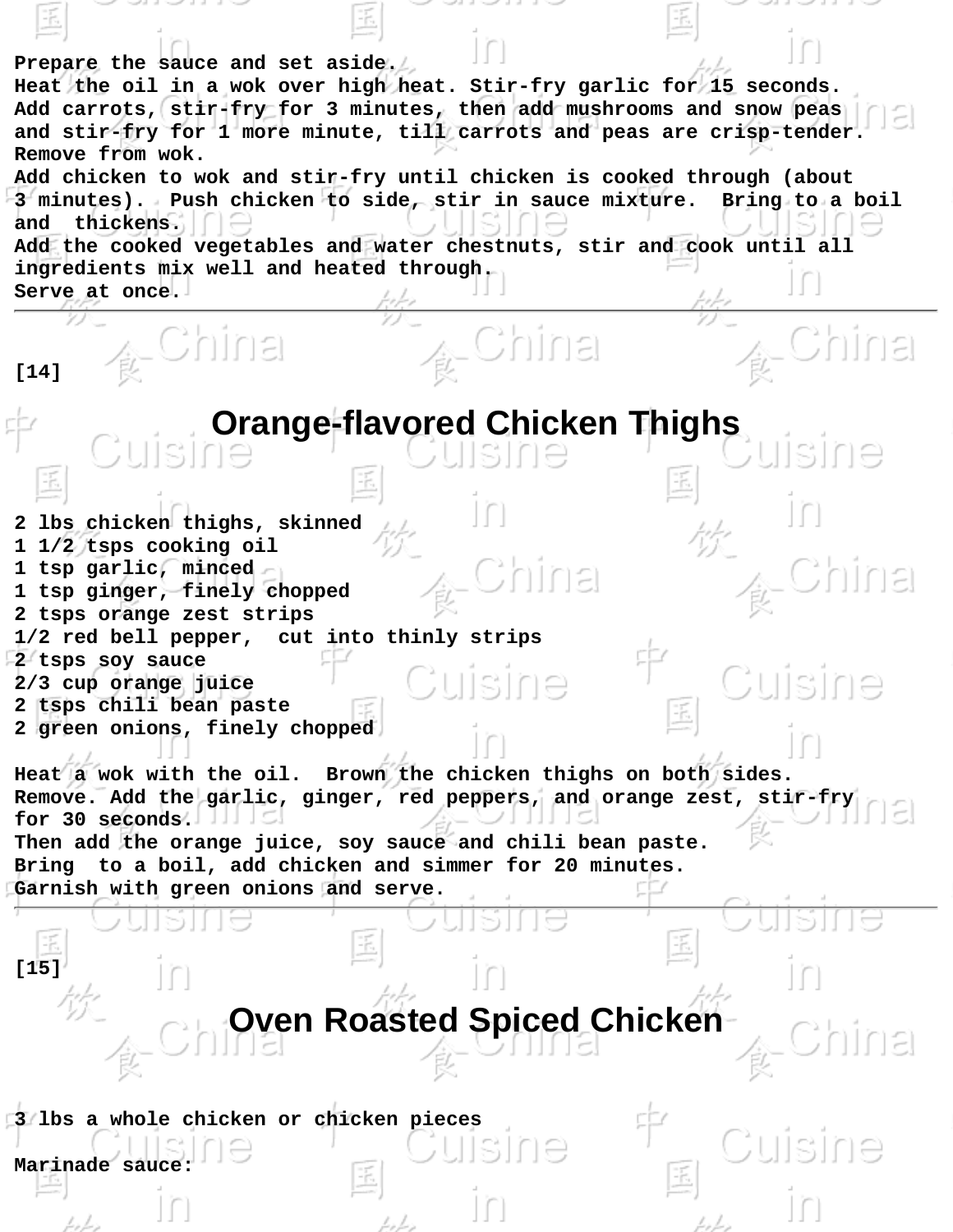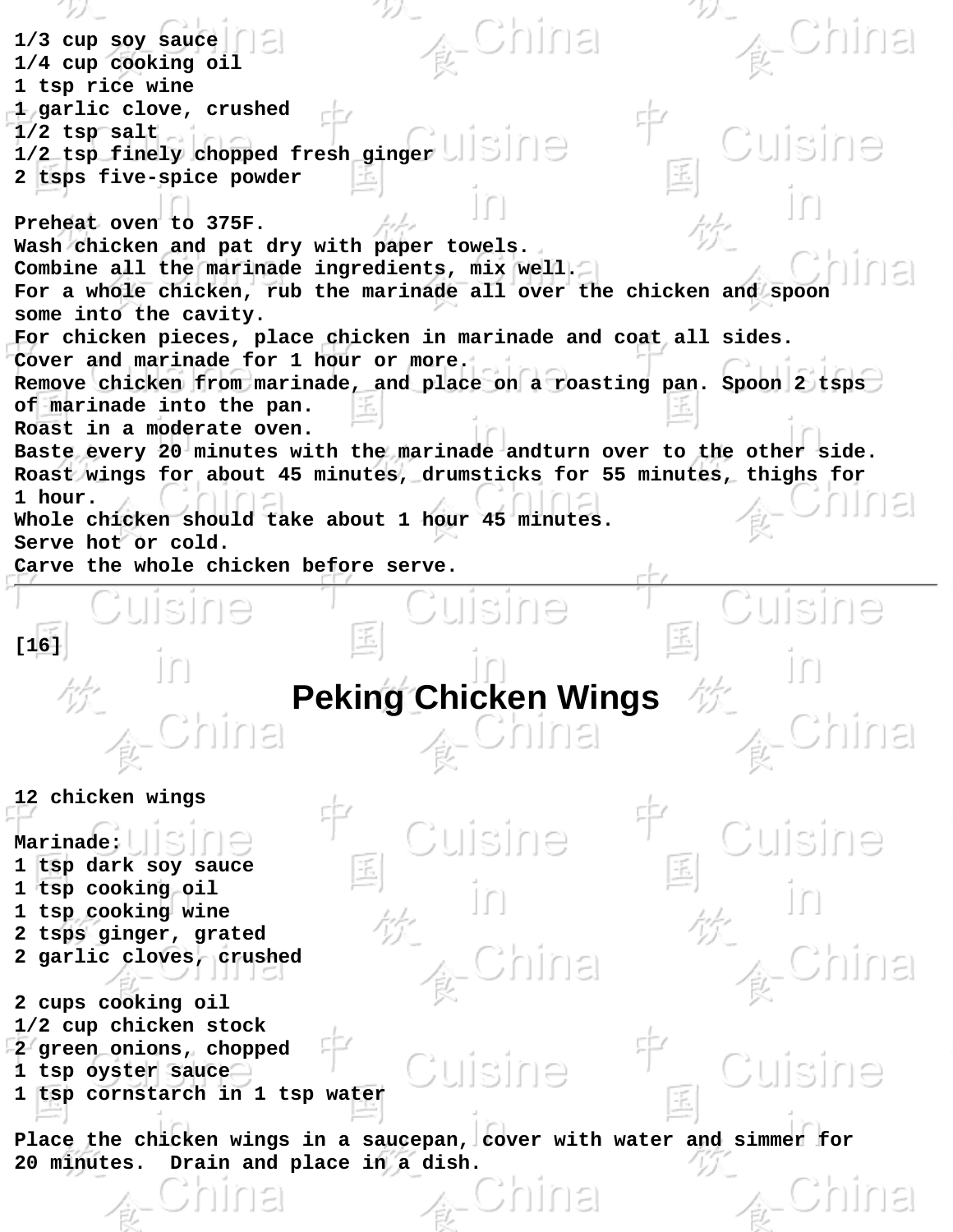**Mix together marinade ingredients, pour over chicken wings. Let stand**  for 1 hour. Then drian and save the marinade. **Heat a wok with the oil. Deep-fry the chicken wings for 10 minutes or until golden brown. Remove and drain on paper towels. Pour oil from wok, then add chicken wings, stock, green onions, reserved marinade and oyster sauce. Gently cook for 5 minutes. Stir in cornstarch mixture, bring to a boil and simmer until thickened. [17] Phoenix and Dragon** Cuisine **1/2 lb boneless, skinless chicken breasts, cut into 1/2-inch pieces 1/2 lb raw shrimp, peeled and de-veined 2 tsps cornstarch 1/4 tsp ground red pepper 1 tsp cooking oil 2 garlic, minced 1 cup carrots, thinly sliced, cut into half moons 1 cup broccoli flowerets 1/2 cup bamboo shoots 1 tsp toasted sesame seeds Sauce: 1/2 cup water 2 tsps dry sherry 1 tsp oyster sauce 2 tsps soy sauce 2 tsps cornstarch 1/2 tsp instant chicken bouillon granules Halve the shrimp lengthwise, combine with 2 tsps cornstarch and red pepper, set aside.** o. **Prepare cooking sauce and set aside. Heat a wok with the oil. Stir-fry garlic till fragrant. Add carrots and broccoli, stir-fry for 3 minutes, or till crisp-tender. Remove from wok. Add chicken to wok and stir-fry for 3 minutes, or until chicken is no longer pink.**  l de 11 5 **Remove chicken from wok. Add shrimp and stir-fry for 2-3 minutes, until shrimp turn pink. Return chicken to wok. Push the shrimp and chicken from center of wok. Stir-in the sauce mixture, cook and stir till bubbly.**  Return vegetables to wok. Add bamboo shoots. Stir all ingredients to **coat with sauce, cook until; heated through. Sprinkle with sesame seeds and serve.**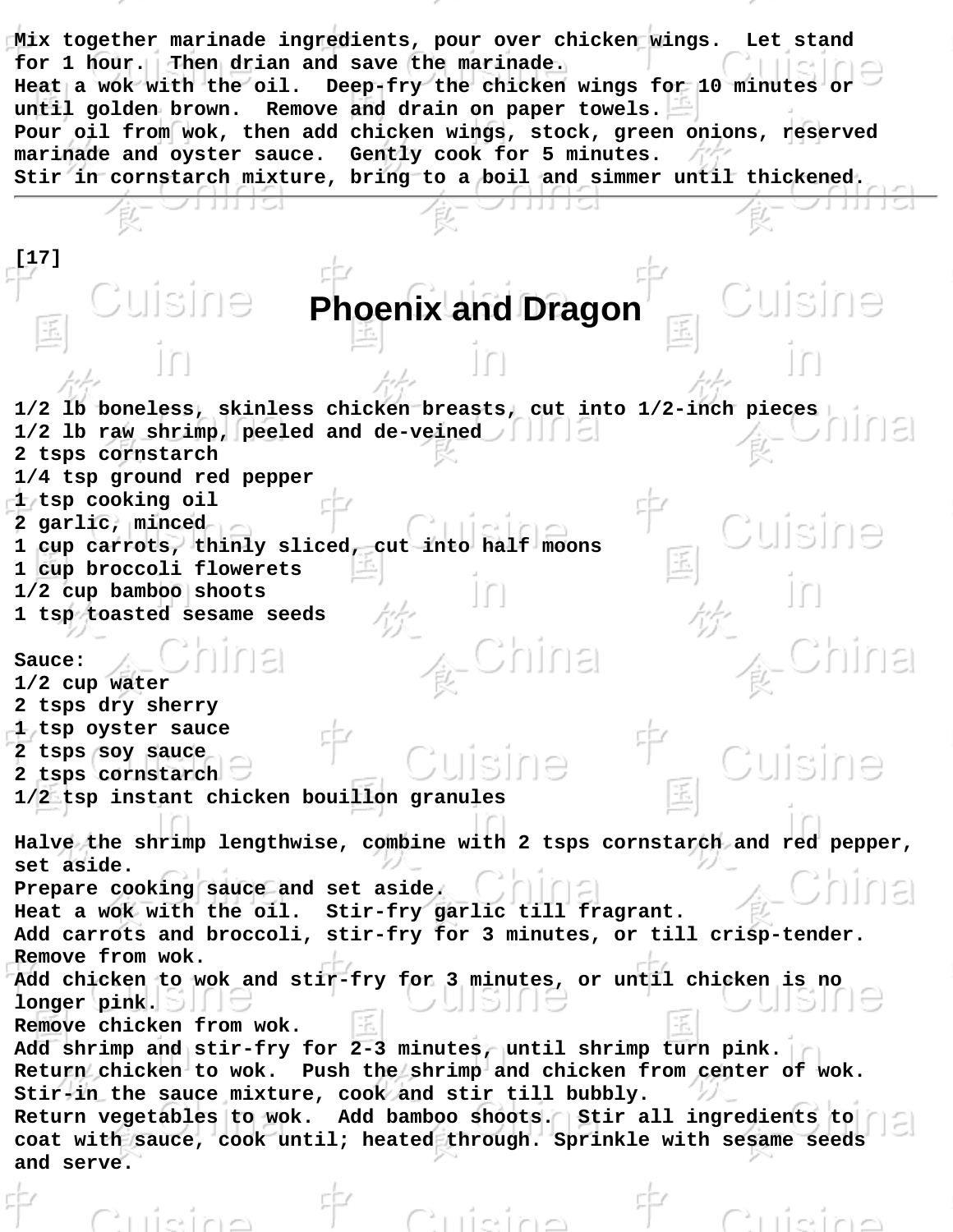**[18] Plum Delicious Chicken Stir-fry 1 lb boneless,skinless chicken breasts, cut into bite-size strips 2 cups snow peas, cut into half 1 tsp cooking oil 1 small onion, thinly sliced and seperated into rings 4 plums or apricots, pitted and cut into wedges or 2 cups of pears Sauce: 1/4 cup plum jam or currant jelly 3 tsps vinegar** Cuisine **3 tsps soy sauce 1 tsp cornstarch Prepare cooking sauce and set aside.**  Heat a wok with the oil. Stir-fry onions for 2 minutes. Add snow peas **and stir-fry for 1 minute, or till crisp-tender. Remove from wok. Add chicken to wok and stir-fry for 3 minutes, or until chicken is no longer pink. Push chicken from center of wok. Stir-in the sauce mixture, cook and stir till bubbly. Return vegetables to wok. Add plums, apricots, or pears. Stir all ingredients to coat with sauce, cook until heated through. Red Bell Pepper Chicken [19] 1 1/2 lbs chicken breasts, skinned and bonned** 게하게요 **Marinade: 2 tsps soy sauce 2 tsps cornstarch 2 tsps dry sherry Cooking sauce: 1/2 cup water 1 tsp soy sauce 1/4 tsp sugar 1 tsp cornstarch**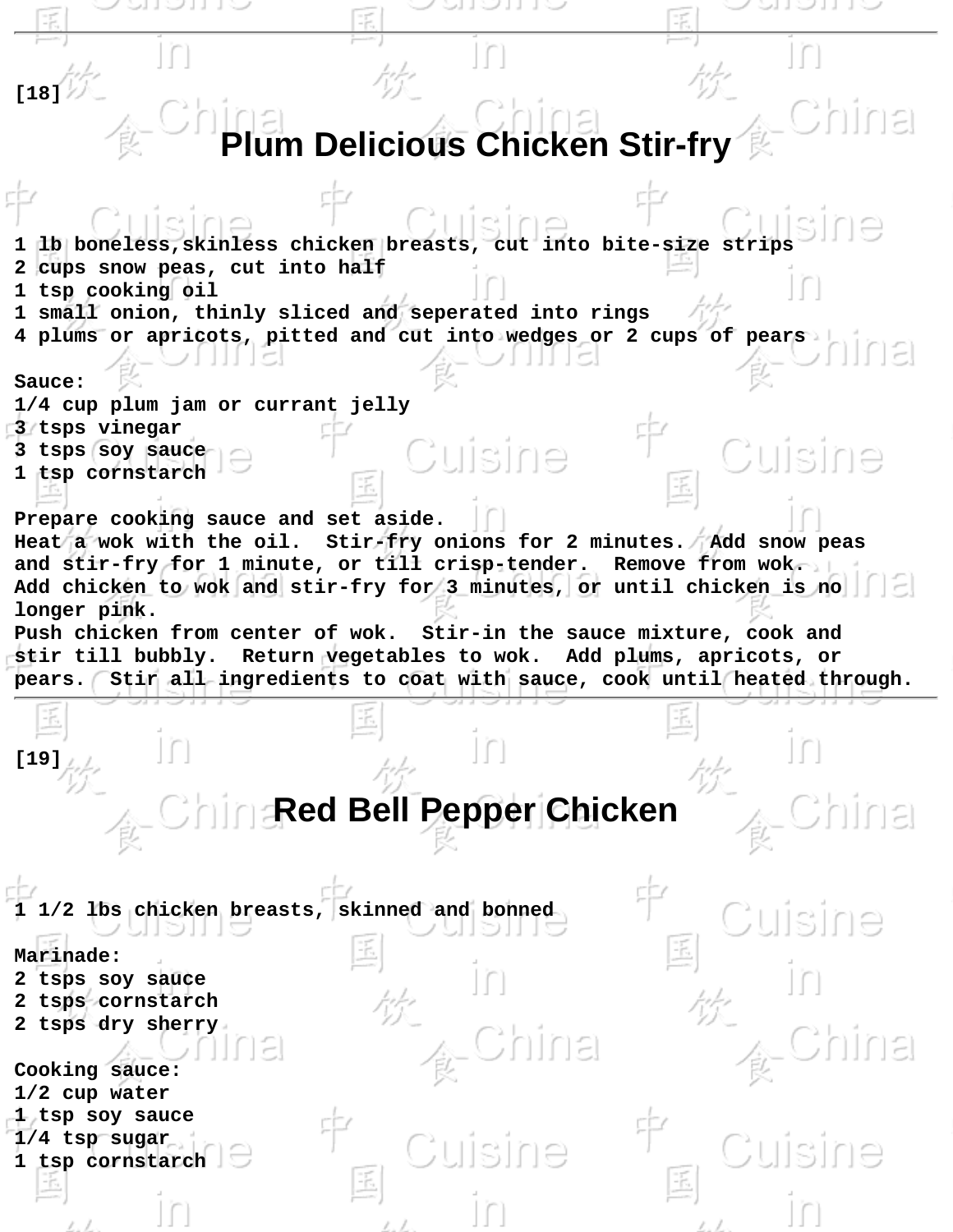<sub>∕⊉</sub> China <sub>a⊱</sub>China **4 1/2 tsps cooking oil 1 garlic, minced 2 tsps salted black bean, finely chopped 1 lb red bell pepper, seeded and cut into 1-inch squares** Cuisine **1 medium size onion, cut into wedges. Cut chicken into bite-size pieces. Combine marinade ingredients, add chicken and stir to coat, then add 11/2 tsps of the oil. Marinate for 15 minutes. Prepare cooking sauce and set aside.**  Heat a wok with 2 tsps of the oil. Stir at once black bean and garlic **hot oil, add chicken mixture and stir-fry for 3 minutes, or until chicken is no longer pink. Remove from wok. Reheat wok with 1 tsp of oil, stir-fry red bell pepper and onion for 1 minute. Then add 1 tsp of water, and cook for 3 more minutes, until vegetables are tender-crisp to bite. Return chicken to wok. Stir-in cooking sauce, bring to a boil and thickened. Makes 4 servings. note: For modification use 1 lb of green bell papper or 1 lb of asparagus to substitute red bell pepper. Name it with the vegetable used. [20]** sine f , Cuisine-**Spicy Hot Chicken with Basil** <sub>ĝ</sub>\_China <sub>→</sub> **2 lbs chicken thighs 2 tsps light soy sauce 2 tsps cornstarch 1 tsp sesame oil** Cuisine **1 1/2 tsps cooking oil 2 tsps chopped garlic 2 tsps chili bean paste 2 tsps hoisin sauce 2 tsps oyster sauce 1 tsp dark soy sauce** China -**1 tsp sugar large handful fresh basil leaves Remove the bones from the chicken thighs by running a knife through to**  the bone on each side, then cut out the bone. Remove the skin and cut **the chicken into 1-inch chunks.** 

**Combine the chicken with light soy sauce, cornstarch, and sesame oil. Heat a wok, then add the cooking oil. When the oil is hot, add chicken and stir-fry for 5 minutes, then remove chicken from the wok and drain** 

mma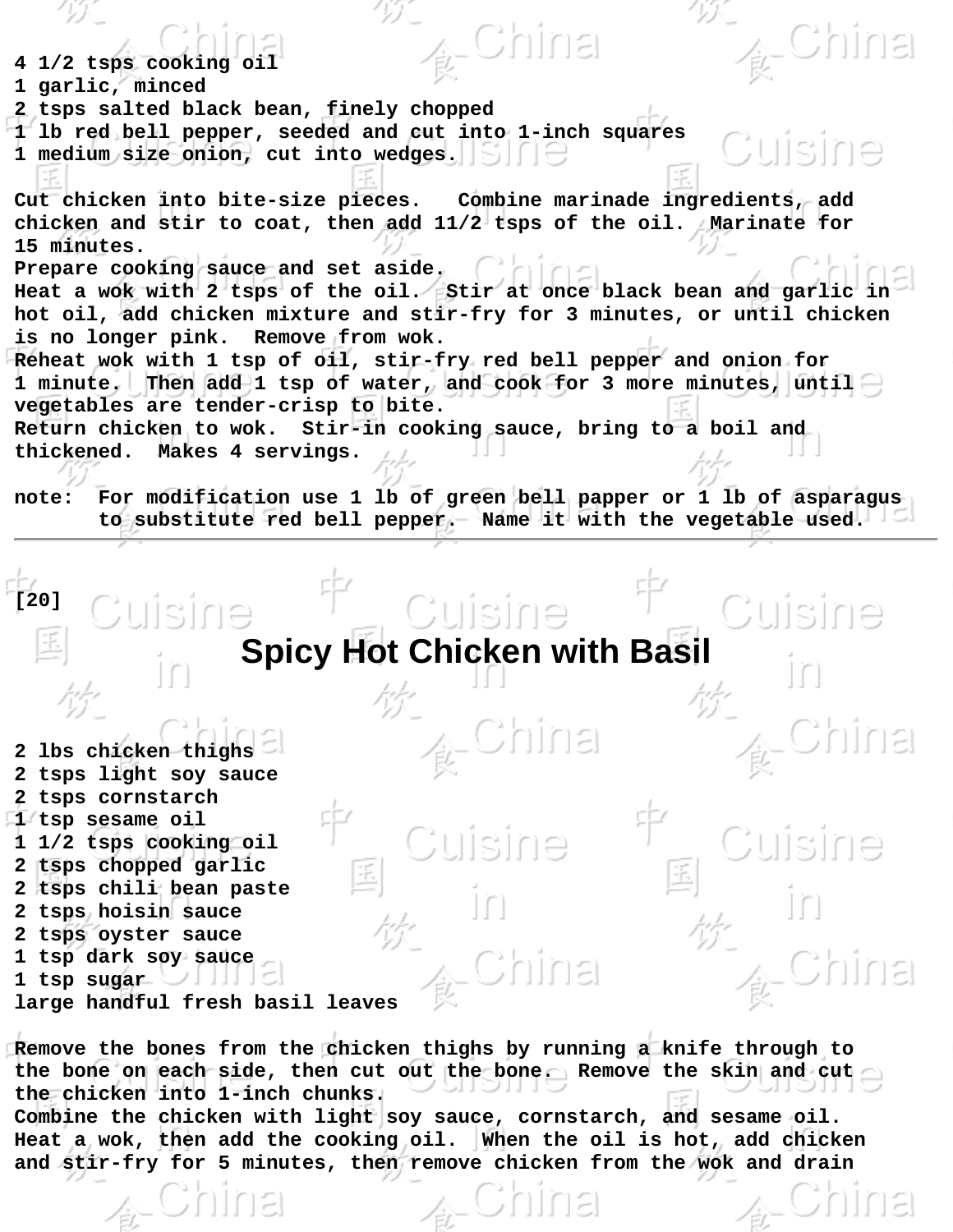**the oil. Return chicken to wok and add all remaining ingredients except the basil leaves.**  7 키 ] '가 ] ] 2 **Cook for 5 minutes, stir from time to time. When chicken is cooked, add basil leaves and stir well. Transfer to serving platter and serve at once.** China **[21] Steamed Chicken with Mushrooms 1 lb boneless, skinless chicken breasts, cut into 1/2-inch cubes 2 tsps soy sauce** st Culus **2 tsps cooking wine 1/2 tsp salt 1 tsp sugar 2 tsps water 1 can (14oz) straw mushrooms, drained, liquid reserved** Cuisine **1 tsp ginger, grated 3 green onions, chopped** Combine soy sauce, cooking wine, salt, sugar, water and reserved liquid **in a bowl.**  Place chicken and mushrooms in a baking dish, add sauce mixture in the **bowl. Then sprinkle with ginger and green onions, cover the dish. Place in a steamer and steam for 10 minutes, until chicken is firm and tender. Pour off the liquid to wok and cook for 2-3 minutes, pour over chicken and serve. [22] Sterling's Stir-fried Chicken with Kiwi 1 lb boneless skinless chicken breasts 1 tsp salt 1 tsp cornstarch 1 tsp cooking oil 2 tsps chopped garlic 1 tsp chili bean paste 1 tsp sugar**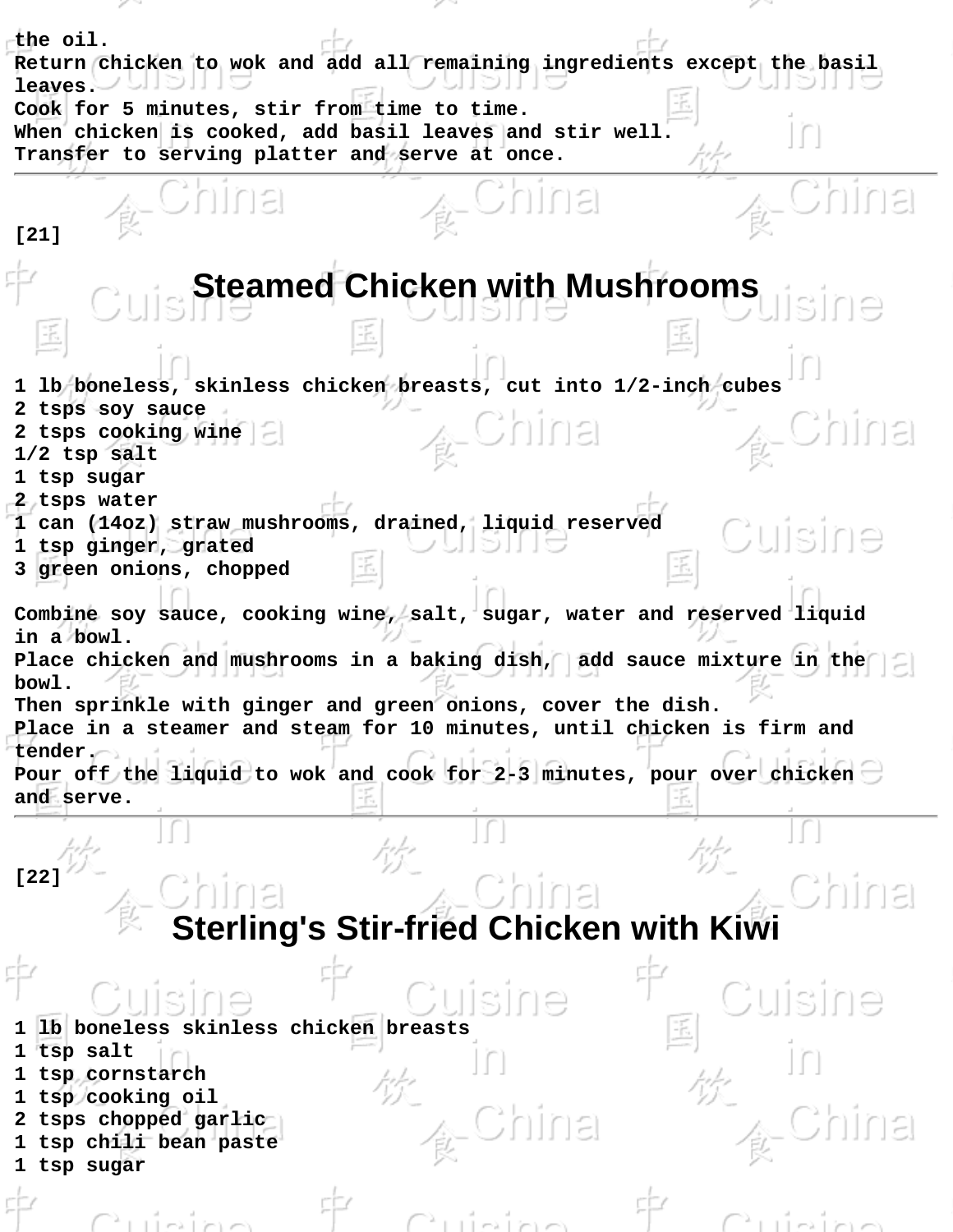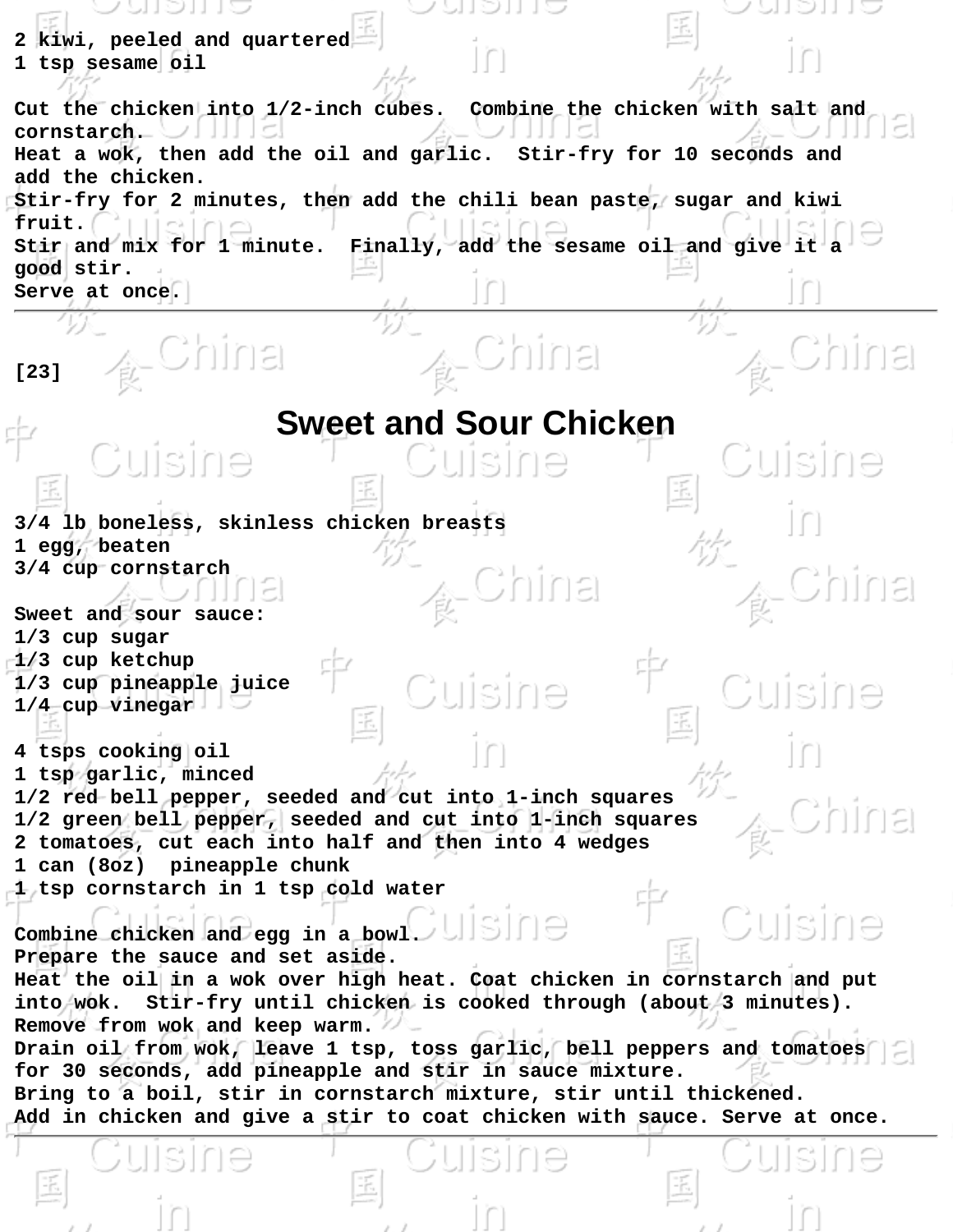





饮<br>食China 中<br>国<br><sub>於<br><sub>食</sub>China</sub>  $\begin{array}{c}\n\mathbf{\hat{F}}_{\mathbf{\hat{E}}_{\mathbf{\hat{y}}}} & \text{Cuisine} \\
\mathbf{\hat{w}}_{\mathbf{\hat{g}}} & \text{in} \\
\mathbf{\hat{g}}_{\mathbf{\hat{y}}} & \text{china}\n\end{array}$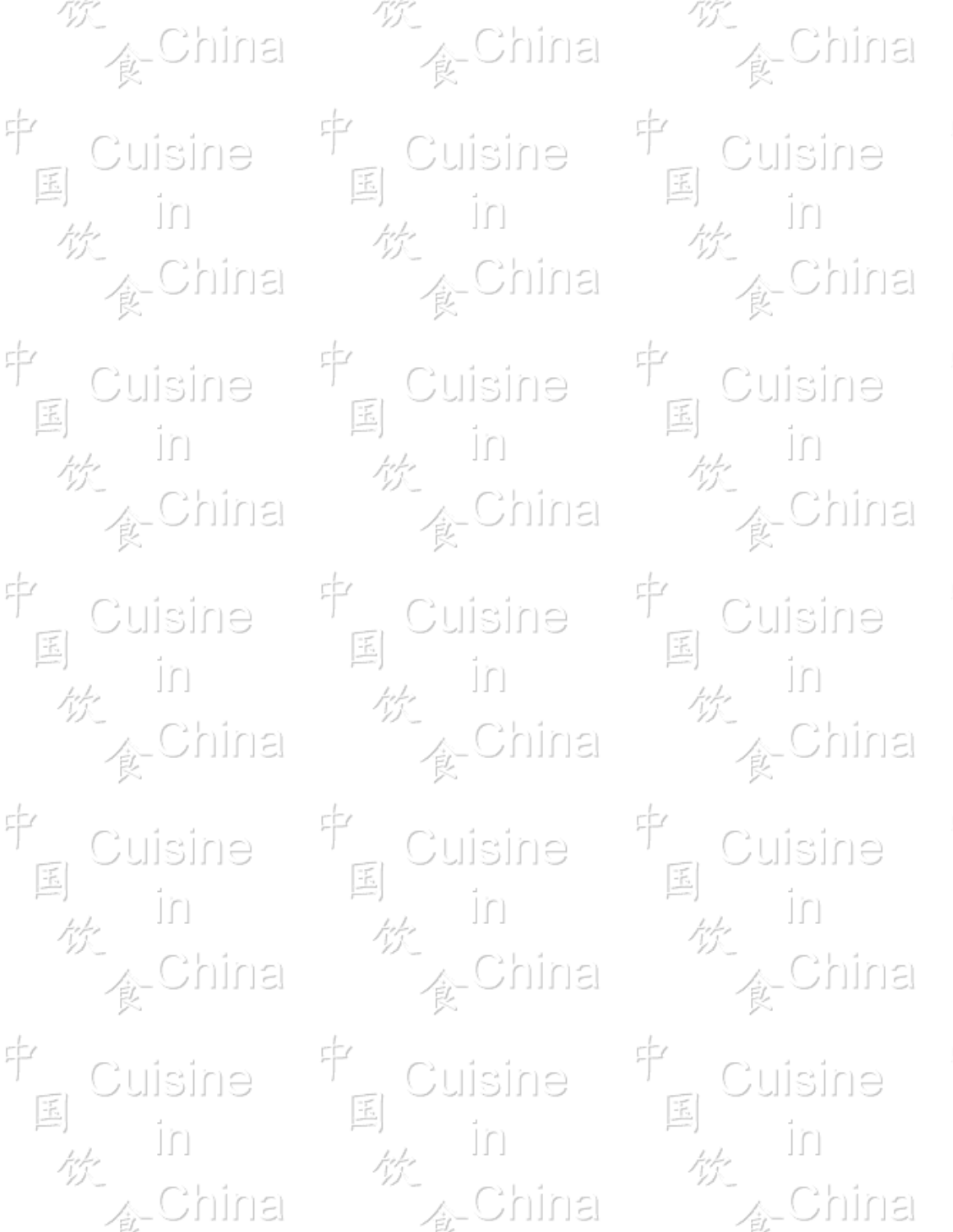<span id="page-43-1"></span><span id="page-43-0"></span>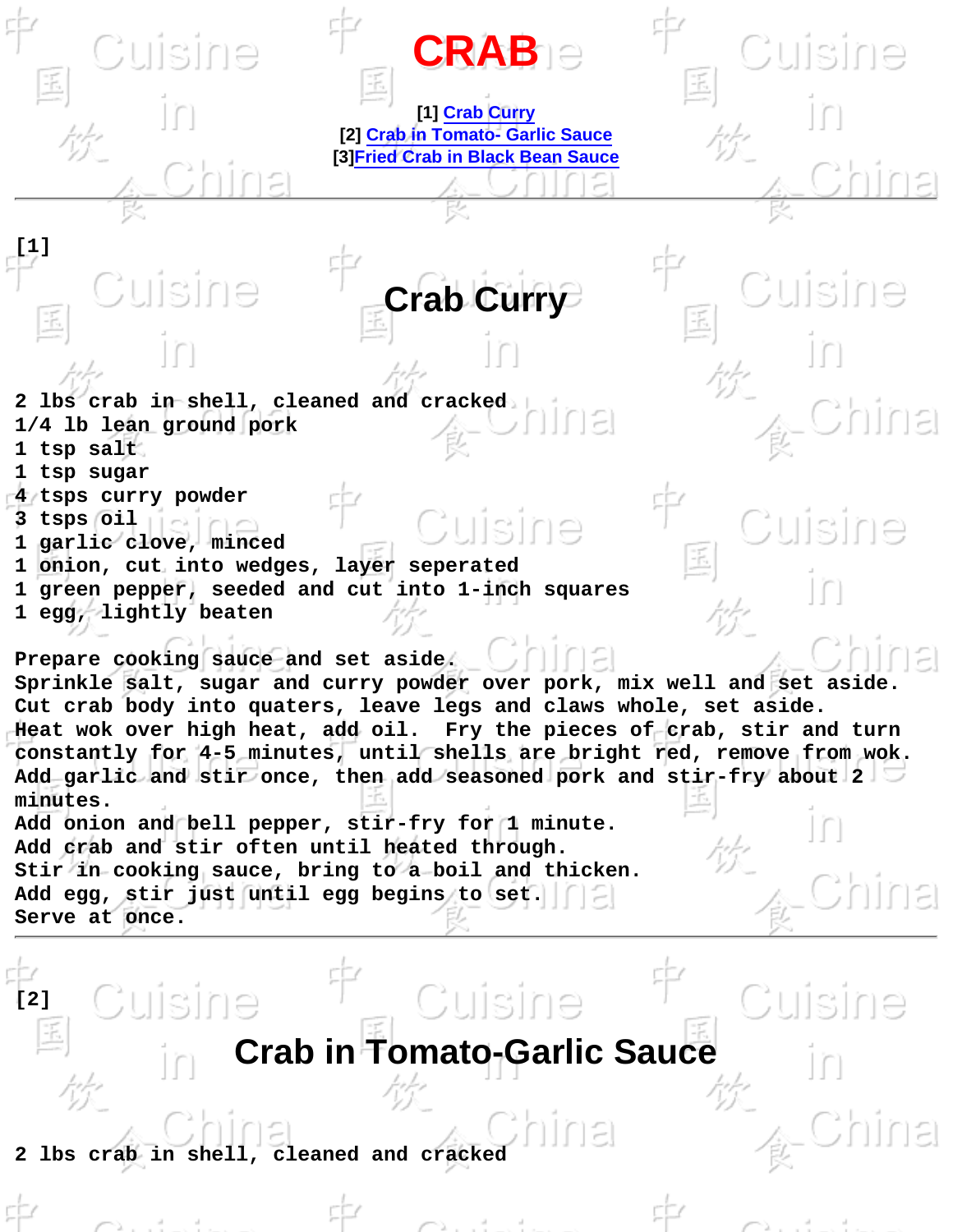<span id="page-44-0"></span>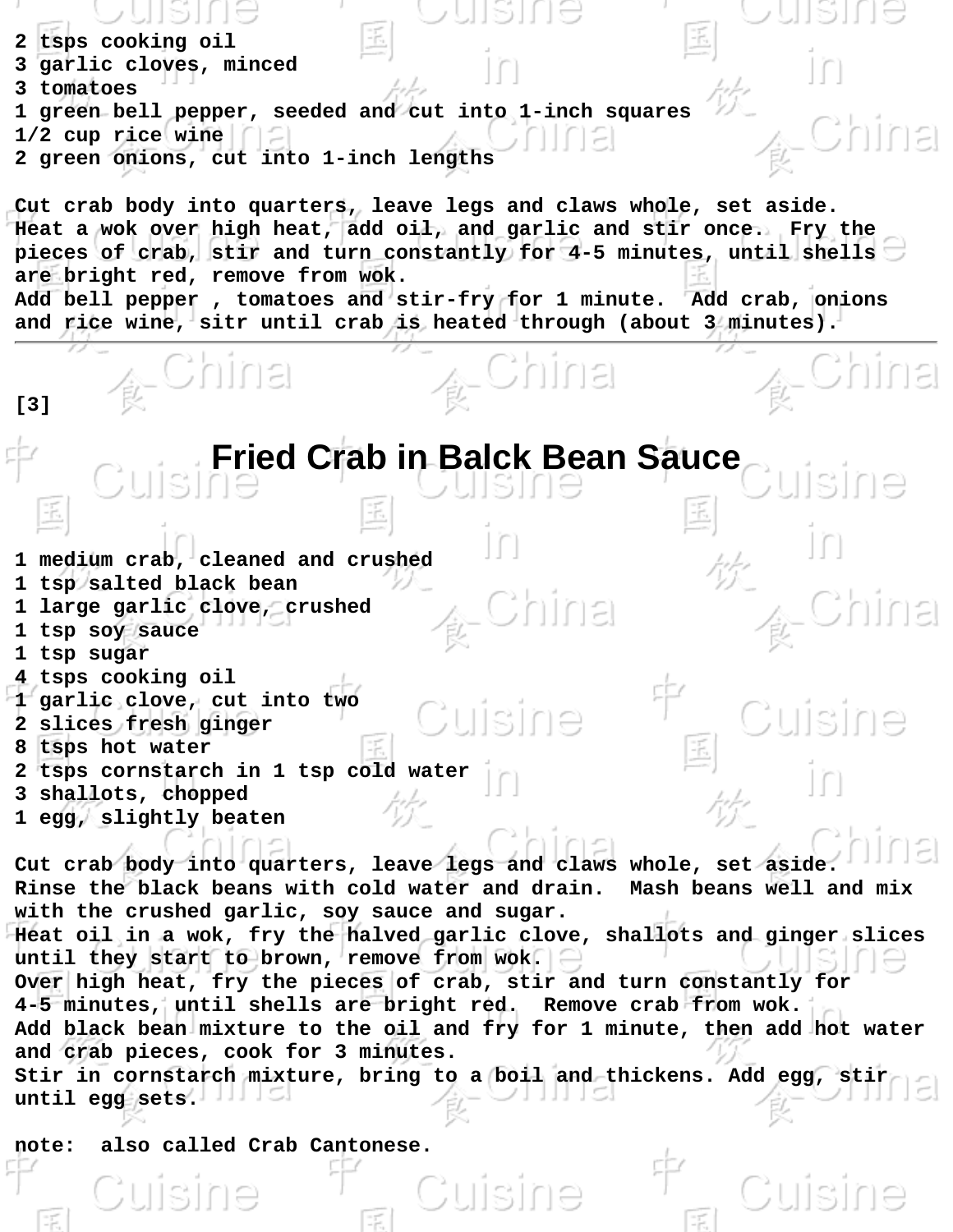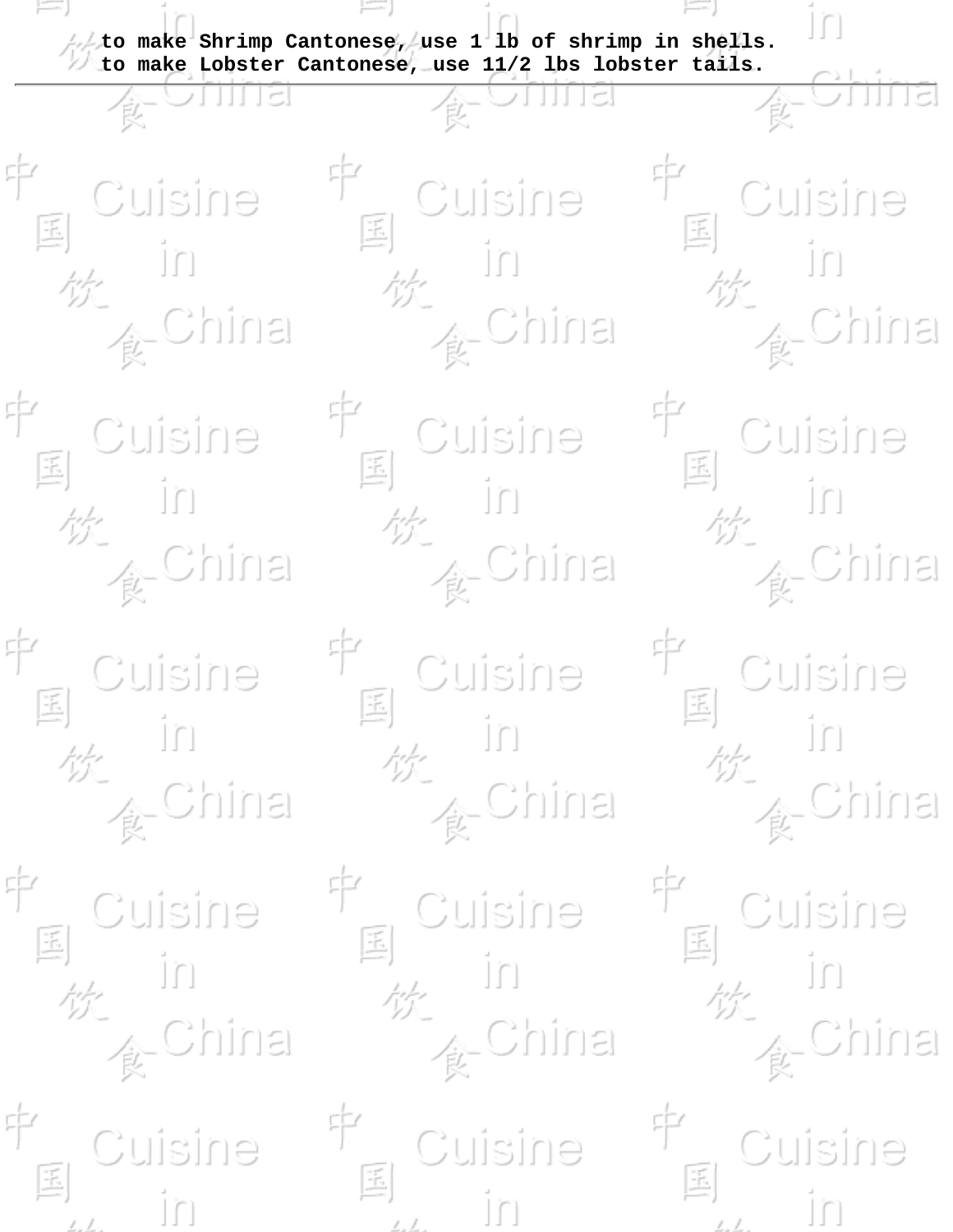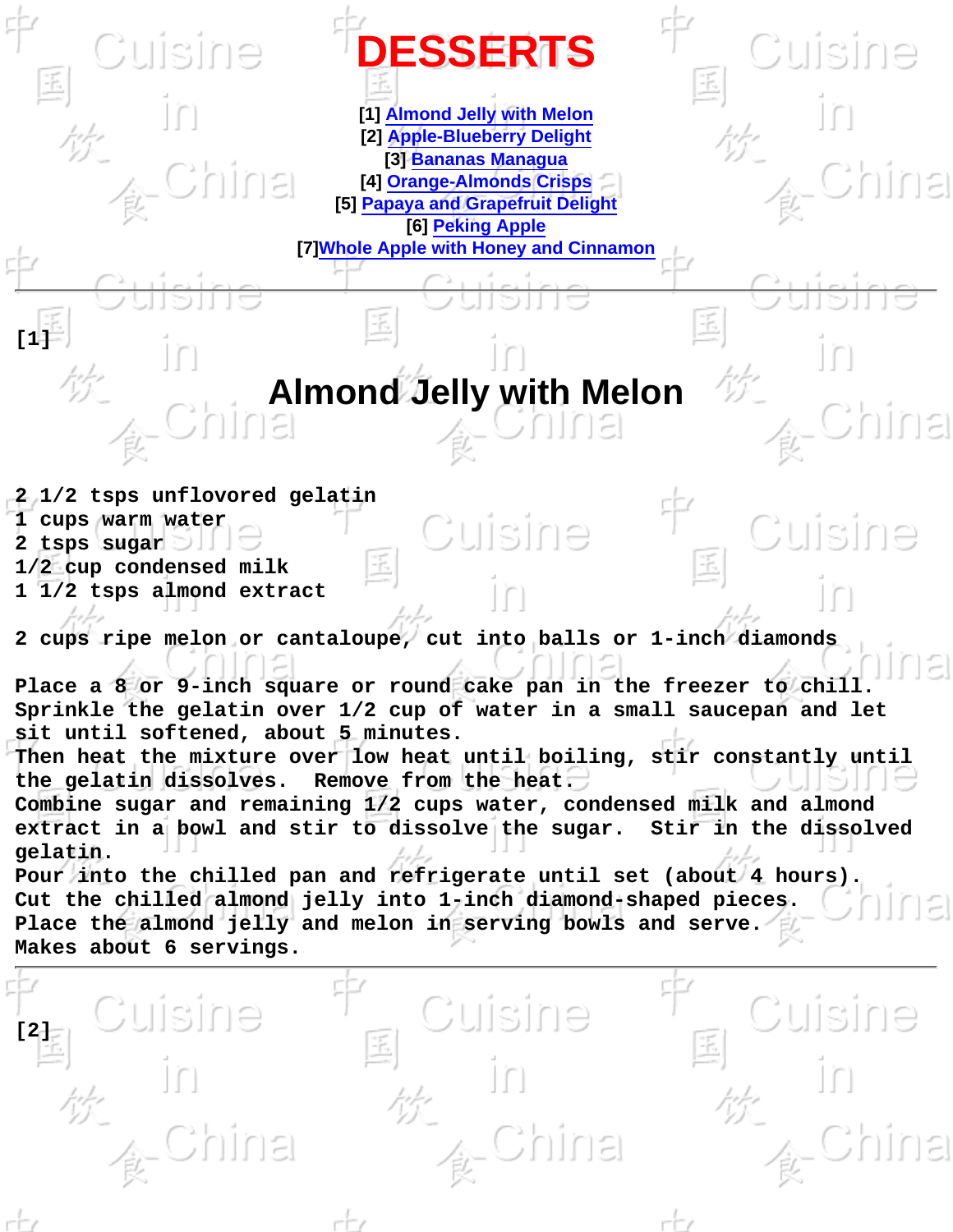### **Apple-Blueberry Delight**

China

**2 tsps sugar 1 tsp ground cinnamon 1/4 tsp ground nutmeg 2 large orange, juice and grated peel 4 tart green apples 2 tsps butter or margarine 1 pint blueberries Whipped cream**

**Mix sugar, cinnamon and nutmeg in a bowl, set aside. Peel, core and thinly slice the apples. In a large bowl, mix orange juice and peel, add apples and toss well. Heat a wok with the butter, when butter melts, add sugar mixture and cook for about a minute. Add apple mixture and stir-fry until apples are soft (about 3 minutes). Add blueberries, stir-fry until sauce is thickened.** 

**Transfer to dessert plates, serve with whipped cream on top.**

**Peel bananas, cut into 1/4-inch-thick slanting slices.** 

**half of bananas, spoon onto 2 more dishes.** 

**Heat 1 tsp of butter in a wok until melted. Dip half of the banana** 

**Spoon onto 2 dessert dishes. Add 1 tsp butter and repeat with the other** 

**Add to wok and cook until lightly brown and glazed on both sides.** 

**Add lime juice, remaining orange juice and sugar mixture into wok.** 

**slices in the orange juice, and then into the sugar mixture.** 

**[3]**

**1/2 cup sour cream**

**1/3 cup orange juice**

**2/3 tsp ground cinnamon 2 tsps butter or margarine 2 tsps lime or lemon juice**

**2 large firm-ripe bananas**

**4 tsps firmly packed brown sugar**

**Pour the orange juice in a bowl.**

**Mix sugar and cinnamon in another bowl.**

## **Bananas Managua**

.<br>Cuisine

ma

T

Cuisine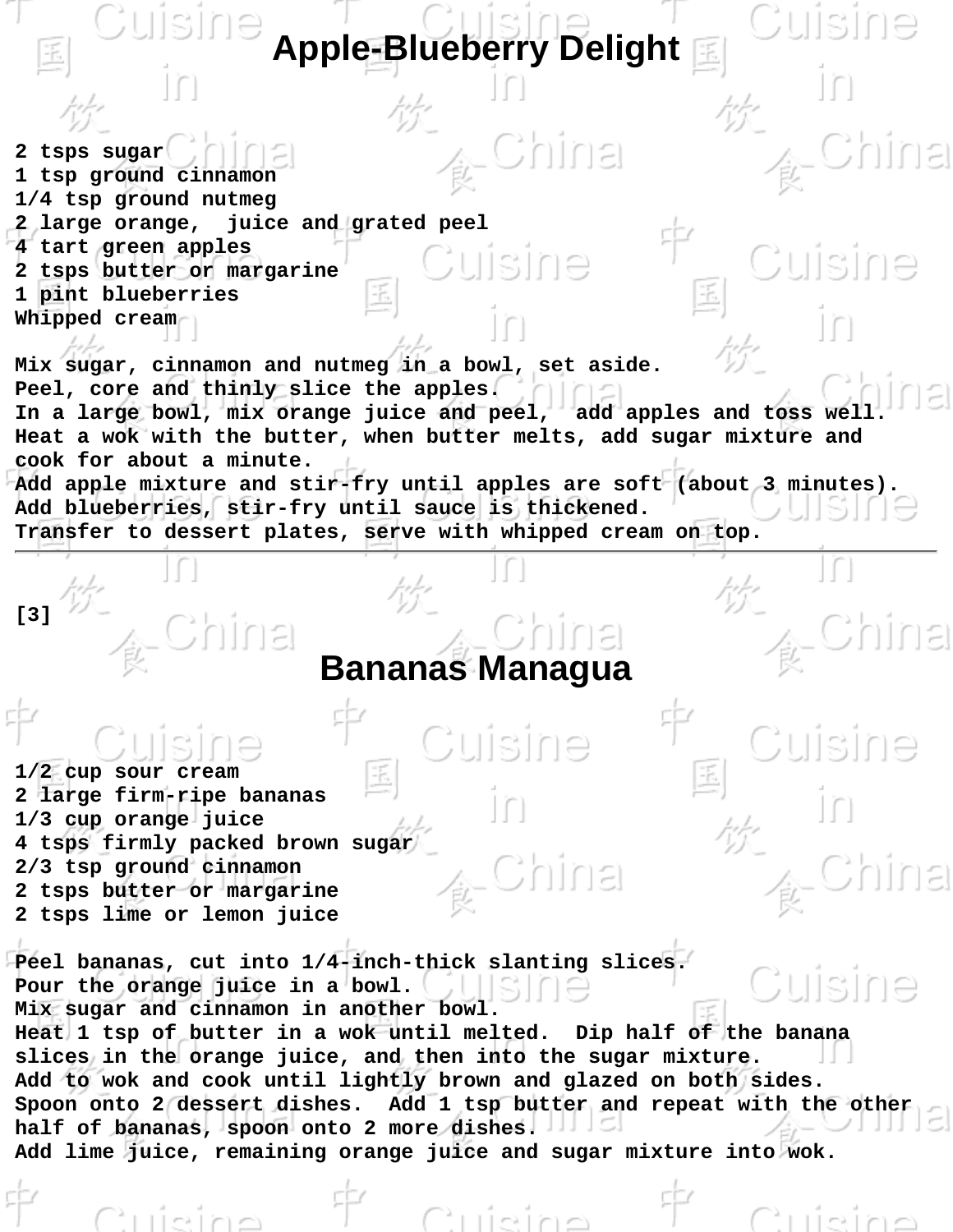**Cook over medium heat until the mixture boil and becomes syrupy. Pour evenly over bananas. Top each serving with sour cream and serve. [4] Orange-Almonds Crisps 1 cup all purpose flour 1/2 cup cornstarch 2 tsps unsalted butter, softened to room temperature 1/2 cup confectioners' sugar 2 tsps finely grated orange zest 1 tsp almond extract** Cuisine **1/2 cup finely chopped blanched almonds Sift together the flour and cornstarch.** Combine the butter and sugar, beat until light and fluffy, Add the **orange zest and almond extract, blend well. Alternately, add the flour and the chopped almonds in several batches, stir to just blended. Turn the dough onto a large sheet of plastic wrap, wrap well and chill for 1 hour. Place the dough on a large sheet of aluminum foil, and roll out into a long snake-like piece about 1 1/2-inch in diameter. Wrap with foil and chill in freezer for 1 hour. Preheat the oven to 375F. Cut the dough into 1/4-inch-thick slices. Arrange 1 1/2-inch apart on ungreased cookie sheets, bake for 10 minutes, until the edges are golden. Transfer to wire racks to cool. Makes about 28 cookies. [5]** *CLISIPapaya* **and Grapefruit Delight CLISINE 1 1/2 lbs papaya** ina l **2 grapefruits 2 tsps fresh lemon juice 2 tsps sugar**Cuisine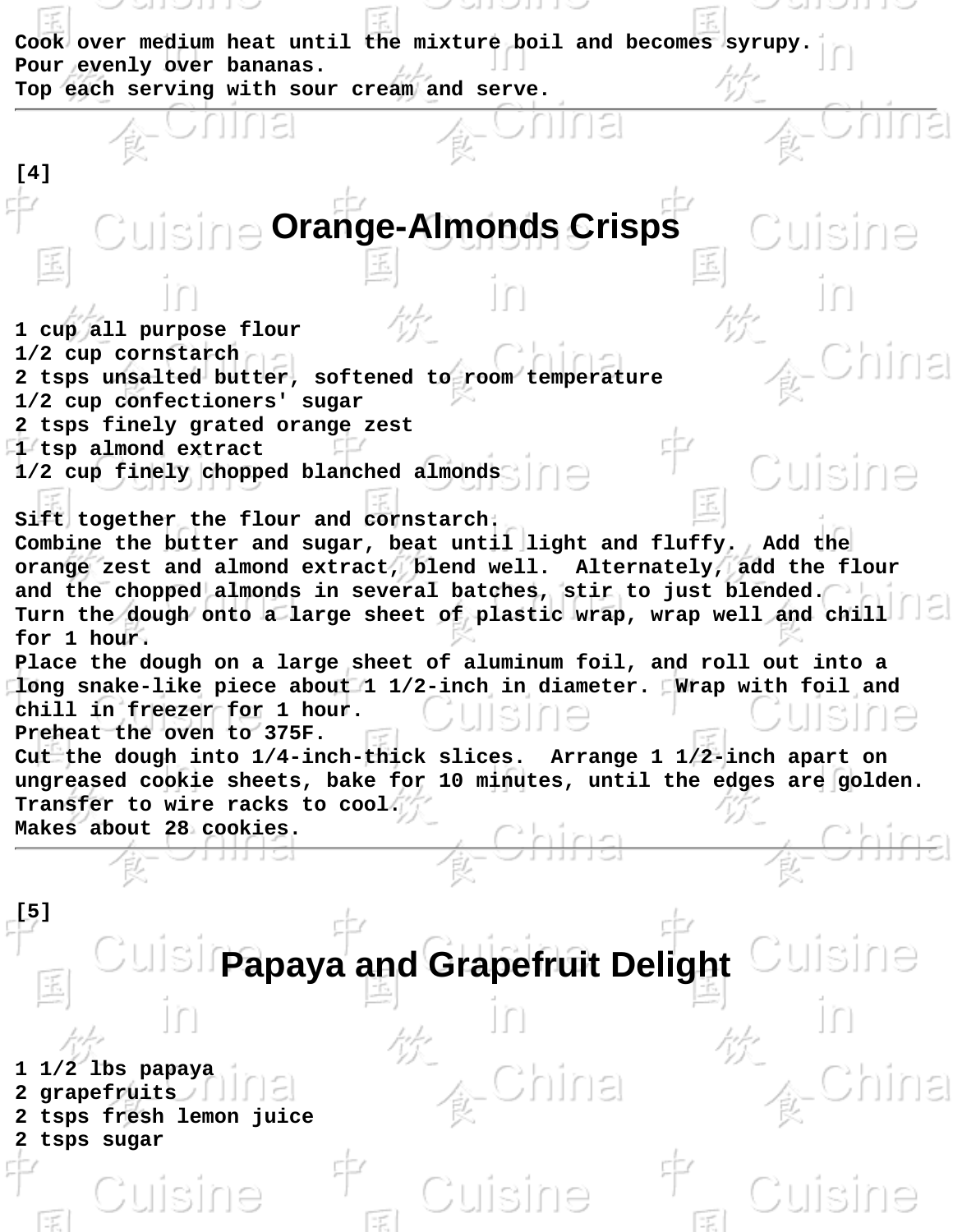**Slice the papaya in half lengthwise and remove the seeds. Peel the outside skin and cut the flesh into slices. Peel the grapefruit and divide the flesh into segments. Arrange the fruits on a platter and sprinkle with lemon juice and sugar. Wrap the platter with plastic wrap and chill until ready to serve.** キ<br>国 Cuisine r<sub>eg</sub> Cuisine Cuisine **Peking Apple** ,China ∡ China 一<sub>企</sub>China

**4 firm crispy apples 1 egg 1/2 cup water 1 cup all-purpose flour**

**2 1/2 cups cooking oil**

**Syrup:**

**1 tsp cooking oil**

- **2 tsps water**
- **6 tsps brown sugar**
- **2 tsps corn syrup**
- **Iced water to set**

**Stir together the egg, water and flour to make a thick batter. Peel, core and thickly slice the apples. Heat the oil in a wok until smoking hot.**

sy Cuisine<br>。 in<br>然

<sub>俞</sub>China

中<br>国 Cuisine

 $\frac{f}{\mathbb{E}}$  Cuisine

.China

**Dip each apple slice in the batter and allow the excess to drain off.**  Deep-fry the apple pieces in batches until golden brown. Remove and **drain on paper towels.**

**In a saucepan, gently heat oil, water and sugar, stir until sugar has dissolved.** 

**Simmer for 5 minutes, stirring. Stir in corn syrup and boil for 5-10 minutes until thick and syrupy. Reduce heat to very low.** 

**Dip the apple pieces one at a time into syrup to coat and then place in ice cold water for a few seconds. Remove to serving plate. Serve immediately.**

 $\frac{f^2}{\mathbb{E}}$  Cuisine

**Example 1** 

**[7]**

<sub>金</sub>China

Cuisine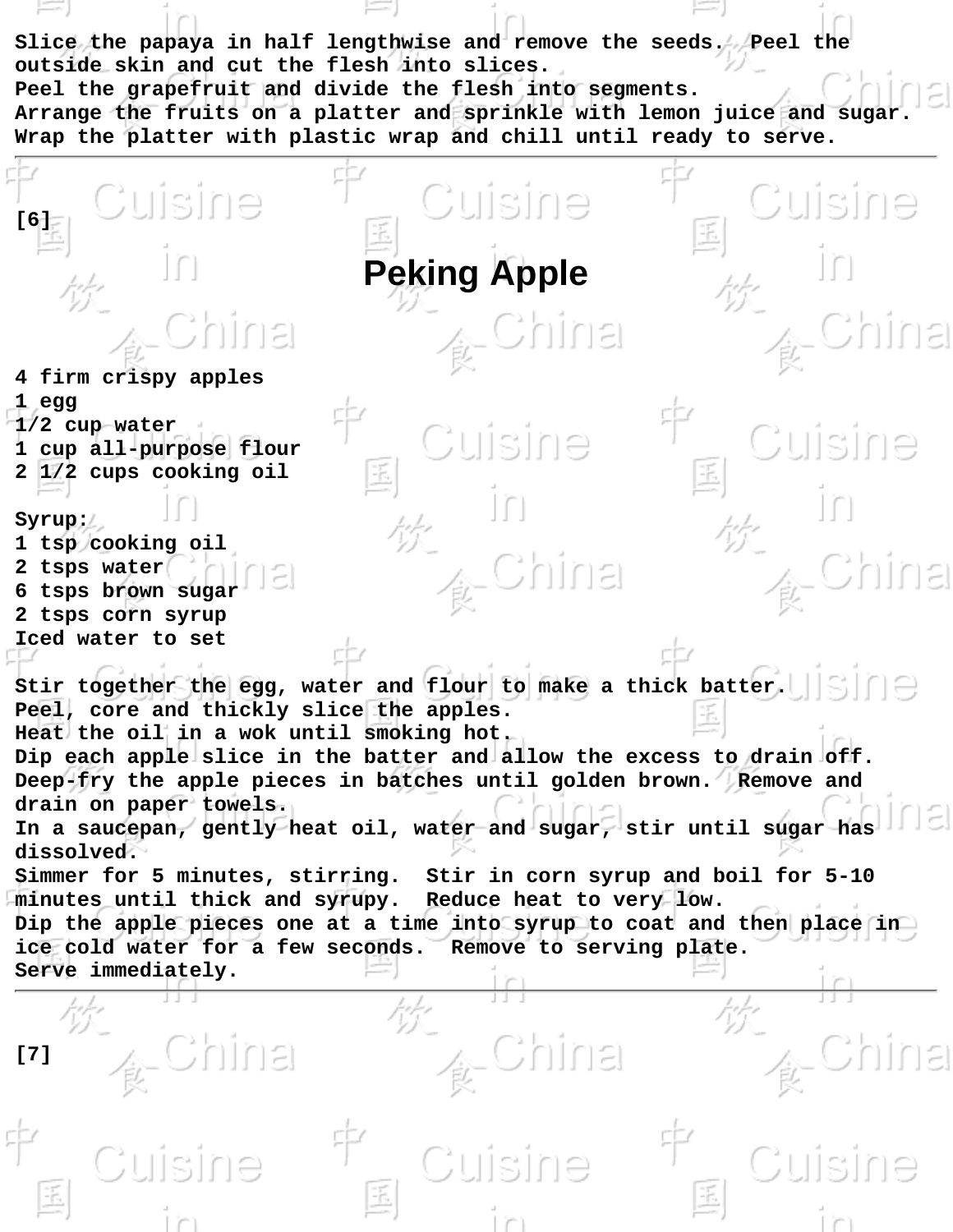# **Whole Apple with Honey and Cinnamon China**

 $\mathbf{E}$  Cuisine  $\frac{f_{\text{F}}}{\mathbb{E}}$  Cuisine **4 firm Red Delicious apples 2 lemons 2 tsps honey 1 tsp ground cinnamon This dish can be prepare with steaming or baking methods. For steaming method, peel apple and rub all over with 1 lemon half. Do not peel for baking. Cut a slice of 1/2-inch thick off the top of each apple and set aside. These tops will serve as lids. Trim the bottom of each apple so that it will sit upright. Core and seed the apples with a spoon. Squeeze the lemon juice inside the apple. Arrange apples upright in a pie pan or plate. Spoon 1/2 tsp honey into**  each apple and sprinkle with  $1/4$  tsp of cinnamon. Cover the appples with **their lids. Steam for 25 minutes, or bake for 35 minutes in 375F oven. Transfer to serving plates. If desired, fill each apple with a scoop of vanilla or ginger ice-cream.**r<br>国 Cuisine<br>- 炎 - Chin  $\frac{1}{\frac{1}{\alpha}}$  Cuisine  $T_{\mathbb{E}[\mathcal{K}]}$  Cuisine **TA** China <sub>കୁ</sub>China । 中<br>国 in<br>人 China 中<br>国 Cuisine  $\mathbf{f}_{\rm g}$  Cuisine 一<br>袋 In ,<br>《 China <sub>∕≵</sub> China 中<br>国 Cuisine  $\mathbf{f}_{\mathbf{g}_{1}}$  Cuisine Cuisine  $\frac{1}{\sqrt{2}}$  $\frac{1}{2}$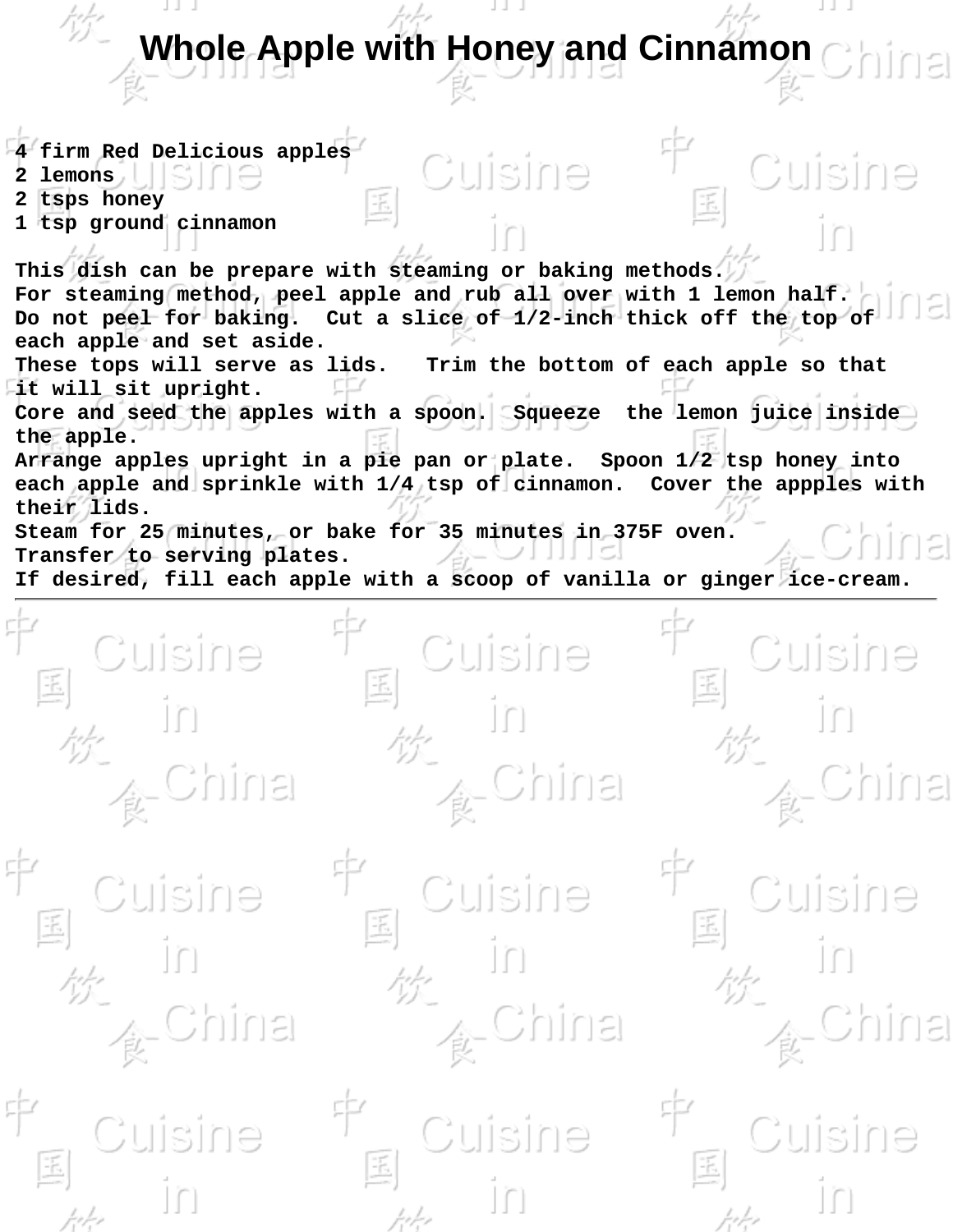<span id="page-51-1"></span><span id="page-51-0"></span>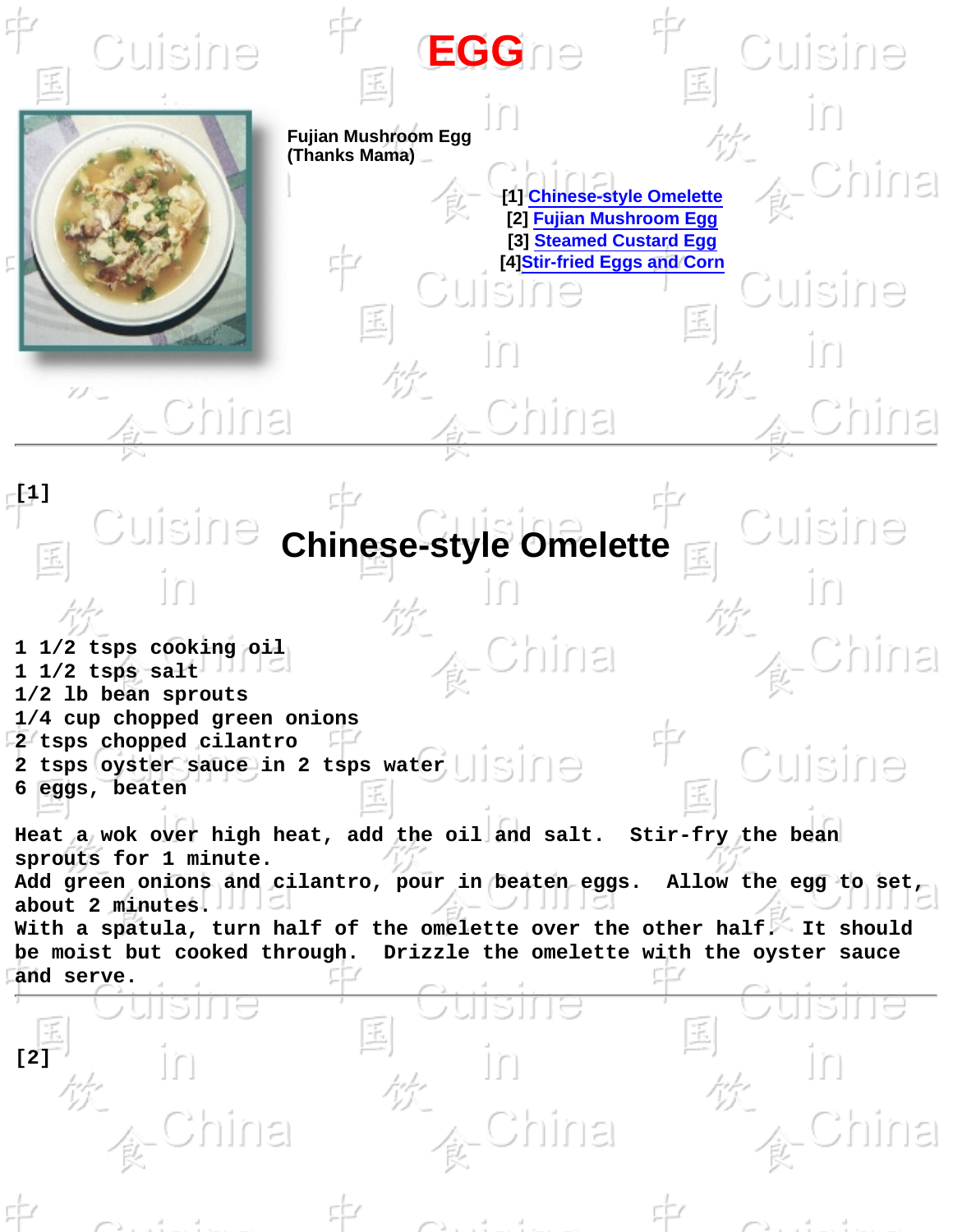<span id="page-52-0"></span>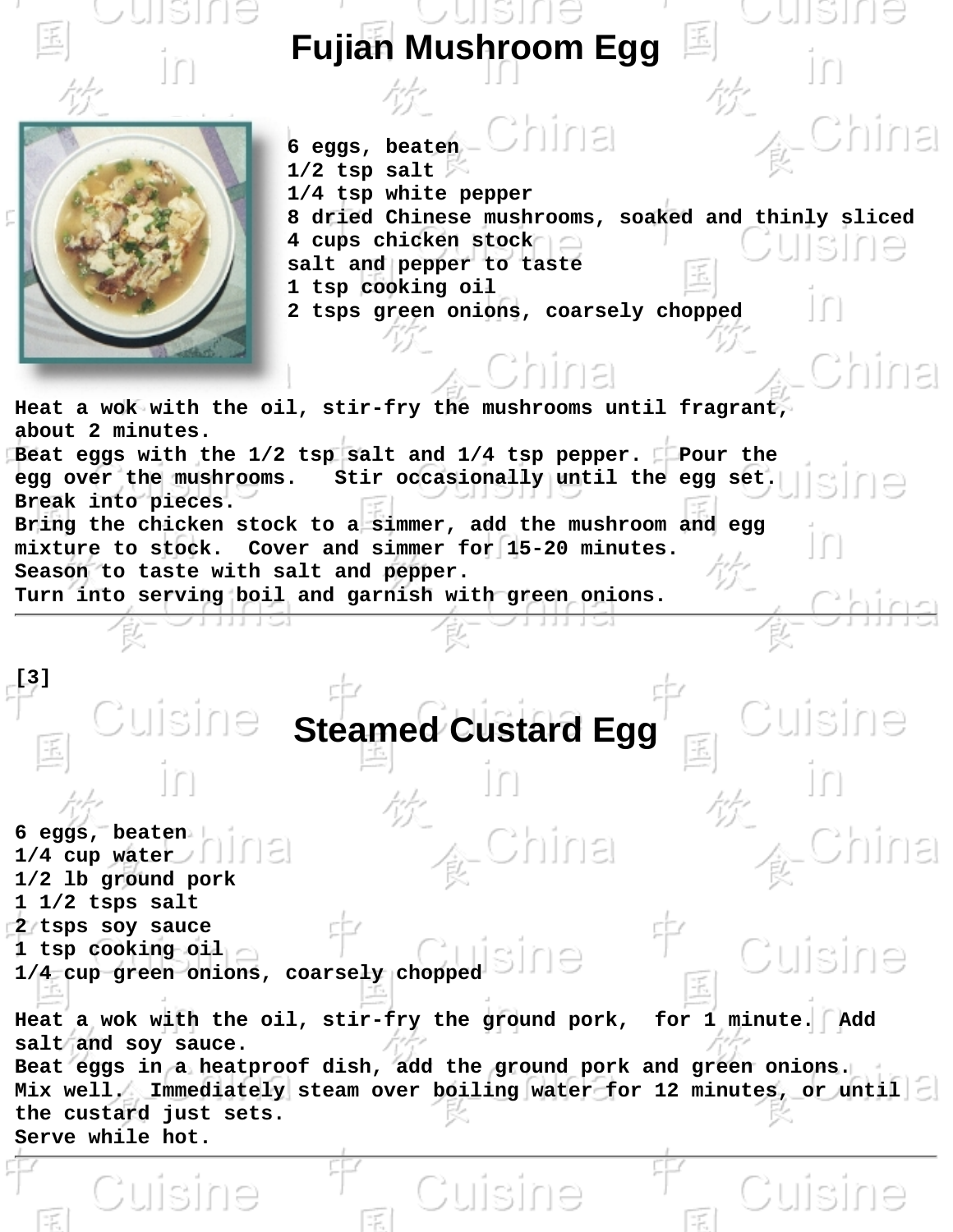<span id="page-53-0"></span>**一**<br><sub>[4]</sub><br>《《《《《 》《 》《 》<br>《 》 。<br>然 ∕<sub>⊉</sub> China **Stir-fried Eggs and Corn<br>
FLOUISING** (<br>国 in<br>《 China , Cuisine  $\mathbb{R}$ **1 cup frozen corn, thawed 1 tsp cooking oil 3 tsps green onions, chopped 「<sub>金</sub>China 2 tsps finely chopped ginger 1 tsp salt 4 eggs, beaten Heat a wok over high heat, add the oil.** Stir-fry the ginger and green onions for 10 seconds. onions for 10 seconds.<br>Add the corn and salt, and stir-fry for 2 minutes. **Add the corn and salt, and stir-fry for 2 minutes. Add the beaten eggs, let it set and cook for 2 minutes. Serve at once.** $\frac{1}{\sqrt{\frac{1}{2}}\sqrt{\frac{1}{2}}}\frac{1}{\sqrt{\frac{1}{2}}\sqrt{\frac{1}{2}}}}$ **e** China **TA** China 中<br>国 in<br>- 食 China **A**China **e** China 中<br>国 in<br>一 飲 china  $\frac{f}{\mathbb{E}}$  Cuisine  $\frac{\text{F}}{\text{E}}$  Cuisine  $\frac{f}{\mathbb{E}}$  cuisine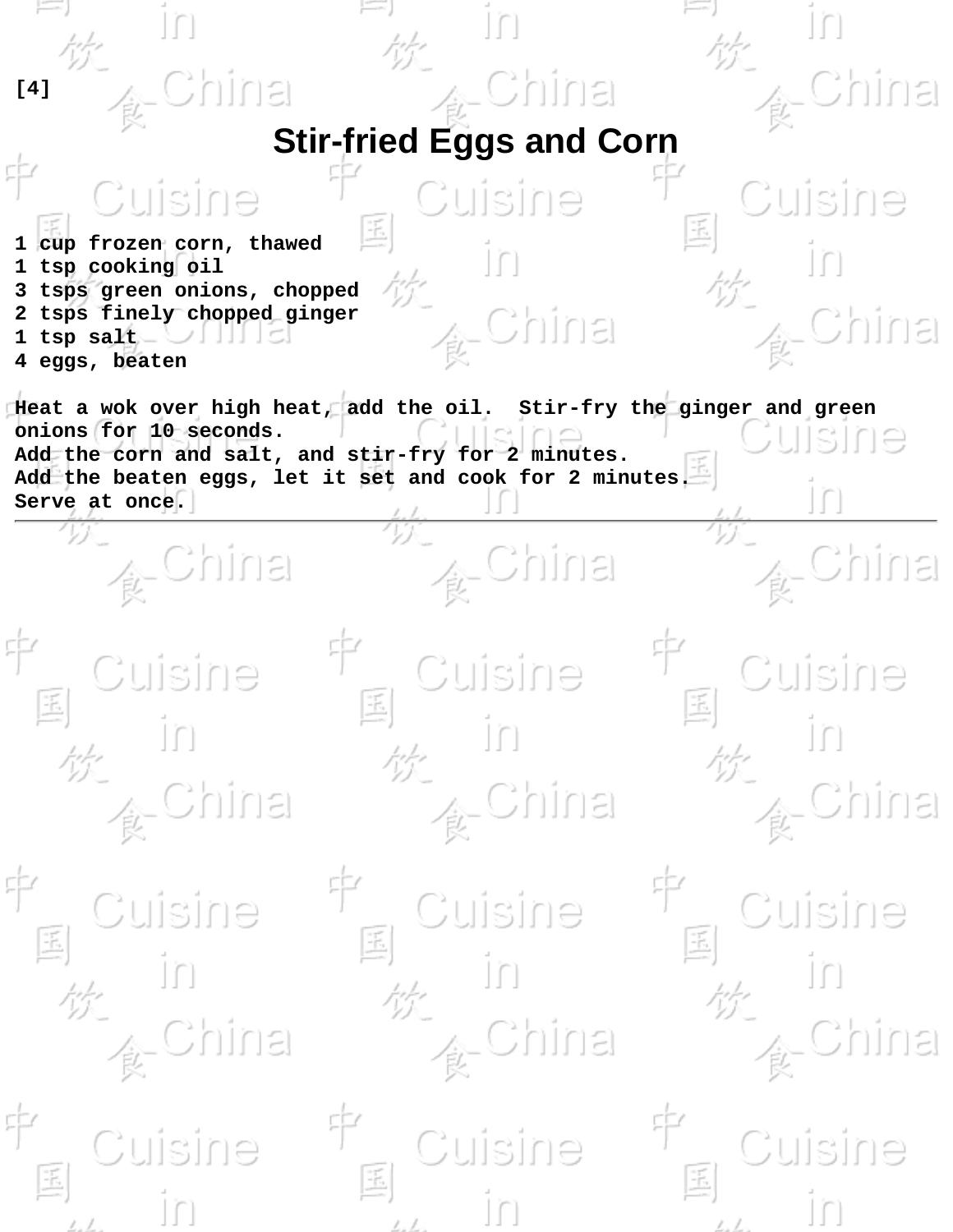<span id="page-54-0"></span>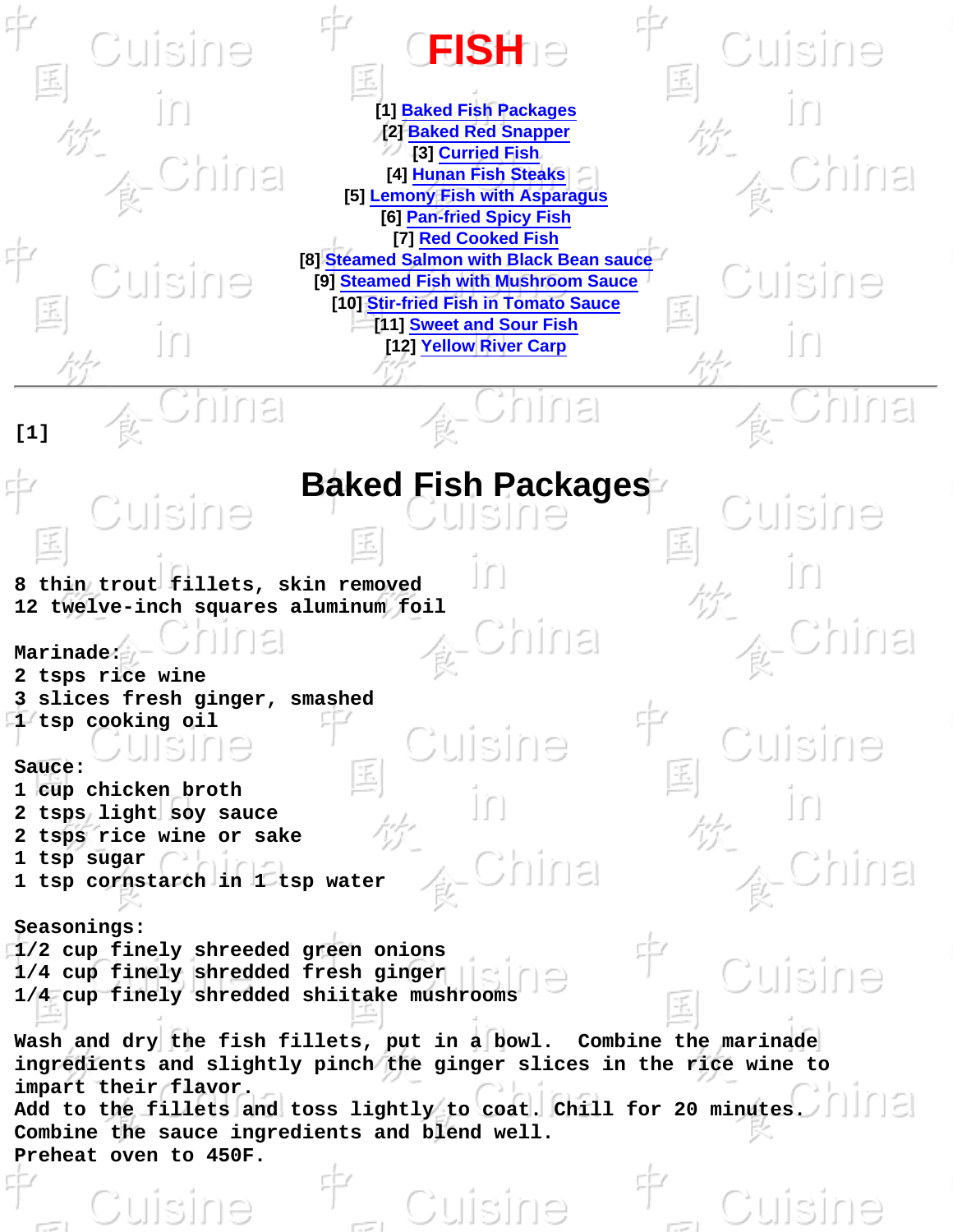<span id="page-55-1"></span><span id="page-55-0"></span>**Heat a wok, add the oil, and heat until very hot. Add the seasonings and stir fry for 15 seconds. Add the sauce mixture and bring to a boil, stir until thickened. Remove from heat and let cool slightly. Arrange 1 fillet on each foil, spoon the sauce mixture over the fish and fold the foil over to enclose the fish completely. Fold and crimp the edged of the packages to seal. Arrange the packages on a cookies sheets and bake for 8 minutes, or until the packeges puff up. Serve immediately.**  Let everyone open the packages themselves. <sub>4≻</sub>China **[2]** snina **Baked Red Snapper** Cuisine **1 (~2lb) whole snapper 1 tsp ground ginger 1 tsp salt 1 tsp black pepper** na **1 onion, sliced into rings 2 tsps fresh ginger, chopped 1 1/2 tsp salted black bean 1 tsp brown sugar 1 tsp rice wine** sine **1 tsp dark soy sauce 2 tsps cooking oil Preheat oven to 350F. On each side of the fish, make 3 diagonal cuts in one direction, and 3 more in opposite direction to form a diamond pattern. Mix together ground ginger, salt and pepper, rub into both sides of fish and inside. Cut a foil large enough to enclose the fish completely. Lay on a baking sheet. Arrange onions on the foil, top with fish.** Mash black beans, rice wine, soy sauce and sugar together, spread over  $\Box$ **fish. Heat oil until smoking, pour over the fish. Fold the foil tightly. Bake for 20 minutes, until fish turns opaque. Serve topped with the cooking juice.** <sub>≱-</sub>China **[3]**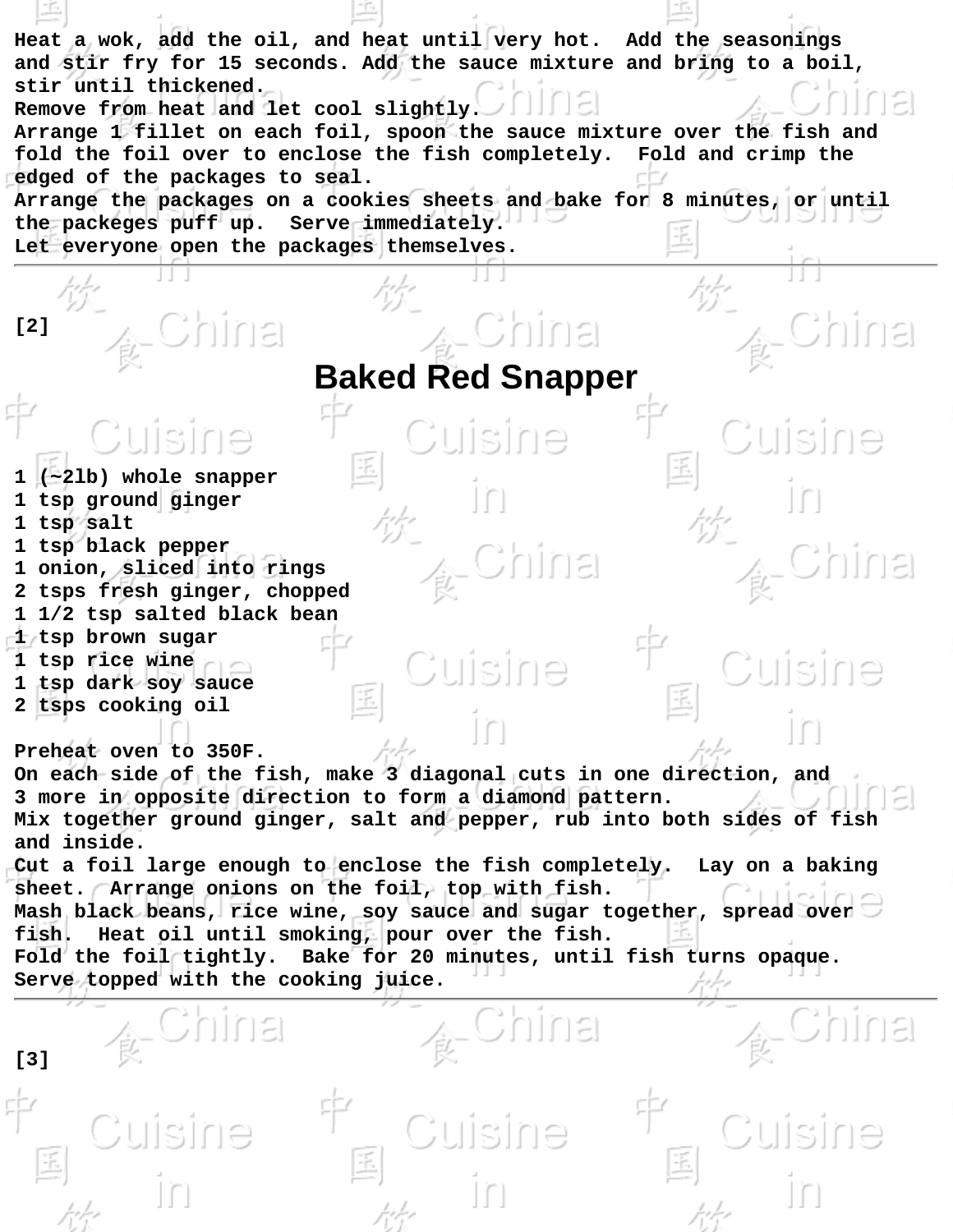### **Curried Fish**

ina

<span id="page-56-0"></span>**1 lb fresh or frozen swordfish, shark, seabass, tuna or monkfish 1/2 cup water 2 tsps hoisin sauce 1 tsp curry powder or paste 1/2 tsp sugar 1 tsp cooking oil 1 cup carrots, cut into strips 1 cup celery, cut into strips 1 can (8oz) bamboo shoots, drained and cut into strips** LID DA LETTER Cuisine **Cut fish into 1-inch cubes, discard bone and skin. Combine water, hoisin sauce, curry powder, and sugar. Pour oil into a wok, heat over medium-high heat. Add carrots and celery, stir fry for 3 minutes. Add bamboo shoots, stir-fry for 1 minute. Remove. Add half of the fish to the hot wok, stir-fry for 3-6 minutes, until fish flakes easily. Remove. Repeat with remaining fish. Stir sauce mix, add to the wok. Cook and stir until slightly thickened. Return vegetables and fish to wok. Stir well and simmer for 2 minutes. Serve immediately.** uisine **[4] Hunan Fish Steaks** China **4 cod steaks, ~6 oz each 2 tsps sesame oil 4 green onions, chopped cooking oil for frying Sauce: 4 dried Chinese mushrooms, soaked and thinly sliced 2 medium onions, finely chopped 2 tsps Chinese radish pickle, chopped (optional) 2 tsps ginger, chopped 2 garlic cloves, minced 3 dried red chilies 3/4 cup chicken stock 3 tsps dark soy sauce 2 tsps brown sugar** 2 tsps salt <sup>11 1</sup> **4 tsps rice wine or dry sherry**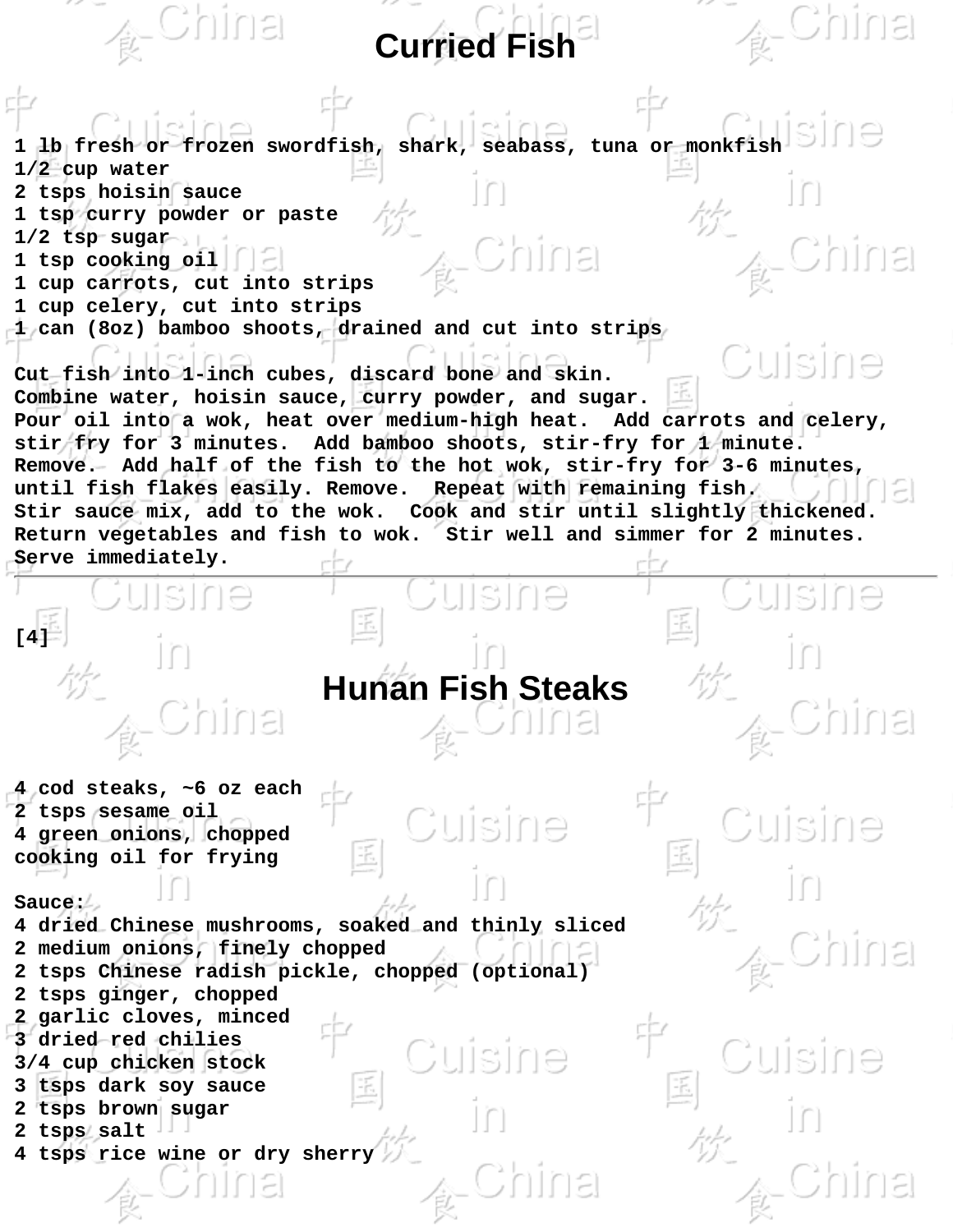```
Heat a wok with enough oil, until smoking. Add 2 fish steaks and fry 
2 minutes on each side, remove and drain on paper towels. Fry the other 
2 steaks. 
Combine all the sauce ingredients.
Pour oil from wok, leave just 3 tsps. Stir in sauce mixture, bring to 
boil and simmer until reduce to half. Add fish steaks and cook until 
heated through (about 5 minutes), turn occasionally. Transfer fish onto 
a serving platter, pour over sauce, sprinkle with green onions and sesame 
oil.
[5]
           Lemony Fish with Asparagus
3/4 lb of halibut fillets, about 1/2-inch thick, cut into 
       1-by-3-inch strips
1 lb asparagus
2 tsps cornstarch
4 tsps lemon juice
5 tsps cooking oil
1 tsp salt
                                  <sub>∯-</sub>China -
1 large garlic, minced
2 tsps water
Snap off and discard tough ends of asparagus, cut spears into 1/2-inch 
slanting slice. Set aside.
In a bowl, stir together cornstarch, 1/2 teaspoon salt, 2 teaspoons lemon 
juice and 2 teaspoons oil. Add fish and stir gently until evenly coated.
Heat a wok over medium-high heat. When wok is hot, add 2 teaspoons of oil, 
wait until it is hot, add fish and stir-fry until opaque (about 2 minutes).
Remove fish and set aside.
Pour remaining oil into wok, add garlic and stir-fry for 30 seconds. 
Then add asparagus and salt, stir-fry for 1 minutes. Stir in 2 teaspoons 
each lemon juice and water, cover and cook, stirring often, until asparagus 
in tender-crisp to bite (2-3 minutes). Return fish to wok and stir just 
until heated through.
```
<span id="page-57-1"></span>**[6]**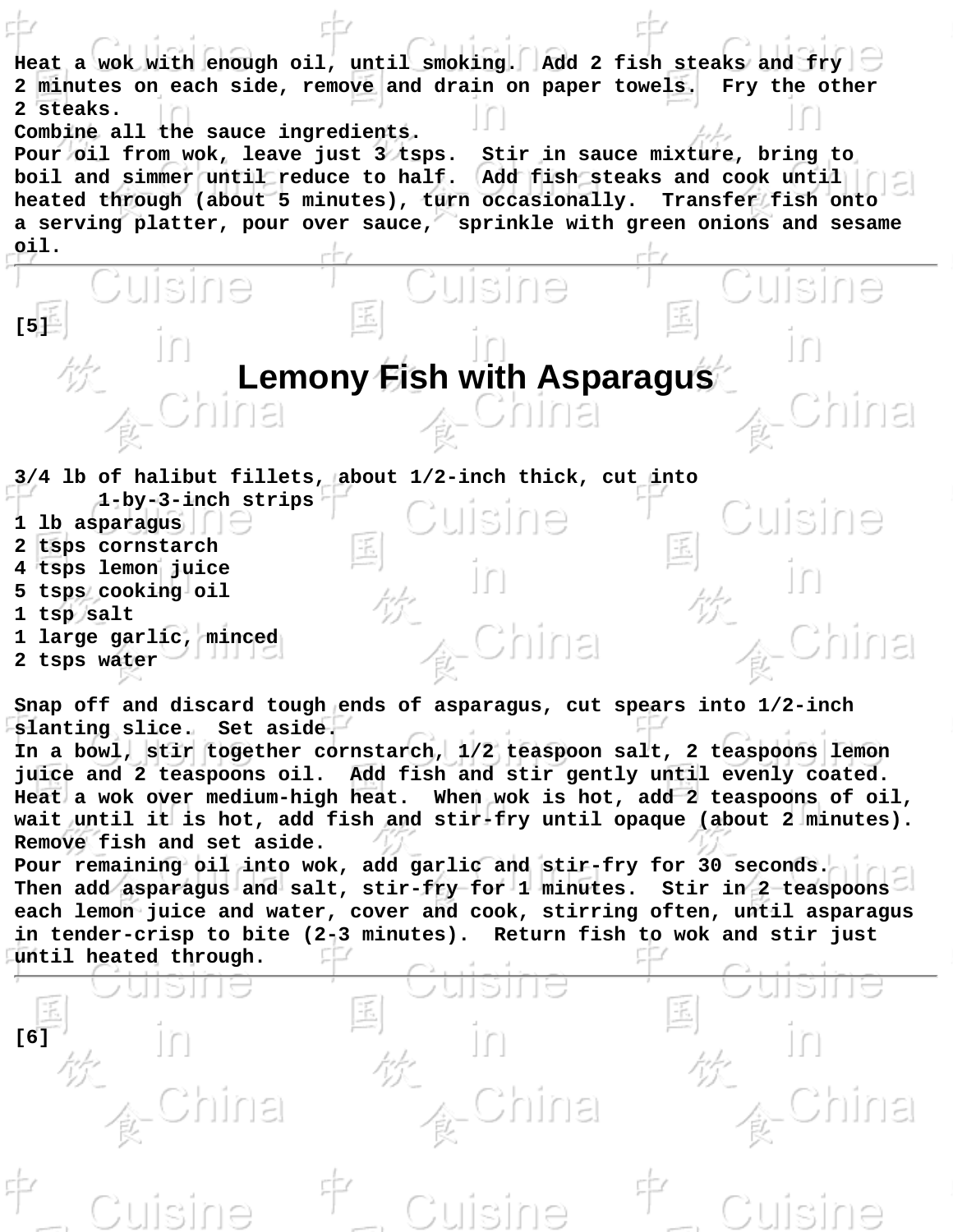#### <span id="page-58-0"></span>**Pan-fried Spicy Fish** kk k China k China **1 lb fresh fish fillet, preferably cod or haddock 1 tsp five-spice powder 1 tsp salt** Cuisine **1 1/2 tsps cooking oil 2 tsps garlic, minced 2 tsps finely slide ginger strips 2 tsps light soy sauce 2 tsps sesame oil Rub the fish with the five-spice powder and salt. Heat wok until hot, then add oil. Gently pan-fry the fish on each side until it is slightly browned and remove from the wok. To the remaining oil, add ginger, garlic, soy sauce and esame oil. Return the fish to the wok and gently reheat. Serve at once. [7]** China **Red Cooked Fish 1 lb or 2 firm white fish fillets of haddock, halibut, cod or seabass 2 tsps salt cornstarch for dusting 3 tsps cooking oil 2 tsps sesame oil** China **Sauce: 1 1/2 tsps cooking oil 1 garlic, minced** 半 **1 tsp finely chopped fresh ginger 2 tsps rice wine 1 1/2 tsps hoisin sauce 1 tsp dark soy sauce 2 tsps bean sauce 1 tsp sugar** ina **3/4 cup chicken stock or water 2 tsps cornstarch blended in 1 tsp water Sprinkle salt and cornstarch evenly over both sides of the fish fillets. Shake off excess cornstarch.** aino **Heat a wok over medium-high heat until it is hot, add the 3 tsps oil.**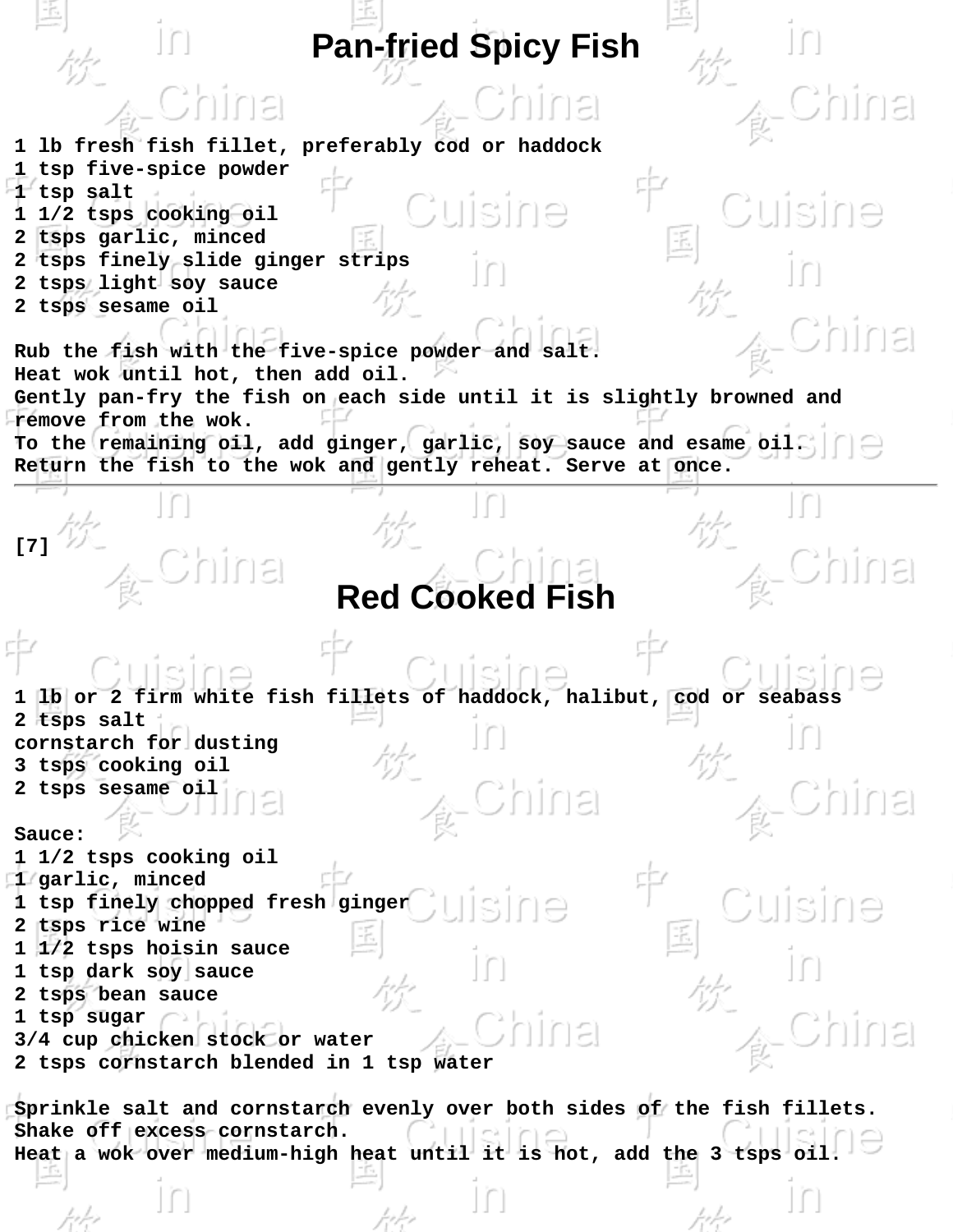**When the oil is hot, slide in the fish, pan-fry for 2 minutes on each side, or until is golden brown. Remove the fish and drain on paper towels.**

**Reheat the wok over high heat, add 11/2 tsps oil, add the ginger and garlic, stir-fry for 20 seconds. Then add the rest of the sauce ingredients except cornstarch and sesame oil. Stir-fry the mixture for 1 minute. When the sauce boils, stir in cornstarch mix, turn heat to low. Carefully slide the fish into the sauce, cook 3-5 minutes, basting constantly. Carefully remove the fish and arrange on a platter. Add sesame oil to the sauce.** 

**Pour the sauce over the fish and garnish with spring onions. Serve at once.**

#### <span id="page-59-0"></span>**[8]** \_ Cuisine Cuisine **Steamed Salmon with Black Bean Sauce 1 lb fresh salmon fillets, slice into 1-inch-thick 1 tsp salt 2 tsps toasted sesame oil** Cuisine **Sauce: 1 tsp cooking oil 2 tsps coarsely chopped salted black beans 1 1/2 tsps garlic, minced 1 tsp finely chopped peeled fresh ginger 3 tsps coarsely chopped green onions 1 tsp dark soy sauce 2 tsps light soy sauce 2/3 cup water 1 tsp cornstarch mixed with 1 tsp water** 7 SH SH I S Set a rack into a wok. Add in water to a depth of 21/2-inches and bring **it to a simmer. Rub the salmon fillets with salt and toasted sesame oil and place on a heatproof plate that will fit into the wok. Place the plate holding the fish on the rack, cover tightly and steam for 6 minute. Meanwhile, heat a wok then add oil, black beans, garlic, and ginger. Stir-fry for 1 minute, then add the green onions, soy sauces and water, simmer for 1 minute. Add the cornstarch mixture and stir until thickens. When the salmon is cooked, pour the hot sauce over the salmon and serve at once.**<sub>≙</sub>\_China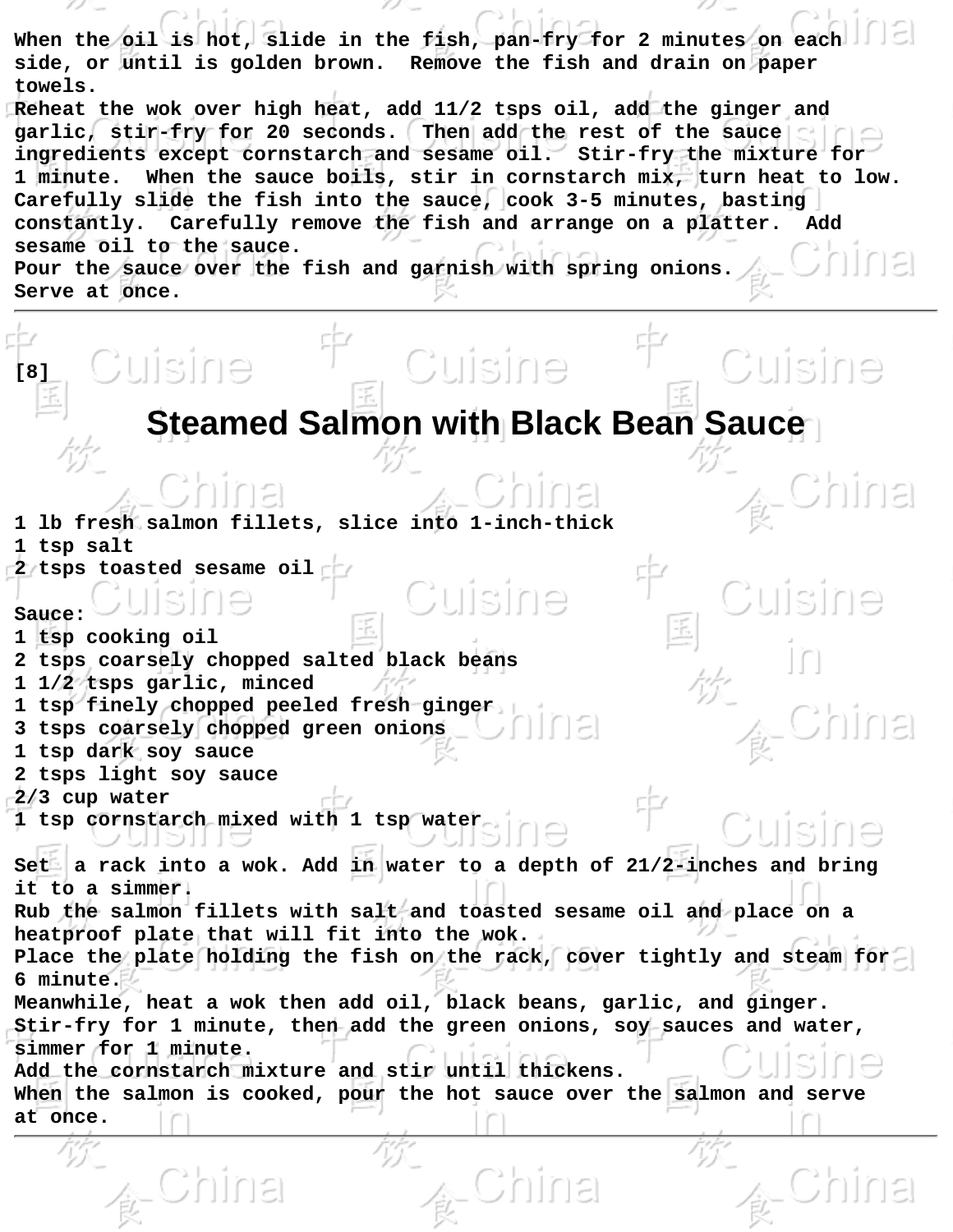### <span id="page-60-1"></span><span id="page-60-0"></span>r<br>Fall Cuisine Cuisine  $\frac{1}{2}$  Cuisine **Steamed Fish with Mushroom Sauce** in s\_China **1 1/2 lbs snapper or jewfish fillets Salt and pepper to taste 1/2 tsp fresh ginger, finely chopped Sesame**  $\overline{|\mathbf{01}|}$   $|\mathbf{0}\rangle$ **Mushroom sauce: 8 Chinese dried mushrooms 2 tsps cooking oil 4 shallots, chopped** nina **1/2 tsp finely shredded fresh ginger 1 tsp light soy sauce 3/4 cup mushroom soaking liquid 3 tsps cornstarch in 1 tsp water Soak mushrooms in hot water for 20 minutes. Remove and discard stems, slice mushrooms finely. Wash and dry fish fillets. Season with salt and pepper and rub all over with the chopped ginger, and a little sesame oil. Arrange the mushrooms on top. Steam over boiling water for 8-10 minutes. Heat oil and fry shallots and ginger for 10 seconds. Then add soy sauce and mushroom soaking liquid, mixed together. Bring to a boil and stir in cornstarch mixture, stir until sauce thickens. Keep warm. When the fish is ready, pour sauce over fish and serve. [10] Stir-fried Fish in Tomato Sauce 1 lb or 2 firm white fish fillets of haddock, halibut, cod or seabass 2 tsps salt** Cuisine Cuisine **1 egg white 2 tsps cornstarch 1 1/4 cups cooking oil 2 tsps sesame oil 1/2 cup frozen peas, thawed Sauce: 1 small onion**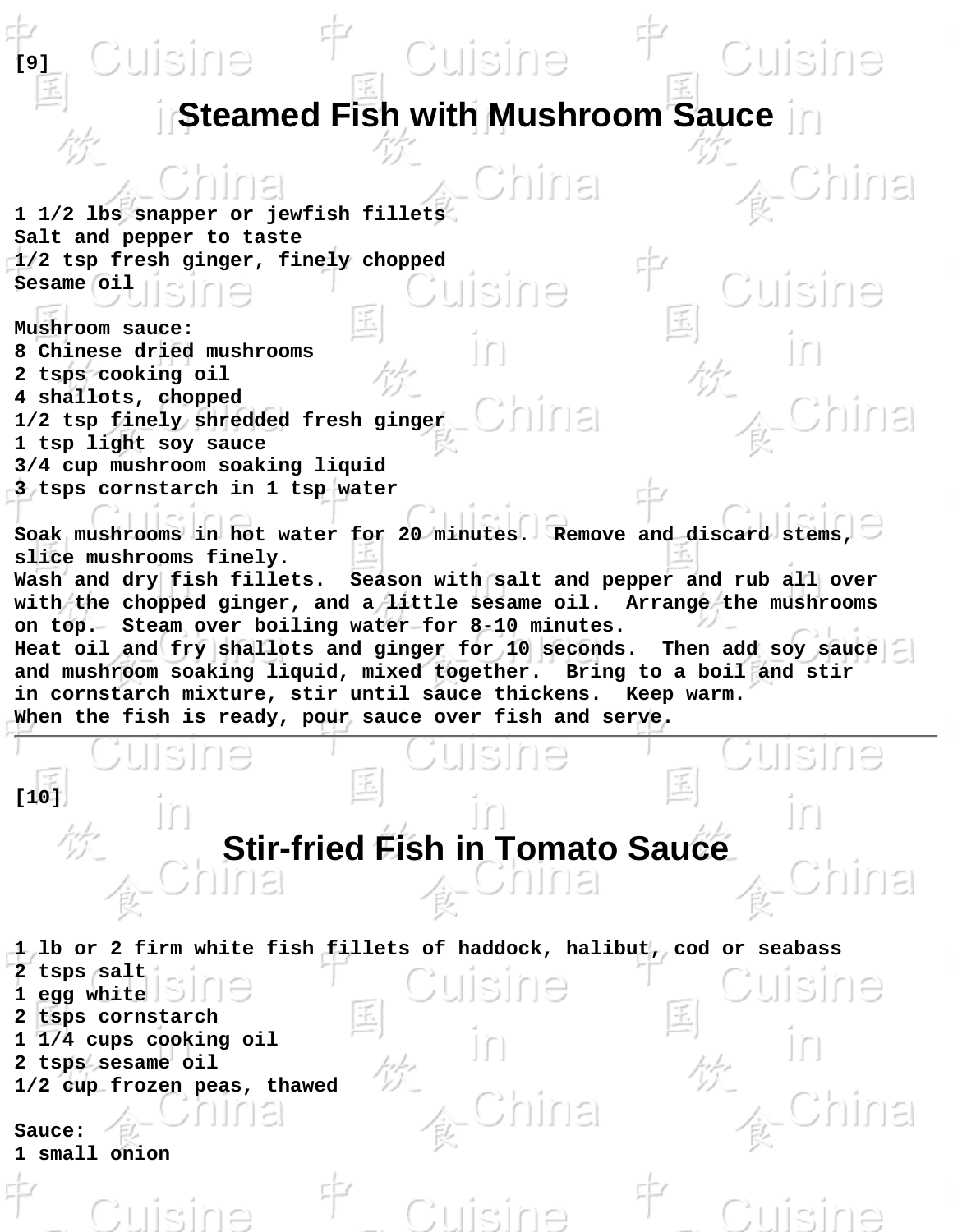<span id="page-61-0"></span>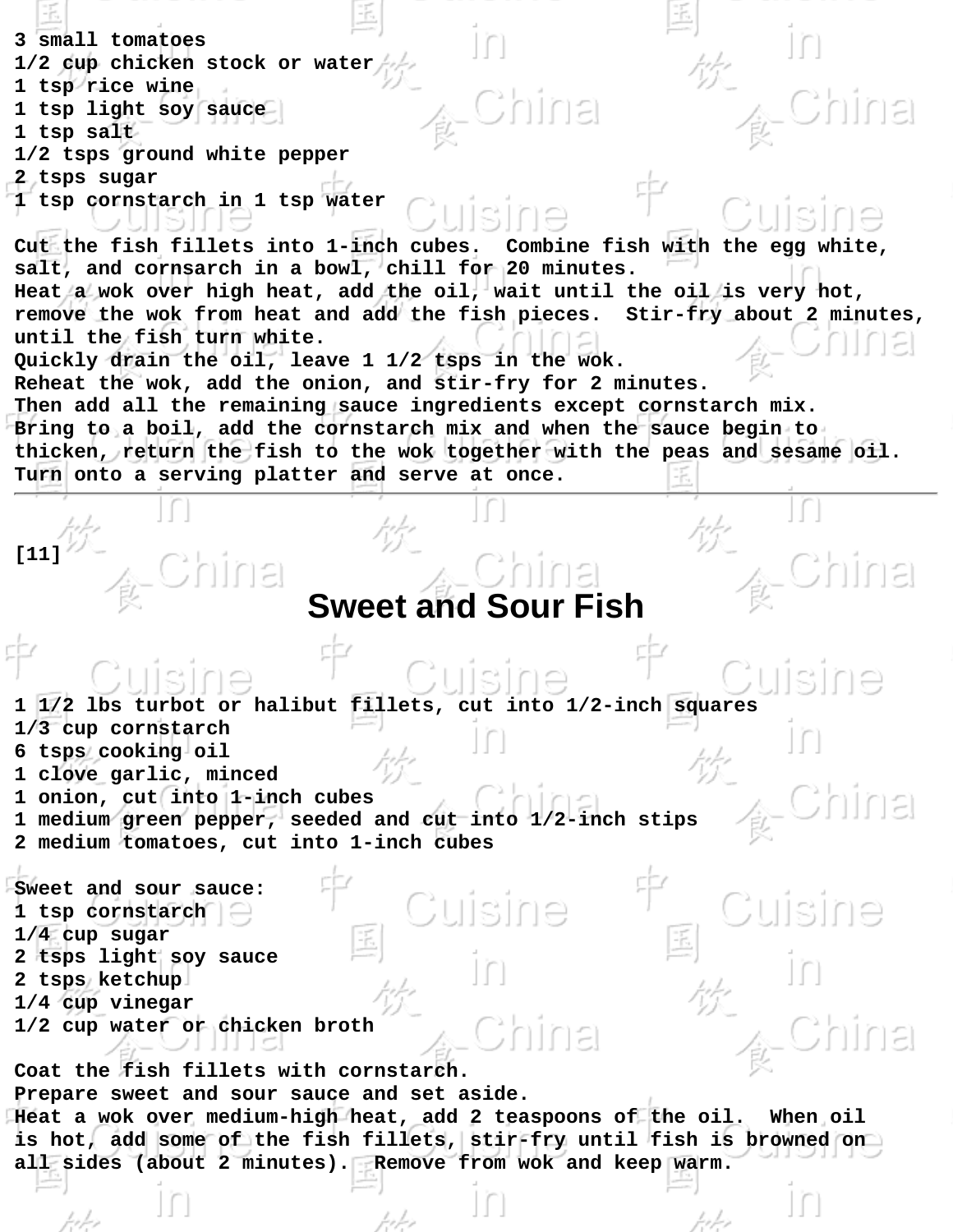<span id="page-62-0"></span>Repeat with more oil and remaining of fish. **Increase heat to high and pour all the remaining oil into wok. When oil is hot, add garlic, onion, and bell pepper, stir-fry for 2 minutes. Stir in sweet and sour sauce, and tomatoes. Bring to a boil.**  Return fish into wok, stir to combine. Serve at once. ne 7 SHOTH O ਾ 112 **Note: can also use a whole snapper, with head and tail left on. Fry the**  fish and put on a serving platter, cook the sweet and sour sauce with **other ingredients and pour over the fish in the platter. [12] Yellow River Carp 1 (~2 lb) carp, 2 tsps salt** nar **2 tsps all-purpose flour 2 tsps cornstarch 5-6 tsps cold water Sauce: 2 tsps brown sugar 4 tsps vinegar 2 tsps rice wine 1 tsp dark soy sauce 1 tsp cornstarch**  <sub>≱-</sub>China **6 tsps water On each side of the fish, make 3 diagonal cuts in one direction, and 3**  more in opposite direction to form a diamond pattern. Sprinkle salt **inside and outside of the fish. Mix together flour and cornstarch, then gradually stir in enough water to make a light batter. Pour and brush over the fish until evenly coated. Drain off excess. Heat a wok over medium-high heat with enough cooking oil. When oil is hot, fry the fish about 10 minutes until light golden brown, turn once. Remove and drain on paper towels. Keep warm. Mix together all the sauce ingredients. Heat 2 tsps of oil in a small saucepan, cook the sauce mixture until boil and thickened. Pour over the fish and serve.**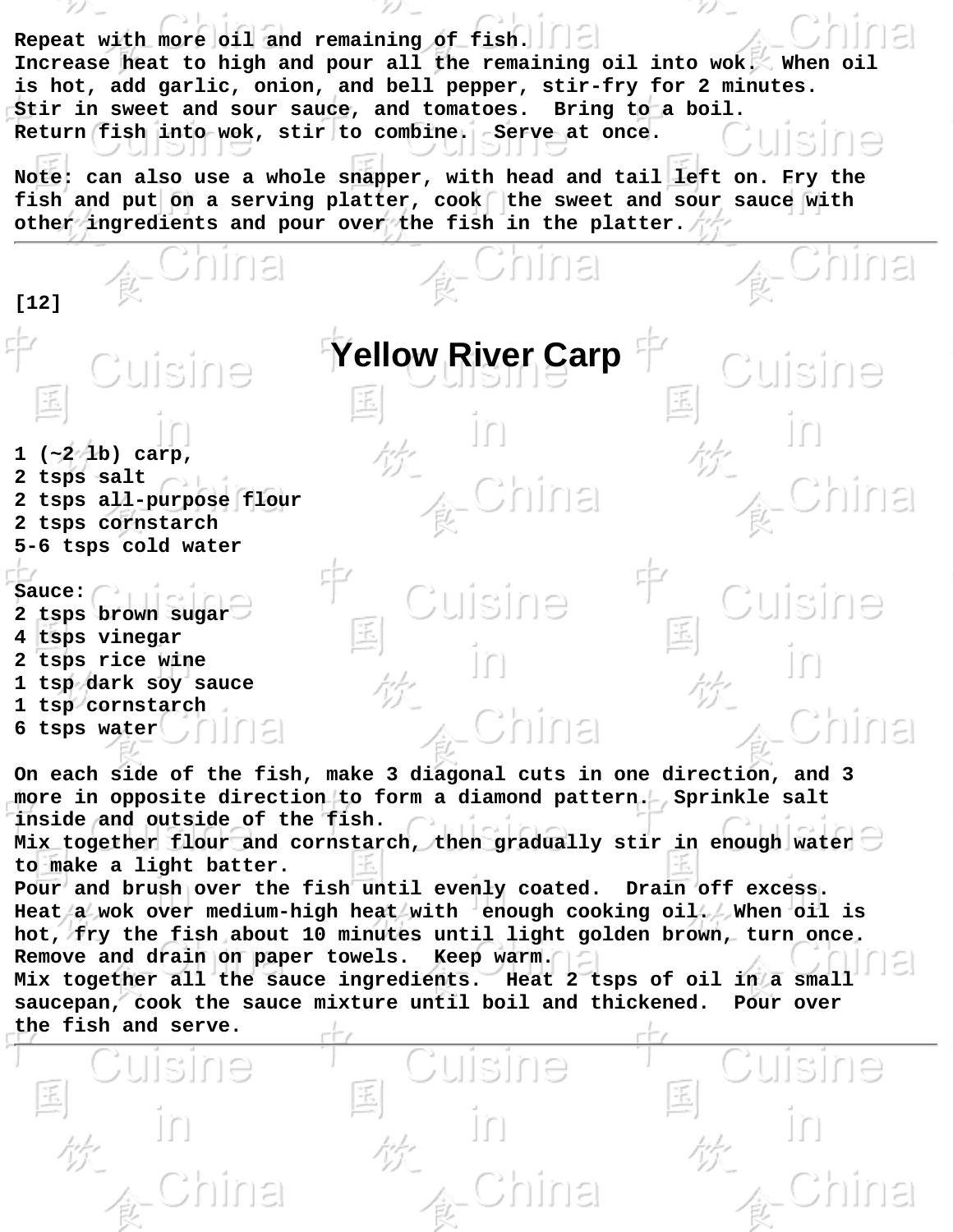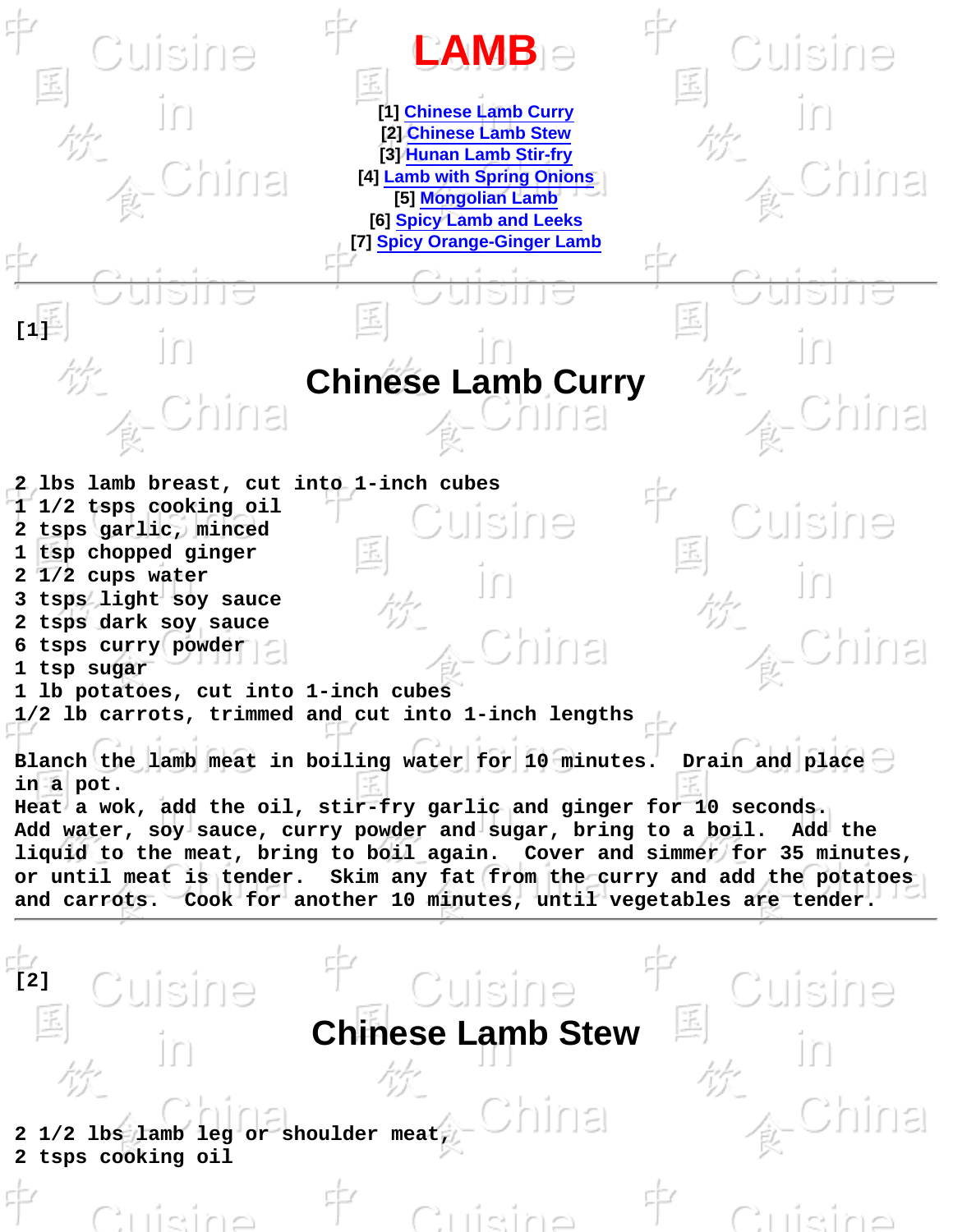**1/2 tsp ground pepper 6 garlic cloves, crushed 6 slices fresh ginger 5 cups water 2 tsps five-spice powder 1/3 cup peanut butter 6 tsps hoisin sauce 3 tsps light soy sauce 3 tsps dark soy sauce 1/4 cup granulated sugar 1 tsp chili bean paste Cut the lamb into 1-inch cubes. Heat a wok and add the oil. Add the lamb, sprinkle with the pepper, and slowly brown on all sides. Tranfer the meat to a pot. Pour in all but 1 tsp of oil from the wok. Reheat the wok, stir-fry ginger and garlic for 20 seconds and add the rest of the ingredients. Bring the mixture to a boil and pour it over the lamb in the pot. Simmer for 11/2 hour, until lamb is tender. [3] Hunan Lamb Stir-fry 1 lb boneless leg of lamb, cut into bite-size strips 1 egg white, lightly beaten 2 tsps cornstarch 2 tsps fresh ginger, minced 3 oz bamboo shoots, sliced 1 small red bell pepper, cut into thin strips 3 green onions, chopped 1/4 cucumber, cut into strips 2 tsps dry sherry or cooking wine 6 tsps cooking oil In a bowl, mix lamb, egg white, cornstarch, salt and pepper. Let stand for 30 minutes. Heat a wok over high heat, add oil. When oil is hot, stir-fry meat mixture until lightly browned. Remove from wok. Leave about 2 tsps oil in wok, add ginger, bamboo shoots, bell pepper, green onions, and cucumber, stir-fry for 4 minutes. Add lamb to wok, toss over high heat for 1 minutes. Stir in rice wine, give a few stirs and serve.**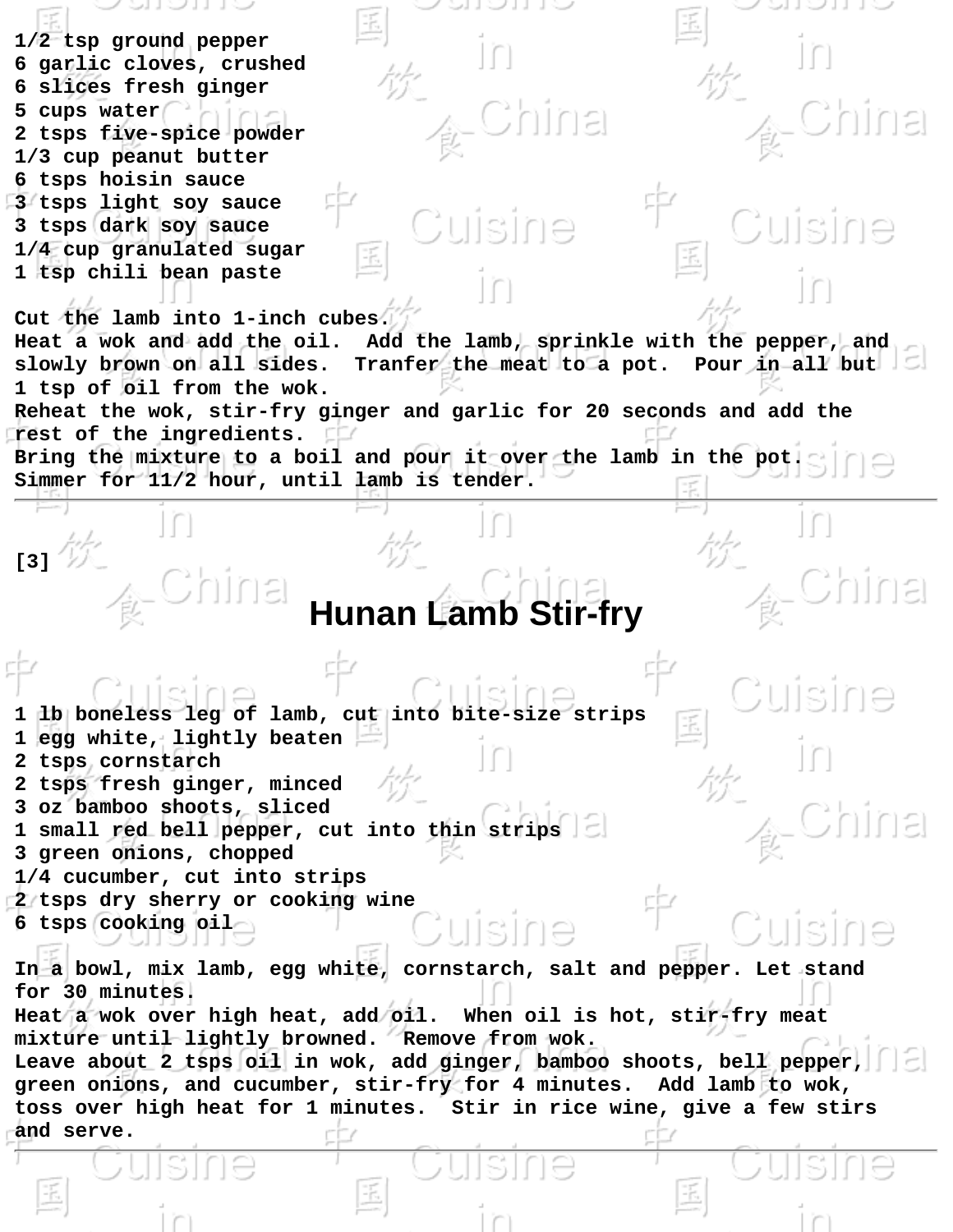<sub>pe</sub> China 金 China (一) 金 China **[4] Lamb with Spring Onions** Cuisine Cuisine Cuisine 玉 **1 lb boneless leg of lamb, cut into bite-size strips 1/2 tsp five-spice powder 1 egg white** <sub>食</sub>China **2 garlic cloves, minced 4 slices fresh ginger 3 tsps cornstarch 5 tsps soy sauce**  $\begin{array}{ccc}\n\mathbf{\hat{F}} & \mathbf{C} \mathbf{u} \mathbf{isine} & \mathbf{\hat{F}} \\ \mathbb{E} & \mathbf{t} \mathbf{e} & \mathbb{E} \end{array}$ **6 tsps dry sherry 2** tsps water SIIS **10 green onions 2 tsps cooking oil** alah d **In a bowl, mix lamb, five-spice powder, egg white, garlic, ginger, 1 tsp cornstarch, and 1 tsp of soy sauce. Let stand for 10 minutes. Blend sherry, water, 2 tsps cornstarch and 4 tsps soy sauce, as the cooking sauce. Cut off the white part of spring onions, cut into half. Cut the green part into 1 1/2-inch long sections.** Heat a wok over high heat, add oil. When  $\frac{1}{1}$  is hot, stir-fry meat  $\left| \begin{array}{c} \end{array} \right|$ **mixture until lightly browned. Remove from wok. Add sauce mixture and white part of onions to wok. Cook, stir until mixture is thickened.**  Add meat and onion tops and cook until just heated through, about<br>1-2 minutes.<br>Makes 4 servings.<br>15 **1-2 minutes. Makes 4 servings. Mongolian Lamb**<br>*Mongolian Lamb*<br>然 加 **[5]** Cuisine  $\Box$ Phine -**1 1/2 lbs boneless leg of lamb, cut into 2 by 1 inch strips**  $\left( \bigcup_{i=1}^{n} \bigcup_{i=1}^{n} \bigcup_{i=1}^{n} \bigcup_{i=1}^{n} \bigcup_{i=1}^{n} \bigcup_{i=1}^{n} \bigcup_{i=1}^{n} \bigcup_{i=1}^{n} \bigcup_{i=1}^{n} \bigcup_{i=1}^{n} \bigcup_{i=1}^{n} \bigcup_{i=1}^{n} \bigcup_{i=1}^{n} \bigcup_{i=1}^{n} \big$ **Marinade: 1 tsp cornstarch**  $\frac{1}{\mathbb{E}}$  Cuisine  $\frac{1}{\mathbb{E}}$  Cuisine **1 tsp cooking oil 2 tsp sugar 1 tsp salt 1 tsp white pepper**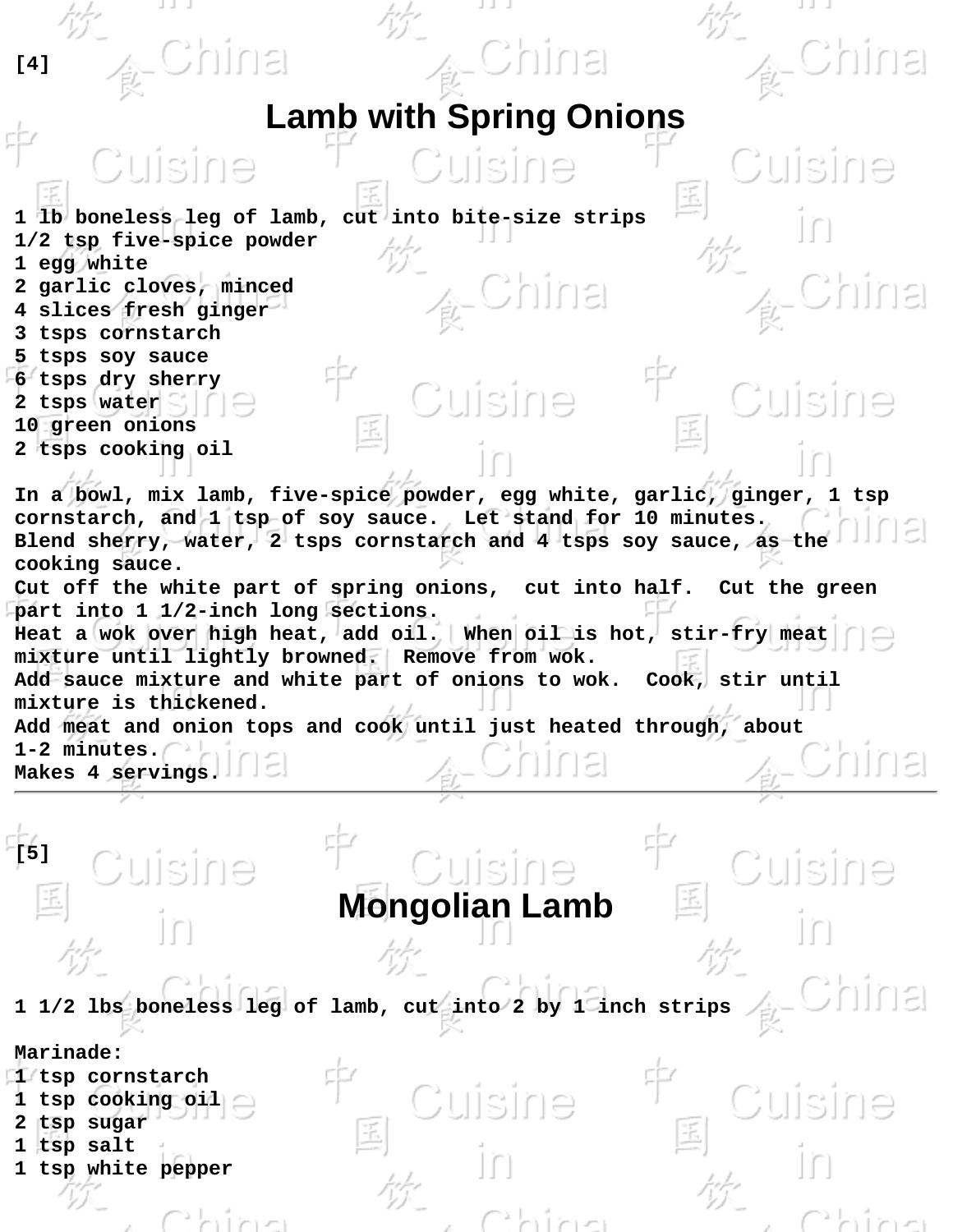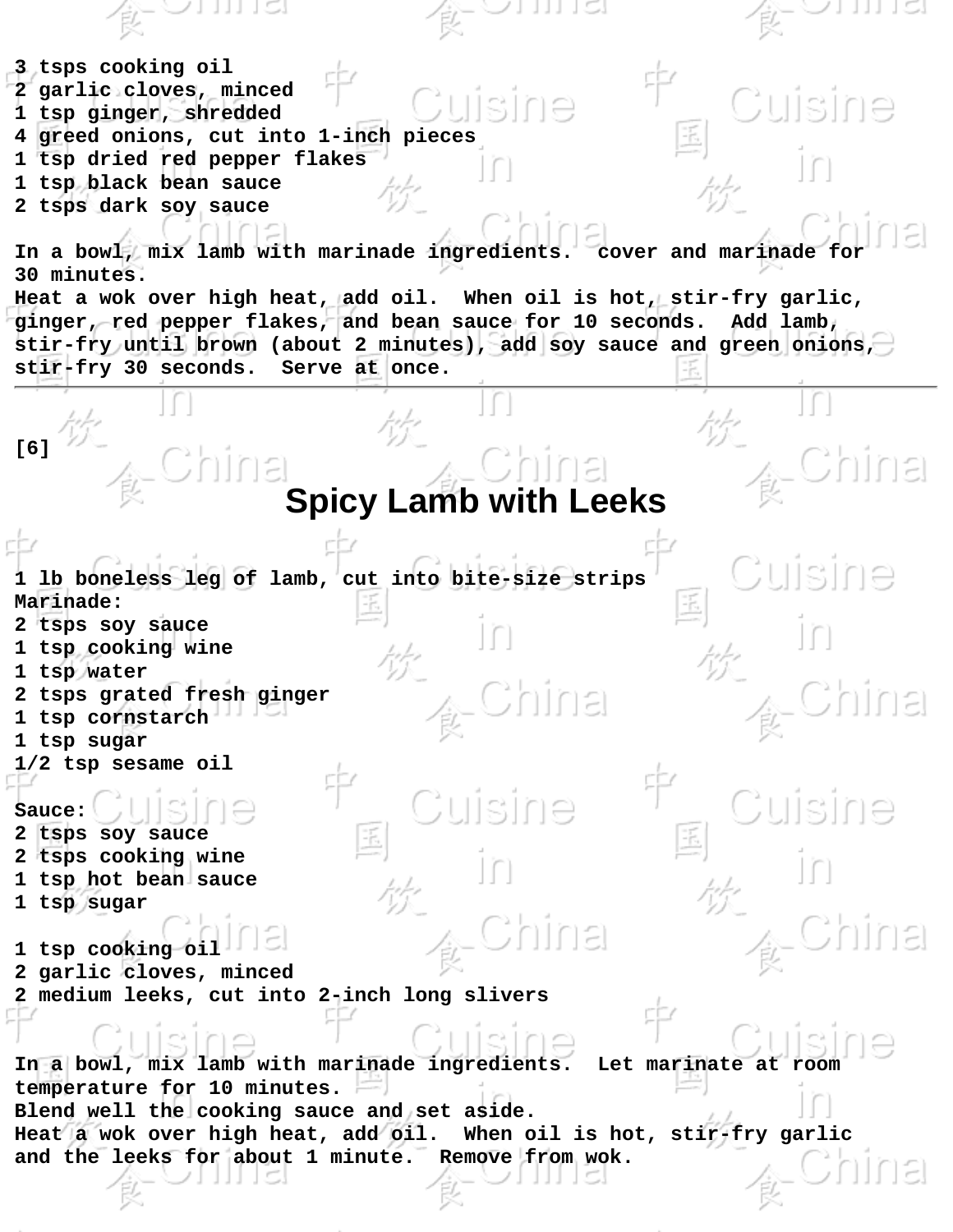**Drain lamb and save the marinade. Add the lamb to the wok and stir-fry for 2-3 minutes. Remove from wok. Add sauce mixture and the marinade. Cook, stir until mixture is thickened. Add meat and leeks and cook until just heated through, about 1-2 minutes. Make 4 serving. [7] UISINEspicy Orange-Ginger Lamb 1 1/2 lbs bonelss leg of lamb (shank portion), cut into thin slices** 거미미 이 **Marinade: 2 tsps soy sauce 1 1/2 tsps cooking wine 2 tsps minced garlic 1 tsp sesame oil 1 tsp cornstarch Sauce: 1/2 cup chicken broth or water** usu **3 1/2 tsps soy sauce 2 tsps cooking wine or sake 1 1/2 tsps sugar 2 tsps black vinegar or worcestershice sauce 1 1/2 tsps cornstarch** 제대 동부대 대표 동 **5 tsps cooking oil 2 tsps sesame oil 3 1/2 tsps finely shredded ginger 1 tsp minced orange zest 1 tsp crushed dried red chilies 2 cups finely sliced water chestnuts, blanched 2 1/2 cups green onions, cut into 1-inch pieces Cut the meat into thin slices, Toss with the marinade mixture in a bowl. Let marinate for 30 minutes in the refrigerator. Combine the sauce ingredients and blend well. Heat a wok with 1/4 cup of cooking oil, wait until smoking hot. Add the lamb slices and stir-fry until the meat loses its raw color. Remove from wok. Clean out the wok and reheat with 1 tsp cooking oil and sesame oil, heat until very hot. Add the ginger, orange zest, and red chilies, stir-fry for 15 seconds.**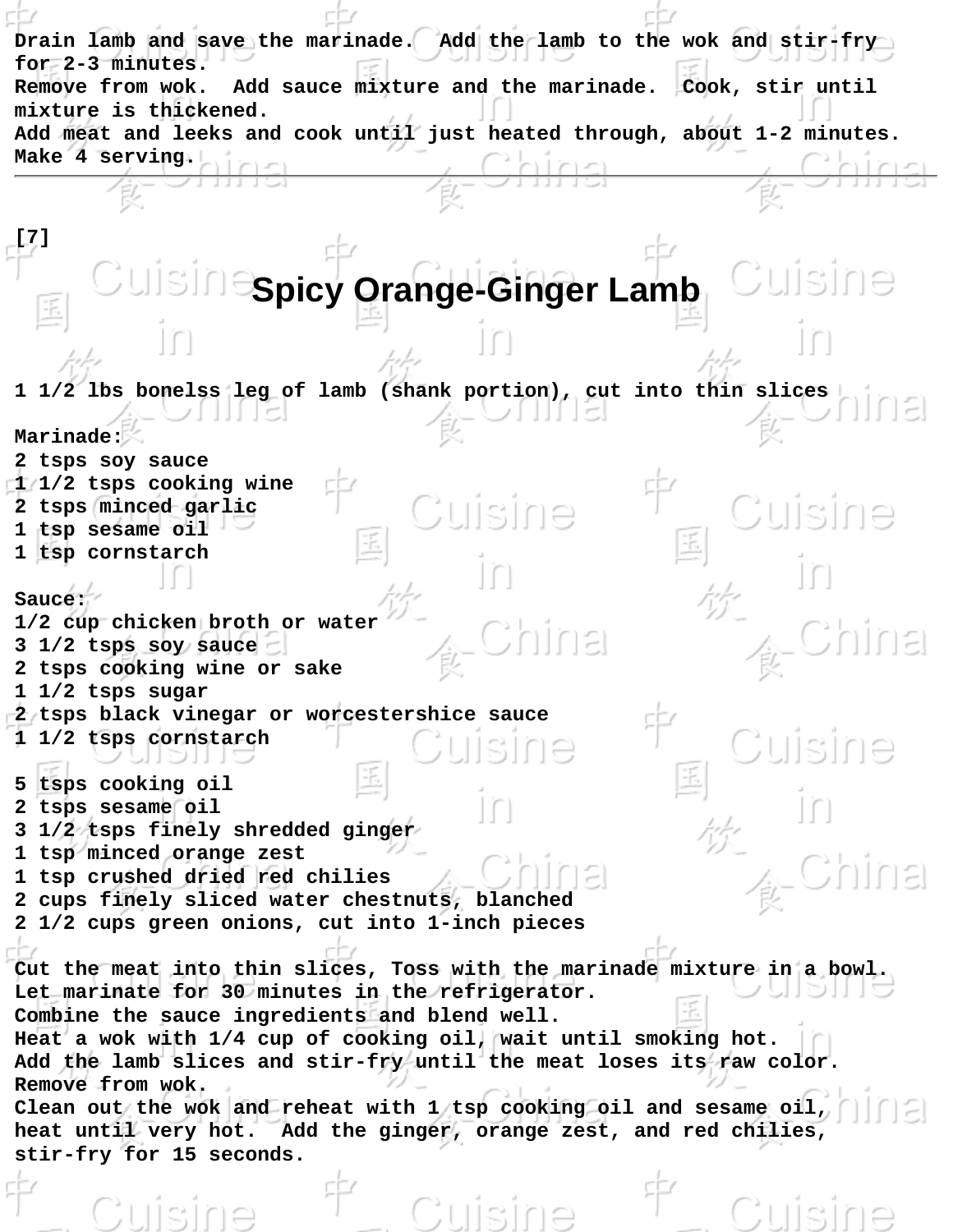**Add the water chestnuts and stir-fry for 15 seconds, until heated through. Add the green onions and the sauce mixture, and heat until thickened.**  Add the cooked lamb and toss lightly to coat. **Exiting** 







 $\frac{f}{\mathbb{E}}$  Cuisine

中<br>国 in<br>一 饮 china

 $\frac{f}{\mathbb{E}}$  Cuisine

中国<br>
(The sine in the sectional set of the set of  $\mathcal{L}$ )<br>  $\mathcal{L}$  chinal 

 $\frac{f}{\mathbb{E}}$  Cuisine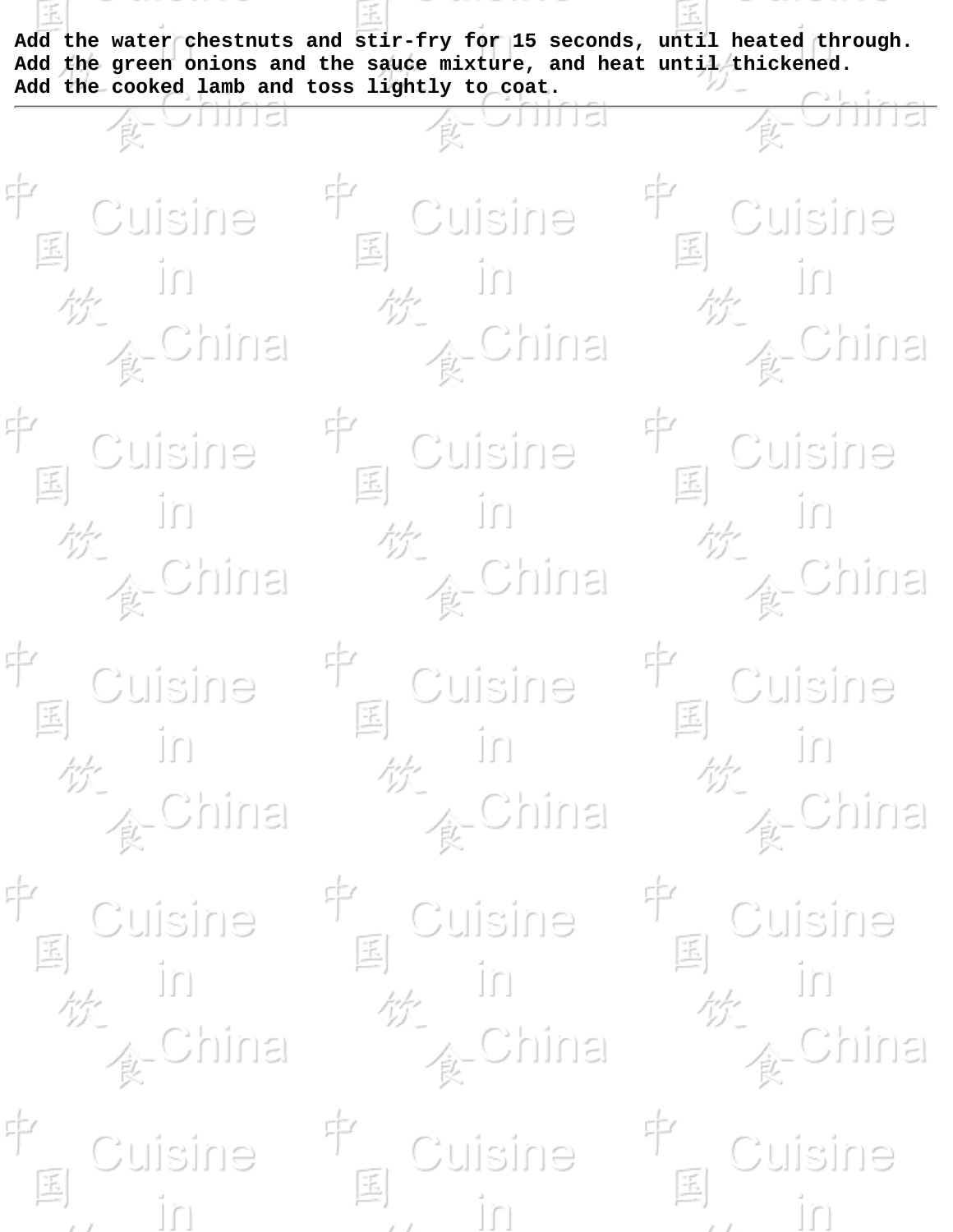<span id="page-69-0"></span>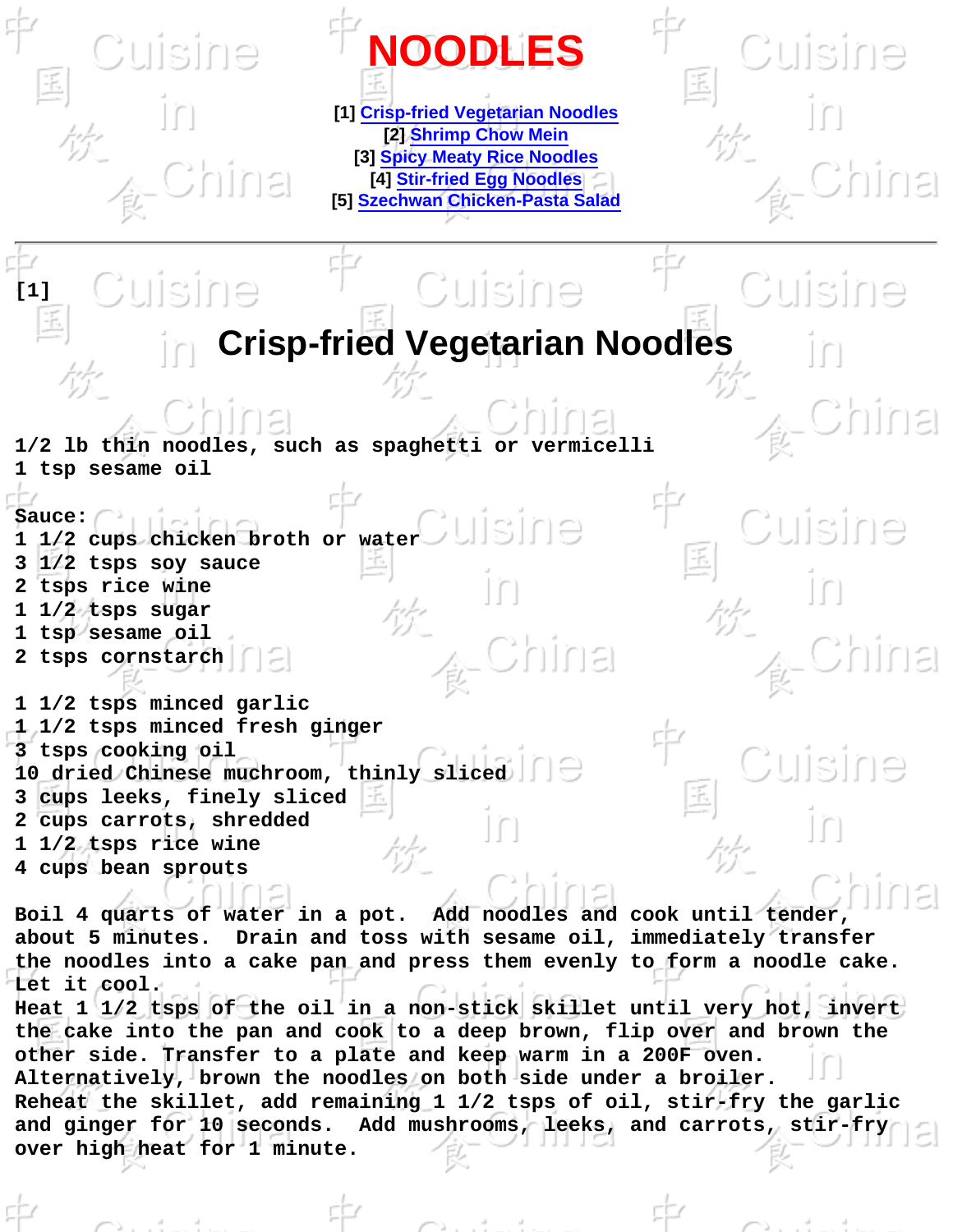<span id="page-70-1"></span><span id="page-70-0"></span>**Add the rice wine and cook for another 1 minute, than add the sauce mixture. Heat until boiling, add the bean sprouts and cook until thickened. Spoon over the fried noodles and serve. [2]** Cuisine **Shrimp Chow Mein 1/2 lb dried egg noodles** entr **1 lb shelled cooked shrimp 2 eggs, beaten 2 tsps cooking oil 1 medium onion, sliced**  $\frac{f}{\mathbb{E}}$  Cuisine **10 water chestnuts, sliced 6 dried Chinese mushrooms, soaked, sliced 1/2 cup water 1 1/3 cups Napa cabbage 1/2 tsp salt 1/2 tsp instant chicken bouillon granules 1 tsp cornstarch in 1 tsp water 2 green onions, chopped Boil the egg noodles in boiling salted water, follow the instructions on the package. Drain and keep warm. Heat a wok with lightly oiled, pour the eggs into wok and swirl to spread the egg. Turn once when egg is set. Remove from wok and let it cool. Thinly slice the egg omelette and set aside. Heat a wok with the oil, sti-fry the onion, water chestnuts, and mushrooms for 3 minutes.**  Add napa cabbage, salt, instant chicken bouillon and water, cover and cook **for 3 minutes. Add shrimp and constarch mixture, bring to a boil and simmer until thickened. Place noodles in a warm serving platter, top with vegetable and shrimp mixture. Garnish with the egg slices and green onions. Serve warm.**  $[31]$ <sub>∯</sub>\_China mua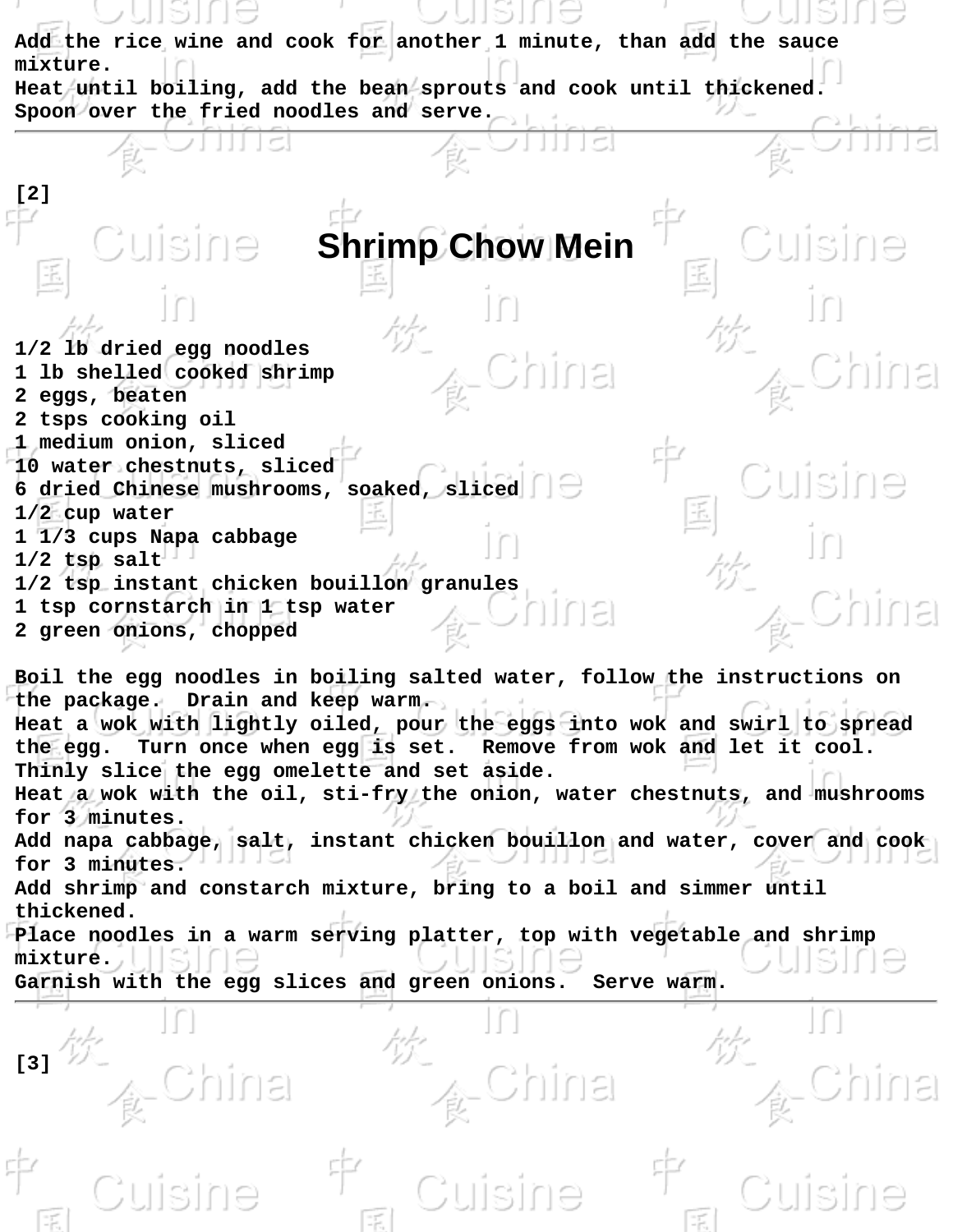**Spicy Meaty Rice Noodles**

enint

isnin

China

<span id="page-71-0"></span>**6 oz rice noodle (mai fun)**  $\frac{f}{\mathbb{E}}$  Cuisine **1 lb ground beef or pork 4 whole green onions, cut into 1-inch pieces 1 cup carrots, thinly bias sliced 1 cup celery, thinly bias sliced 1 1/2 tsps cooking oil 2 minced garlic** China **2 tsps minced ginger 1/2 cup water 1 tsp sesame oil 2 tsps soy sauce 1 tsp chili bean paste Soaked rice noodles in warm water for 15 minutes, drain and cut into 4-inch lengths. Combine the meat with sesame oil and soy sauce, let marinate for 20 minutes.** Heat a wok with the oil, stir-fry the garlic and ginger until fragrant. **Add carrots, celery and green onions, stir-fry for 2 minutes, until vegetables are crisp-tender. Remove from wok. Add the ground meat to wok, stir-fry 2-3 minutes. Drain off fat. Add chili paste, stir once, then add the rice noodle and the cooked vegetables, stir-fry and mix well. Add water and cook until heated through. Garnish with green onion brush and serve. IDED**<br>Chinal<sub>Stir-fried Egg Noodles</sub> **[4]** .<br>El <sup>Cuisine</sup> ザ<br>国 Cuisine **1 lb fresh egg noodles 8 oz ground beef or pork** 一饮 **1/2 lb bean sprouts 8** whole green onions, chopped  $\sqrt{\frac{1}{2}}$ **1 1/2 tsps cooking oil** entr **1 minced garlic 2 tsps cornstarch in 2 tsps water Sauce: 1 cup water 1 tsp dark soy sauce**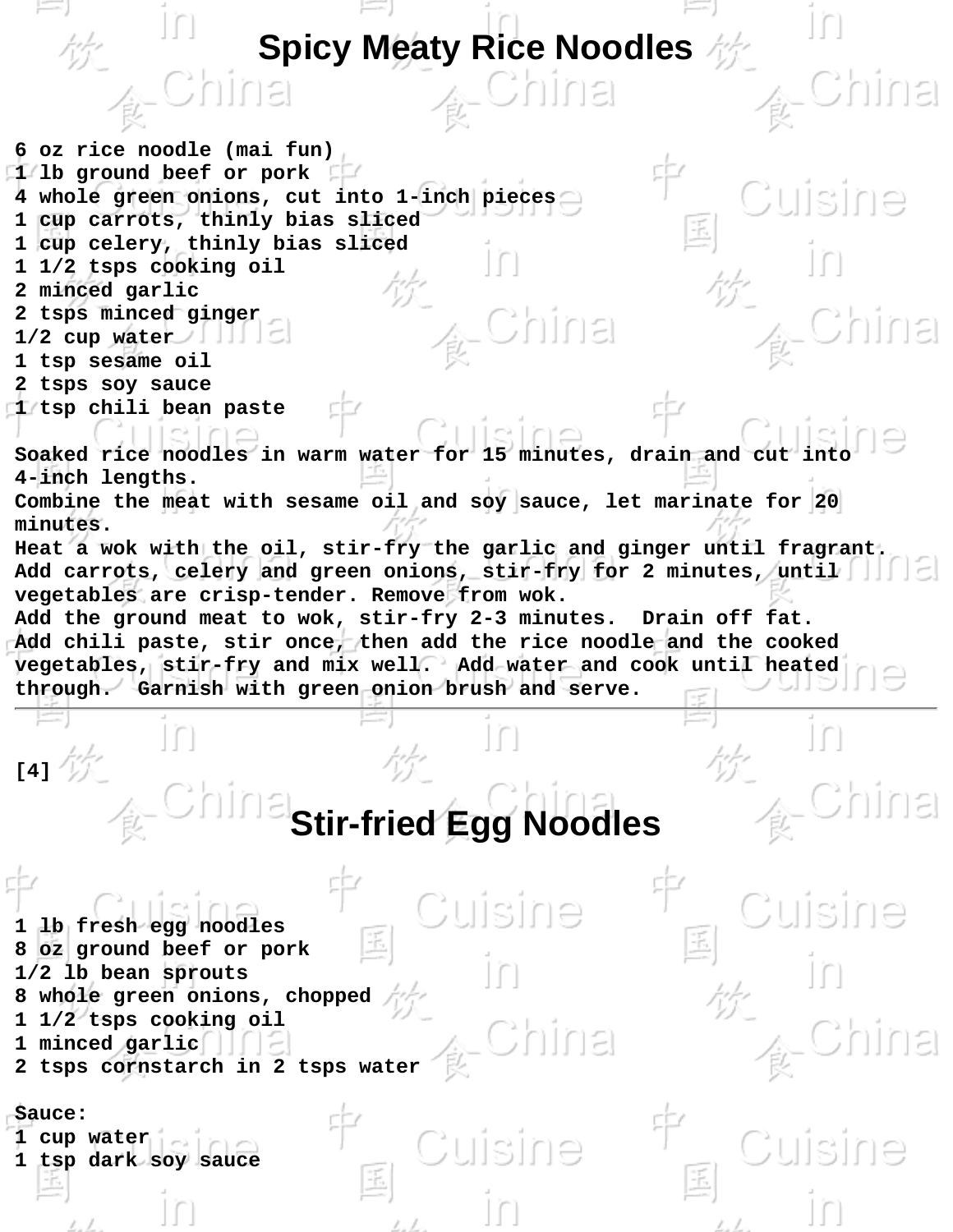<sub>o</sub> China ∕<sub>ଈ</sub>China **1 tsp light soy sauce 2 tsps oyster sauce Prepare sauce mixture and set aside. Heat a wok with the oil, stir-fry the garlic until fragrant, add ground meat and stir-fry until brown. Add bean sprouts and green onions, stir once and add the fresh noodles. Add the sauce mixture and stir them well. Cover and cook for 5 munutes. Stir often. Add the constarch mixture and bring to a boil and thicken. Season with salt and ground peppers to taste. Serve hot. [5] CuisiSzechwan Chicken-Pasta Salad**Cuisine **5 oz dried Chinese eggs noodles 1 lb boneless, skinless chicken breast halves, cut into 1/2-inch cubes 2 whole green onions, cut into 1-inch pieces 2 cups snow peas, coarsely chopped 1 large red or green bell pepper, cut into thin strips 1 1/2 tsps cooking oil 2 minced garlic 1/4 cup roasted peanuts, coarsely chopped Sauce: 1/4 cup soy sauce 2 tsps rice vinegar** കୁChina **1 tsp chili bean paste 1/2 tsp crushed red pepper Cook noodles in boiling salted water for 4-6 minutes, until tender. Drain and set aside.** sınə **Combine sauce mixture and set aside. Heat a wok with the oil, stir-fry the garlic until fragrant. Add peas, bell pepper and green onions, stir-fry for 2 minutes, until vegetables are crisp-tender. Remove from wok. Add the chicken to wok, stir-fry 2-3 minutes. Add the sauce mixture to wok, then add the noodles and the cooked vegetables, stir-fry and cook until heated through. Sprinkle with peanuts and serve.**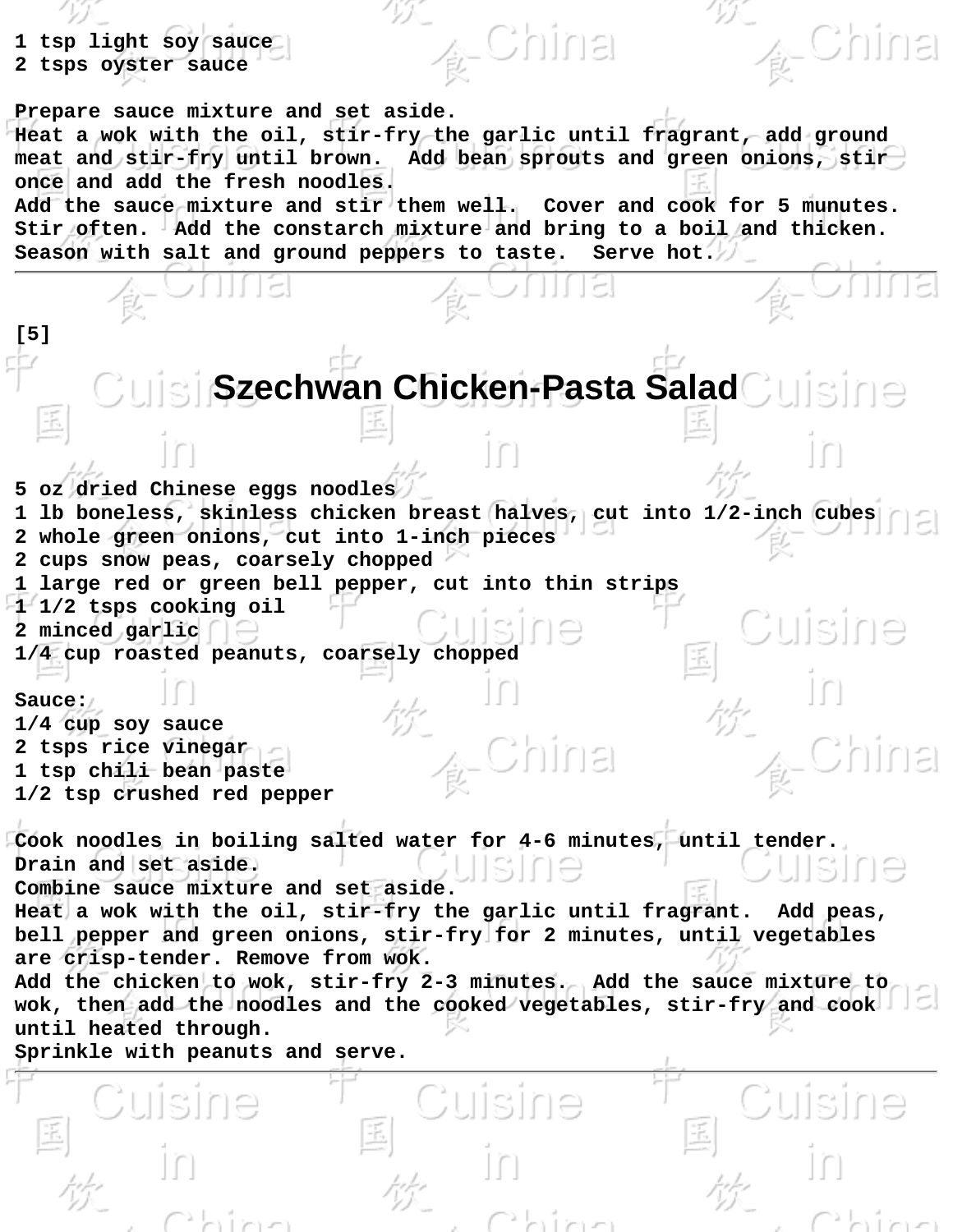<span id="page-73-1"></span><span id="page-73-0"></span>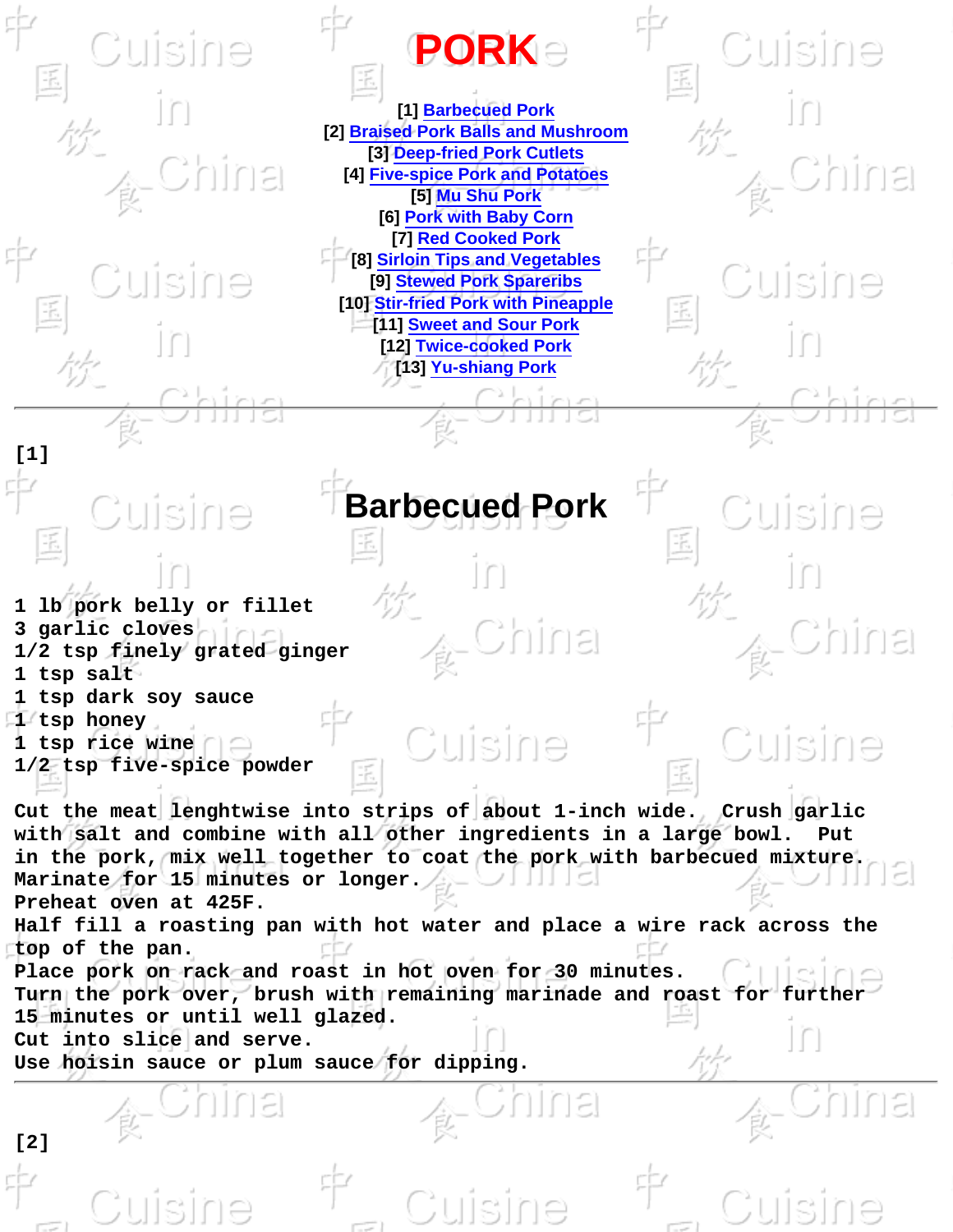## **Braised Pork Balls and Mushroom**

<span id="page-74-0"></span>r China <sub>∯-</sub>China **1/2 lb ground pork 16 dried Chinese mushrooms** <sup>平</sup>国 Cuisine **4 shallots, finely chopped** Cuisine **1/2 tsp grated fresh ginger 1 1/2 tsp salt 2 tsps soy sauce 1 tsp rice wine 1 1/2 tsps cornstarch in 2 tsps cold water 2 tsps sugar 1 tsp sesame oil**  $|\cap \subseteq$ **1 cup bamboo shoots, sliced Soak mushrooms in hot water for 20 minutes. Squeeze excess water from the mushrooms, remove the stems and set aside.** nmalue **Prepare pork balls by combine the minced pork, shallots, ginger and salt. Mix well and form meat balls of 1-inch in diameter.**  In a small saucepan, boil enough water to simmer the meat balls. Add balls **to the boiling water and simmer for 5 minutes. Mix together the soy sauce, rice wine, sugar and sesame oil. When the meat balls have cooked for 5 minutes, add the mushrooms, bamboo shoots and soy sauce mixture. Cover and simmer for another 25 minutes. Remove meat balls and mushroom to a plate. There should be about 3/4 cup**  of liquid left in the pan, add water if necessary. **Stir in cornstarch mixture, bing to a boil and thickened, stir in meatballs and mushrooms. Heat through and serve. Deep-fried Pork Cutlets [3]** Cuisine **1 lb bonelss pork sirloin or tenderloin 1/3 cup all-purpose flour 1/4 tsp salt 1/8 tsp pepper 1 egg, beaten** isnir **1 tsp water 2/3 cup fine dry bread crumbs 2 cups finely shredded cabbage Vinegar sauce: 1/2 cup soy sauce**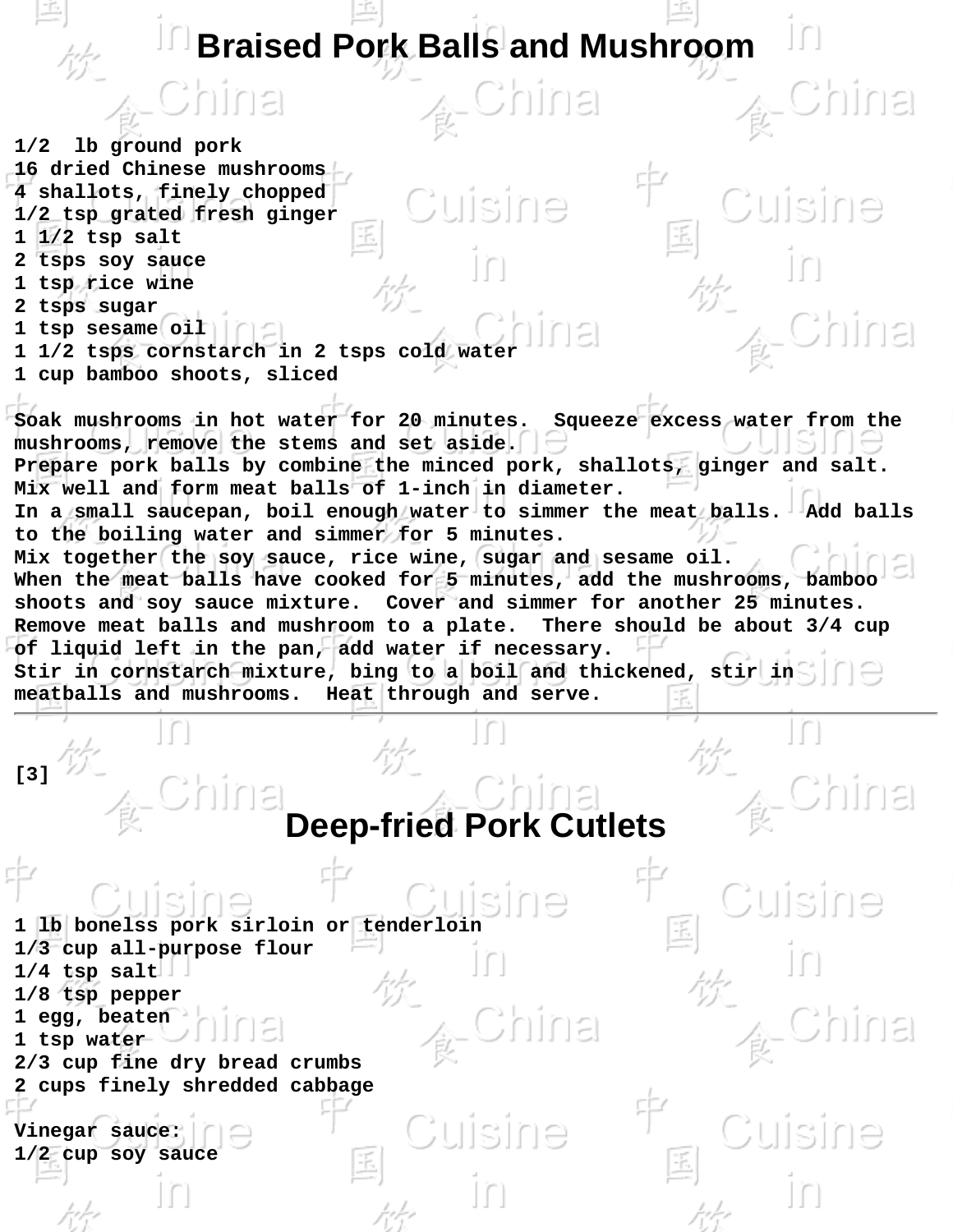<span id="page-75-1"></span><span id="page-75-0"></span><sub>≱-</sub>China **1/2 cup vinegar Cut pork into 8 square size pieces. Place each between 2 pieces of clear plastic wrap. Pound to 1/4-inch thickness.** Cut off small slits around the edges.  $\cap$ **In a shallow dish, stir together the flour, salt and pepper. In another dish, combine egg and the water. Place bread crumbs on a third dish.** Coat each piece of pork with the flour mixture. Dip into the egg mixture **and coat with the bread crumbs. Set aside. In a wok, heat 1 1/2-inch of cooking oil or shortening until hot. Fry pork cutlets until golden brown (about 3 minutes). Remove and drain on paper towels. Keep warm in a 300F oven. Repeat for all the pork cutlets. Prepare the vinegar sauce and set aside.**  $\cap$ **Place 1/4 of the shredded cabbage onto each dinner plates, set aside. Slice each of the cutlets crosswise to 1/2-inch strips, reassemble atop of the cabbage. Spoon the vinegar sauce over top and serve.** <sub>∯</sub>China ∕<sub>ଝ</sub>China **[4] Five-spice Pork and Potatoes**<br>Cuisine Cuisine Cuisine **1 lb lean boneless pork,cut into thin strips 3 large potatoes about 11/2 lbs 2 tsps cooking oil** ina **2 garlic cloves, minced 1 1/2 cups water 1 tsp minced fresh ginger 3 tsps soy sauce 2 tsps sugar** element **1 1/4 tsps five-spice powder 1/3 cup thinly sliced green onions Cut the pork into thin slices. Cut peeled potatoes crosswise into 1/2-inch thick slices. Set aside.** ⌒ Heat a wok with the oil, stir-fry the garlic and the meat until the meat  $\vert$ **is browned. Add potatoes, water, soy sauce, sugar, and five-spice. Bring to a boil, then reduce heat and simmer, until potatoes are tender when pierced (about 20 minutes). Garnish with green onions and serve. [5]**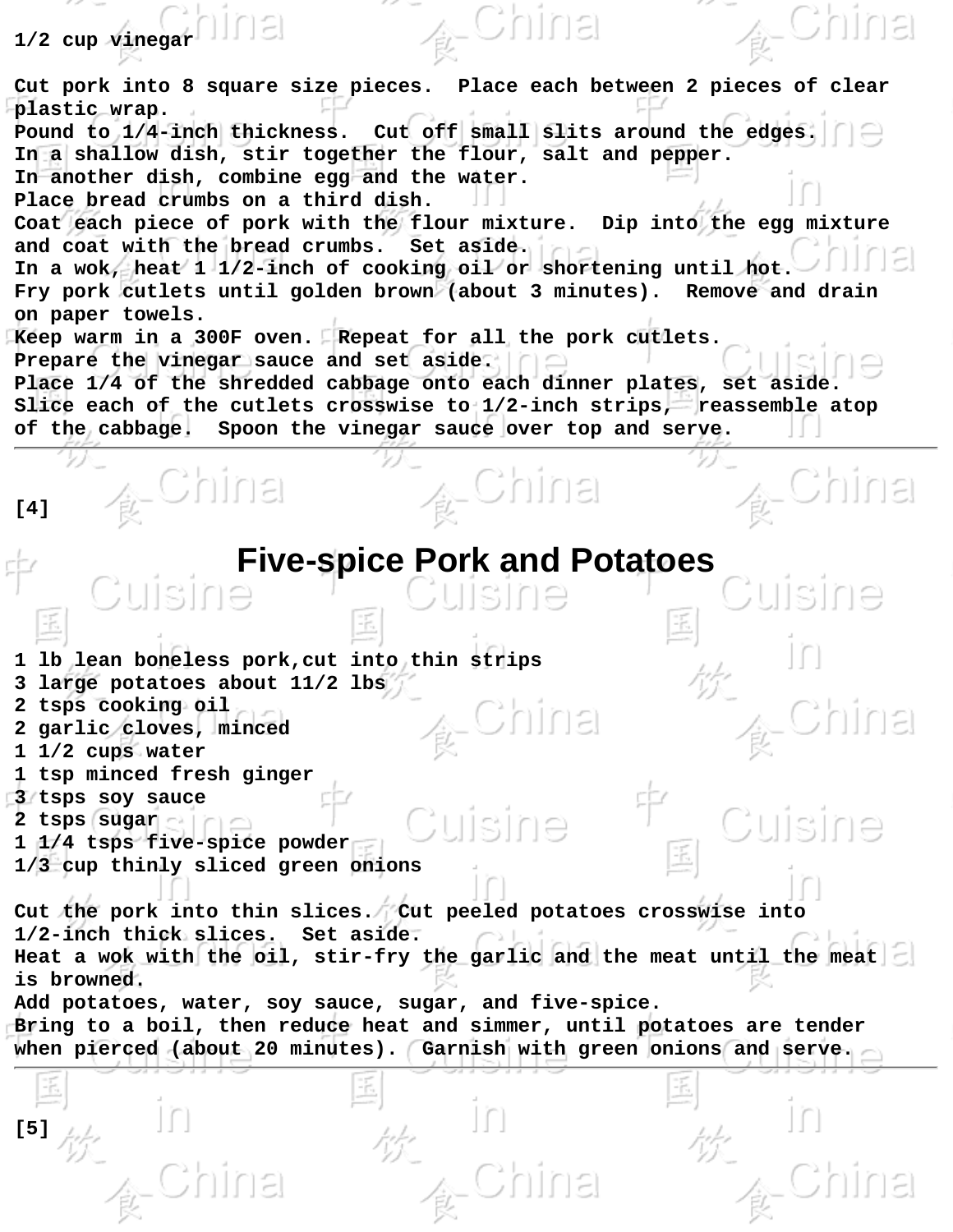**Mu Shu Pork**

ina

**1/2 lb pork tenderloin, cut into 1/4-inch strips**

**Marinade: 2 tsps soy sauce 1/2 tsp cornstarch, 1/8 tsp salt 1/2 tsp dry sherry 1/4 tsp sugar**

**Cooking Sauce: 2 tsps soy sauce 2 tsps dry sherry 1 tsp sesame oil 1/2 tsp sugar**

**10 6-inch flour tortillas 2 1/2 tsps cooking oil**

**2 eggs, beaten with 1/4 tsp salt**

isine

**1 1/2 oz vermicelli, soaked and cut into 2-inch pieces**

**1 large tree ears, soaked and thinly sliced**

**4 medium Chinese dried mushrooms, soaked and thinly sliced**

**3 whole green onions, shredded**

**1/2 cup red bell pepper, shredded 1/2 cup bamboo shoots, cut into matchstick pieces hoisin sauce for serving**

**Combine the marinade ingredients and the meat in a bowl, marinate and set aside. Wrap tortillas in foil and warm for 10 minutes in a 350F oven.**

**Heat skillet with 1 1/2 tsp of oil, over high heat. Add the beaten eggs and tilting the skillet to distribute the eggs into thin pancake and cook just until set. Remove to cutting surface and cut into 1/4-inch wide strips.**

**Prepare cooking sauce and set aside.**

**Heat a wok and add 2 tsps of the oil, stir-fry the pork mixture for 2 minutes or until meat is browned. Add tree ears, mushrooms, green onions, red pepper, and bamboo shoots, toss for a few seconds, then add the vermicelli and egg strips. Stir in the sauce mixture and toss until combined. Tranfer to a platter and serve with warm tortillas. To eat, spread a little of the hoisin sauce over tortilla, place some pork mixture on top, fold it over and eat as sandwich-style. Makes 4 servings as a main course or 8 with other dishes.**

<span id="page-76-0"></span>**[6]**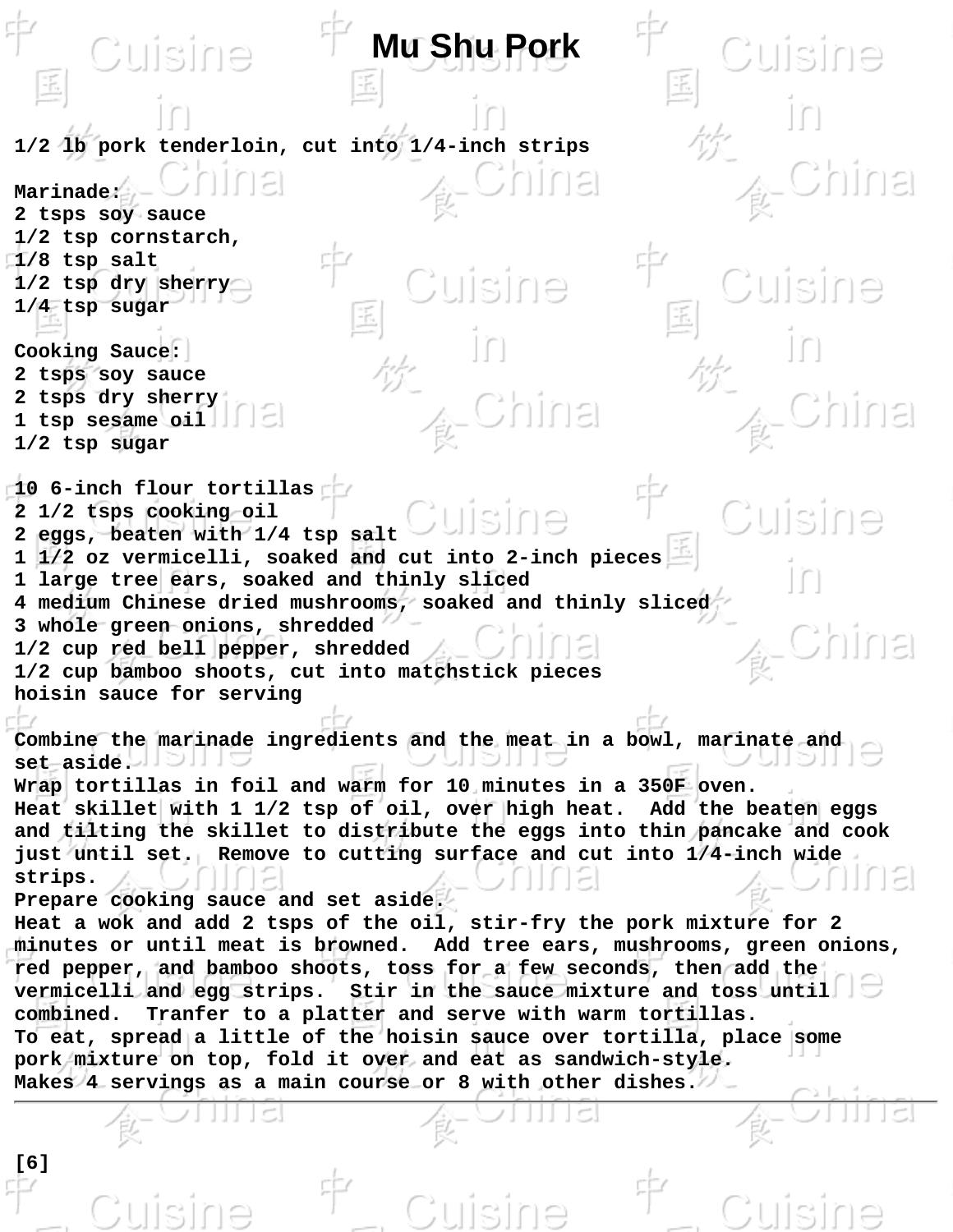

**Combine the marinade ingredients and the meat in a bowl, marinade for 15 minutes.** lisine **Prepare cooking sauce and set aside. Heat a wok and add 2 tsps of the oil, stir-fry the garlic, add pork and stir-fry for 2 minutes or until meat is browned. Remove from wok. Reheat the wok with 2 tsps of oil, stir-fry onion pieces and mushrooms for 1 minute. Return meat to the wok and add the corns and green onions, stir-fry for 30 seconds. Stir in cooking sauce and stir until sauce boils and thickens.** 

**Makes 4 servings.**

**8 green onions, cut into 2-inch lengths**

<span id="page-77-0"></span>Cuisine <sub>n</sub> Cuisine **[7] Red Cooked Pork** <sub>ke</sub>China <sub>≙</sub>⊾China **1 lb boneless tenderloin, in a pieces 1 cup water 1/2 cup dark soy sauce 2 tsps rice wine (optional)**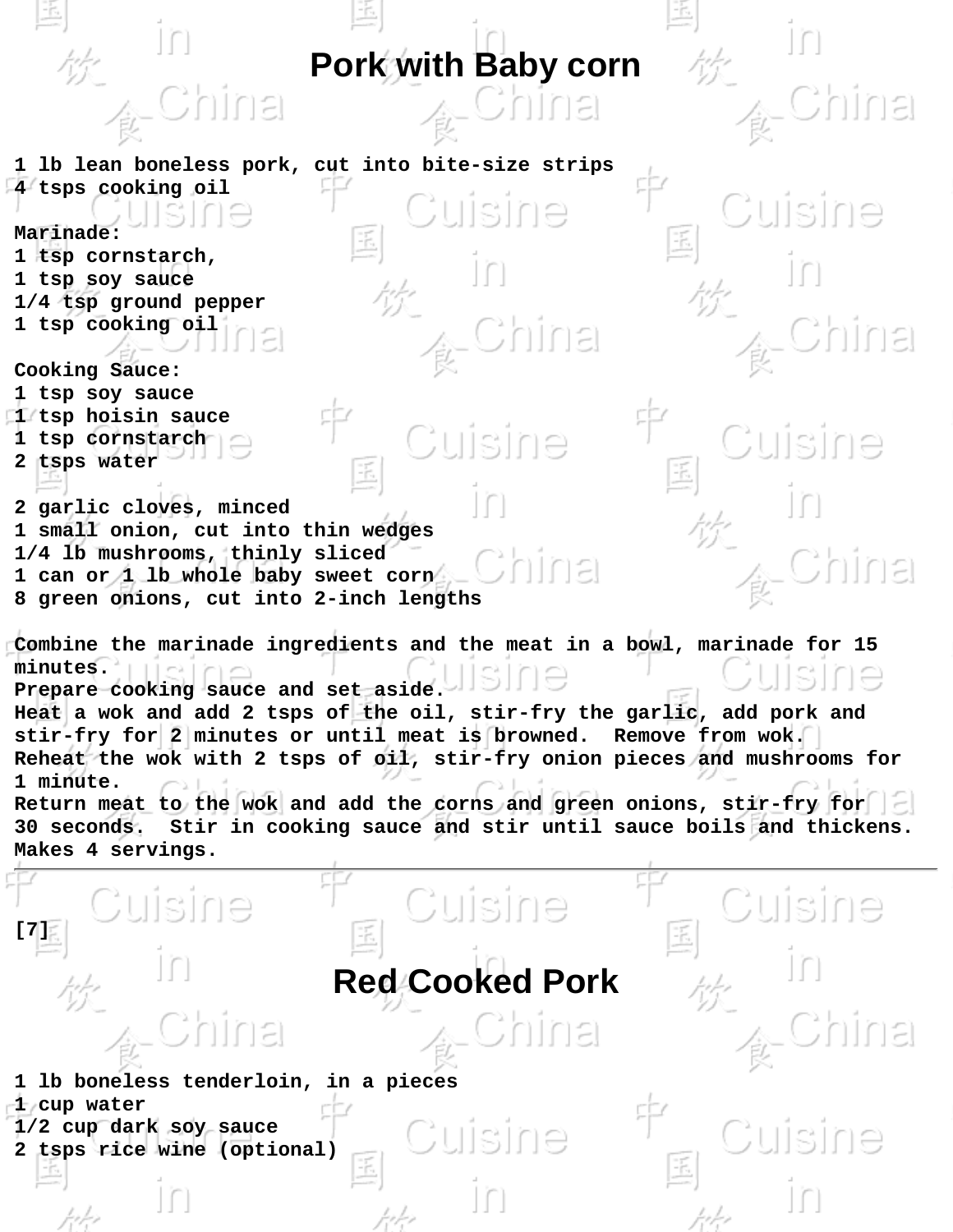<span id="page-78-0"></span>**1 2-inch slice ginger 2 garlic cloves 2 whole star anise 1 tsp sugar 1 tsp sesame oil** Cuisine **Put meat in a saucepan or pot that just enough to hold it. Add all the ingredients, bring to a boil. Turn heat low and simmer for 2 hour until meat is tender. Test by pierce with fork, should be penetrate easily. Turn meat once or twice during the cooking time.**  刀上上げ **Cook uncovered for further 15 minutes. Let the meat cool in the sauce. Remove the meat before serving, cut into very thin slices. Arrange on a dish.**  Serve the sauce in a small bowl as the dipping sauce or pour some over  $\ominus$ **the meat before serving. [8] Sirloin Tips and Vegetables 1 lb sirloin tips, cut into bite-size strips Marinade: 2 tsps soy sauce 1 garlic, minced** ien **1 tsp minced fresh ginger 2 tsps cooking oil 1 cup thinly sliced celery 1/2 lb mushrooms, thinly sliced 1 8oz canned water chestnuts, sliced 1/2 cup green onions 2 tsps hoisin sauce 2 tsps water Cut the pork into thin slices. Combine with the marinade ingredients, and marinate for 30 minutes. Heat a wok with the oil, stir-fry the meat until the meat is browned. Remove from wok. Immediately add the vegetables, stir-fry for 2-3 minutes, until celery is tender-crisp to bite. Return meat to wok, add hoisin sauce and water, stir until heated through. Makes 4 servings.**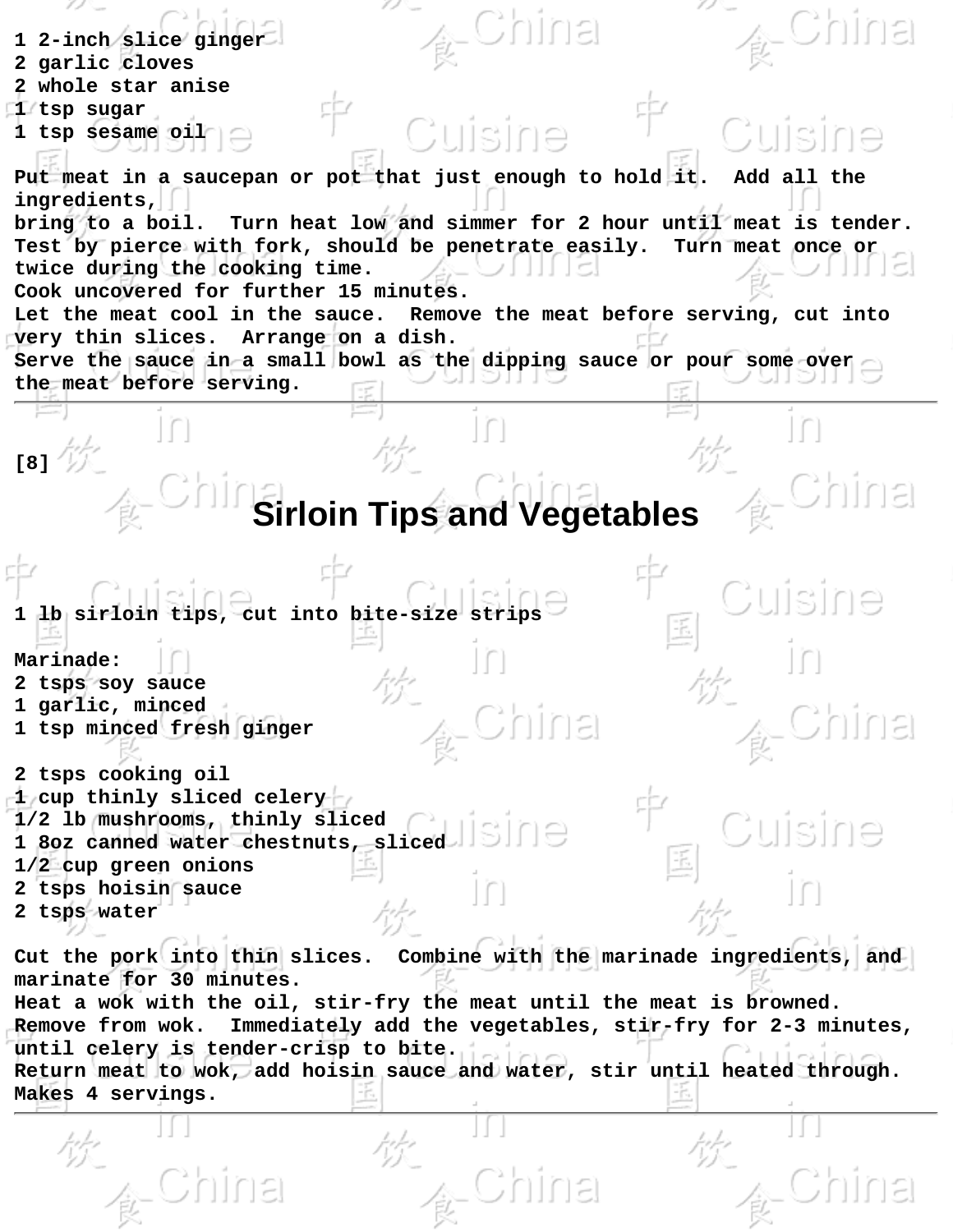<span id="page-79-1"></span><span id="page-79-0"></span>**[9] Cuisine Stewed Pork Spareribs 1 lb meaty spareribs, cut into 2-inch pieces 2 tsps cooking oil 8 garlic cloves, crushed 8 slices fresh ginger 4 green onions, cut into 3-inch segments 2 tsps five-spice powder 3 tsps sugar 2 tsps dark soy sauce 5/8 cup chinese black vinegar or worcestershice sauce 5/8 cup rice wine 5/8 cup chicken stock or water Blanch the meat in salted boiling water for 10 minutes. Drain well and discard the water. Heat a wok and add the oil, stir-fry the garlic, ginger, and green onions**   $\frac{1}{2}$  minute.  $\cup$   $\cup$   $\cup$   $\cup$ **Then add the meat and stir-fry for 4 minutes, or until they are lightly brown. Add the rest of the ingredients and bring to a boil. Tranfer the contents to a pot, cover and simmer for 40 minutes, until the ribs is very tender. Serve at once.** <u>a China — a China</u> **Cuisine ff** Cuisine Ff Cuist **[10]** n<br>China<br>C **1 lb lean pork 2 tsps soy sauce 1 tsp salt 2 tsps coarsely chopped green onions 2 tsps cornstarch 1 small fresh pineapple 1/4 cup frozen peas, thawed 1 1/2 tsps cooking oil 2 tsps dark soy sauce 2 tsps sugar** ina **1/2 tsp cornstarch in 1 tsp water Cut the pork into thin slices. Combine with the soy sauce, salt and**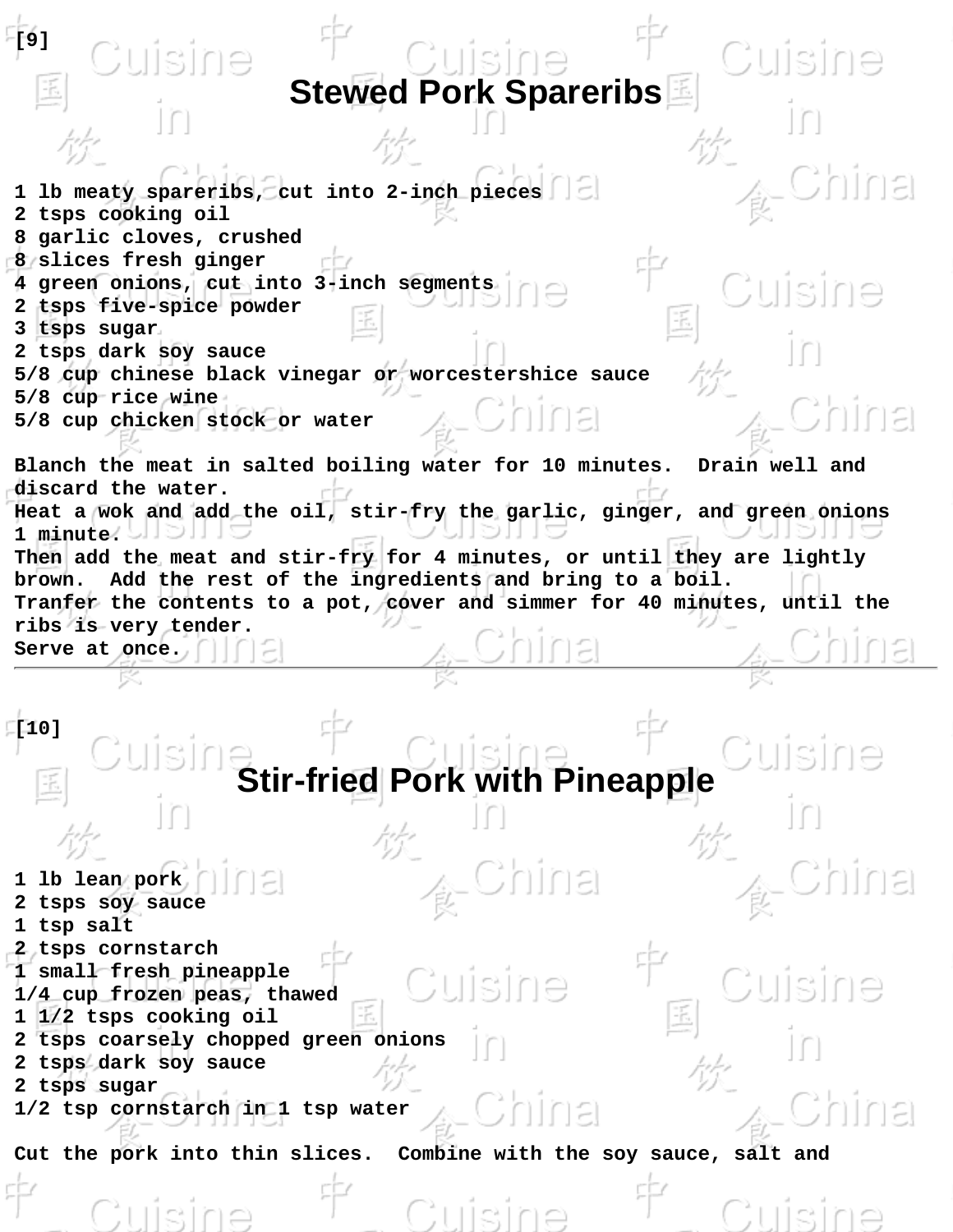<span id="page-80-0"></span>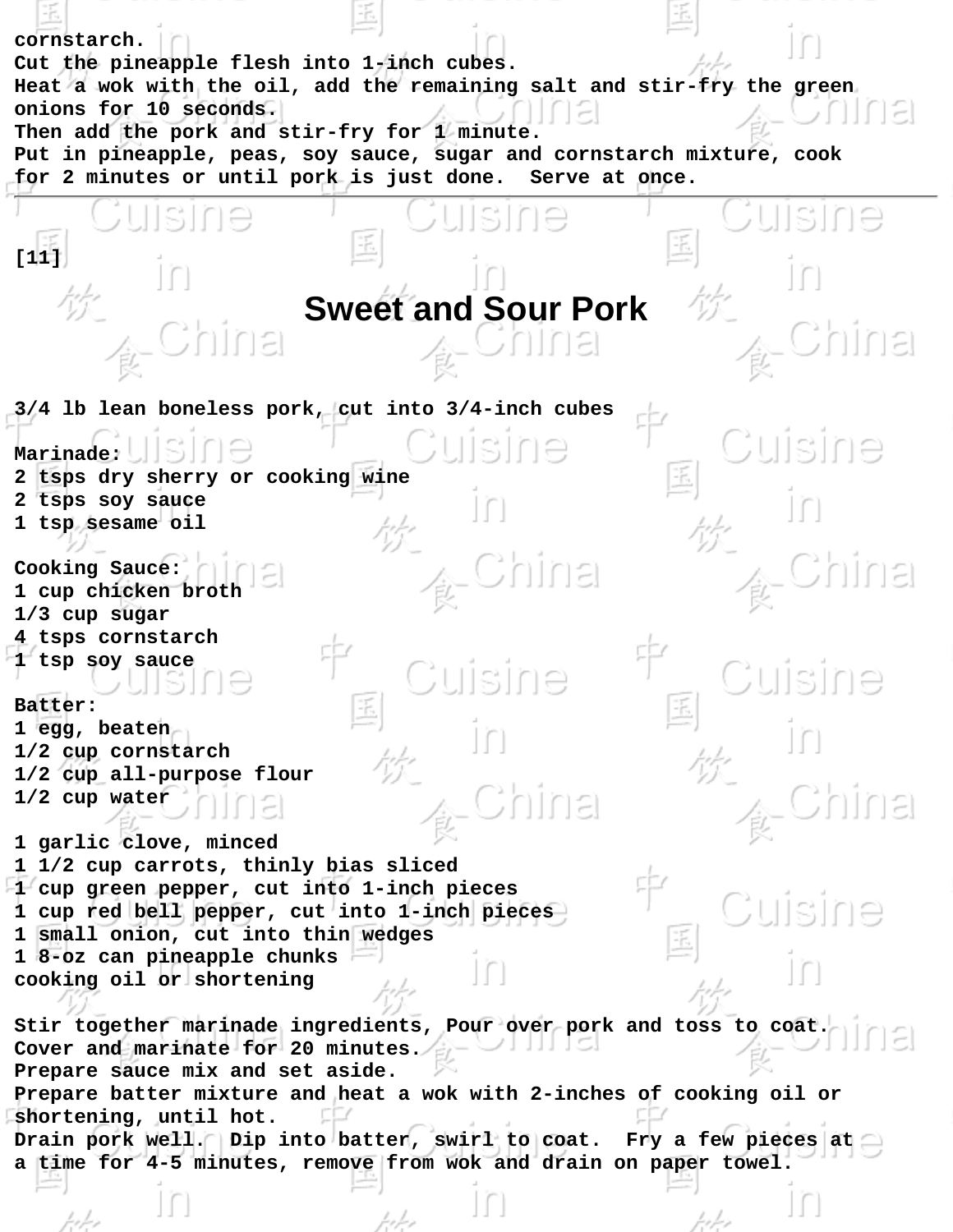<span id="page-81-0"></span>**Repeat for all meat. Keep meat warm in 300F oven. Drain oil after done. Reheat wok with 1 tsp oil, stir-fry garlic for 15 seconds, add carrots and stir-fry for 4-5 minutes till crisp-tender. Add pepper and onions. Stir-fry for 2 minutes and remove all vegetable. Add sauce to wok and cook till bubbly, stir in pineapple chunks and cooked vegetables. Cook for 1 minute till hot. Arrange the pork on a platter, spoon the sauce and vegetable mixture over pork and serve.** <sub>ക</sub>China <sub>ra</sub>China **[12] Twice-cooked Pork** Cuisine **1 lb lean boneless pork, in 1 piece 1 tsp dry sherry 1 slice ginger, cruched 3 green onions 2 dried hot chilies, crumbled 4 tsps hoisin sauce 1 tsp soy sauce 2 small green bell peppers, 3 tsps cooking oil 1/2 tsp salt 2 garlic cloves, minced 1 tsp minced fresh ginger Place pork, sherry, and ginger slice in a 2-quart pan. Cut 1 of the green onions in half and add to pork, then add enough water to barely cover the meat. Bring to a boil and simmer for 45 minutes, until meat is tender when pierced. Lift meat from broth and refrigerate until cold. Then cut into 1 1/2-inch square pieces about 1/8-inch thick. Combine the dried chilies, hoisin sauce, soy sauce and sugar. Cut remaining 2 green onions into 1-inch lengths. Seeded and cut the green bell peppers into 1-inch squares.** 

**Heat a wok and add 2 tsps of the oil, stir-fry the green bell peppers for 1 1/2 minutes, sprinkle with salt and stir once, remove from wok. Add another 1 tsp of oil, stir-fry the minced ginger and garlic, add pork and stir-fry for 1 minute. Add the sauce mixture and toss until pork is coated with sauce.** 

**Return bell peppers to the wok along with onions. Stir-fry for 30 seconds and serve.**

<span id="page-81-1"></span>**[13]**

≱ Chiusi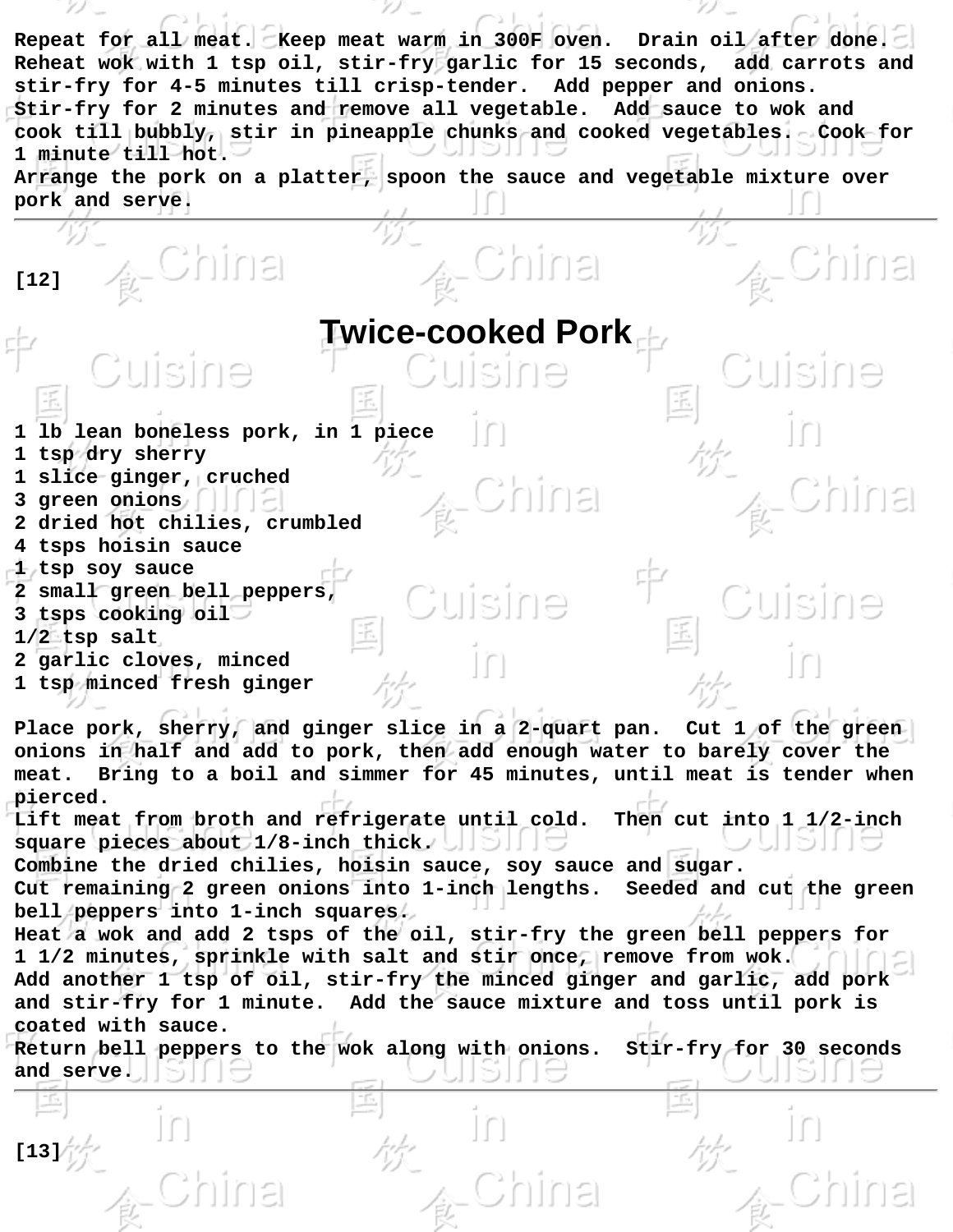**Yu-shiang Pork** F<sub>FI</sub> Cuisine Cuisine **3/4 1b lean boneless pork, cut into matchstick pieces**<br>2 tsps cooking oil<br>Mariando Report of the cooking of the cooking of the cooking of the cooking of the cooking of the cooking of the cooking of the cooking of the cook **2 tsps cooking oil** ina Marinade:<br> **1 tsp cornstarch,<br>
1/2 tsp salt**<br> **1 tsp dry sherry**<br> **1 tsp dry sherry**<br> **1 tsp dry sherry**<br> **1 tsp cooking sauce:**<br>
2 garlic cloves, minced<br> **1 tsp minced fresh ginger**<br> **1 tsp minced fresh ginger**<br>
(<br>
<u>1 tsp</u> **Marinade: 1 tsp cornstarch, 1/2 tsp salt 1/4 tsp ground pepper 1 tsp dry sherry 1 1/2 tsp cooking oil Cooking Sauce:** Lechina **2 garlic cloves, minced** China **3 dried hot chilies 2/3 cup bamboo shoots, cut into matchstick pieces 10 green onions, cut into 2-inch lengths** ricino úeine **Combine the marinade ingredients and the meat in a bowl, marinade for 15 minutes. Prepare cooking sauce and set aside. Heat a wok and add 2 tsps of the oil, stir-fry the garlic, ginger, and chilies. Add pork mixture and stir-fry for 2 minutes or until meat is browned. Remove from wok. Reheat the wok with 1 tsp of oil, stir-fry bamboo shoots and green onions for 1 minute. Return meat to the wok. Stir in cooking sauce and stir until sauce boils and thickens. Make 4 serving.**<sub>金</sub>China ina 中<br>国 in<br>一 飲 china 中<br>国 Cuisine<br>- 徐 - in ม่ก่อ 。<br>「Cuisine ,<br>Cuisine i Cuisine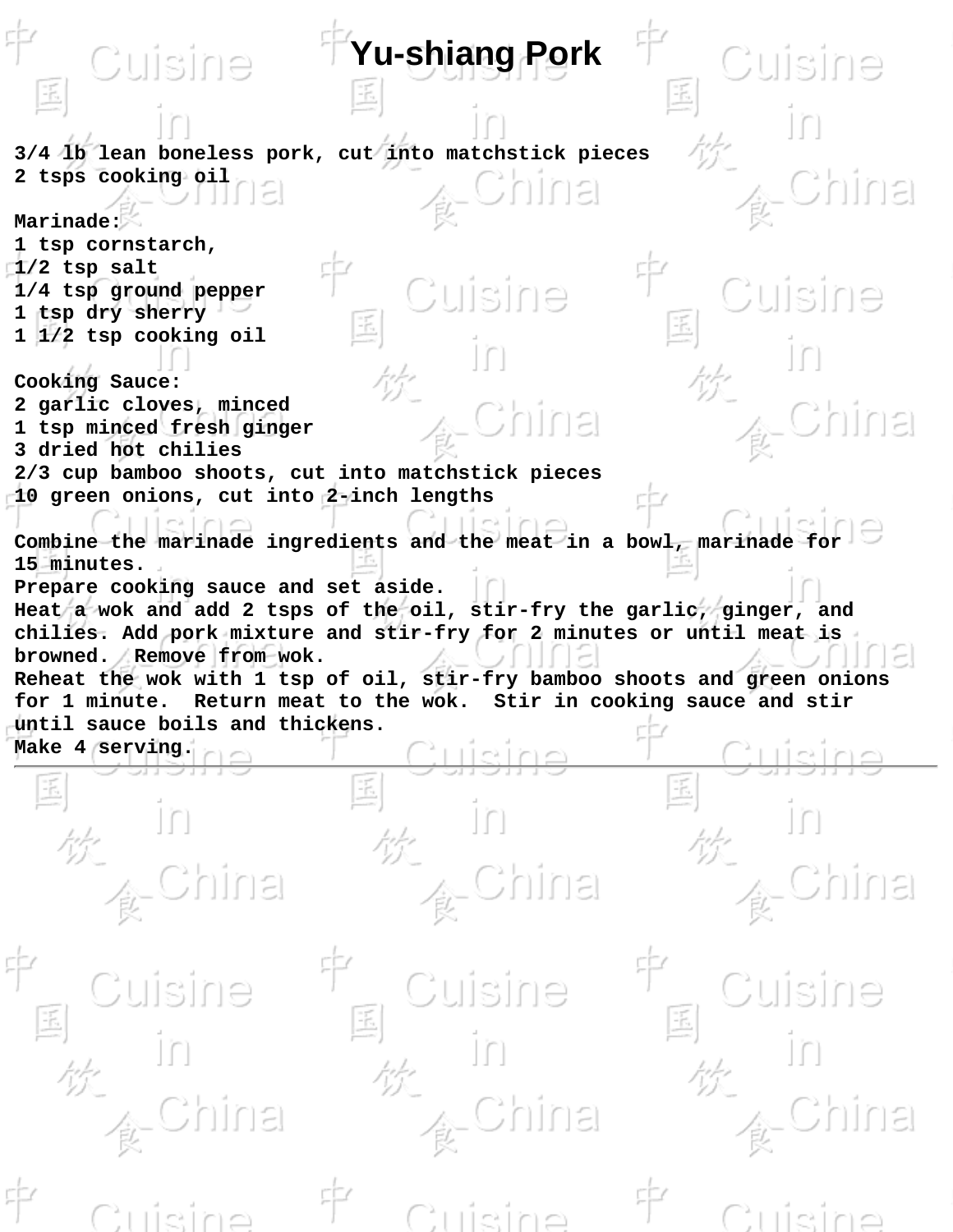<span id="page-83-0"></span>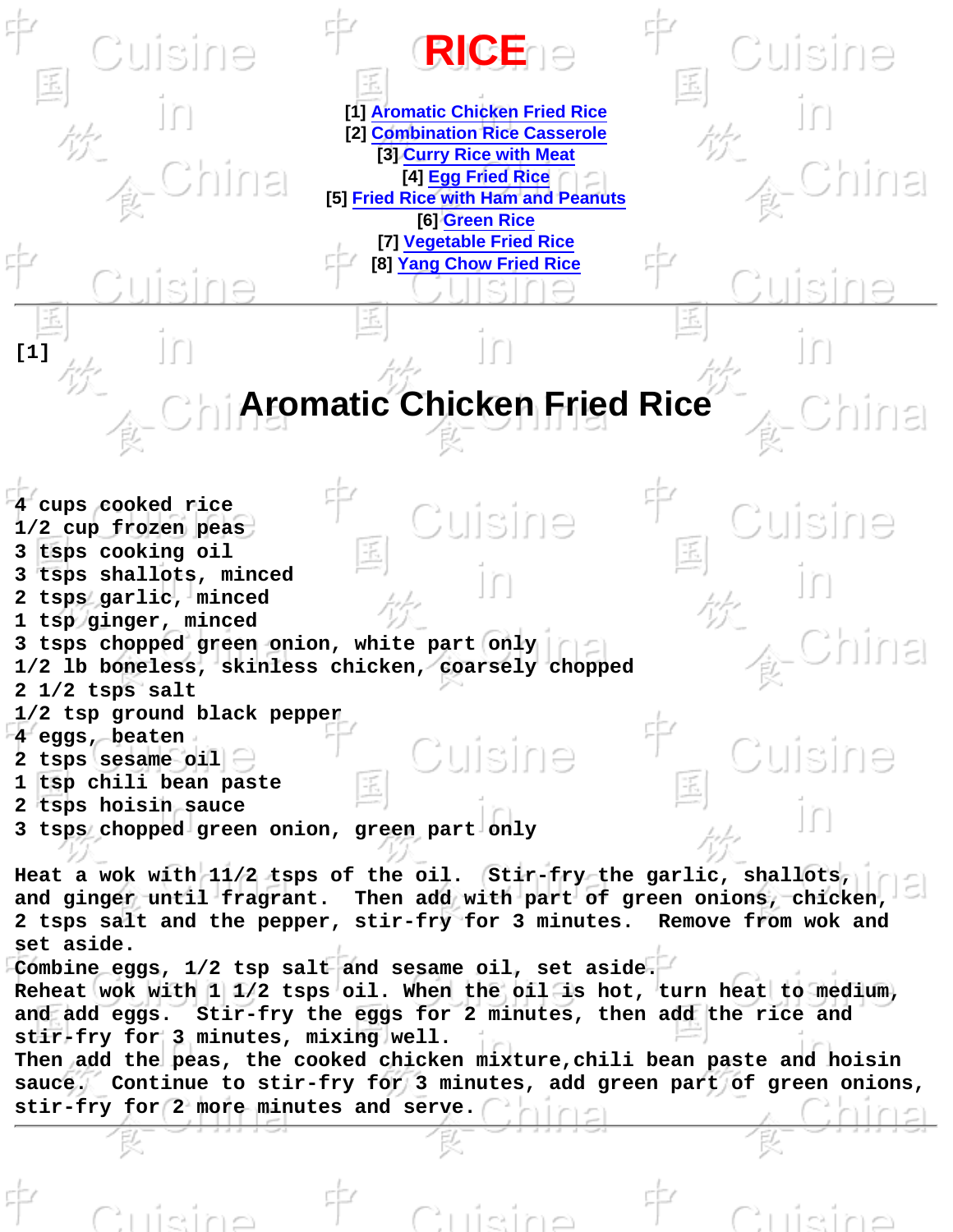<span id="page-84-1"></span><span id="page-84-0"></span>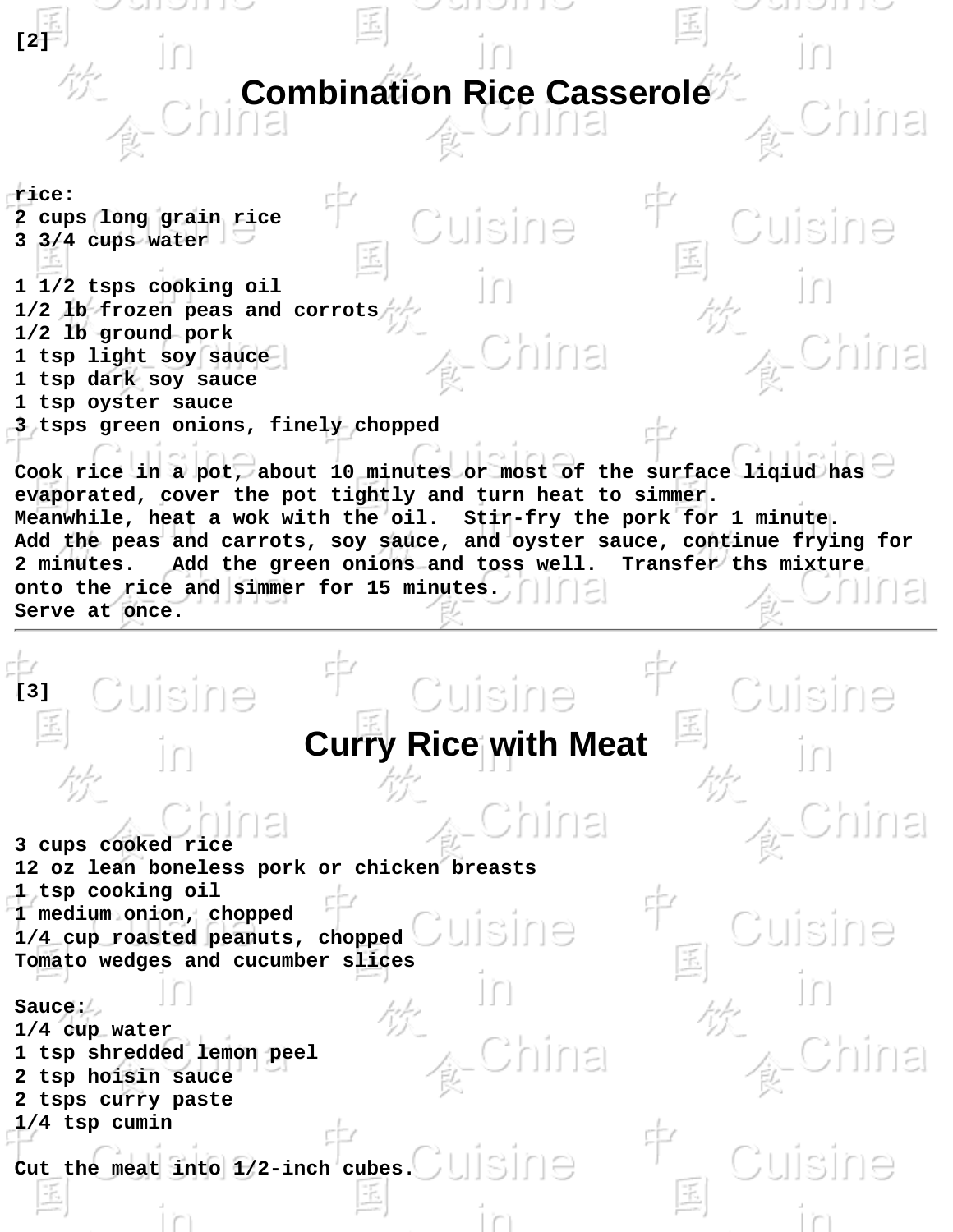<span id="page-85-1"></span><span id="page-85-0"></span>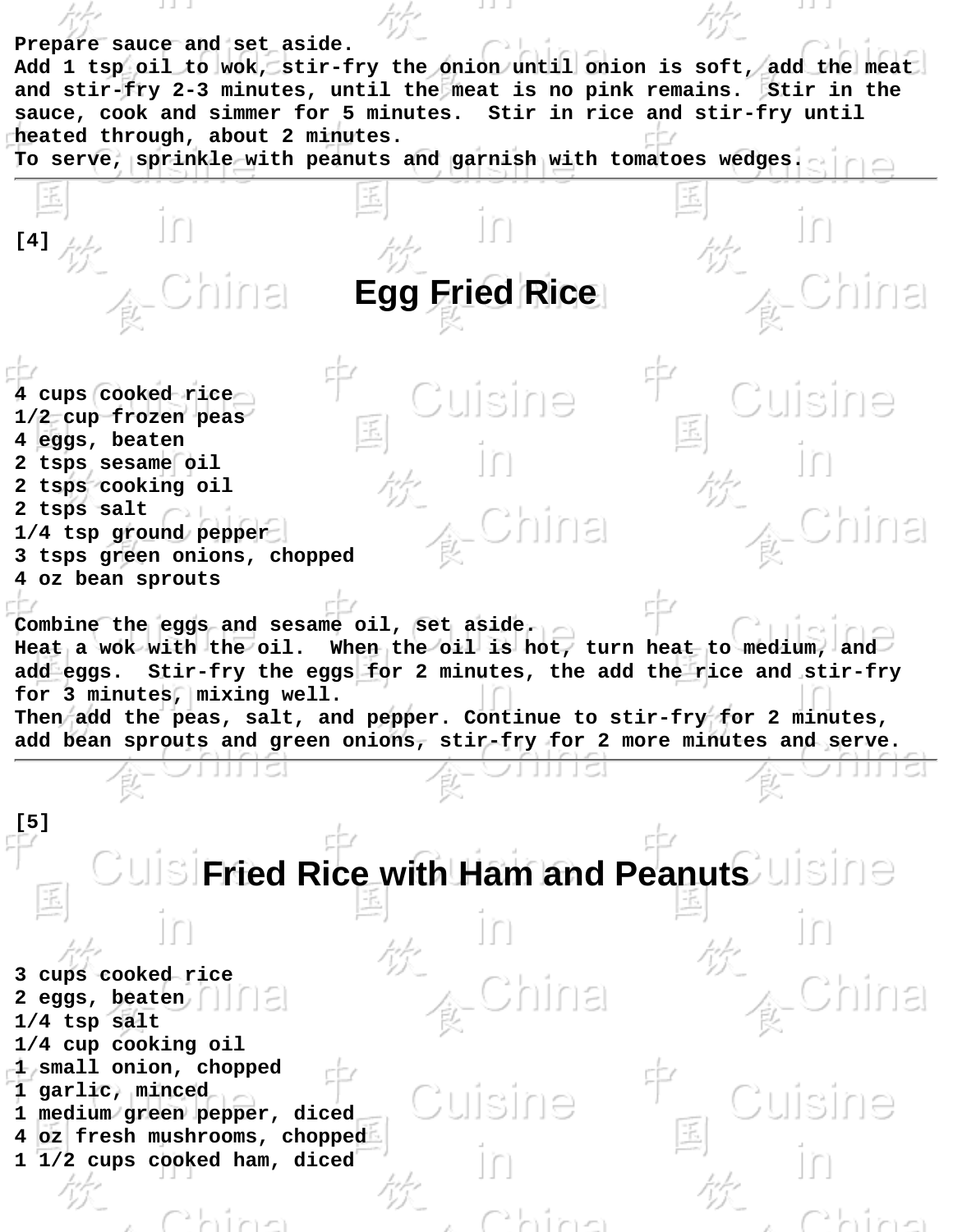<span id="page-86-1"></span><span id="page-86-0"></span>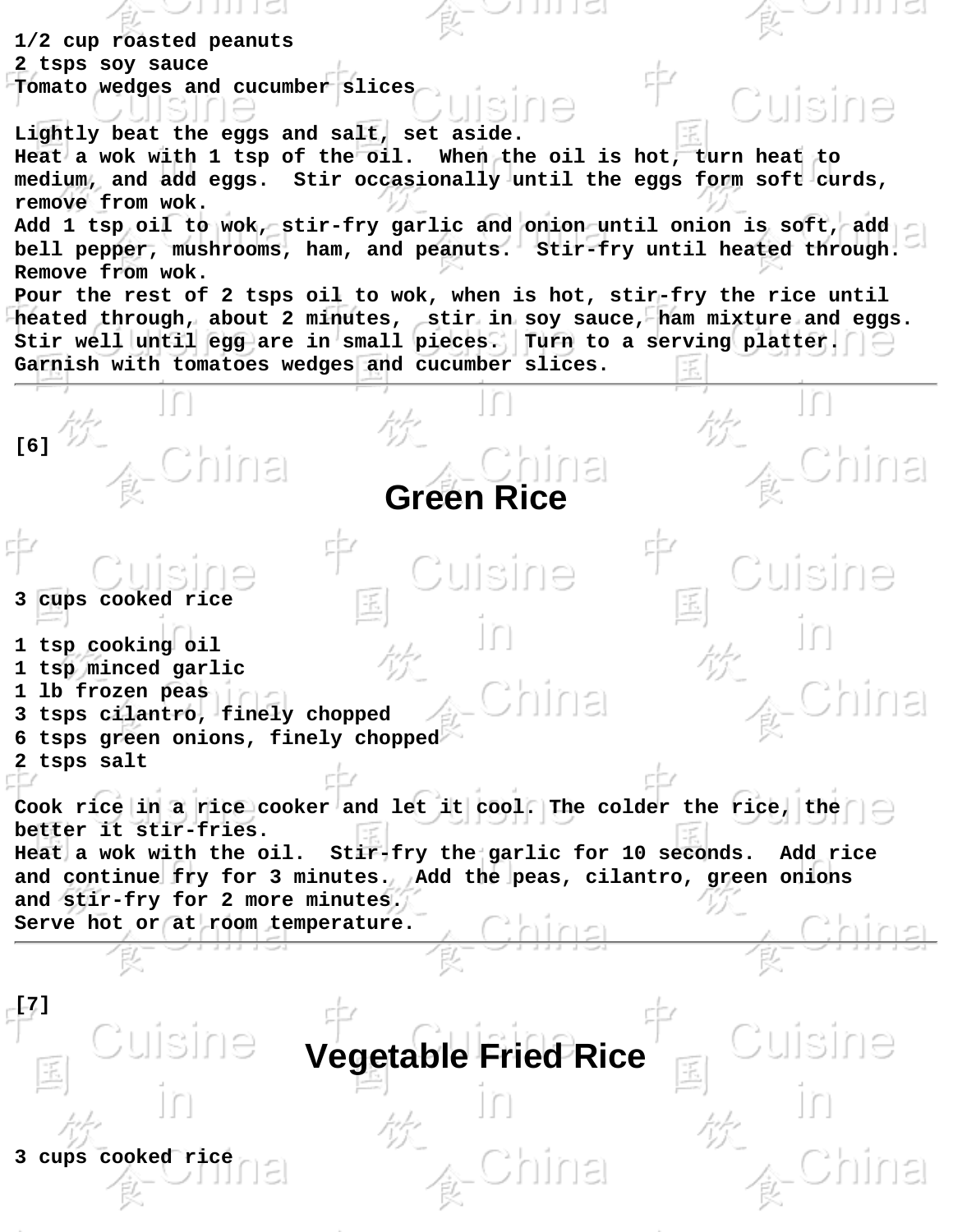<span id="page-87-0"></span>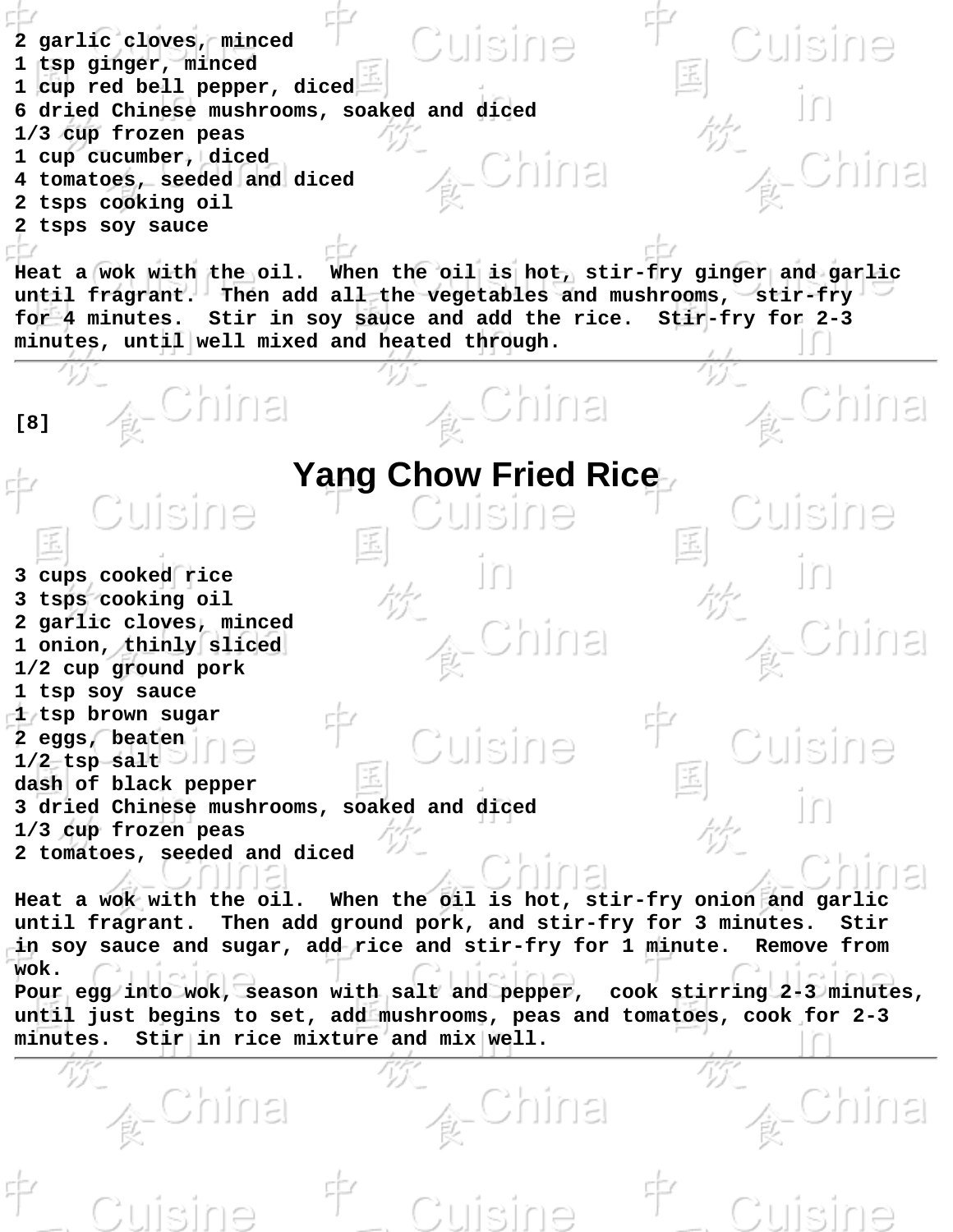<span id="page-88-1"></span><span id="page-88-0"></span>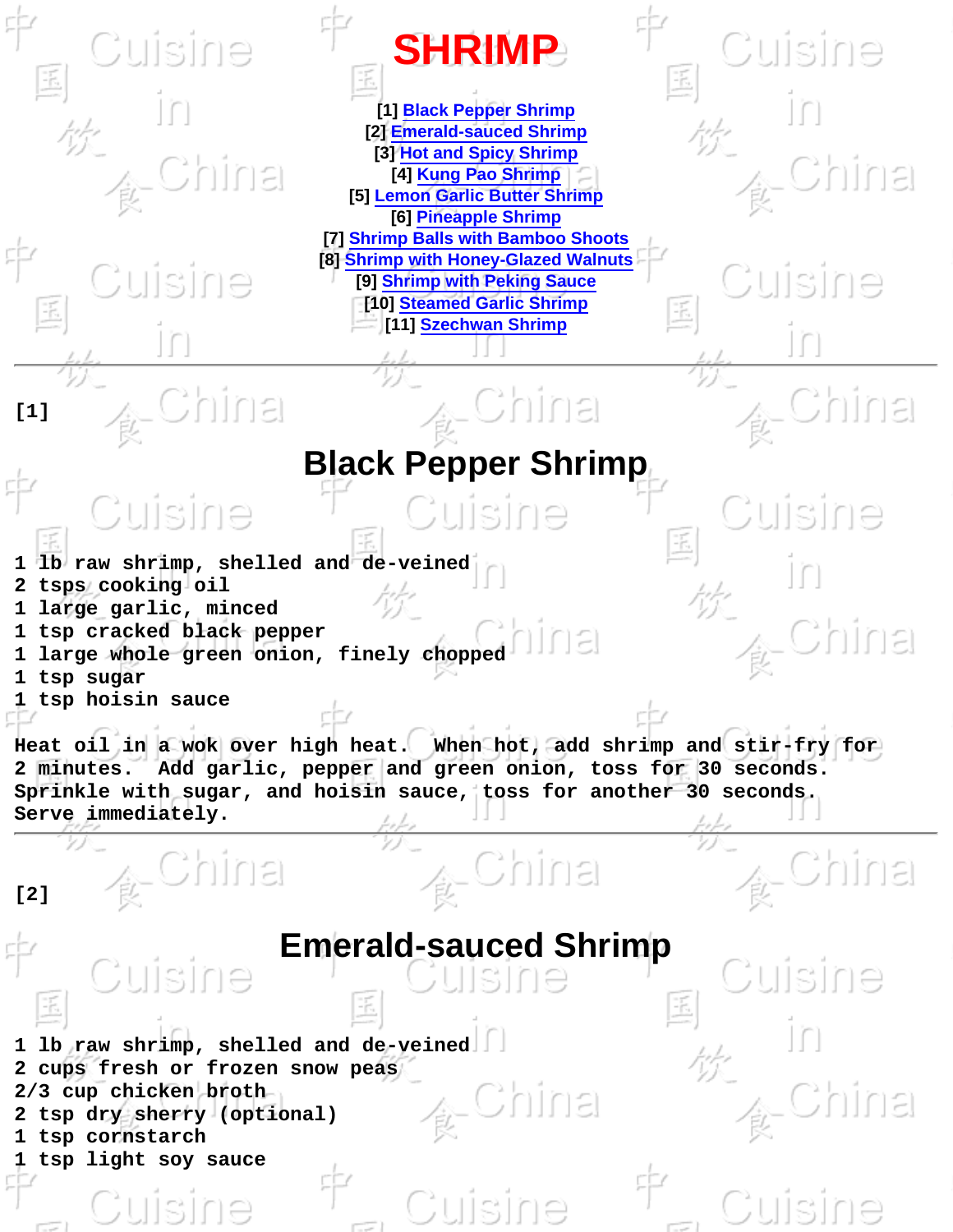<span id="page-89-0"></span>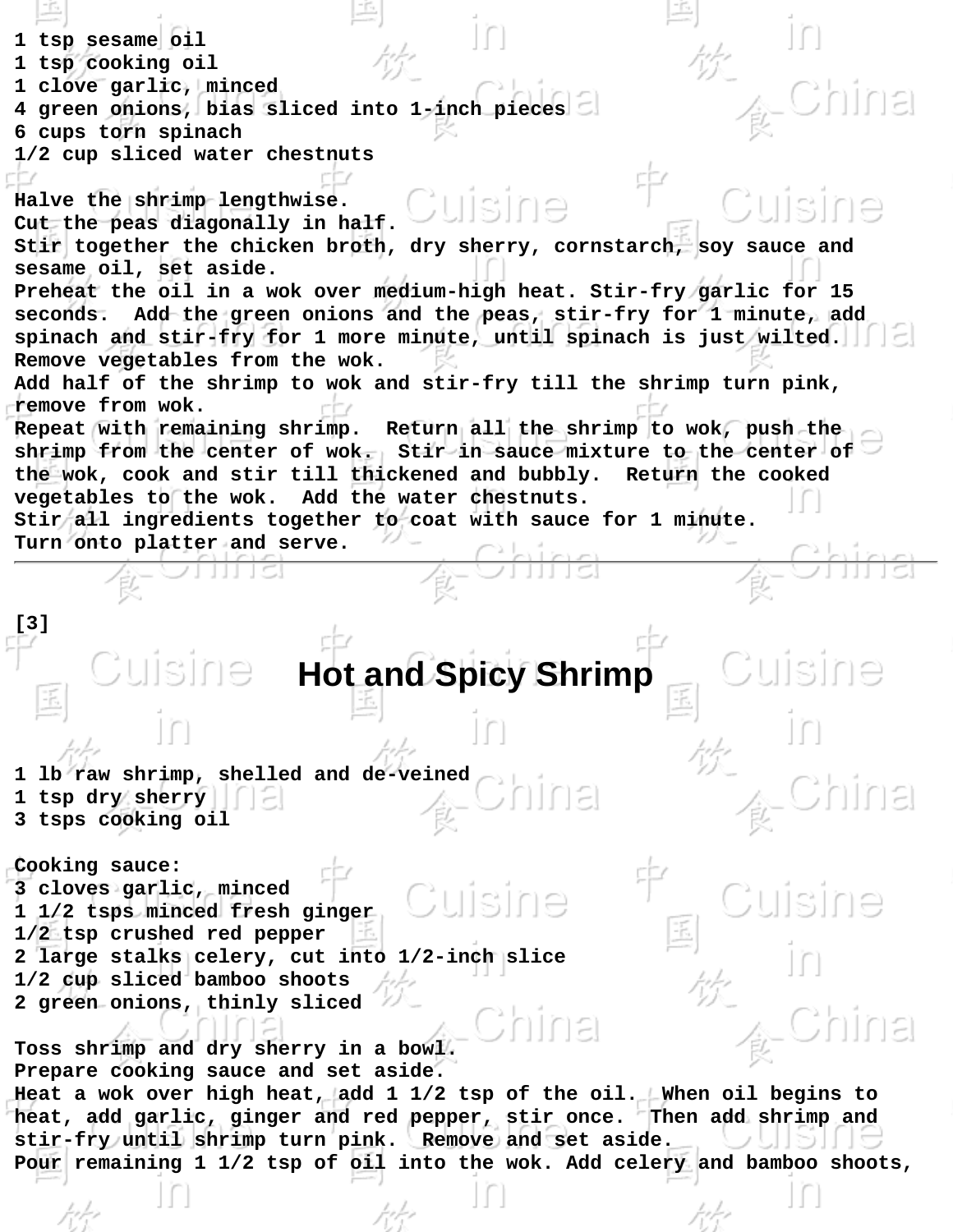**stir-fry for 1 minute. Stir in cooking sauce. Stir in shrimp and onions, Stir until sauce boils and thickens.**

<span id="page-90-1"></span><span id="page-90-0"></span>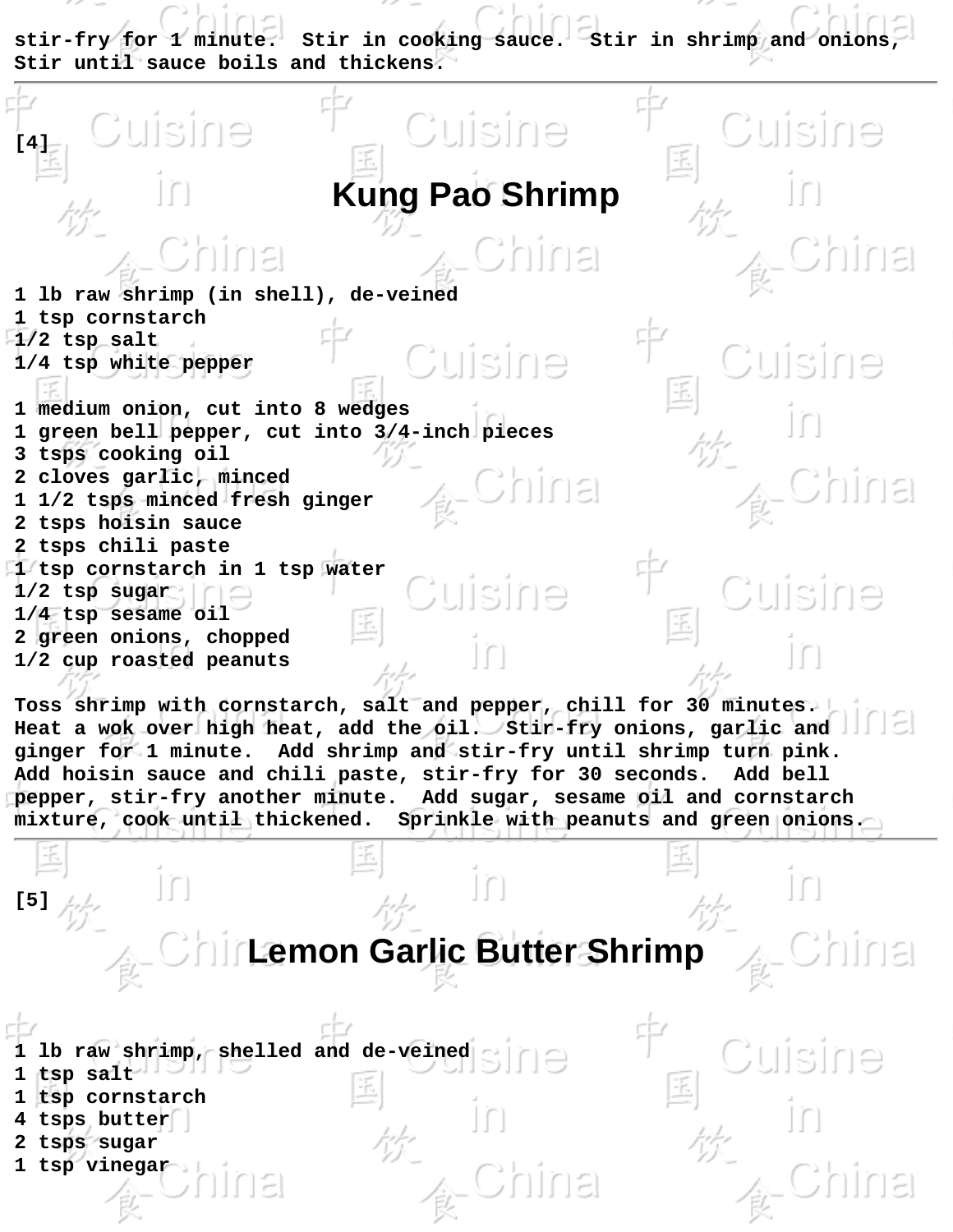<span id="page-91-1"></span><span id="page-91-0"></span>**1 tsp sesame oil** Cuisine Cuisine **4 garlic cloves, minced 3 tsps fresh lemon juice Grated lemon zest Combine shrimp and salt, let stand for 1 minute. Rinse shrimp under cool running water, drain well. Combine shrimp with cornstarch, then stir in 1 tsp melted butter, set aside or chill to marinade for 30 minutes to 6 hours. Combine sugar, lemon zest, lemon juice, vinegar and sesame oil in a small bowl. Heat remaining butter in a wok over high heat. Add garlic and stir until fragrant. Add shrimp and stir-fry for 2 minutes. Stir in lemon juice mixture and toss for 1 minute to glaze and allow shrimp to absorb flavors.** ∕a⊱China <sub>∕≵</sub>\_China ्<sub>कै</sub>-China **[6] Pineapple Shrimp** Cuisine Cuisine **3/4 lb raw shrimp, shelled and de-veined 2 tsps cooking oil 1 cup pineapple, cut into 1/2-inch cubes 3 tsps ketchup** nna **1 tsp sugar 1 tsp hoisin sauce 2 large garlic, minced** <sup>T</sup><sub>El</sub> Cuisine **1 tsp finely chopped fresh ginger 1/2 tsp hot red pepper flakes 1 large whole green onion, chopped** Heat wok over high heat. Add oil and wait till it is hot, add shrimp and **stir-fry for 2 minutes. Sprinkle with garlic, ginger, red pepper flakes, toss for 30 seconds. Stir in pineapple and green onion, add ketchup and hoisin sauce, stir for 1 minute to allow shrimp to absorb flavors and become lightly glazed. Serve at once.** Cuisine Cuisine l Cuisine **[7] Shrimp Balls with Bamboo Shoots** <sub>≙</sub> China .China -**1 lb raw shrimp, shelled and de-veined 1/2 tsp finely chopped fresh ginger**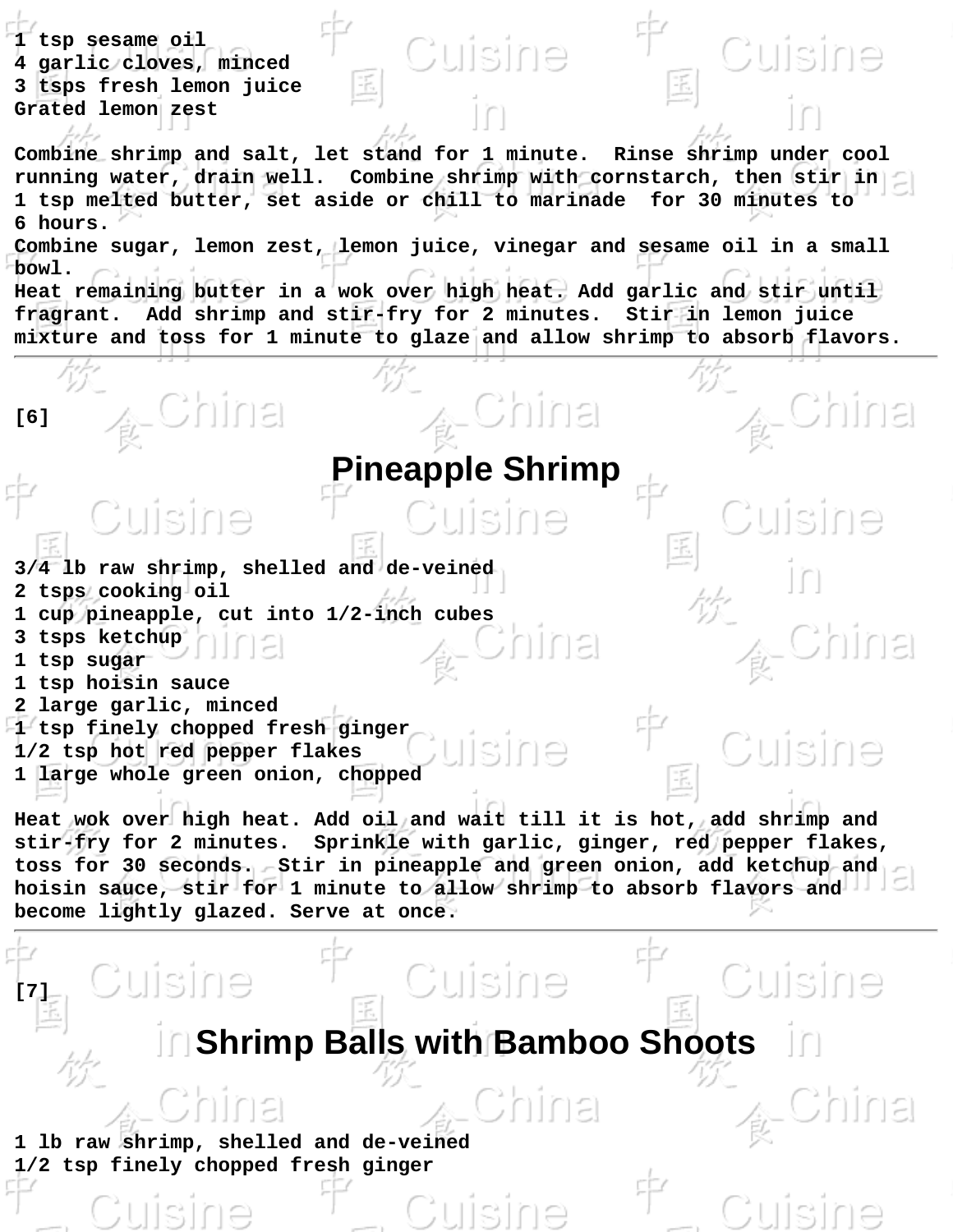<span id="page-92-0"></span>

**blend them. Drain the nuts and pat dry with paper towel. Spread them on a baking tray, sprinkle the sugar over the walnuts and roll them around in sugar to coat them completely. Let them dry for at least 2 hour,**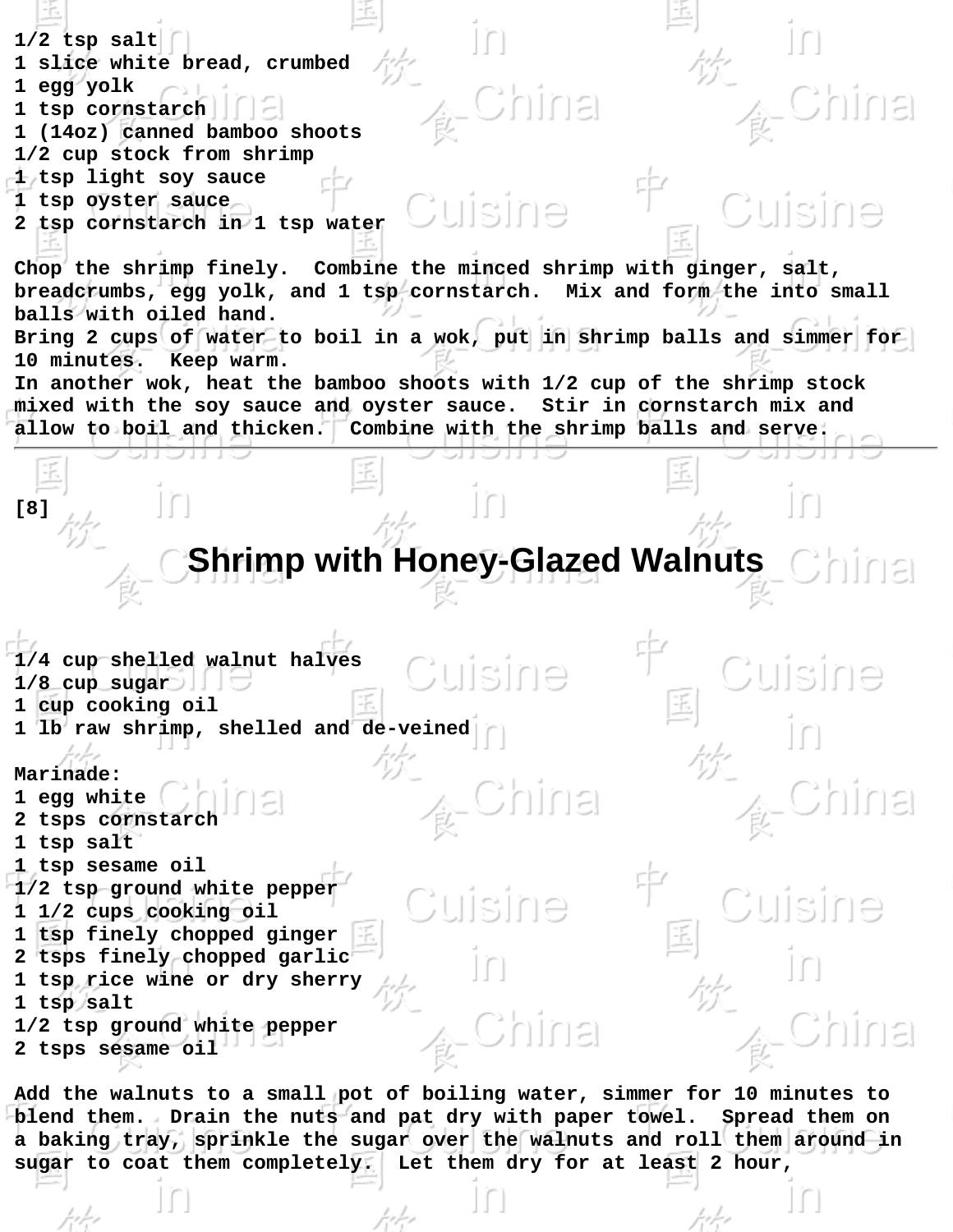<span id="page-93-0"></span>**preferably overnight. Heat the oil in a wok. When the oil is slightly smoking, fry the walnuts until the sugar melts and walnuts turn golden. remove the walnuts from the oil, allow to cool before using. Rinse shrimp and pat dry with paper towel. Combine the shrimp with egg white, cornstarch, salt, sesame oil and pepper. Mix well and chill for 20 minutes. Reserve 1 1/2 tsps of the cooking oil. Heat remaining of the oil in a wok until very hot. Remove the wok from heat and immediately add shrimp, stir for about 2 minutes. When the shrimp turn white, drain them and set aside. Reheat wok with 1 1/2 tsps of reserved oil. Add ginger and garlic, stir-fry for 10 seconds. Return shrimp to wok, together with the rice wine or dry sherry, salt and pepper, stir-fry for 1 minute. Add the honey walnuts and stir for 1 minutes to mix well. Stir in sesame oil. Turn onto platter and garnish with spring onions. [9] Shrimp with Peking Sauce 1 lb raw shrimp, shelled and deveined 2 tsps cooking oil 1 large onion, slivered 2 cups broccoli 1 each of green & red bell pepper, seeded, cut into long strips 2 tsps cornstarch 2 tsps water Peking stir-fry sauce: 2 cloves garlic, minced 2 tsps minced fresh ginger 1/2 cup water** in<br><sub>A-</sub>China **1/4 cup hoisin sauce 2 tsps light soy sauce 1 tsp rice wine 2 tsps sugar Prepare Peking stir-fry sauce and set aside. Heat a wok over high heat, add 1 tsp of the oil. When the oil is hot, add the shrimp, stir-fry until shrimp turn pink. Remove from wok. Add remaining oil, onion, broccoli, bell peppers, and 1 tsp water. Stir-fry until broccoli is barely tender to bite (2-4 minutes). Blend the cornstarch into the sauce. Add to wok and stir until sauce is thicken and clear. Add shrimp and stir until heated through.**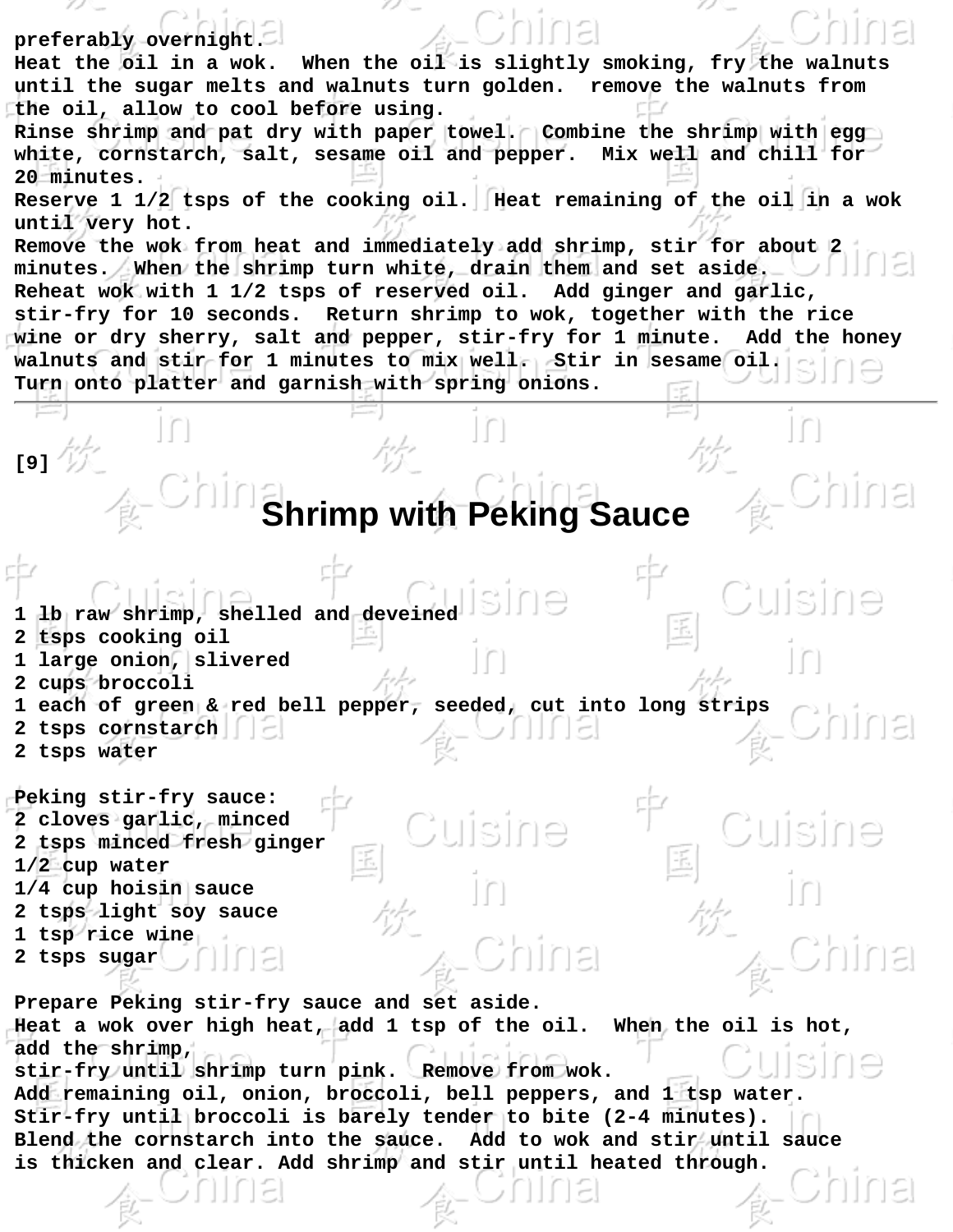<span id="page-94-0"></span>

<span id="page-94-1"></span>

... Cuisine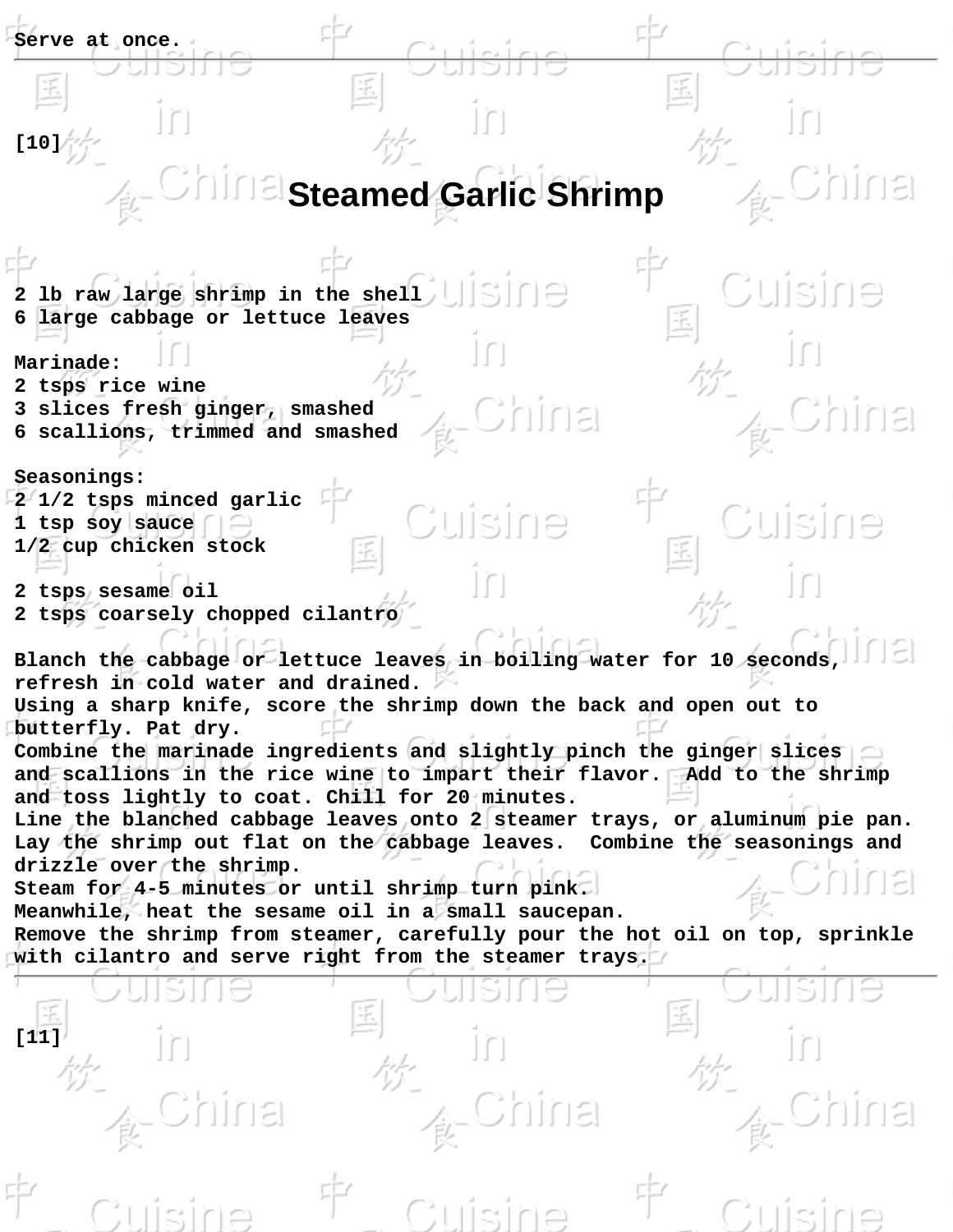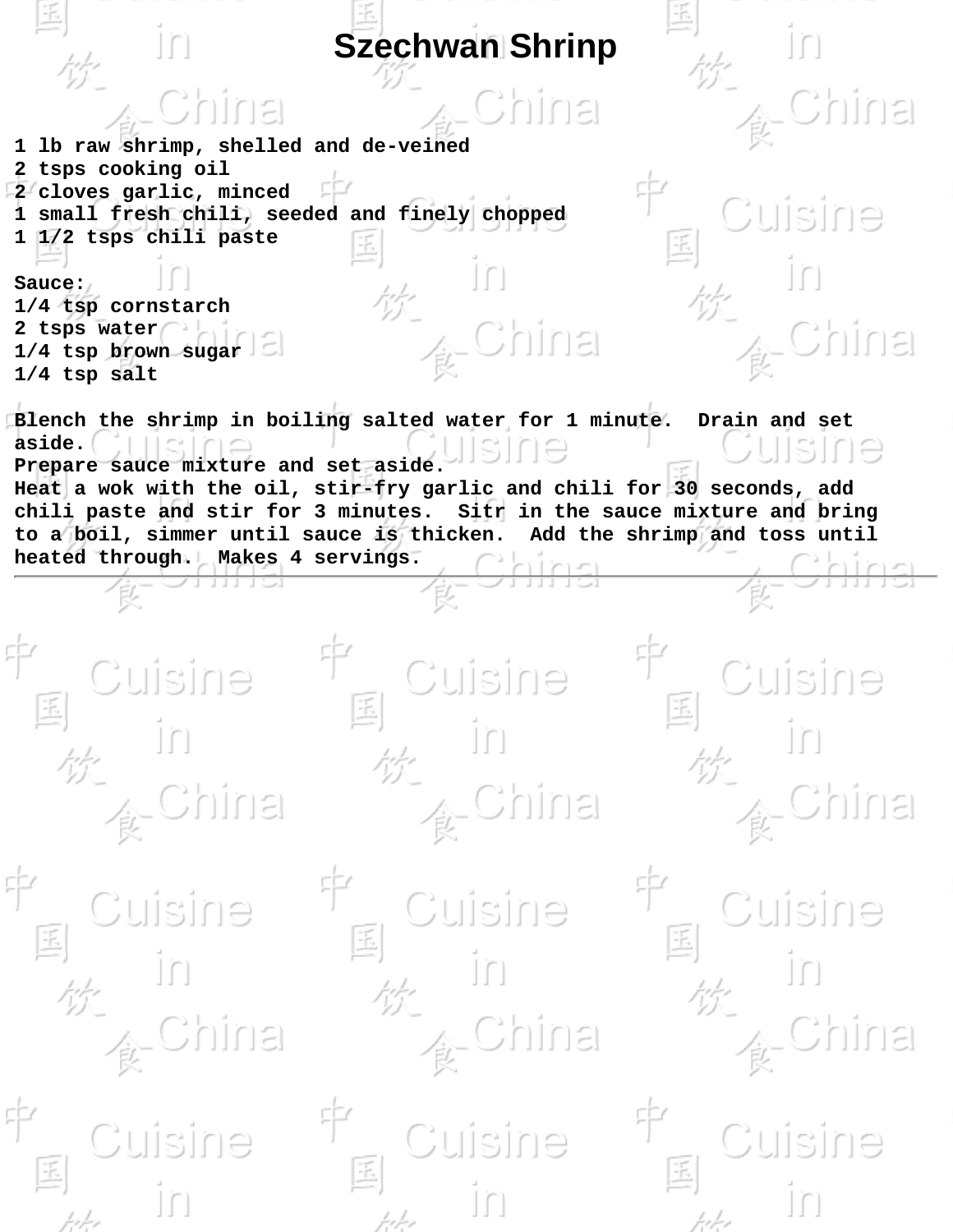<span id="page-96-1"></span><span id="page-96-0"></span>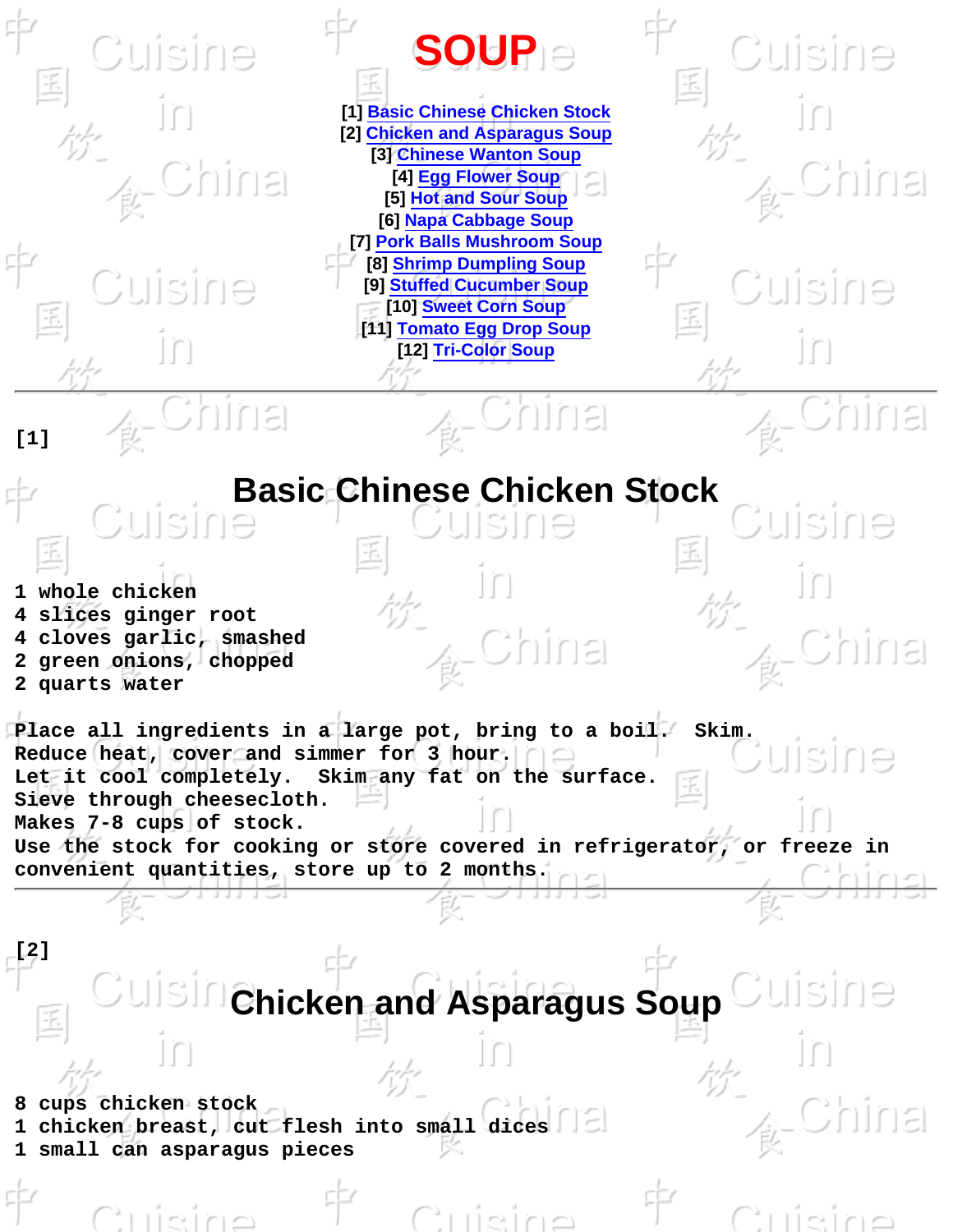<span id="page-97-0"></span>**3 tsps cornstarch in 2 tsps water 1 tsp sherry or rice wine 2 eggs, beaten Drain asparagus and reserve liquid. Combine chicken stock and asparagus liquid in a pot, bring to boil, add chicken dices. When it boils, reduce**  heat and simmer for 5 minutes, add cornstarch mixture and return to boil. **Stir soup until slightly thickened, add wine, slowly dribble in the beaten eggs, stir. Add asparagus, heat through and serve. [3]** 食令 **Chinese Wanton Soup**  $\frac{F}{\mathbb{E}}$  Cuisine <u>le</u> Cuisine **8 oz wanton wrappers Filling: 1/2 lb ground pork or minced chicken breasts 1/2 lb raw shrimp, peeled and chopped 1 egg white 3 tsps chopped green onions 4 oz water chestnuts, chopped 2 tsps sesame oil 1 1/2 tsps soy sauce** enisin **1 tsp sugar 1 tsp salt 1/2 tsp ground white pepper 6 cups chicken stock or water** snin **1 tsp soy sauce 1 tsp sesame oil Garnish: 2 tsps chopped green onions To make the filling, mix the minced shrimp and meat together in a large bowl, add all other ingredients and stir well, chill for 20 minutes. When ready to make wanton, put 1 tsp of the filling in the center of a wanton wrapper, damp the edges with water and bring up all sides of the wrapper around and over the filling. Pinch the edges together at top to seal the wanton. Bring the stock, soy sauce and sesame oil to a simmer in a pot. In another pot, bring salted water to a boil and poach the wantons for 1 minute, or until they float to the top. Remove and transfer them to** 

**the stock, continue to simmer for 2 minutes. Tranfer to serving bowls,**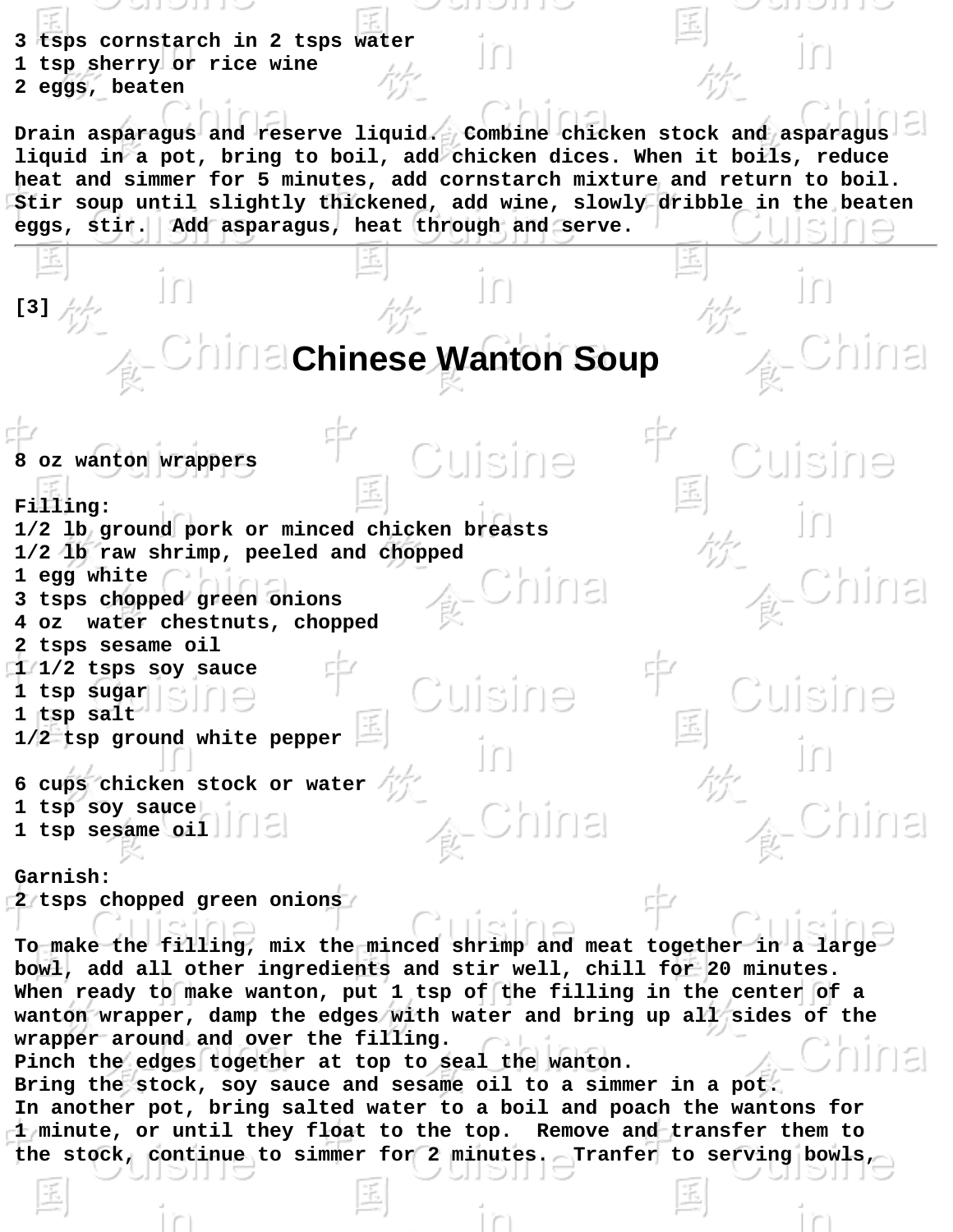<span id="page-98-1"></span><span id="page-98-0"></span>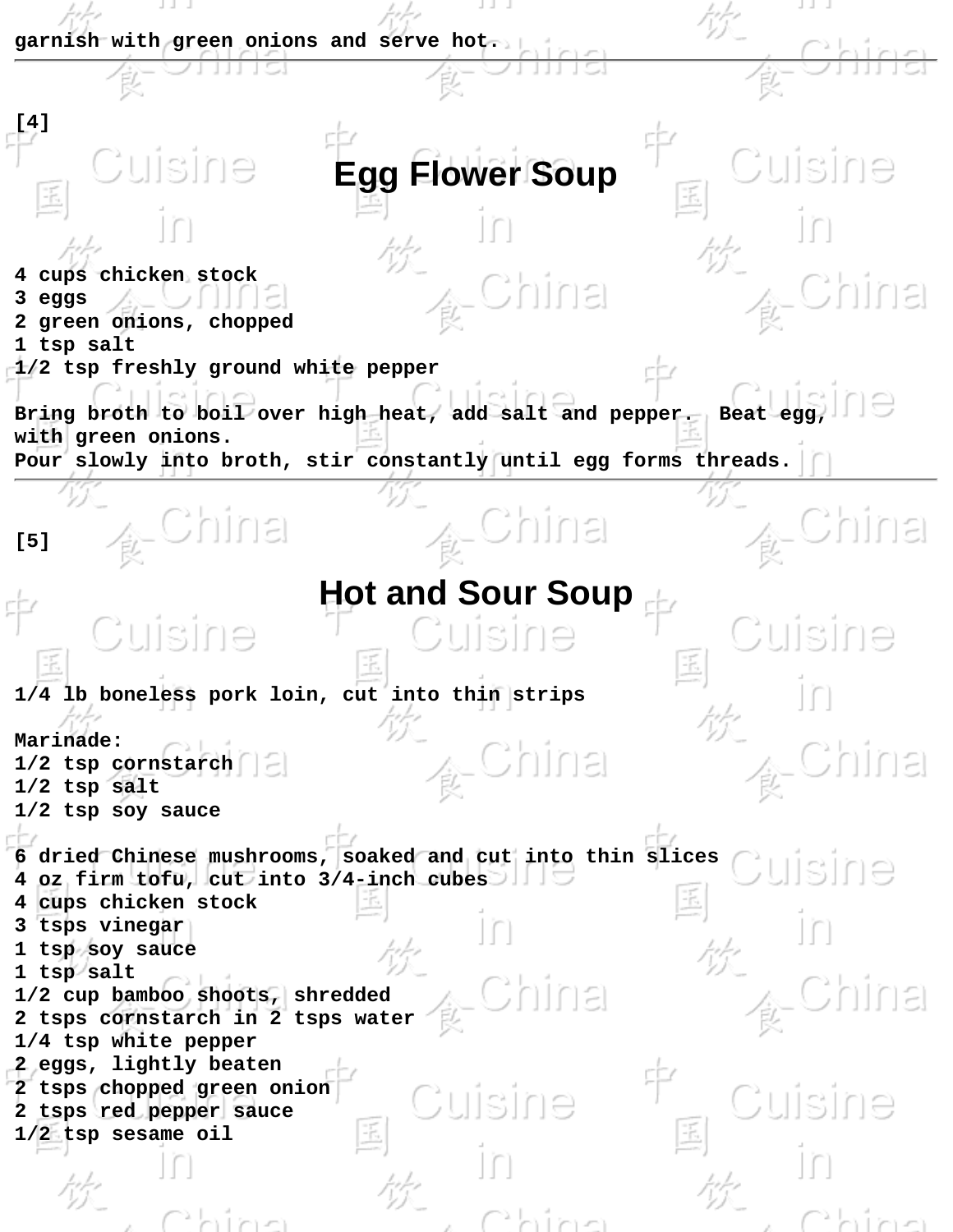<span id="page-99-1"></span><span id="page-99-0"></span>**Toss pork with marinade ingredients, cover and chill for 15 minutes. Heat broth, vinegar, soy sauce and salt to boil, add bamboo shoots, mushrooms, pork and tofu. Heat to a boil, cover and simmer for 5 minutes. Sitr in ground pepper and cornstarch mixture, bring to boil again. Beat egg and pour slowly into broth, stir constantly until egg forms threads. Napa Cabbage Soup [6]** <sub>金</sub>China Cuisine **1 lb Napa cabbage, cut into 1-inch strips 2 oz Chinese dried mushrooms, soaked and thinly shredded 1 lb pork spareribs, cut into 2-inch length pieces 4 garlic cloves, whole** <sub>食</sub>−China **3 tsps rice wine 5 cups water 1 tsp salt 1/2 tsp fresh ground white pepper Put the spareribs, garlic, and water in a pot. Bring to boil and simmer for 1 hour. Skim away any fat. Add the rice wine, cabbage and mushroom, simmer for 10 minutes. Add salt and pepper, stir well and serve. [7] Pork Balls Mushroom Soup** だだ **Pork balls: 1 lb minced pork** isnir **1/4 tsp finely grated fresh ginger 1 garlic, crushed 1 tsp salt 2 tsps green onions, finely chopped 6 cups chicken stock or water 1/2 cup bamboo shoots, sliced 8 Chinese dried mushrooms, halved 3 tsps cornstarch in 2 tsps water 1 tsp sherry or rice wine**ina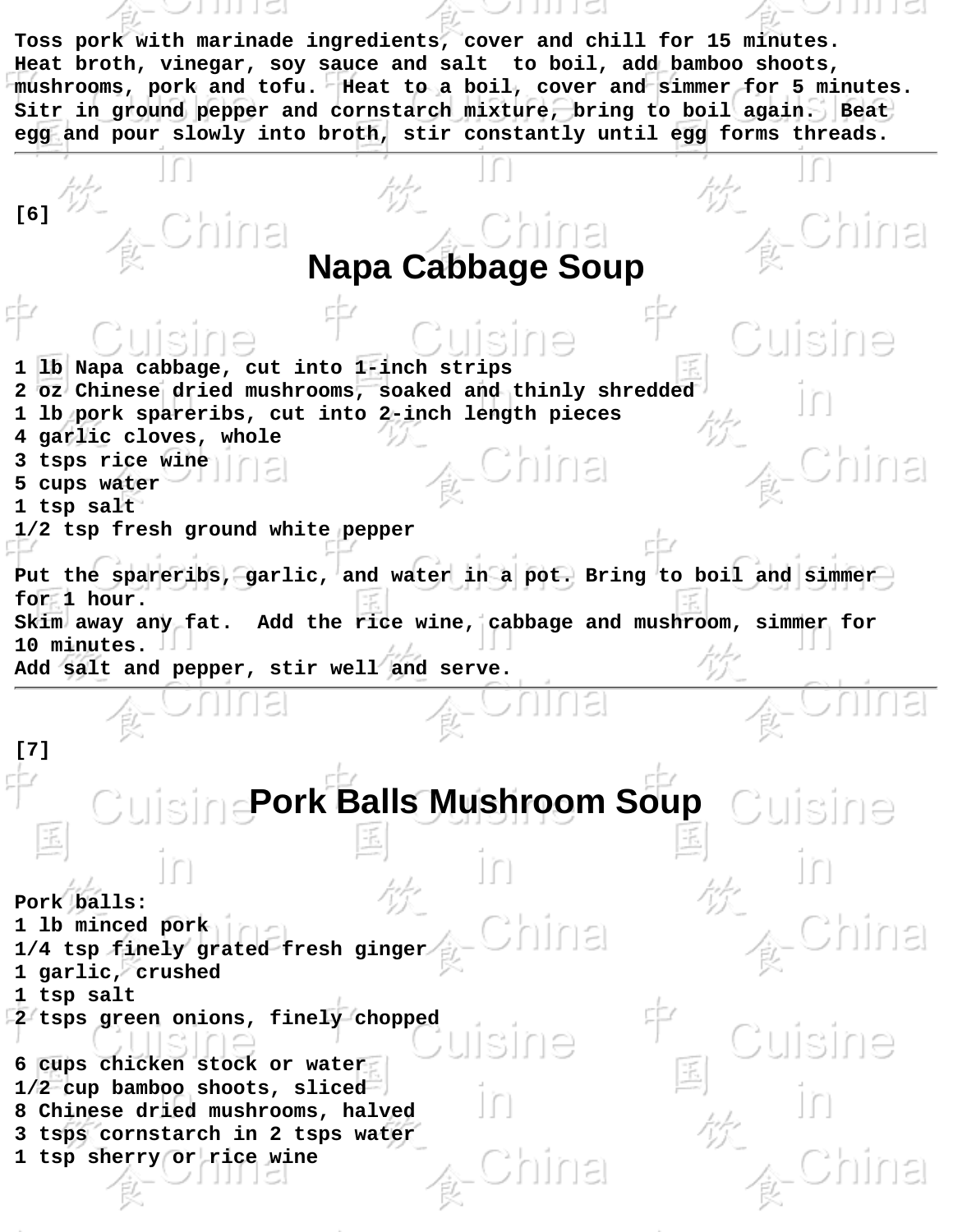<span id="page-100-1"></span><span id="page-100-0"></span>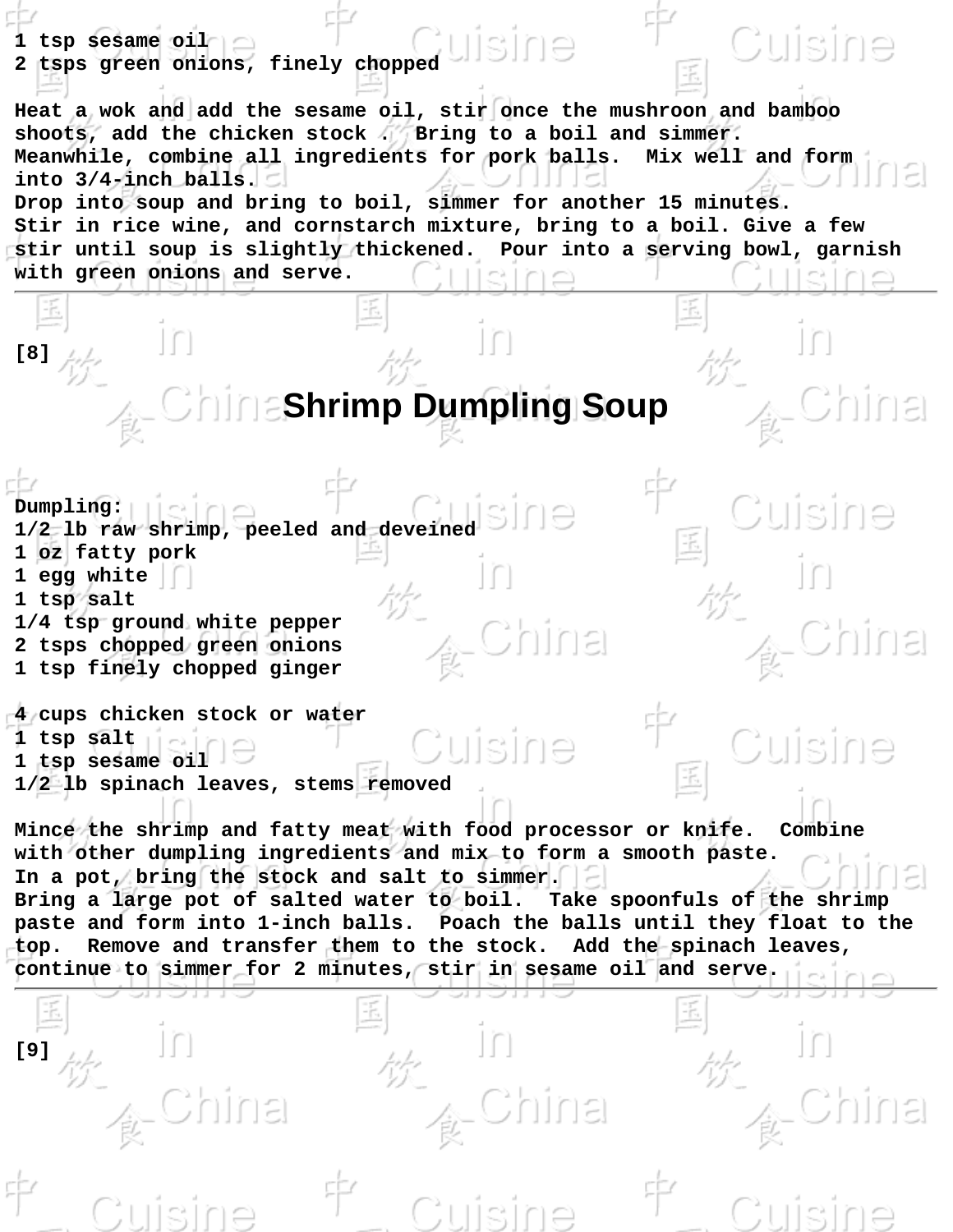## *I***n Stuffed Cucumber Soup**

## <span id="page-101-0"></span>் China

 $\mathbb{Z}_{\hat{\mathbb{R}}}^{\mathbb{C}}$ China ା<sub>∕ହ</sub>China  $\frac{1}{\sqrt{\frac{16}{16}}}}$ **1 1/2 lb cucumbers 2 tsps cornstarch 4 cups chicken stock** Cuisine<br>ain Cuisine **2 tsps rice wine Salt and pepper to taste Stuffing: 1/2 lb ground pork 1 egg white 1 1/2 tsps chopped green onions 1 tsp minced ginger 2 tsps rice wine 2 tsps soy sauce** Cuisine Cuisine **2 tsp sugar 1 tsp salt 1/2 tsp ground black pepper 1 tsp sesame oil** <sub>se</sub>China **Garnish: 2 tsps sesame oil 2 tsps chopped green onions Cut cucumbers into 1-inch slices. Remove the seeds and pulp from the center with a sharp knife. Hollow the center. Lightly dust the interior of each cucmber slice with a little cornstarch. Mix all the stuffing ingredients together. Stuff each cucumber with this mixture. Set up a steamer with 2-inches of water. Bring water to boil, steam the stuffed cucumbers for 10 minutes, over low heat. Makes 2 batches.**  vililis **Reserve the juice. Bring the chicken stock to boil, add rice wine, salt and pepper to taste. Add the stuffed cucumber and reserved juice and simmer for 2 minutes. Ladle the soup into a serving bowl.**  Garnish with green onions and sesame oil, serve while hot. annan d <u>amoin no</u> **Note: apply same way for stuffed tofu. Can also use mixture of stuffed tofu.** <sub>食</sub>China **[10]**enina  $\frac{f}{\mathbb{E}}$  Cuisine <sup>T</sup> cuisine Cuisine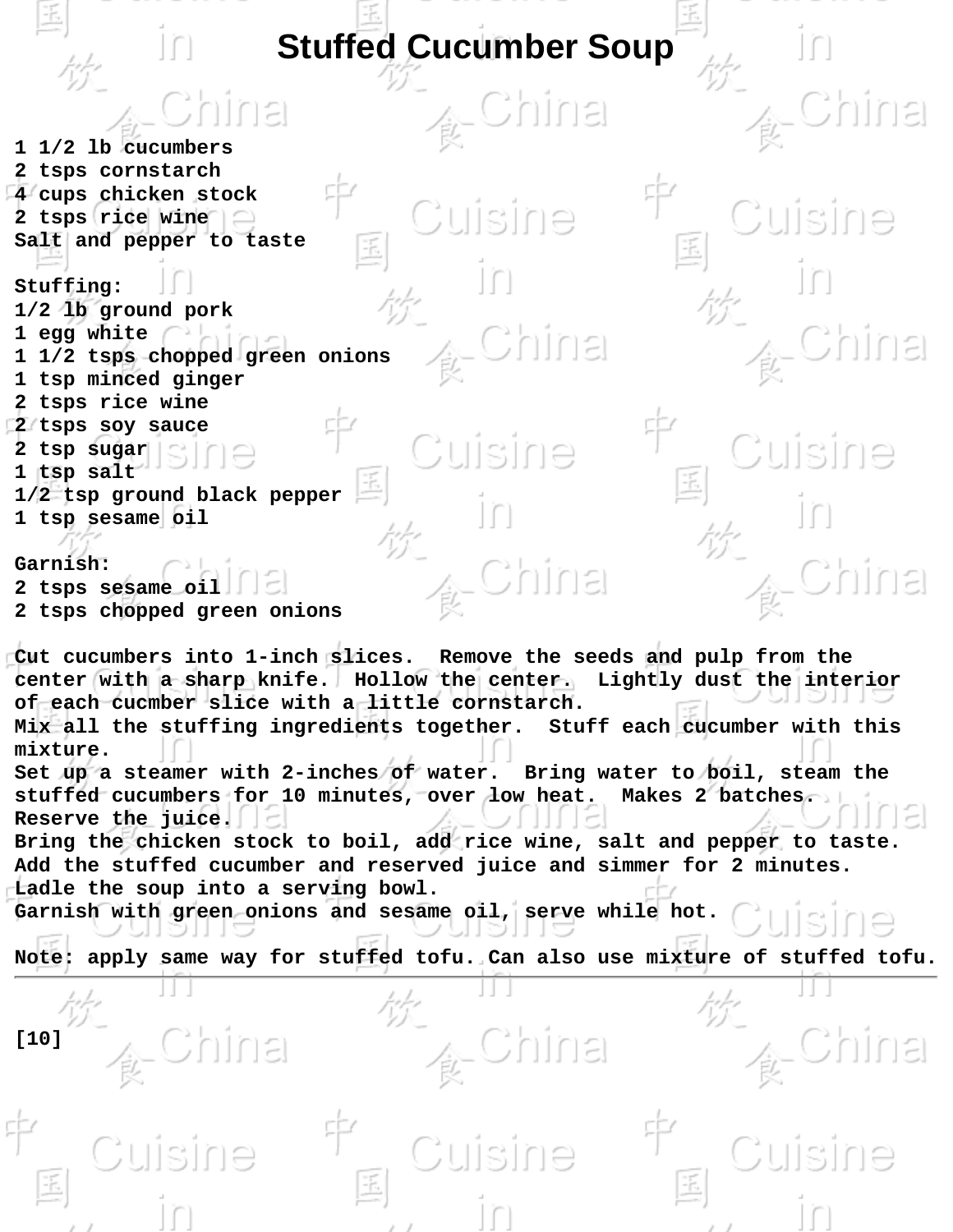<span id="page-102-0"></span>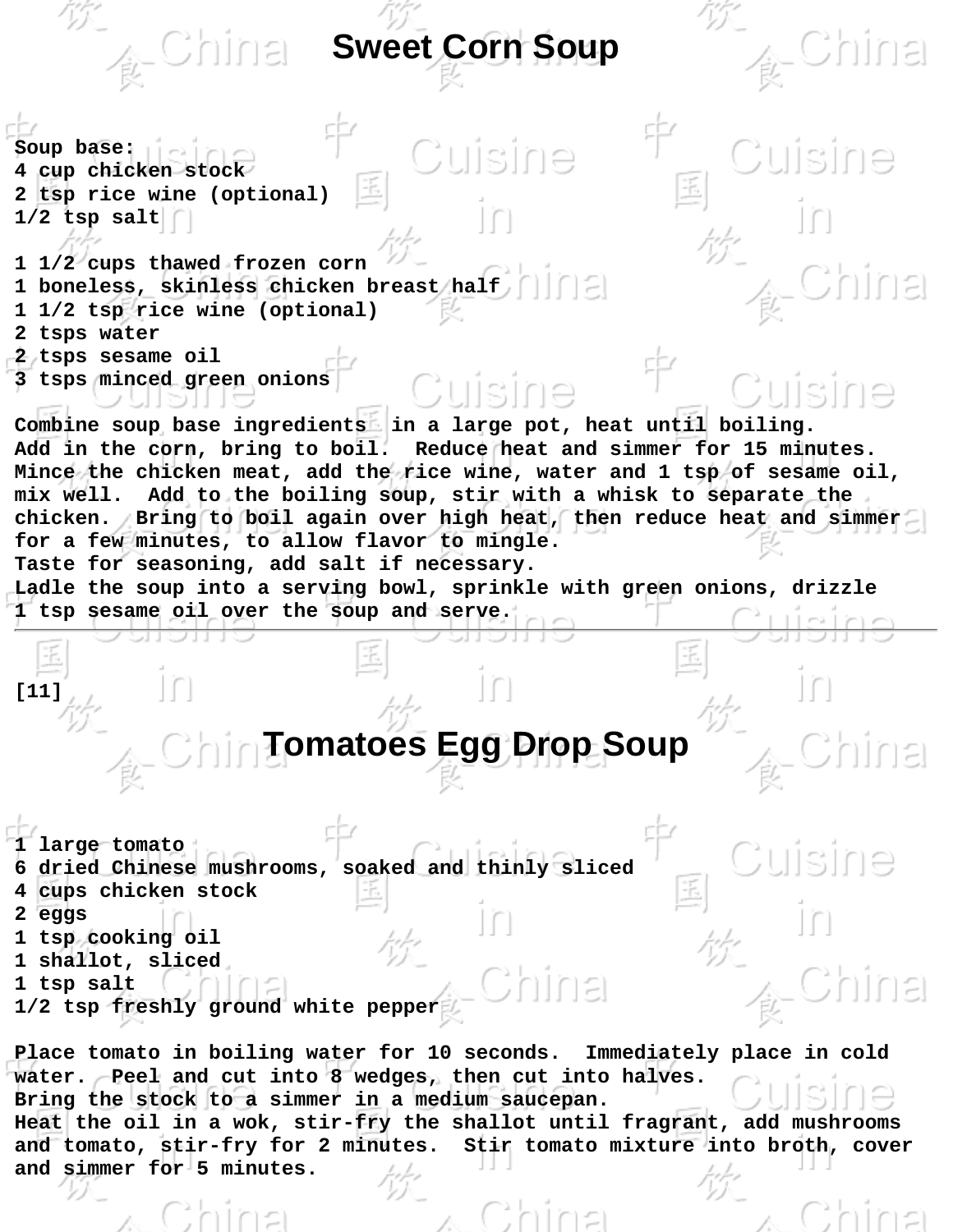<span id="page-103-0"></span>**Bring broth to boil over high heat. Beat egg, with salt and pepper. Pour slowly into broth, stir constantly until egg forms threads. [1<sup>3]</sup>**<br>微China **Tri-color Soup**  $\frac{f}{\mathbb{E}}$  Cuisine **1/2 lb fresh or canned tomatoes** Cuisine **1/2 lb firm bean curd**

**1/2 lb fresh spinach 5 cups chicken stock 1 tsp light soy sauce 1/2 tsp freshly ground white pepper 1/2 tsp sugar** <sub>a</sub>\_China – **1/2 tsp white vinegar**

**If you are using fresh tomatoes, cut them in half horizontally and squeeze out the seed. If you are using canned tomatoes, drain them.** 

Cuisine **Coarsely chop the flesh and set aside. Cut the bean curd into 1/2-inch squares. Remove the stalk from the spinach and wash the leaves well. Bring the stock to a simmer in a mediun saucepan. Add the tomatoes, bean curd, and spinach, simmer for 2 minutes. Then add the soy sauce, pepper, sugar, and vinegar. Give the soup several gentle stirs and serve at once.**

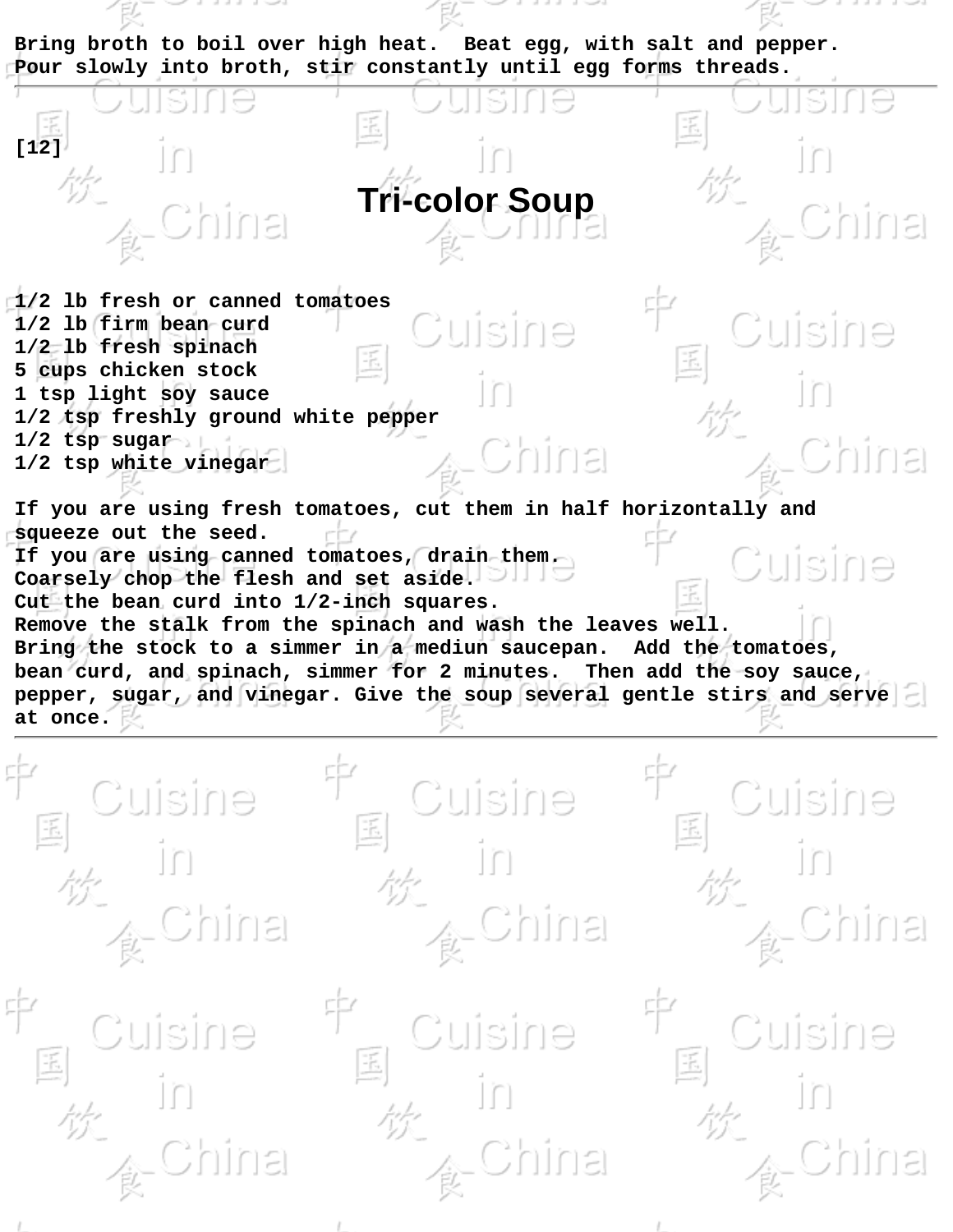<span id="page-104-1"></span><span id="page-104-0"></span>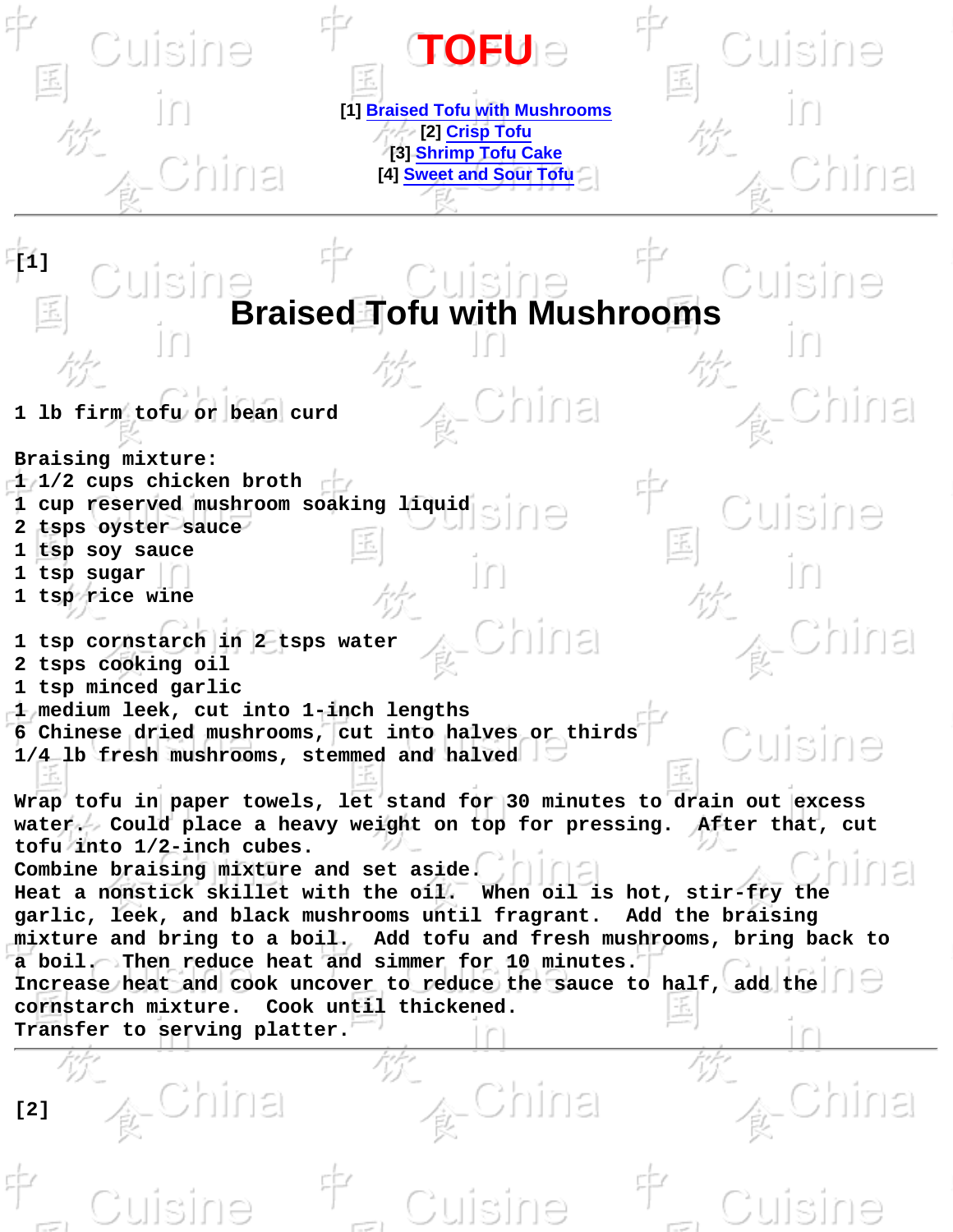<span id="page-105-0"></span>**Crisp Tofu** .China nina **1 lb firm tofu or bean curd 2 egg whites 2 green onions, finely chopped** Cuisine **1 tsp sesame oil Salt and pepper 1/2 tsp brown sugar 1 can (8oz) water chestnuts, chopped 4 dried Chinese mushrooms, soaked and chopped 1 tsp carrots, chopped 1 cup cornstarch 2 tsps cornstarch for dusting 2 1/2 cups cooking oil** 개기의 미우 **In a food processer or blender, process tofu, then work in 1 egg white, the green onions, sesame oil, salt, pepper and sugar. Add water chestnuts, mushrooms, carrots, remaining egg white and 1 cup of cornstarch. Blend well. Transfer the mixture to a greased 6-inch cake pan, level the surface. Place in a steamer and steam for 10 minutes until firm. Let it cool. Cut into diamond shape bite-size pieces, toss in cornstarch to coat lightly. Heat oil in a wok over medium heat. Deep-fry tofu for 5 minutes, until golden brown. Drain on paper towels, ready to serve with sauce.** Sweet and Sour Sauce: **2 tsps ketchup** ∡ China **2 tsps vinegar 2 tsps orange juice 2 tsps soy sauce 5 tsp brown sugar Mix all ingredients well, until all sugar disolved. [3] Shrimp Tofu Cake** China **1 lb firm tofu 1/2 lb shrimp, chopped 1/4 cup green onions, finely chopped**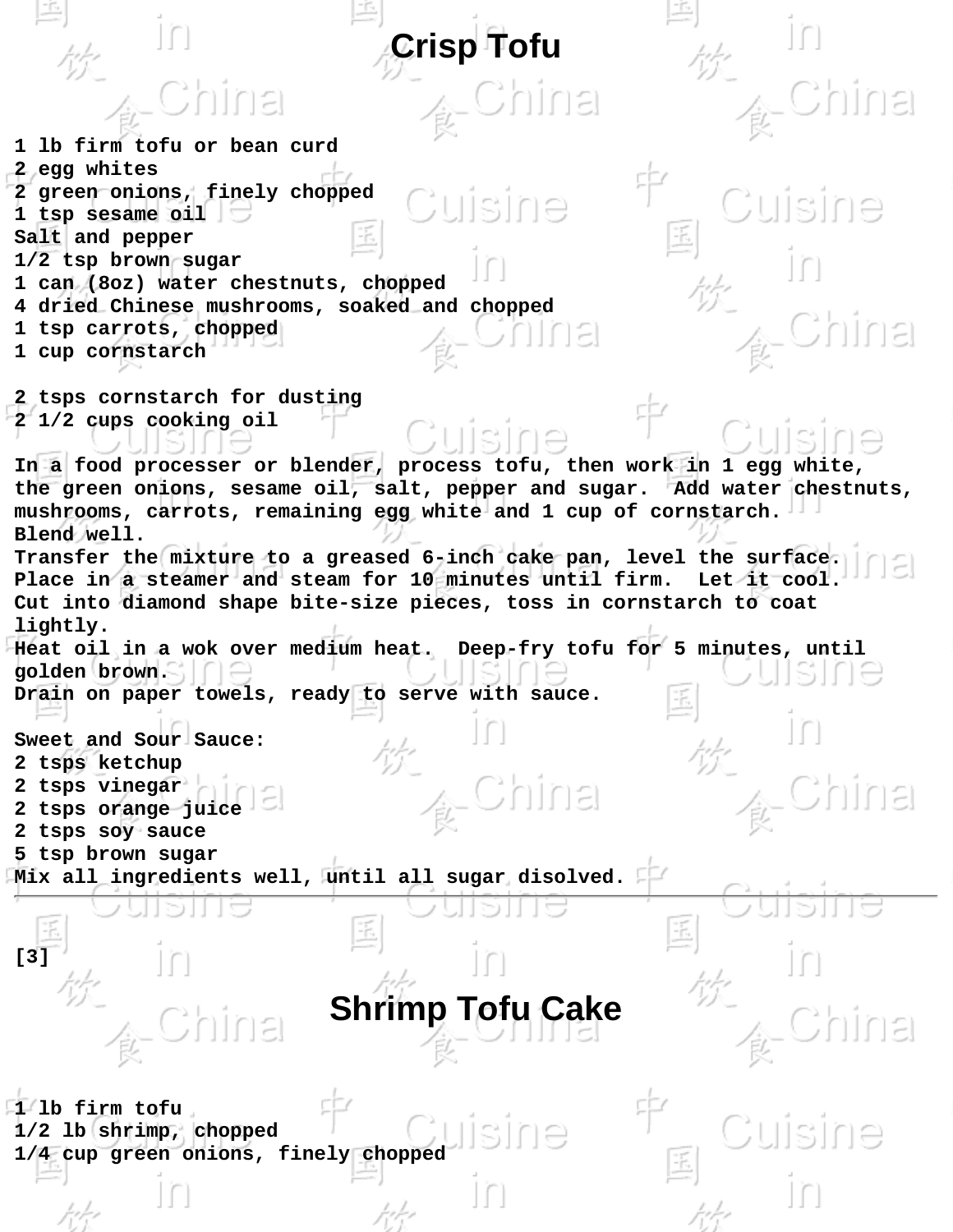<span id="page-106-0"></span>**2 tsps cornstarch 2 tsps cooking oil 1 tsp salt 1 tsp sesame oil 1/4 tsp white pepper 1 egg, beaten Lettuce leaves 2 tsps oyster sauce** s\_China -**Preheat oven to 350F. In a medium bowl, mash tofu with a fork. Stir in all the ingredients, beside lettuce leaves and oyster sauce. Mixed well with fork. Spread the mixture in a greased square 9x9x2-inch pan. Bake for 25 minutes. Line serving platter with lettuce leaves. Cut tofu cake into 3-inch squares and place on top of lettuce leaves. Top with oyster sauce and serve.** China  $\qquad \qquad \text{A.}$ China **[4] Sweet and Sour Tofu** Cuisine **1 lb firm tofu or bean curd Sauce: 1/4 cup ketchup 2/3 cup water 3 tsps sugar 3 tsps rice vinegar 2 tsps soy sauce 2 tsps cooking oil 1/2 tsp sesame oil 2 tsps cornstarch 1 tsp minced garlic 1 tsp minced fresh ginger 3/4 tsp cruched dried red chilies 3 1/2 tsps cooking oil 1 red bell pepper, seeded, thinly sliced 1 green bell pepper, seeded, thinly sliced Wrap tofu in paper towels, let stand for 30 minutes to drain out excess water. Could place a heavy weight on top for pressing. After that, cut tofu into 2-inch squares, quarter-inch thick. Prepare sauce and set aside. Heat a nonstick skillet with 3 tsps of oil, when oil is hot, fry the tofu**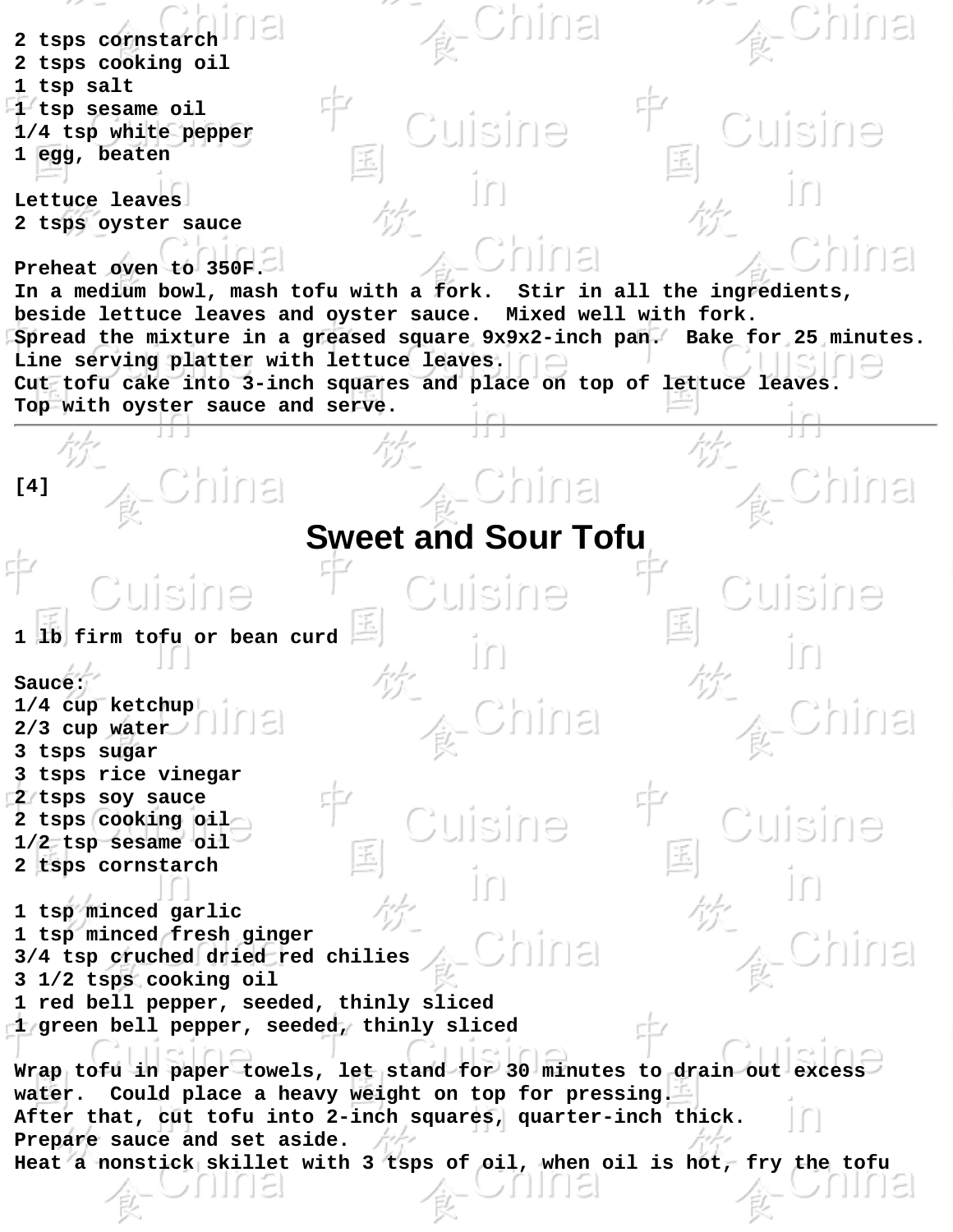**in batches until golden brown on both sides. Remove and drain on paper towels. Drain and dry the skillet, reheat with 1/2 tsp oil, stir-fry garlic, ginger and dried chilies for 15 seconds, until fragrant. Add the peppers**  and stir-fry for 1 minute. Stir in sauce mixture and cook until thickened. **Add tofu slices, toss to coat and serve immediately.JANAISI** 中<br>国 in<br>- 後 China 中国<br>- Cuisine<br>- 飲<br>- China 中<br>国<br>統 in<br>燃 chin こ<br>全 China 中<br>国 in<br>- 统 China 中<br>国<br>統 in<br>燃 chin **企China** 中<br>国 Cuisine<br>- 徐 Chin

中<br>- Cuisine

**A**China 中<br>L. Cuisine

中<br>風<br>統 in<br>食<br>China 中<br>L. Cuisine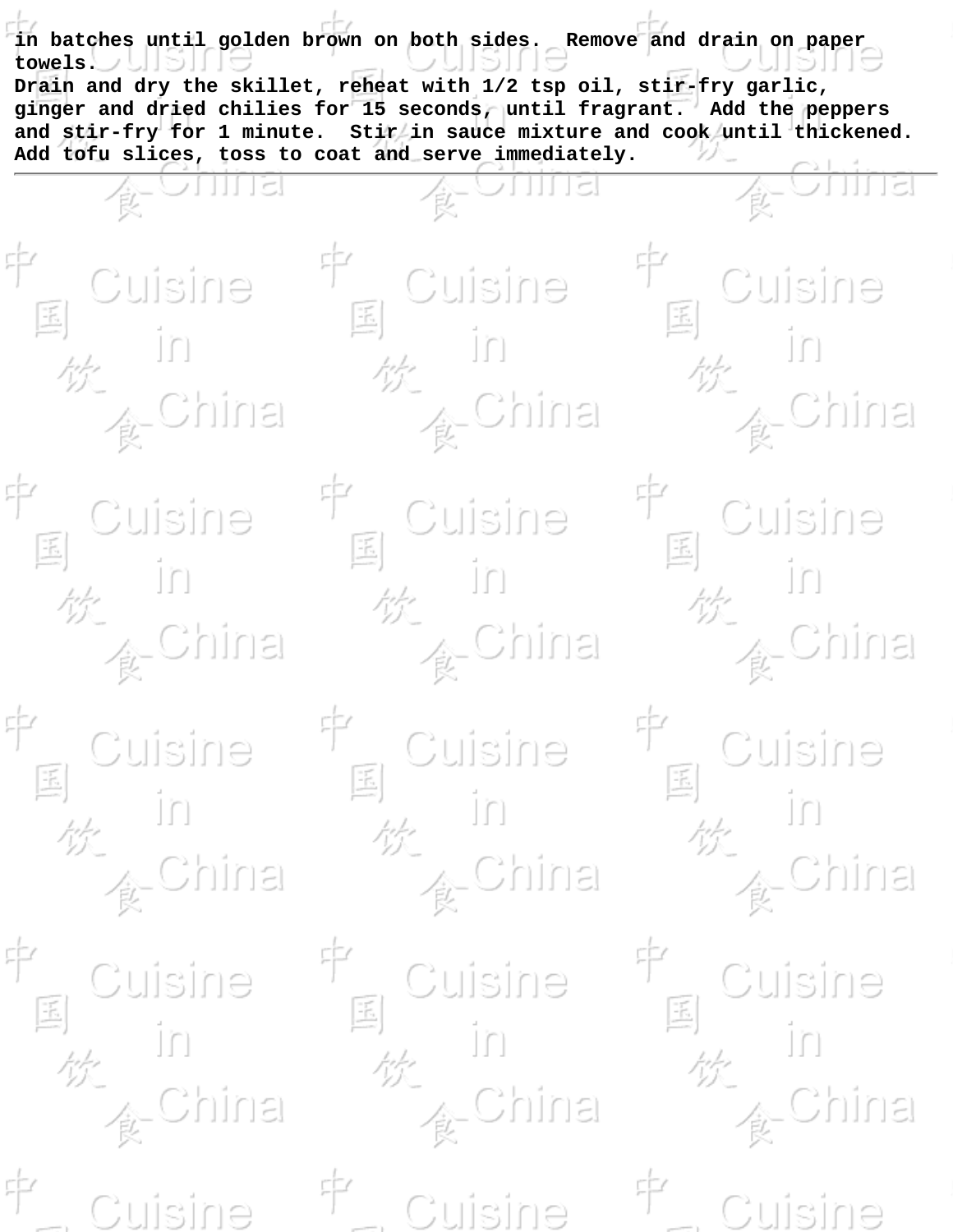<span id="page-108-0"></span>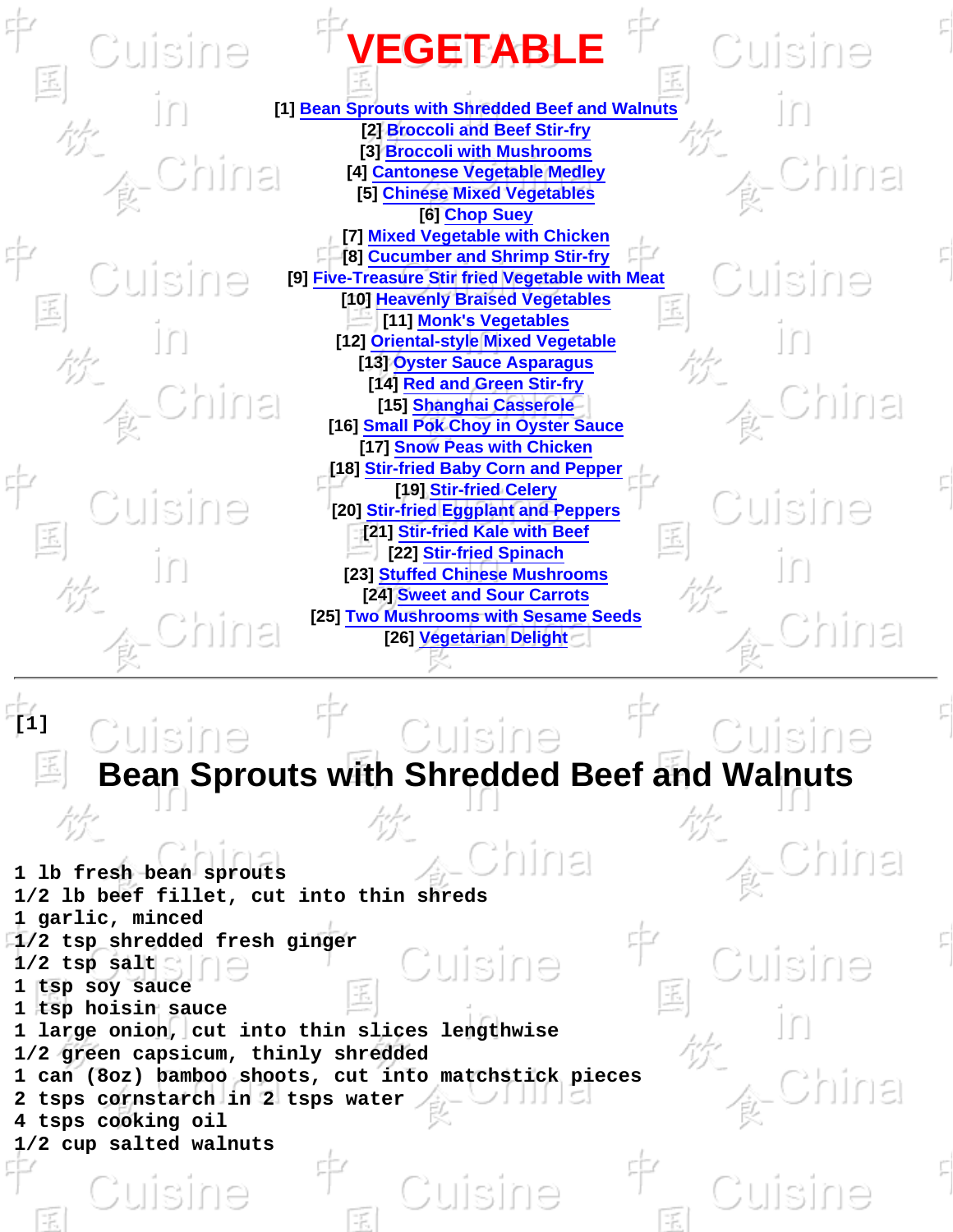**Combine the garlic, ginger, salt, hoisin sauce and soy sauce, set aside. Heat 2 tsps of oil in a wok, stir-fry onion and green capsicum for 3-4 minutes. Remove from wok.** 

**Reheat wok with 2 tsps oil, stir-fry the beef over high heat, until all the beef lose the red color and turning brown. Add bean sprouts and**  bamboo shoots, toss for 2 minutes. Move this mixture to the side of wok, **add the sauce mixture, and cornstarch mixture, stir until it boil. Return onions and capsicum into wok, add walnuts, toss all ingredients well together and serve.**

**Broccoli and Beef Stir-fry** 

Cuisine

 $\frac{1}{\mathbb{E}}$  Cuisine  $\frac{1}{\mathbb{E}}$  Cuisine

<sub>食</sub>−China

Cuisine **1 lb fresh broccoli 1/2 lb lean boneless beef steak such as top round, flank or sirloin 2 tsps soy sauce 2 tsps garlic, minced** <sub>食</sub>China

**1/4 cup cooking oil**

**2 tsps water**

**Sauce:**

<span id="page-109-0"></span>**[2]**

**1 1/2 tsps cornstarch 1/4 tsp ground ginger 2 tsps oyster sauce pinch of paprika powder**

**Cut off tough ends of broccoli stalks, peel stalks. Cut tops into small**  flowerets, cut stalks into thinly slices. Set aside. **Cut beef into bite-size slices. Mix the beef with soy sauce and garlic, marinate for 15 minutes.**

**Prepare cooking sauce and set aside.** Heat a wok over high heat, add 1 tsp of the oil. Stir-fry the beef for **2-3 minutes, until browned. Remove from wok. Add 2 more tsps of oil, stir-fry broccoli for 1 minute, add water, cover and cook about 3 minutes, until broccoli is tender-crisp. Return beef to wok and stir in sauce mixture, stir until sauce boils and slightly thickens.** 

<span id="page-109-1"></span><sub>se</sub>China <sub>∦≻</sub>China <sub>∕≵</sub> China **[3] Broccoli with Mushrooms**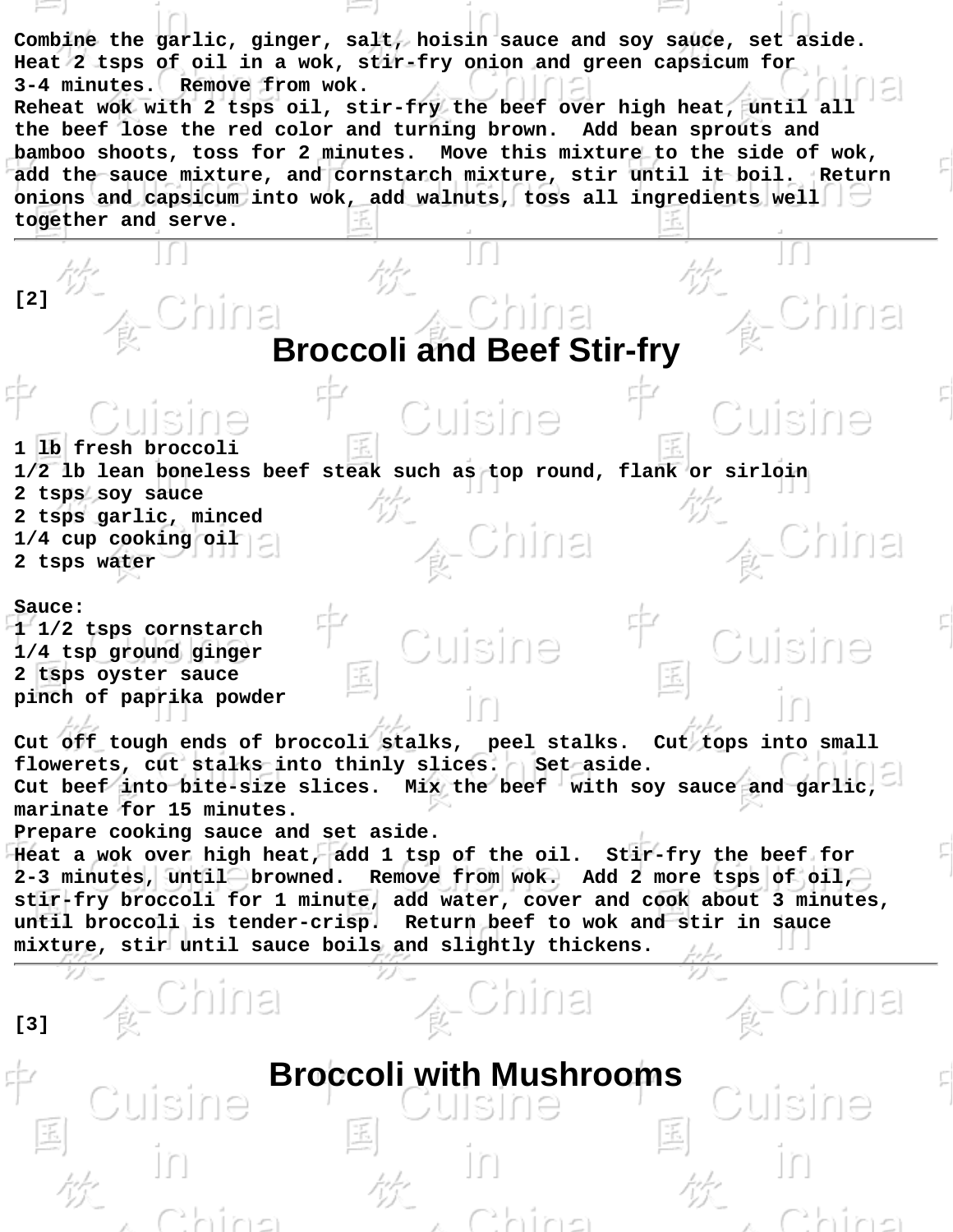<span id="page-110-0"></span>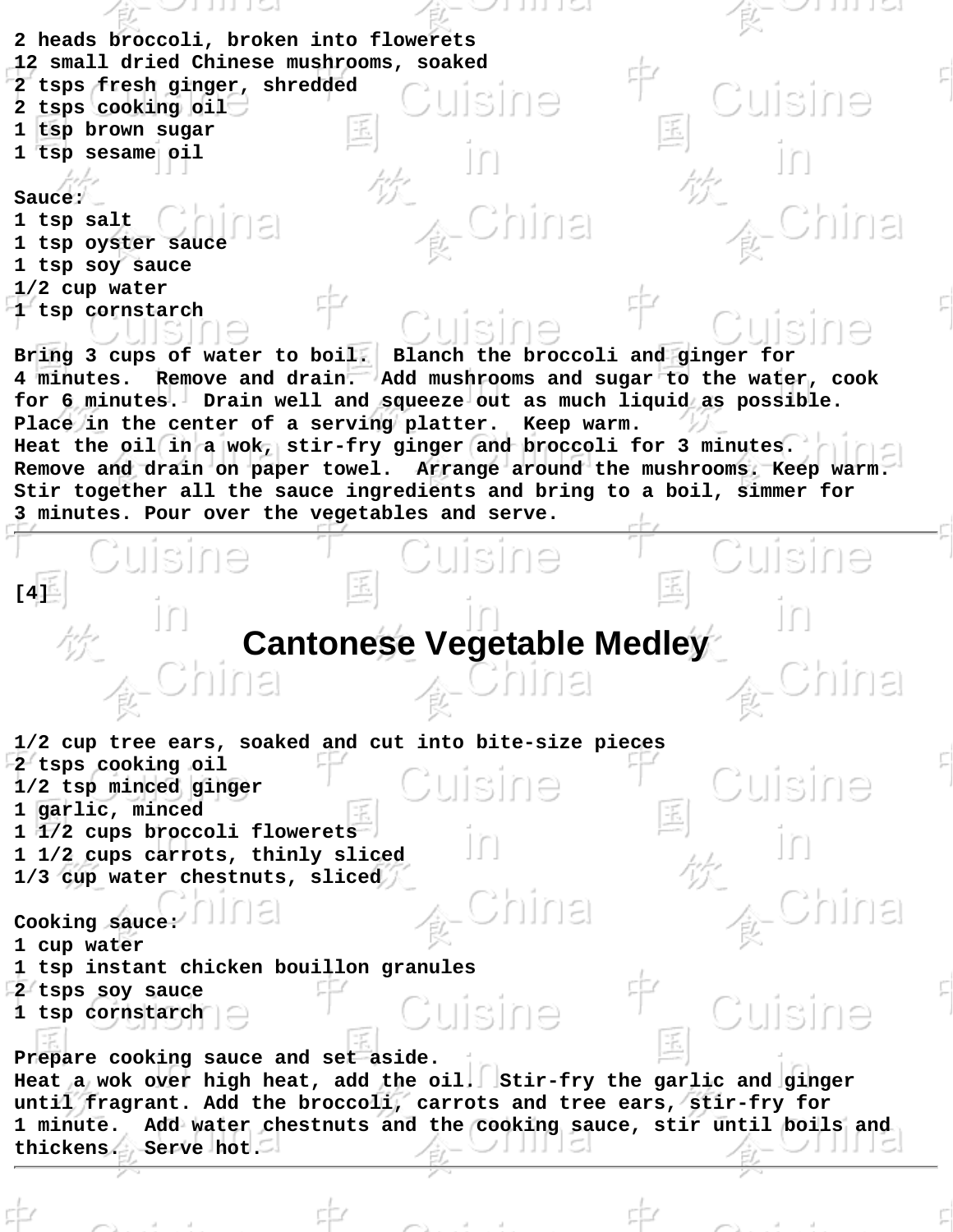<span id="page-111-1"></span><span id="page-111-0"></span>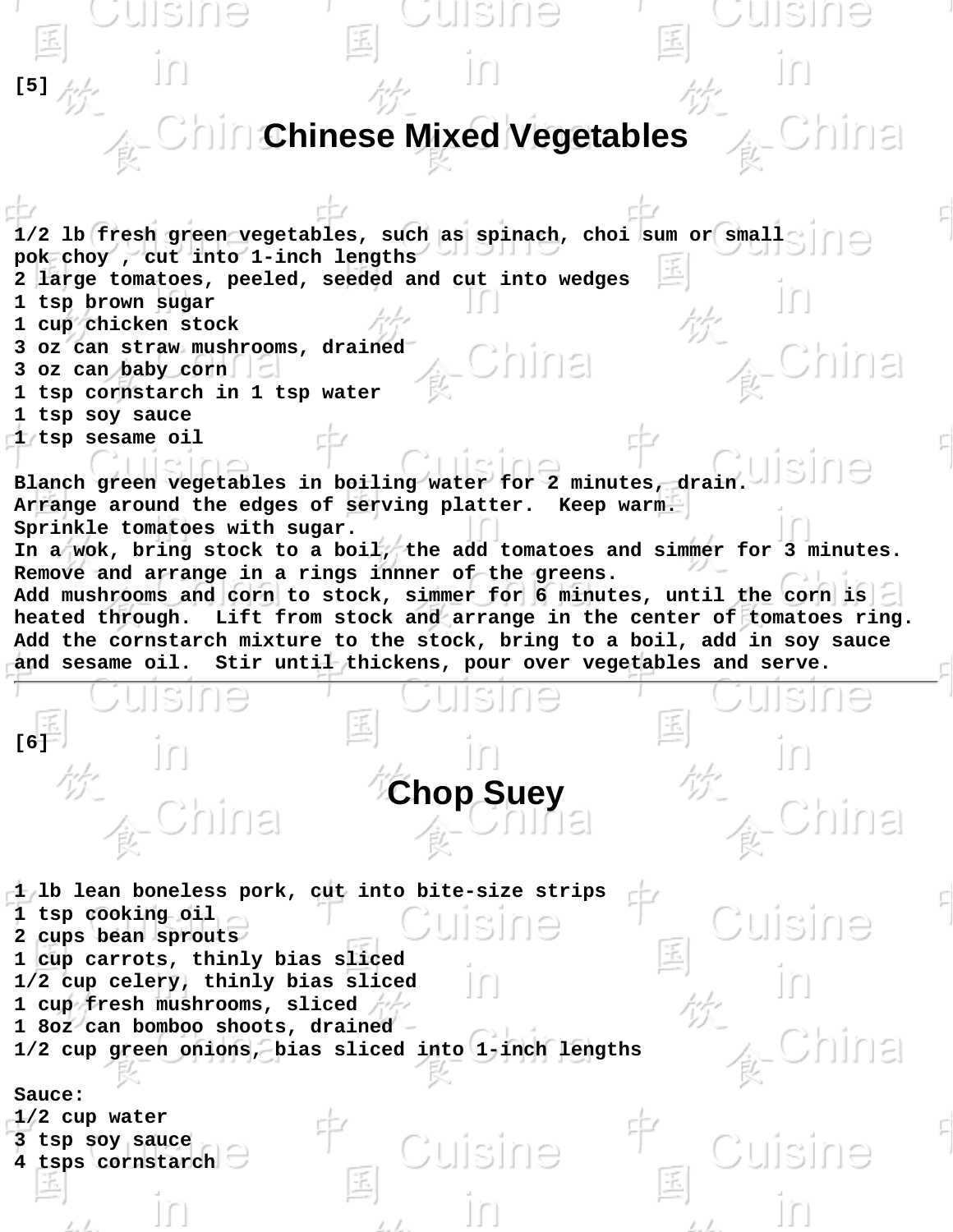<span id="page-112-0"></span><sub>ĝ</sub>\_China **1 tsp sugar 1 tsp instant chicken bouillon granules Combine sauce ingredients and set aside. Heat a wok over medium-high heat and add the oil, stir-fry carrots and celery for 2 minutes. Add bean sprouts, mushrooms, bamboo shoots, and green onions. Stir-fry 1-2 minutes. Remove vegetables. Add pork to wok and stir-fry 2-3 minutes. Push pork from center of wok,**  add sauce mixture to the center of wok, cook and stir until thickened. **Return vegetables to wok. Stir all ingredients together to coat with sauce. Cook about 1 minute until heated through. Serve immediately. Mixed Vegetable with Chicken [7]** uisine **1/2 lb bonelss, skinless chicken breast halves, cut into bite-size strips 1 tsp cornstarch 1/4 tsps salt 3 tsps cooking oil 2 garlic cloves, minced 1/2 cup red bell pepper, cut into thin strips 1 cup green cabbage, cut into 1-inch wide strips 1 cup green beans, cut in half lengthwise 3 green onions, shredded** uu isi **Sauce: 1/2 cup water 1 tsp sesame oil**  $\frac{\mathcal{F}}{\mathbb{E}}$  Cui isine **2 tsps oyster sauce 1/4 tsp sugar 1 tsps cornstarch Combine chicken with salt and cornstarch, add 1 tsp of oil, mix well. Set aside to marinate for 30 minutes. Combine sauce ingredients and set aside. Heat a wok over high heat and add the oil, stir-fry garlic for 15 seconds, add chicken and toss for 2 minutes. Add green beans and stir-fry for 1 minute, follow with cabbage, red pepper and green onions, stir-fry for 2 more minutes, unitl crisp-tender. Stir in the sauce mixture, toss until slightly thickened. Makes 4 servings.**<sub>o</sub>echina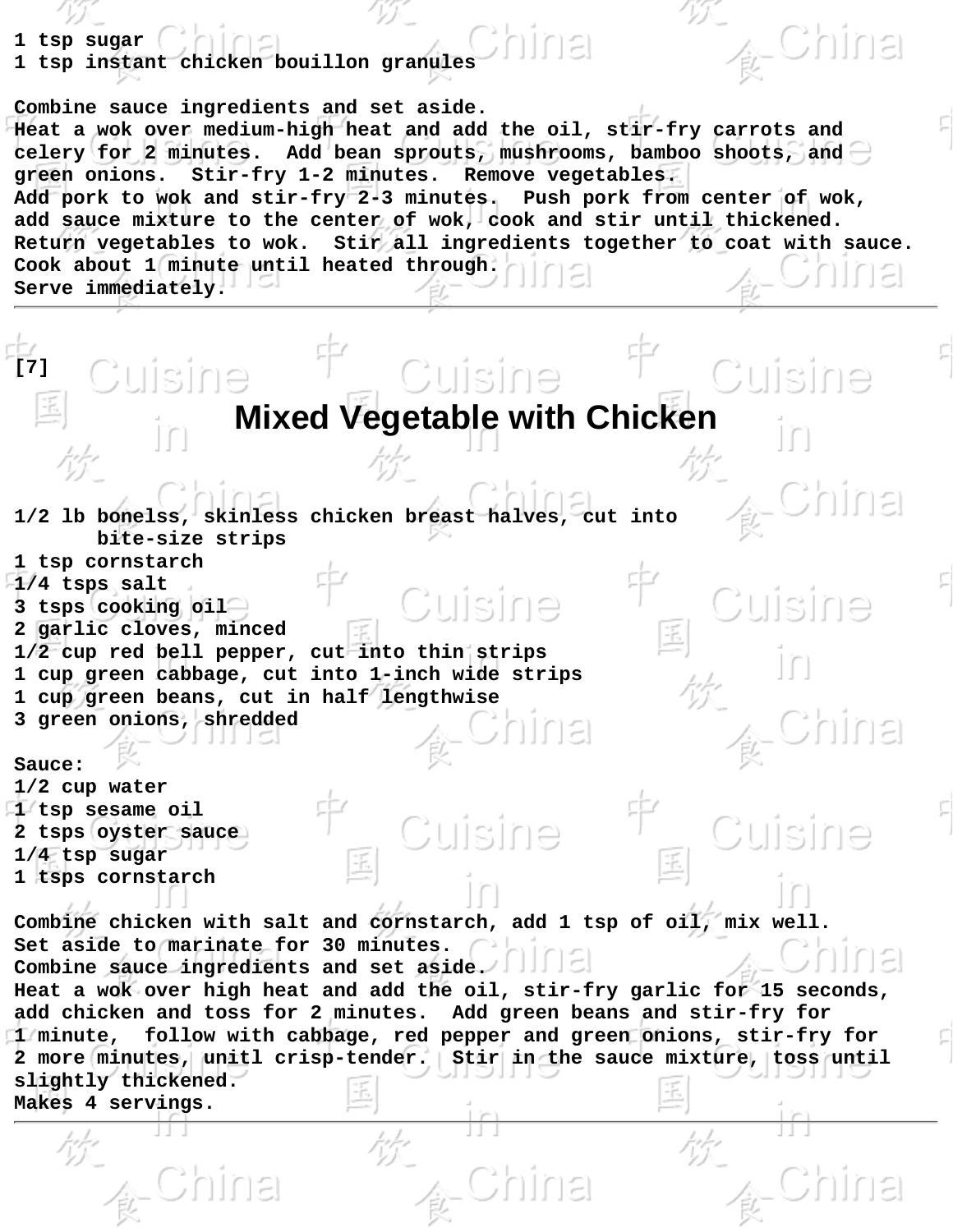#### <span id="page-113-1"></span><span id="page-113-0"></span>**[8] Culsine Culsine Culsine** <sub>o</sub> China **2 large cucumbers, peeled 3 tsps cooking oil 1 garlic, minced 2 tsps fresh ginger, minced**  $\frac{f}{\mathbb{E}}$  Cuisine **1/4 cup green onions, minced 1/2 lb raw shrimp, peeled and deveined Cooking sauce: 3 tsps water 2 tsps vinegar** <sub>食~</sub>China ∣ **2 tsps soy sauce 1 tsp cornstarch 1/2 tsp sugar Prepare cooking sauce and set aside. Cut cucumber in half lengthwise, Scrape out seeds with a spoon. Cut cucumber crosswise into 1/4-inch-thick slices. Heat a wok over high heat, add 1 tsp of the oil. Stir-fry the cucumbers and 1 tsp of ginger for about 3 minutes, until cucumber is crisp-tender. Pour onto a platter. Add 2 tsps oil into wok, stir-fry garlic and ginger until fragrant. Add green onions and shrimp, stir-fry about 3 minutes until shrimp turn pink. Add cooking sauce and stir until boil and thicken, season to taste with salt, then pour over cucumbers and serve. [9] Five-Treasure Stir fried Vegetable with Meat 1/2 lb lean boneless pork, cut into bite-size strips 1 can baby sweet corn, drained 1 tsp cooking oil 2 garlic cloves, minced 2 cups fresh or frozen sweet peas** 饺 **1 1/2 cups carrots, thinly bias sliced 1 cup red bell pepper, cut into thin strips 1 1/2 cups fresh mushrooms, sliced Sauce: 1/2 cup water**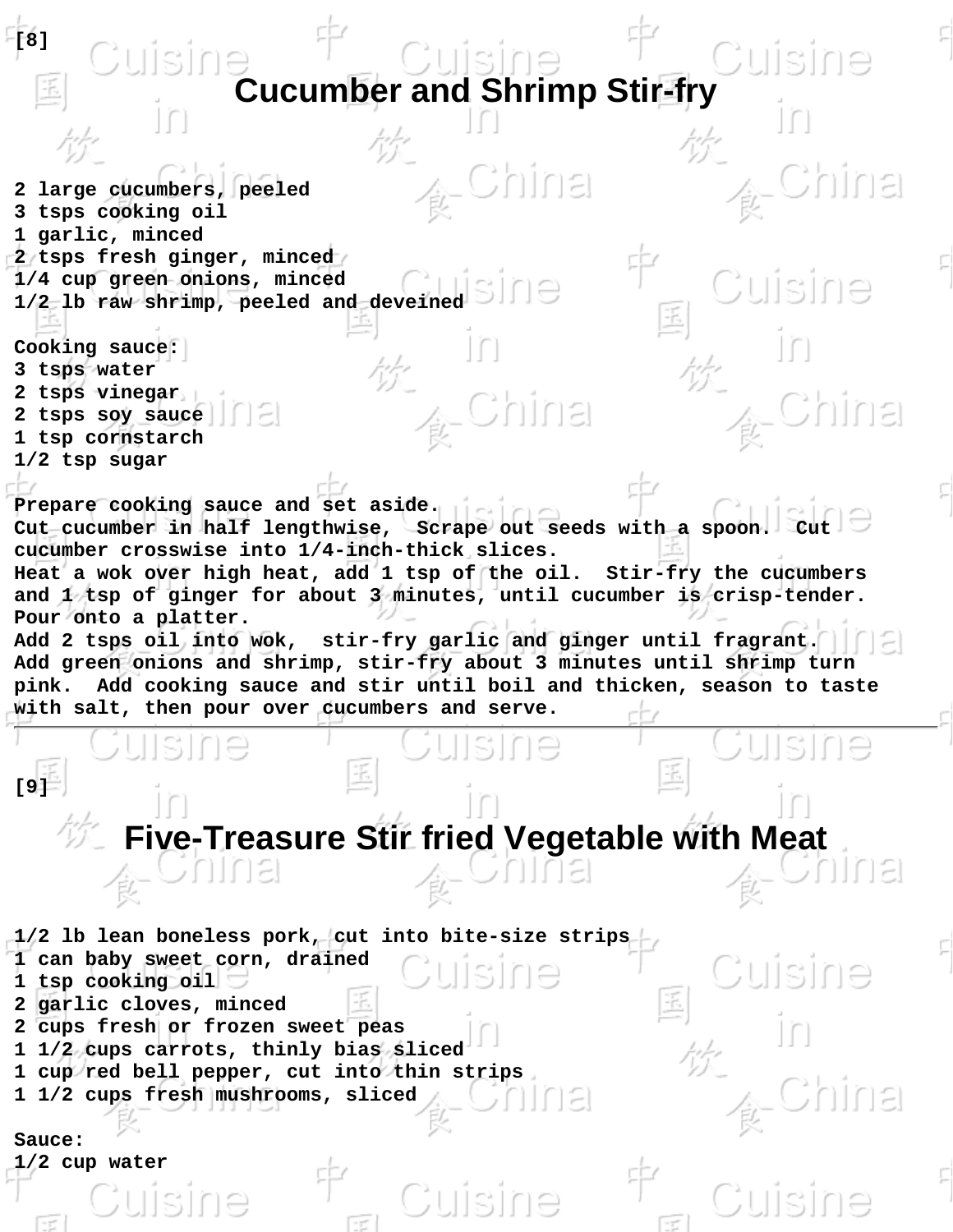<span id="page-114-1"></span><span id="page-114-0"></span>**2 tsps soy sauce 4 tsps cornstarch 1/2 tsp instant chicken bouillon granules** IINSI **Combine sauce ingredients and set aside. Heat a wok over medium-high heat and add the oil, stir-fry garlic for 15 seconds, add carrots and stir-fry for 3 minutes. Add sweet peas, mushrooms, bell pepper, and baby corn. Stir-fry 1-2 minutes. Remove vegetables. Add pork to wok and stir-fry 2-3 minutes. Push pork from center of wok,**  add sauce mixture to the center of wok, cook and stir until thickened. **Return vegetables to wok. Stir all ingredients together to coat with sauce. Cook about 1 minute until heated through. Serve immediately. Note: could use chicken breasts to substitute pork.**   $\frac{1}{\sqrt{101}}$  Cuisine T<sub>El</sub> Cuisine Cuisine **Heavenly Braised Vegetables 12 Chinese dried Mushrooms, halved 3 tsps dried tree ears, halved** <sup>子</sup><br>国 Cuisine 1 can (8oz) bamboo shoots, thinly sliced  $\bigcap$ **1 can (15oz) baby sweet corns** ■<br>饮 回 **2 tsps cooking oil 1 tsp sesame oil 1 garlic, minced 1/2 tsp salt** <sub>ke</sub>China <sub>na</sub>  $\frac{1}{\sqrt{2}}$  tsp soy sauce<sup> $\left[\right]$ </sup> **2 cups mushroom soaking liquid Combine the salt, soy sauce, and mushroom soaking liquid, set aside. Heat the cooking oil in a wok, stir garlic and mushrooms until fragrant. Add tree ears, bamboo shoots, baby sweet corn and sauce mixture, mix well. Cover and simmer for 25 minutes. Add the sesame oil, toss well and serve.** *China* **Monk's Vegetables [11]** 、<br>国 Cuisine **4 oz bean sprouts**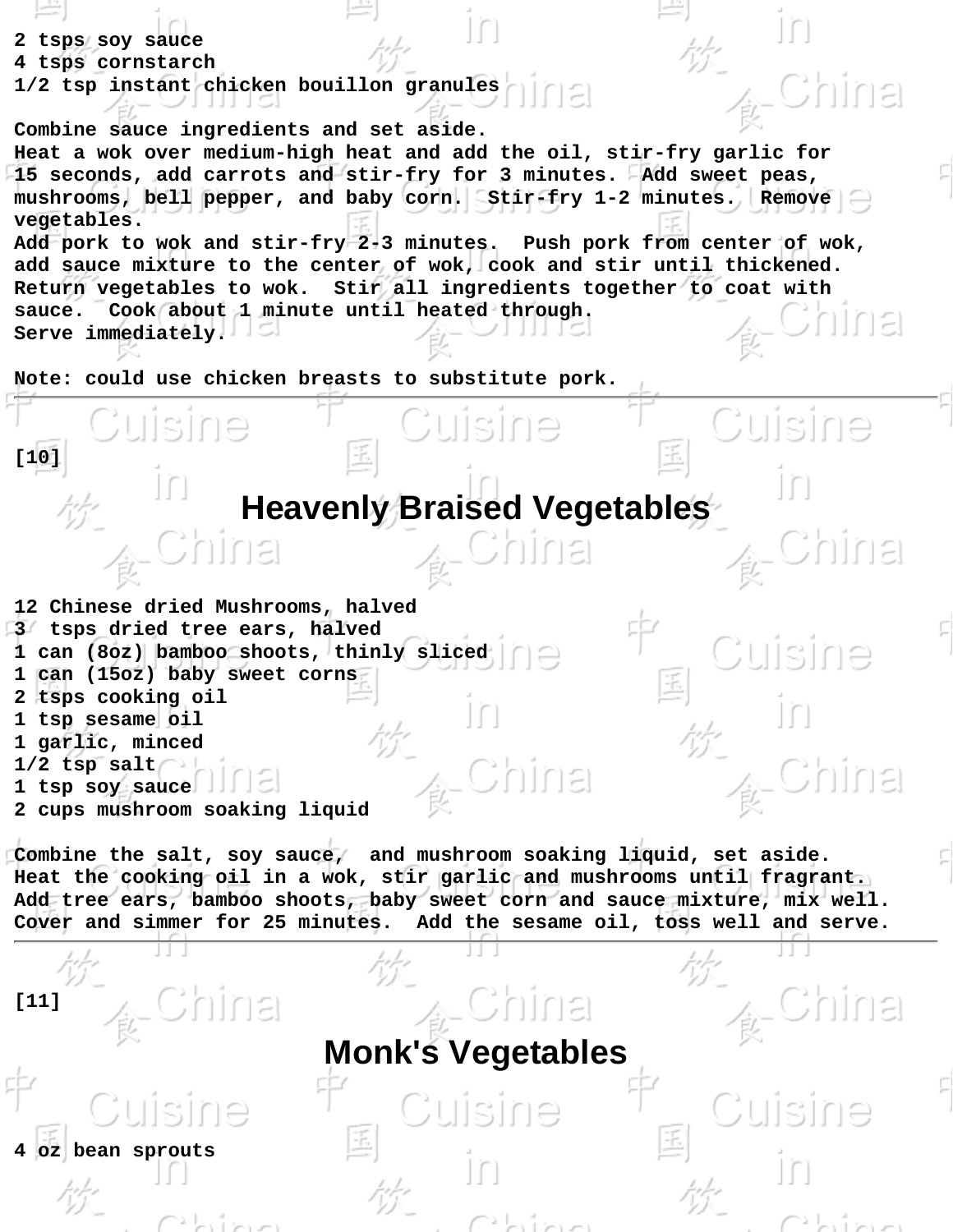**1 1/2 cups broccoli flowerets 1/2 can (4oz) sliced bamboo shoots, sliced 1/2 cups carrots, thinly sliced 8 dried Chinese mushrooms, soaked and cut into halves 1/2 cup straw mushrooms 1/2 cup button mushrooms 1/2 cup blanched almonds 4 oz firm tofu, cut into bite-size pieces 3 tsps cooking oil** i amil **2 tsps fresh ginger, shredded 1 tsp salt 1 tsp brown sugar 1 tsp soy sauce** isine **1/2 cup water 1/2 tsp dark soy sauce 1 tsp cornstarch in 1tsp water 1 tsp sesame oil Heat a wok with 1 tsp cooking oil, stir-fry ginger for 1 minute, stir in bean sprouts and stir-fry 1 more minute. Remove from wok. Heat the remaining oil in a wok, stir-fry the broccoli, bamboo shoots, carrots, mushrooms and nuts for 3 minutes. Then add in all other** 

**cook for 5 minutes. Stir in cornstarch mixture, bring to boil and thicken. Add sesame oil and give a good stir, serve immediately.**

<span id="page-115-0"></span>**[12]**

## **Oriental-style Mixed Vegetable**

**ingredients, besides sesame oil and cornstarch mixture. Reduce heat and** 

 $-1$ **1 oz Chinese dried mushrooms, soaked and thinly sliced 1/2 oz cloud ears, soaked and thinly sliced 2 oz vermicelli 1/2 lb cucumber, seeded and cut into strips 3 tsps cooking oil 1 small onions, sliced 2 tsps minced ginger 2 tsps minced garlic 3 tsps soy sauce** Cuisine **2 tsps bean sauce 1 tsp hoisn sauce In a small bowl, combine eggs, salt and 2 tsps of sesame oil, set aside. Heat a wok with 1 1/2 tsps of oil, when its hot, reduce heat to medium, pour in egg mixture and toss for a few minutes, until egg is set. Remove and drain on paper towels.**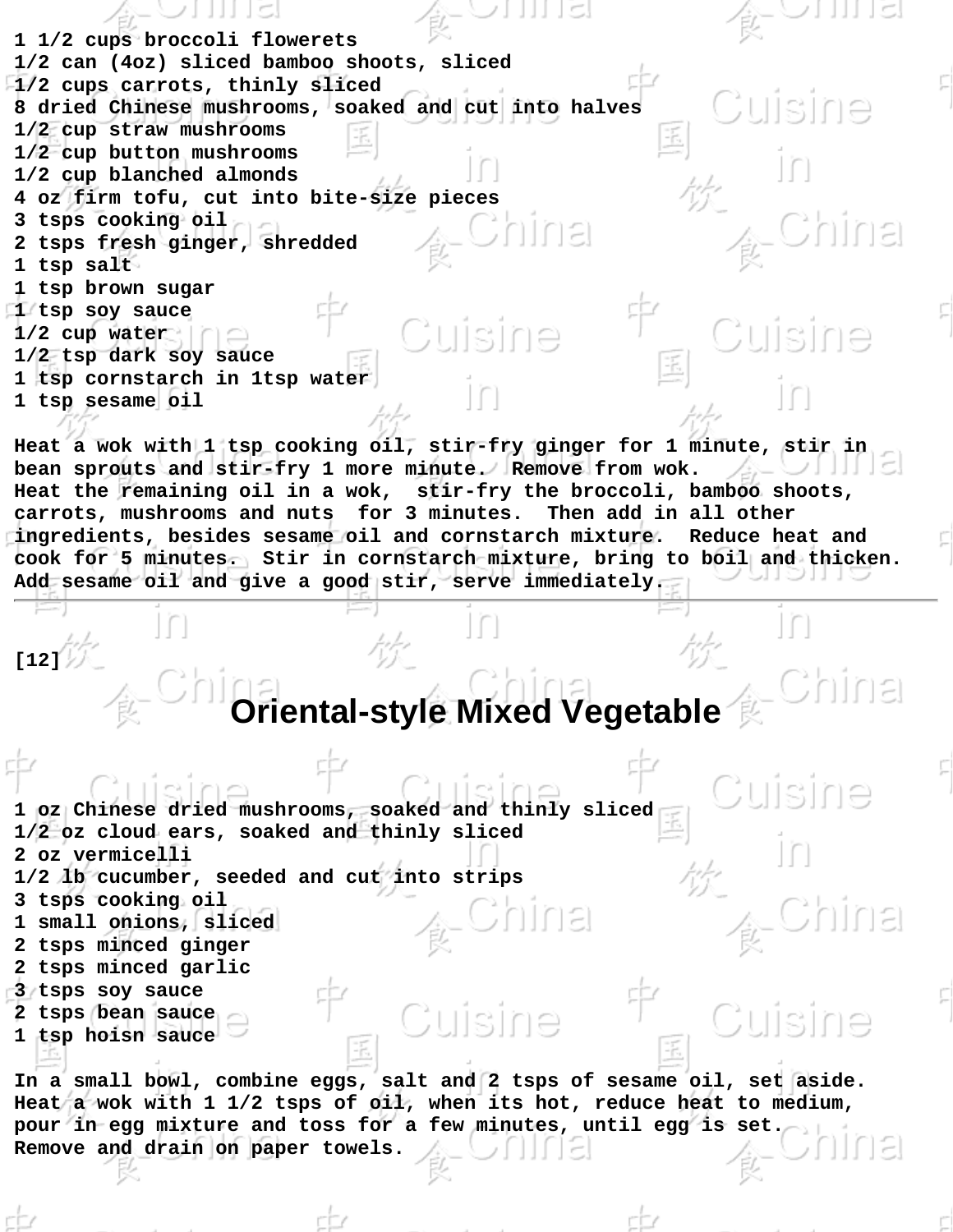<span id="page-116-1"></span><span id="page-116-0"></span>**Reheat the wok with 1 1/2 tsps oil, when its hot, stir-fry the garlic, ginger, and onion for 2 minutes. Then add mushrooms, cloud ears, vermicelli and cucumber, stir-fry for 2 more minutes. Add the soy sauce, bean sauce, hoisin sauce and remaining or sesame oil, stir-fry 3 more minutes. Then add cooked eggs and stir-fry 1 more minute before serve. [13] Oyster Sauce Asparagus** Cuisine **1 1/2 lbs fresh asparagus, trimmed** isinin **1 1/2 tsps cooking oil 2 tsps thinly sliced garlic 2 tsps green onion, chopped** <sup>乎</sup>国 Cuisine **1/2 tsp salt** Cuisine **1/4 cup water 2 tsps oyster sauce pinch of sugar Cut asparagus into 3-inch lengths and set aside. Heat a wok over high heat, add the oil. Stir-fry the garlic and green onions for 30 seconds. Add the asparagus, salt, sugar and stir-fry for 1 minute. Add water, cover and cook for 3 minutes. Add oyster sauce, stir to mix well, and serve.** Cuisine **[14] Red and Green Stir-fry** <sub>4≻</sub>China <sub>∯</sub>\_China **1/2 lb red bell pepper, cut into thin strips 1/2 lb green beans, trimmed and cut into halves 1 tsp cooking oil 2 tsps minced garlic 1 1/2 tsps salt 2 tsps water 3 tsps coarsely chopped bacon Heat a wok over high heat, add the oil. Stir-fry the bacon until crisp. Remove from wok. Add garlic and stir-fry until fragrant. Add pepper, green beans and salt, stir-fry for 2 minutes. Add the water and cook for another 4 minutes, until the vegetables are tender. Add bacon and stir well. Serve at once.**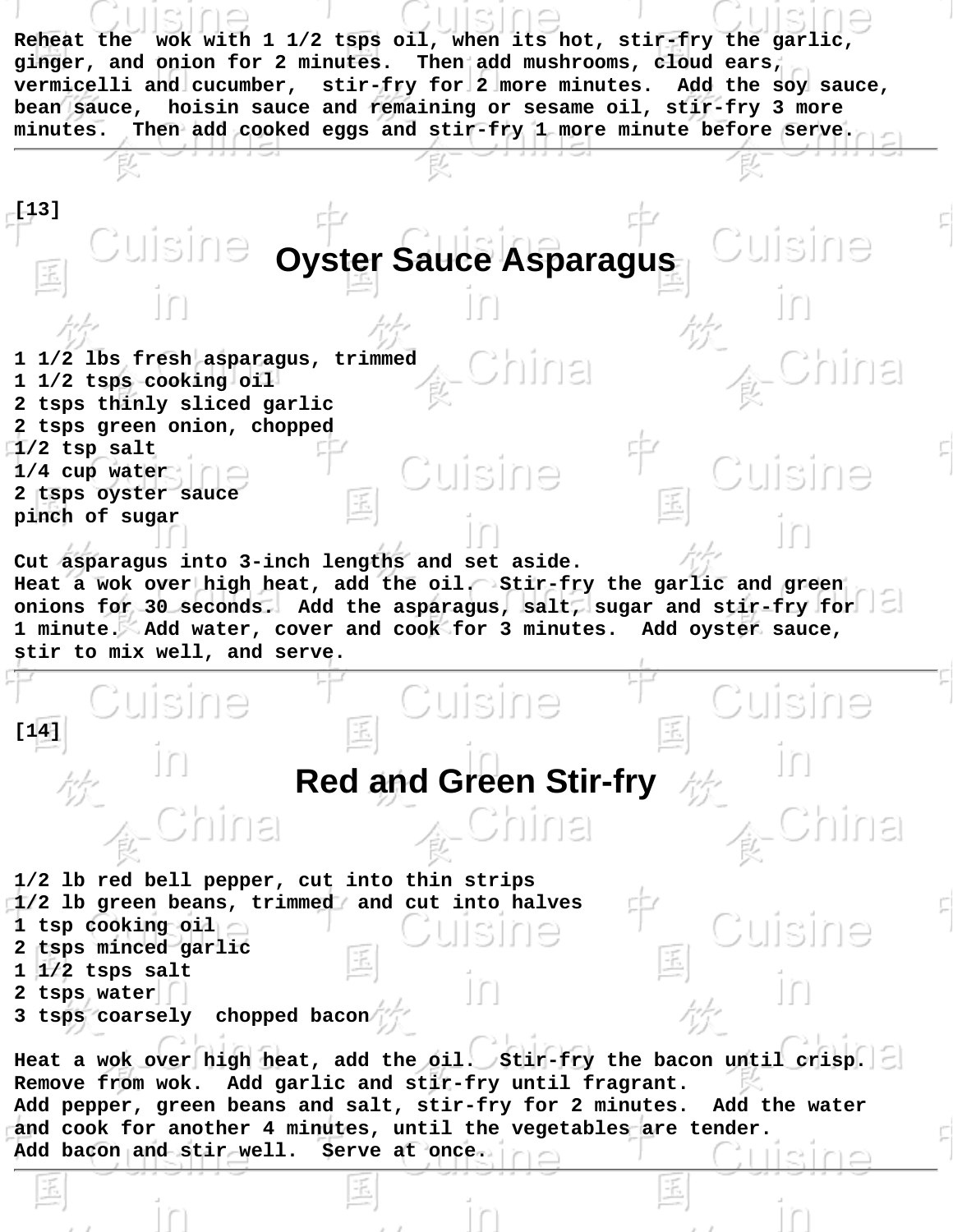<span id="page-117-1"></span><span id="page-117-0"></span>

| <sub>t≩</sub> China                                                                                                                                                 | ,<br>《 China                                                                                                                                        | - <sub>渝</sub> -China |  |
|---------------------------------------------------------------------------------------------------------------------------------------------------------------------|-----------------------------------------------------------------------------------------------------------------------------------------------------|-----------------------|--|
| $[15]$                                                                                                                                                              |                                                                                                                                                     |                       |  |
| <sub>1</sub> Cuisine                                                                                                                                                | Shanghai Casserole                                                                                                                                  | Cuisine               |  |
|                                                                                                                                                                     |                                                                                                                                                     |                       |  |
| 1 1/2 cups broccoli flowerets /                                                                                                                                     |                                                                                                                                                     |                       |  |
| 1 can (8oz) sliced bamboo shoots, sliced<br>1 1/2 cups carrots, thinly sliced                                                                                       |                                                                                                                                                     | <sub>ക</sub> China    |  |
|                                                                                                                                                                     | 8 dried Chinese mushrooms, soaked and cut into halves                                                                                               |                       |  |
| 4 oz firm tofu, cut into bite-size pieces                                                                                                                           |                                                                                                                                                     |                       |  |
| 2 tsps salt                                                                                                                                                         |                                                                                                                                                     |                       |  |
| 1 tsp brown sugar<br>1 tsp dark soy sauce                                                                                                                           | Cuisine                                                                                                                                             | <b>Cuisine</b>        |  |
| 2 tsps cooking wine or dry sherry                                                                                                                                   |                                                                                                                                                     |                       |  |
| 1 tsp cornstarch in 1 tsp water                                                                                                                                     |                                                                                                                                                     |                       |  |
| 1/4 cup cooking oil                                                                                                                                                 |                                                                                                                                                     |                       |  |
|                                                                                                                                                                     | Heat the oil in a wok, stir-fry the broccoli, bamboo shoots and carrots<br>for 3 minutes. Add mushrooms and fry for 1 minute. Stir in 1 1/2 cups of |                       |  |
|                                                                                                                                                                     | mushroom soaking liquid and all other ingredients, except the cornstarch                                                                            |                       |  |
| mixture. Bring to a boil and reduce heat.                                                                                                                           | Cover and simmer for 15 minutes, stir occasionally. Stir in cornstarch                                                                              |                       |  |
| mixture, bring to boil and simmer until thickened.                                                                                                                  |                                                                                                                                                     |                       |  |
|                                                                                                                                                                     |                                                                                                                                                     |                       |  |
|                                                                                                                                                                     |                                                                                                                                                     |                       |  |
|                                                                                                                                                                     |                                                                                                                                                     |                       |  |
|                                                                                                                                                                     |                                                                                                                                                     |                       |  |
| [161]                                                                                                                                                               |                                                                                                                                                     |                       |  |
|                                                                                                                                                                     | <b>Small Pok Choy in Oyster Sauce China</b>                                                                                                         |                       |  |
|                                                                                                                                                                     |                                                                                                                                                     |                       |  |
|                                                                                                                                                                     |                                                                                                                                                     |                       |  |
|                                                                                                                                                                     |                                                                                                                                                     |                       |  |
|                                                                                                                                                                     |                                                                                                                                                     |                       |  |
|                                                                                                                                                                     |                                                                                                                                                     |                       |  |
| The fresh small Pok choy<br>The Suising Cuising Cuising<br>2 tsps cooking oil<br>2 tsps/minced shallots<br>1 tsp sesame oil<br>1 tsp sesame oil<br>1 tsp sesame oil |                                                                                                                                                     |                       |  |
|                                                                                                                                                                     |                                                                                                                                                     |                       |  |
|                                                                                                                                                                     | Blanch the pok choy in a large pot of boiling salt water for 5 minutes.                                                                             |                       |  |
| platter.                                                                                                                                                            | Drain well, cut the pok choy half in lengthwise. Arrange on a serving                                                                               |                       |  |
|                                                                                                                                                                     | Heat the oil in a wok and stir-fry the shallots until fragrant, but not                                                                             |                       |  |
|                                                                                                                                                                     | burn. Pour over the cooked pok choy. Toss the oyster sauce and sesame                                                                               |                       |  |
| oil over the pok choy and serve.                                                                                                                                    |                                                                                                                                                     |                       |  |
|                                                                                                                                                                     |                                                                                                                                                     |                       |  |
|                                                                                                                                                                     | .<br>China                                                                                                                                          |                       |  |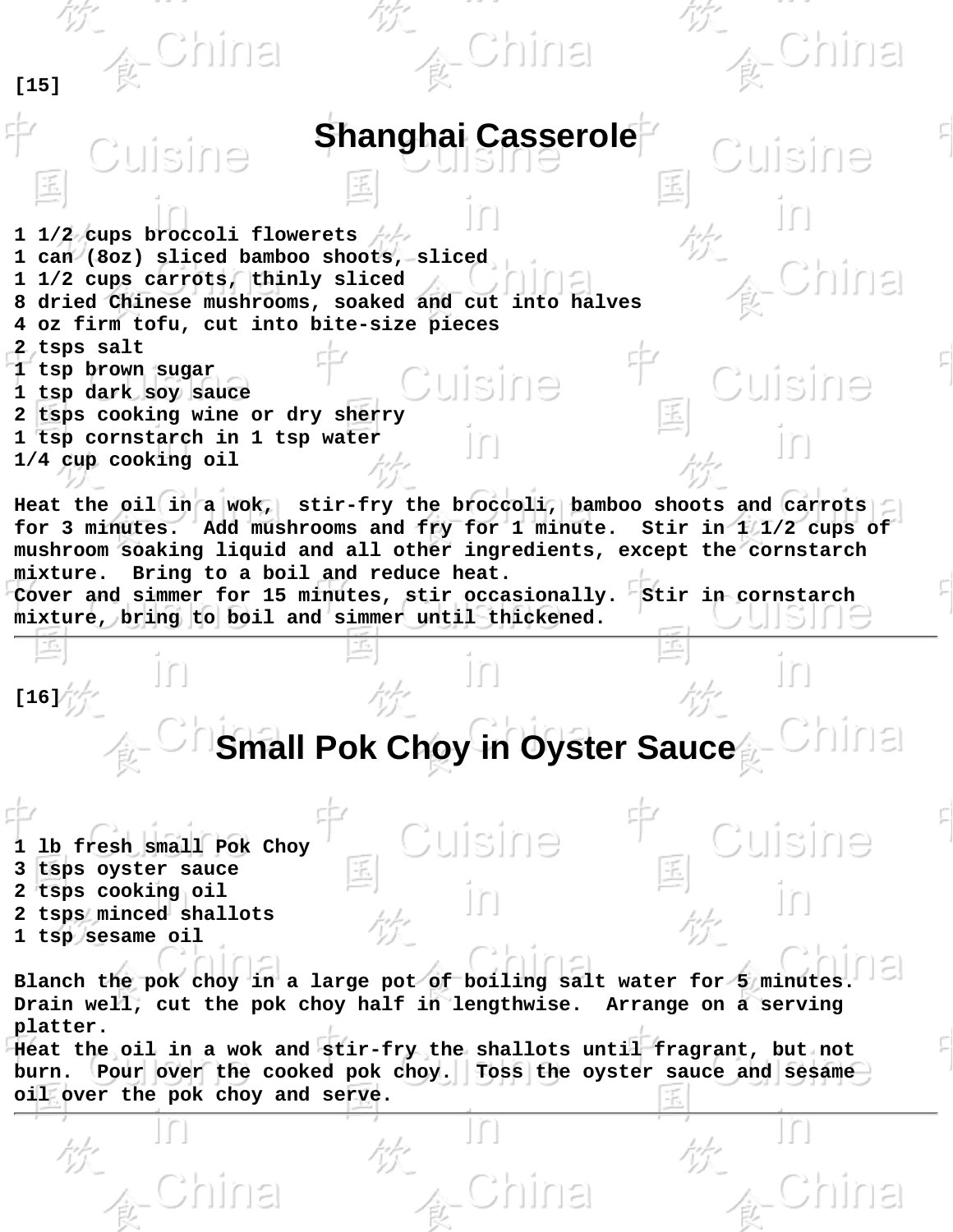# **Snow Peas with Chicken Club**<br>The Snow Peas with Chicken

<span id="page-118-0"></span>**[17]**

<span id="page-118-1"></span>**1/2 lb boneless, skinless chicken breasts, cut into bite-size strips 1 tsp cornstarch 1 tsp sauce sauce 1 tsp sesame oil** キ<br>- 風 - in<br>- 飲 - Chia **1 1/2 cups or 6oz snow peas 1 can (8 oz) water chestnuts, sliced 3 geen onions, chopped 3 tsps cooking oil 1 garlic, minced 2 tsps ginger, shredded** hina **Cooking sauce: 1/2 cup water 2 tsps soy sauce 1 tsp cornstarch** üllsine bulle **Mix chicken with cornstarch, soy sauce and sesame oil. Let marinade for 15 minutes. Prepare cooking sauce and set aside. Heat a wok over high heat, add the oil. Stir-fry the garlic and ginger until fragrant. Add the chicken and stir-fry for 3 minutes. Add peas and stir-fry 3 more minutes (30 seconds if using frozen peas). Then add water chestnuts and green onions, stir to mix. Add the cooking sauce, stir until boils and thickens. Serve hot.** Cuisine **[18] Stir-fried Baby Corn and Pepper**<br>**Example 19 April 19 April 19 April 19 April 19 April 19 April 19 April 19 April 19 April 19 April 19 April 19 April 19 April 19 April 19 April 19 April 19 April 19 April 19 April 19 April** Gnina **8 oz frozen or canned baby sweet corn**  <sup>ザ</sup><br>国 Cuisine **1 garlic clove, minced 1 tsp shredded ginger 1 tsp cooking oil 1 cup fresh mushrooms, thinly sliced** "<br>饮 <sup>1</sup> **1 cup green bell pepper, cut into thin strips Cooking Sauce:** China **1 tsp sugar 1 tsp hoisin sauce 1 tsp cornstarch**entsine Cuisine Cuisine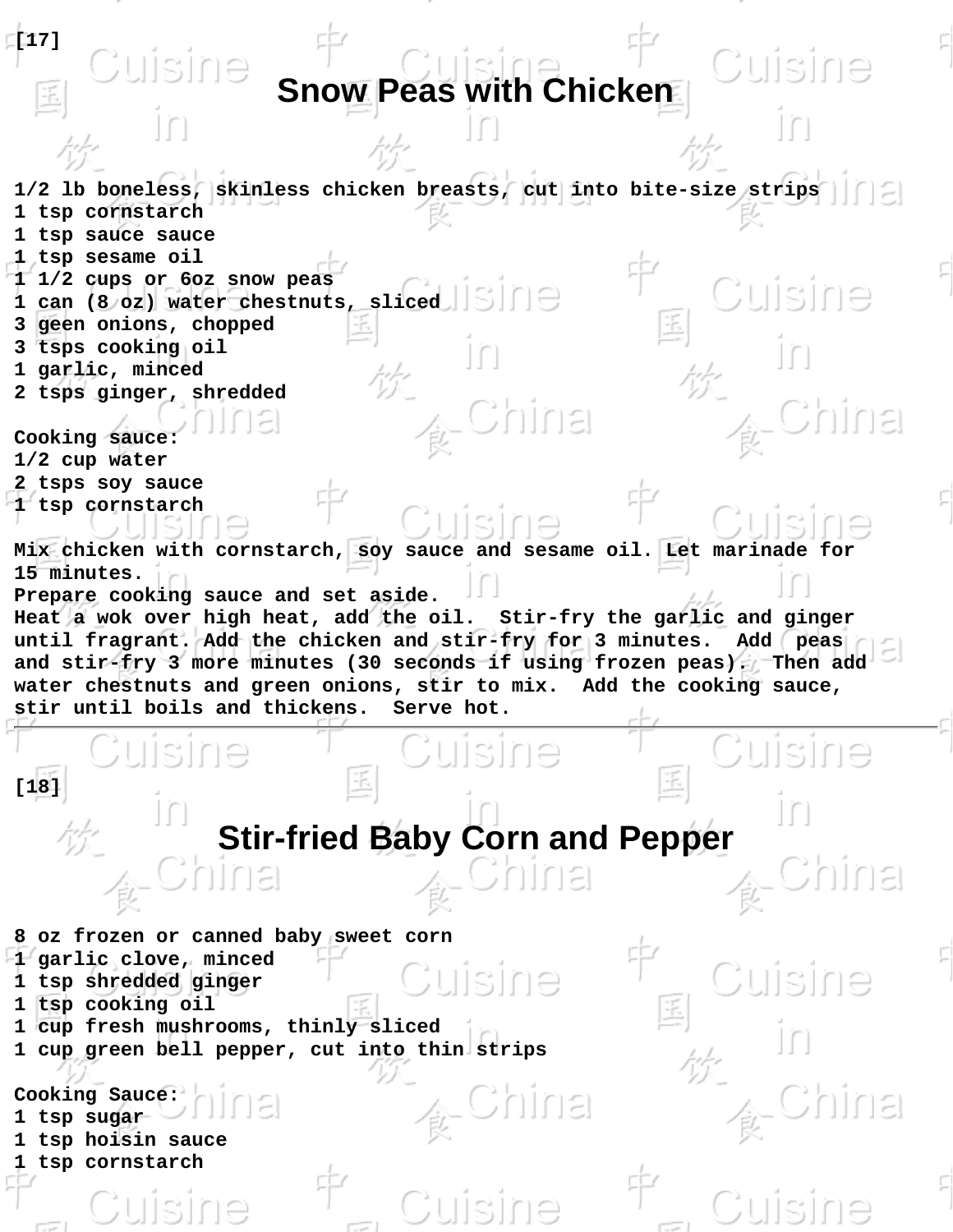<span id="page-119-1"></span><span id="page-119-0"></span>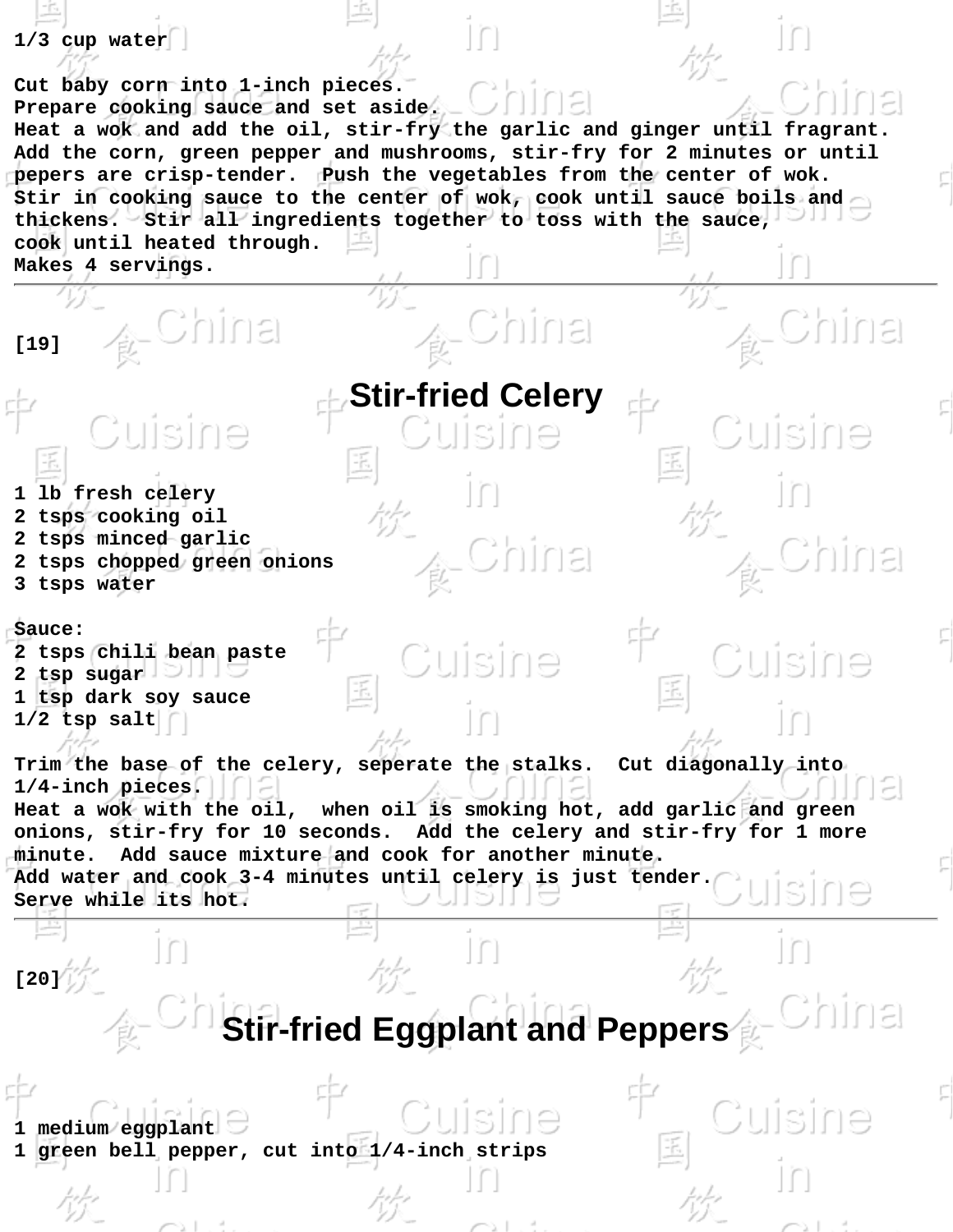<span id="page-120-1"></span><span id="page-120-0"></span>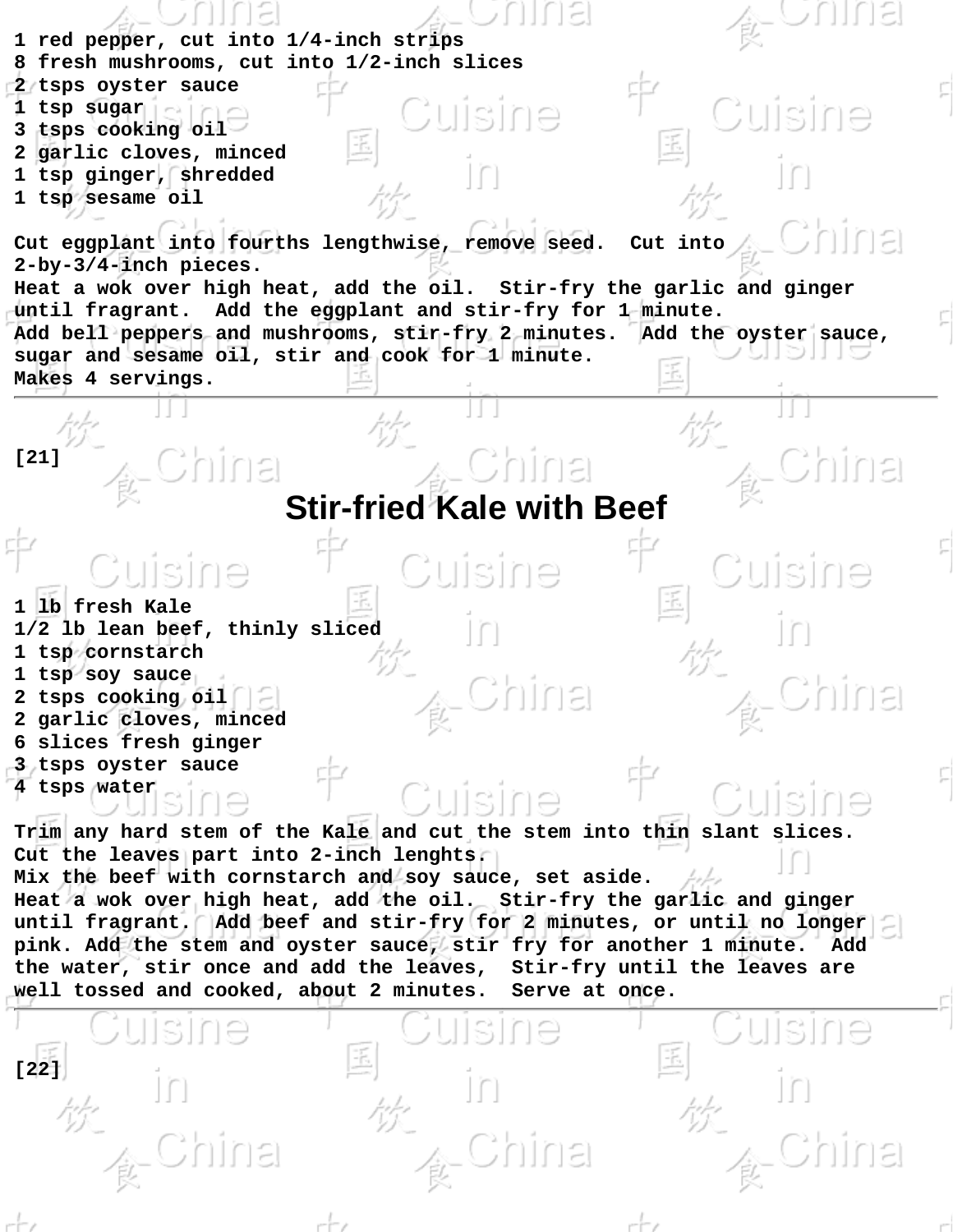<span id="page-121-0"></span>

**Coarsely chopped the shrimp and water chestnuts. Mix them with the rest of the fiiling ingredients, mix well. Spoon a small layer of filling onto**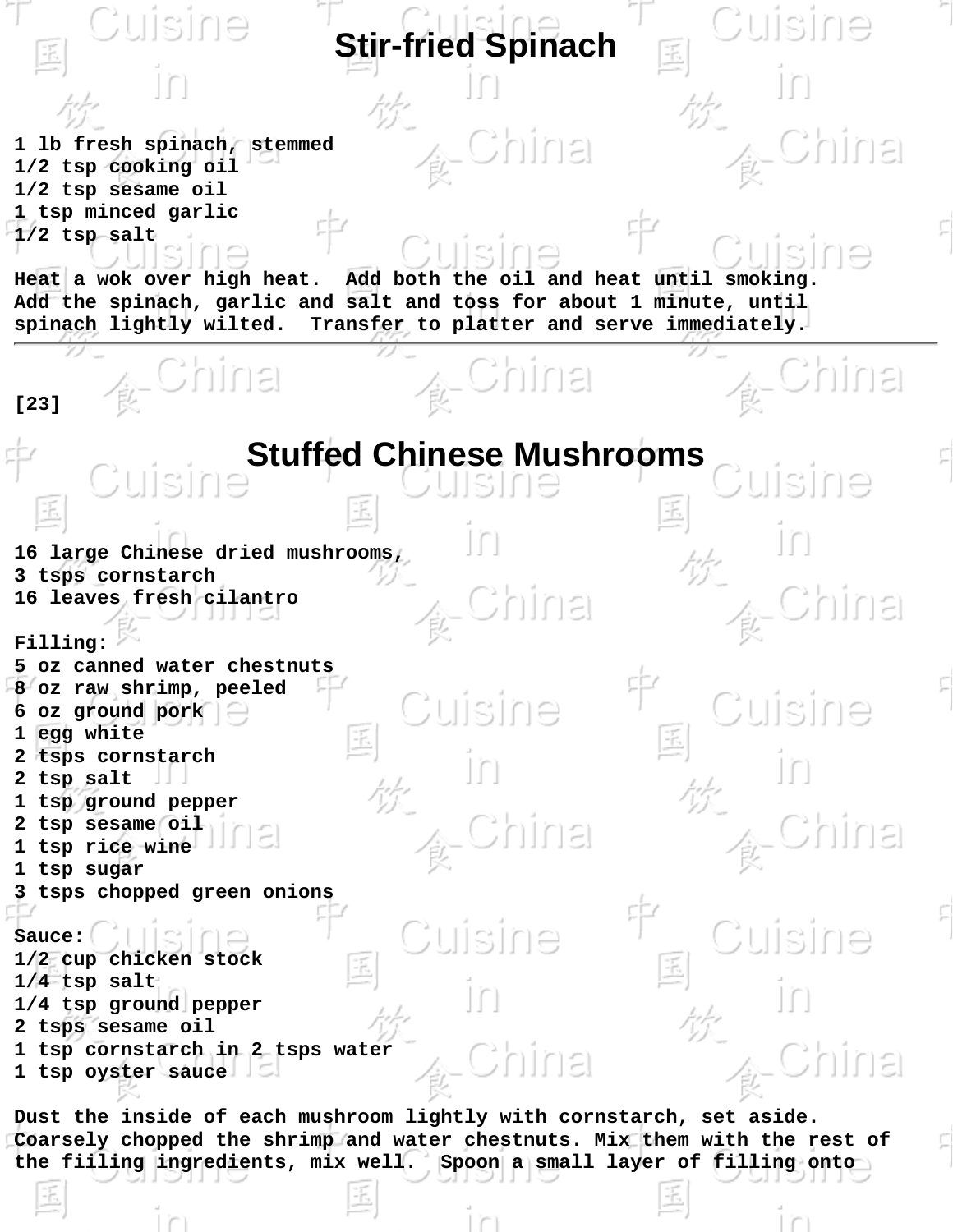<span id="page-122-1"></span><span id="page-122-0"></span>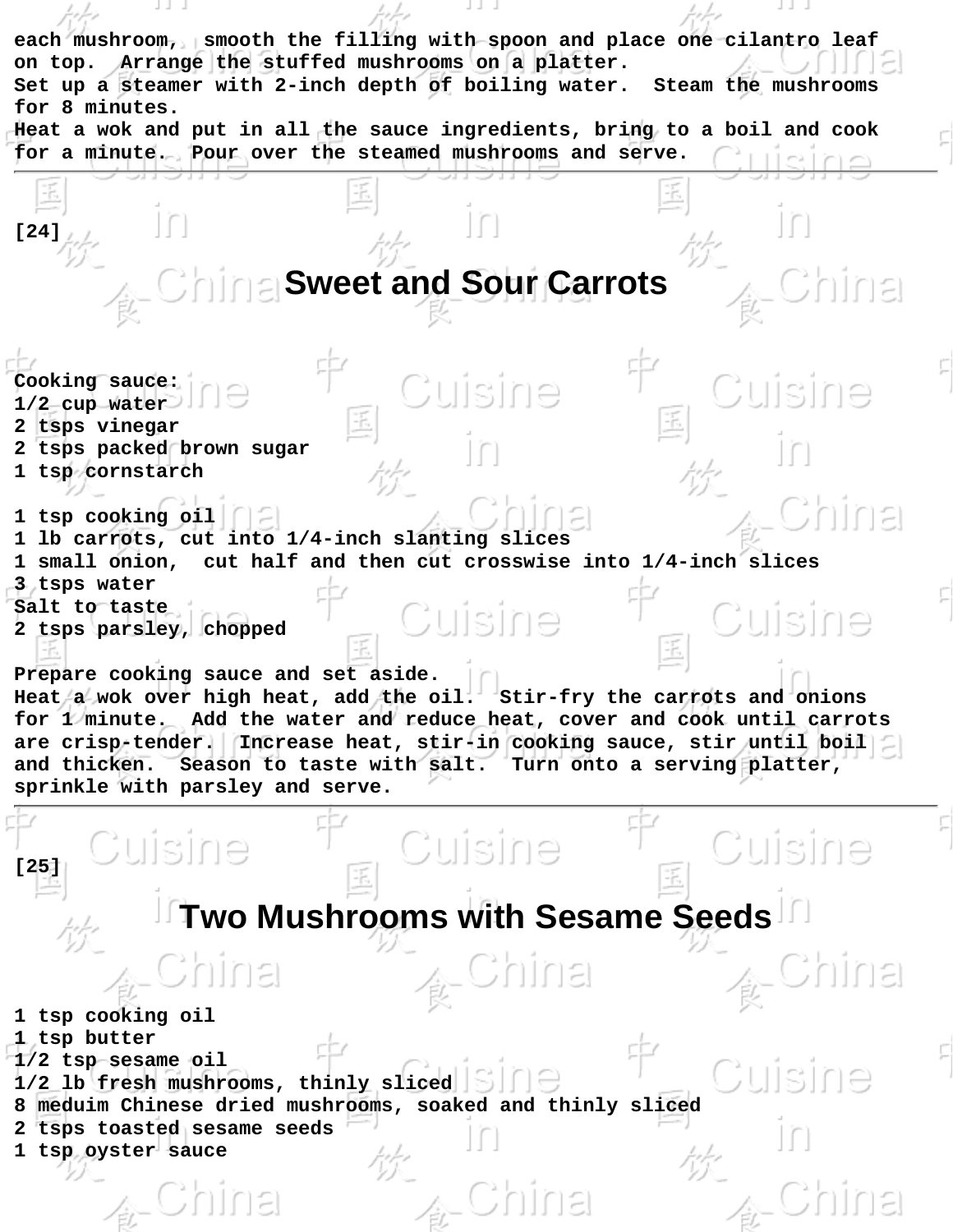**Heat the cooking oil, butter and sesame oil in a wok over high heat. Stir-fry fresh mushrooms for 1 minute, until begin to brown, add Chinese mushrooms and sesame seeds. Toss 30 seconds and stir in oyster sauce until lightly glazed.** 

<span id="page-123-0"></span><sub>∕≵</sub>\_China **[26]**

**Vegetarian Delight** 

- ∦ China

Cuisine

**1 oz vermicelli**

**1 1/2 cups green beans, bias sliced into 1-inch pieces or frozen cut green beans**  LChina

**3 tsps cooking oil**

**1 small onions, cut into thin wedges**

**1/2 cup celery, thinly sliced**

Cuisine

**1 cup red bell pepper, cut into thin strips**

**1/2 cup fresh mushrooms, sliced**

**1/2 cup water chestnuts, sliced**

- **1 minced garlic 1 tsp cooking oil**
- **Sauce:**

**1 tsp soy sauce 1** tsp sesame  $\begin{bmatrix} 0 & 1 \\ 1 & 0 \end{bmatrix}$ 

**1 tsp sugar**

**Soak vermicelli for 15 minutes in warm water, drain and cut into 3-inch lengths. Blanch fresh green beans for 3 1/2 minutes in boiling water, drain. Heat a wok over medium-high heat with the oil, when its hot, stir-fry the garlic for 15 seconds. Add onion, green beans (if using) and celery, stir-fry for 1 1/2 minutes, then add bell pepper and mushrooms and frozen green beans (if using), stir-fry for another 1 1/2 minutes, until vegetables are crisp-tender. Then add water chestnuts, vermicelli, and** 

**sauce mixture. Stir and cook until all ingredients mix well and heated through. Makes 4 servings.**

*<sub>企</sub>China* 

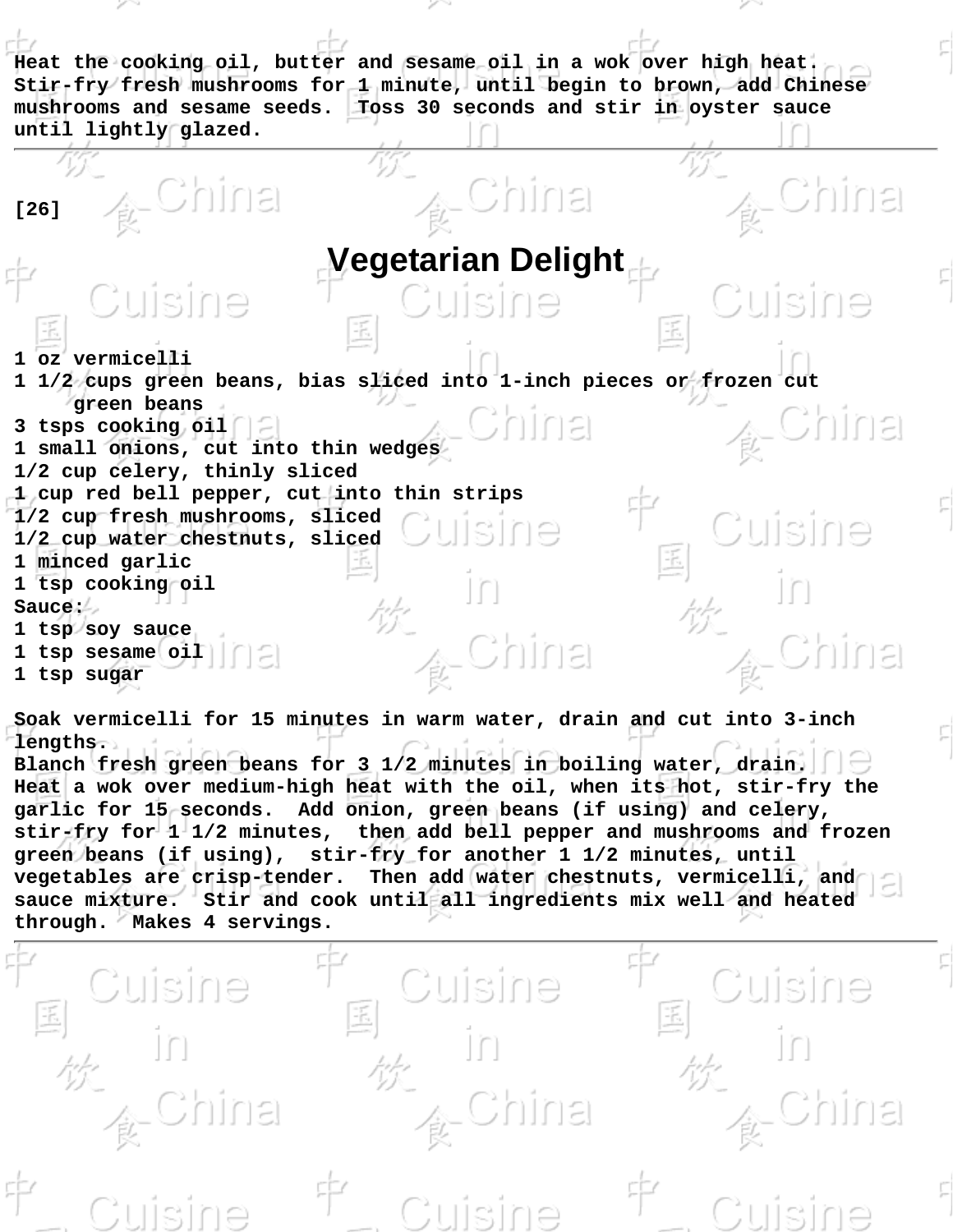### **COOKING TIPS** Cuisine

● **Garnish; after carving or cutting fruit and vegetables (especially carrot and pepper) into flowers or patterns for garnishing, soak in water. This will keep them in nicer shape and reduce breakage.** 

Cuisine l

● **Utensils for stir-frying; a wok is the best utensil because its big surface is easy for stirring the food and enables the most contact of the food with a hot surface. If not available, use a big skillet or saucepan.** 

● **Ingredients for stir-frying; cut the meat or vegetables into uniform size, this will allow them to cook within the same time.** 

● **Before stir-frying; cut and gather all the ingredients together and pre-mix the cooking sauce before starting the wok. Stir-frying takes a very short time and so you will have no time for preparation during stir-frying.**

● **Stir-frying temperature and time; use high heat and short (but enough) time to just cook the food. This will cap the meat's natural juices, and also the color and crispness of vegetables.** 

● **Quick way to judge oil temperature for deep-frying; put a small piece of green onion in the oil- at 350F, small bubbles appear and no sound; at 375F, bigger bubbles appear with slight sizzling noise; at 400-425F, bigger bubbles with sizzling noise and green onion tips turn golden brown.**

● **Pan-frying fish; add a pinch of salt to the hot oil before pan-frying the fish, this will help reduce splash of oil when adding the fish into wok.** euilisi FII FSI

● **Canned food products; soak in hot water for a few minutes, then rinse with cold water before use. This will reduce the tin-smell of the canned food products.**

● **Steaming; always steam food to just slightly under cooked. The food will continue cooking in the hot platter, so make sure it will not over cook.** 

● **Steaming fish; when steaming a whole fish, the doneness can be determined by the fish eyes. Once the fish eyes pop-up, it is cooked.**

● **Blanching; add a few drops of oil to the boiling water. This will help in keeping the fresh color of vegetables.· Blanching; after removing the vegetables from hot water, rinse immediately with cold water. This will keep the color, and vegetables are more tender and**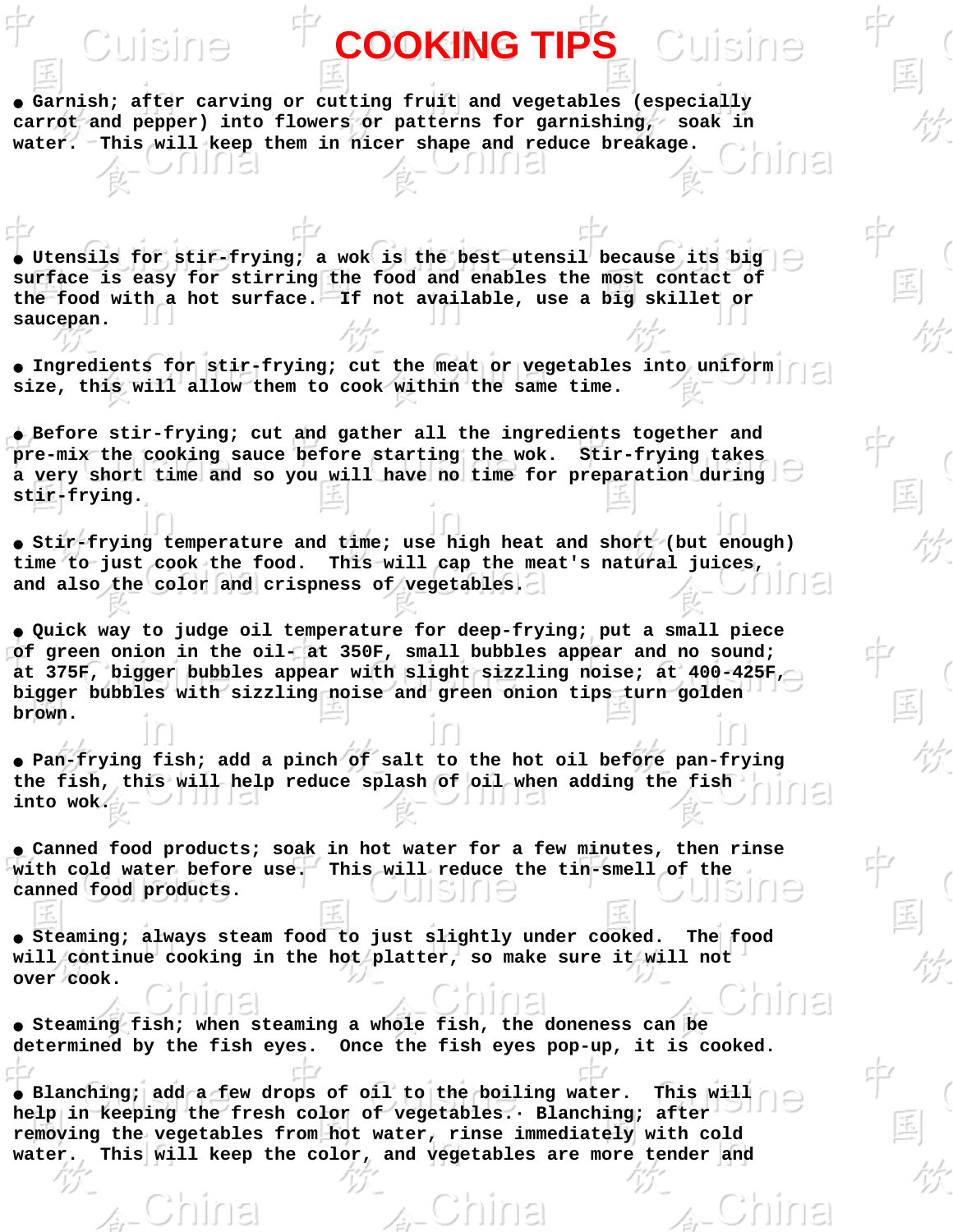$\mathbb{R}$  and  $\mathbb{R}$  $\mathbb{R}$  $\mathbb{R}$ **crisp.**中国饮 中<br>国 in<br>- - 全 China 中<br>图<br>加<br>俞<br>(hina<br>《 中<br>国 Cuisine<br>- 食 China 中<br>国 in<br>- - 全 China 中国饮 中<br>国 in<br>- - - 全 China 中<br>国 in<br>- - - 全 China 中国饮 中<br>国 in<br><br><sub>食</sub> China 中<br>国 Cuisine 中<br>国 Cuisine 「<br><br><br><br><br><br><br><br><br><br><br><br><br><br><br><br><br><br><br><br><br><br><br><br>